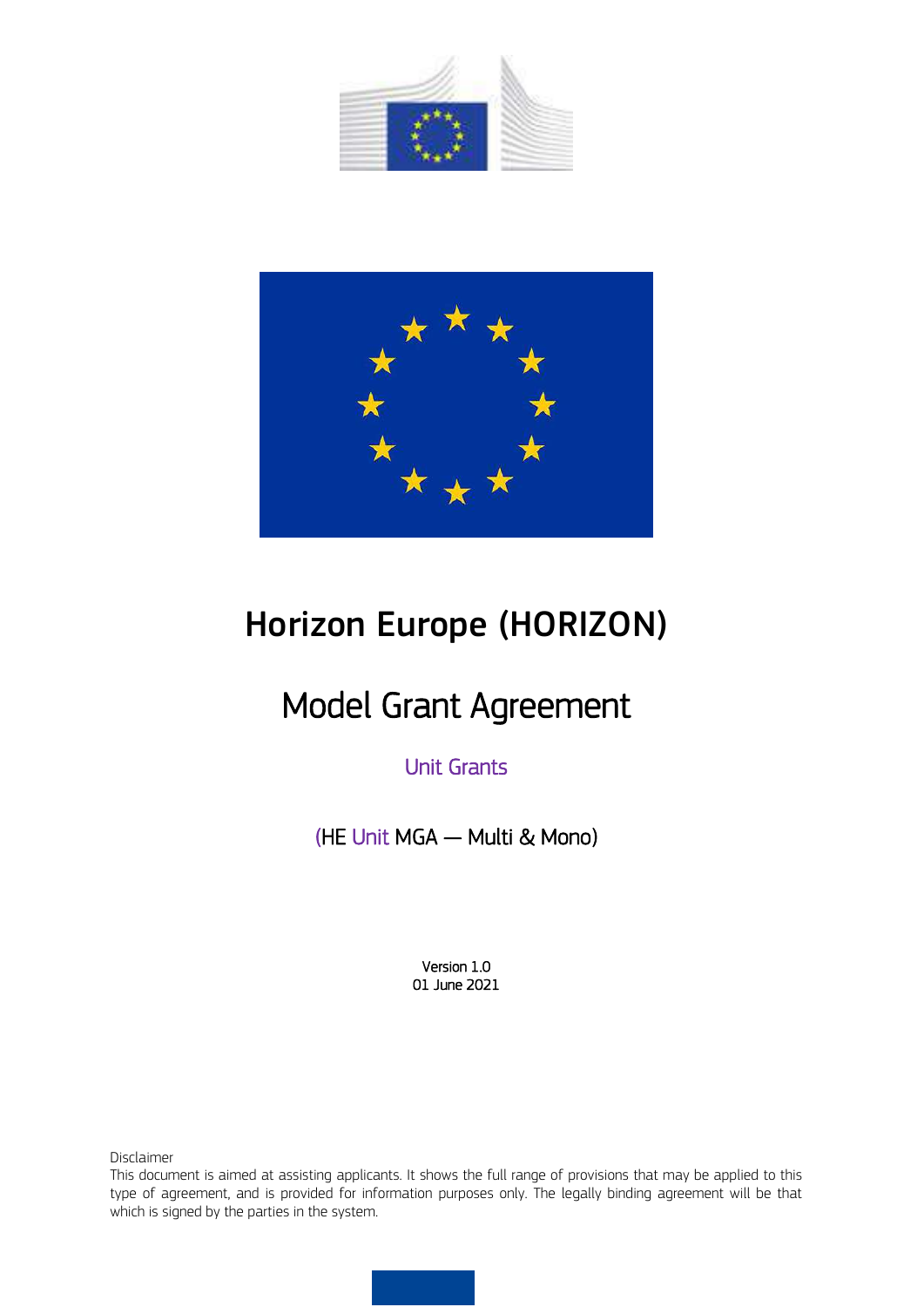| <b>HISTORY OF CHANGES</b> |                            |                                  |  |  |  |  |
|---------------------------|----------------------------|----------------------------------|--|--|--|--|
| <b>Version</b>            | <b>Publication</b><br>date | <b>Changes</b>                   |  |  |  |  |
| 1.0                       | 01.06.2021                 | Initial version.<br>$\mathbf{r}$ |  |  |  |  |
|                           |                            |                                  |  |  |  |  |
|                           |                            |                                  |  |  |  |  |
|                           |                            |                                  |  |  |  |  |
|                           |                            |                                  |  |  |  |  |
|                           |                            |                                  |  |  |  |  |
|                           |                            |                                  |  |  |  |  |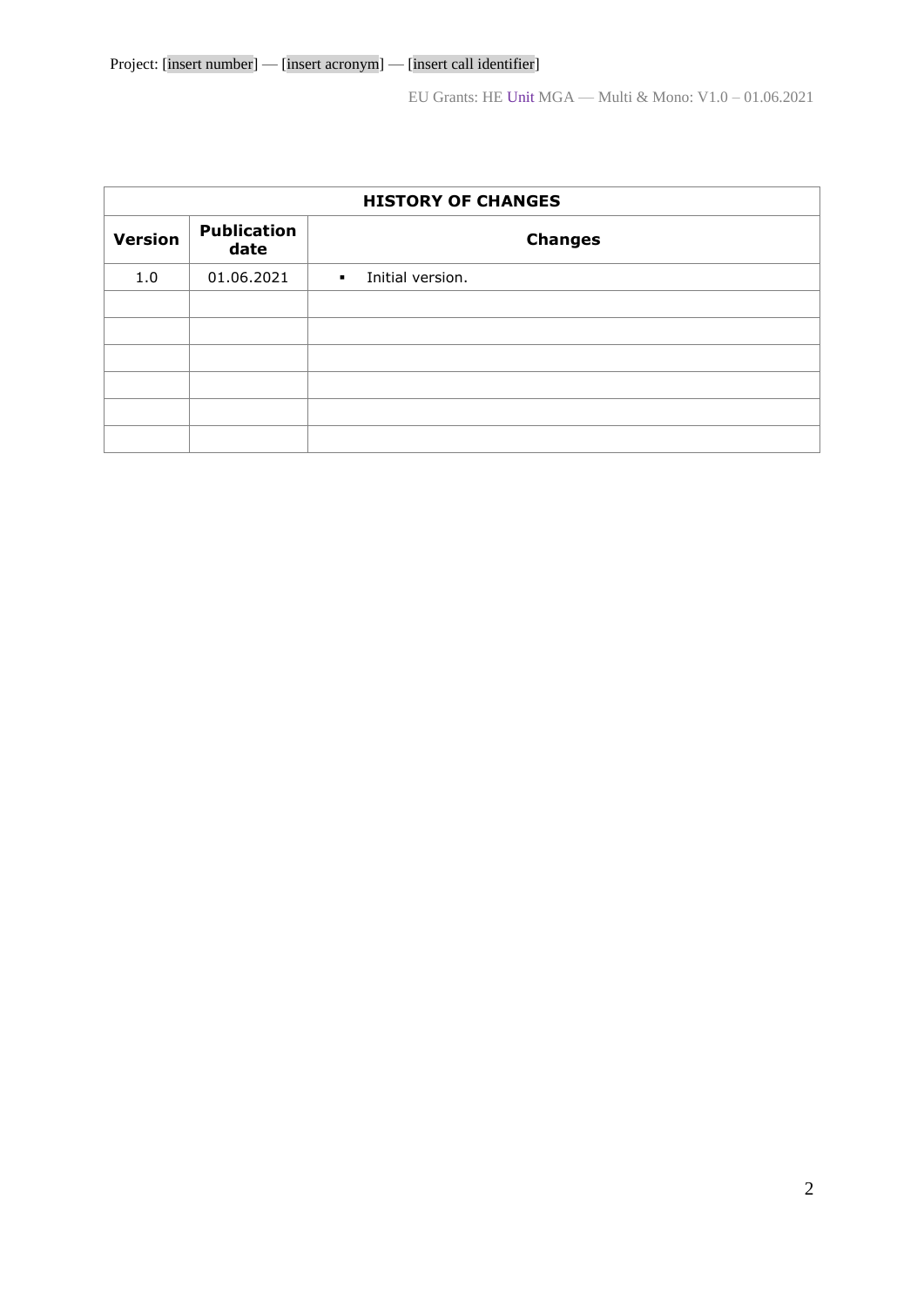

#### EUROPEAN COMMISSION [NAME DG]

[Name Directorate] [**Name Unit**]

# **MODEL GRANT AGREEMENT FOR THE HORIZON EUROPE PROGRAMME (HORIZON)<sup>1</sup> UNIT GRANTS (HORIZON UNIT MGA — MULTI & MONO)**

- **Options** *[in green square brackets]* **will be automatically activated during grant agreement preparation in the IT tools. Options not chosen will automatically either not appear or appear as 'not applicable'. Options chosen will appear without brackets and without the green instruction.**
- **For fields in [grey in square brackets], the system will insert the appropriate data.**
- **Text in grey indicates that text which is used in other EU programmes is not applicable for this programme.**
- **Text in purple is special text for the Unit MGA.**
- **Footnotes in green are internal instructions and will not appear in the text generated by the system for signature.**

# **GRANT AGREEMENT**

#### **Project [insert number] — [insert acronym]**

#### **PREAMBLE**

This **Agreement** ('the Agreement') is **between** the following parties:

#### **on the one part**,

 $\overline{a}$ 

*[OPTION 1:* the **European Union** ('EU'), represented by the European Commission ('European Commission' or 'granting authority'),*]* 

*[OPTION 2:* the **European Atomic Energy Community** ('Euratom'), represented by the European Commission ('European Commission' or 'granting authority'),*]* 

<sup>&</sup>lt;sup>1</sup> Regulation (EU) 2021/695 of the European Parliament and of the Council of 28 April 2021 establishing Horizon Europe – the Framework Programme for Research and Innovation, laying down its rules for participation and dissemination (OJ L 170, 12.5.2021, p. 1).

Council Decision (EU) 2021/764 of 10 May 2021 establishing the Specific Programme implementing Horizon Europe – the Framework Programme for Research and Innovation (OJ L 167I , 12.5.2021, p. 1).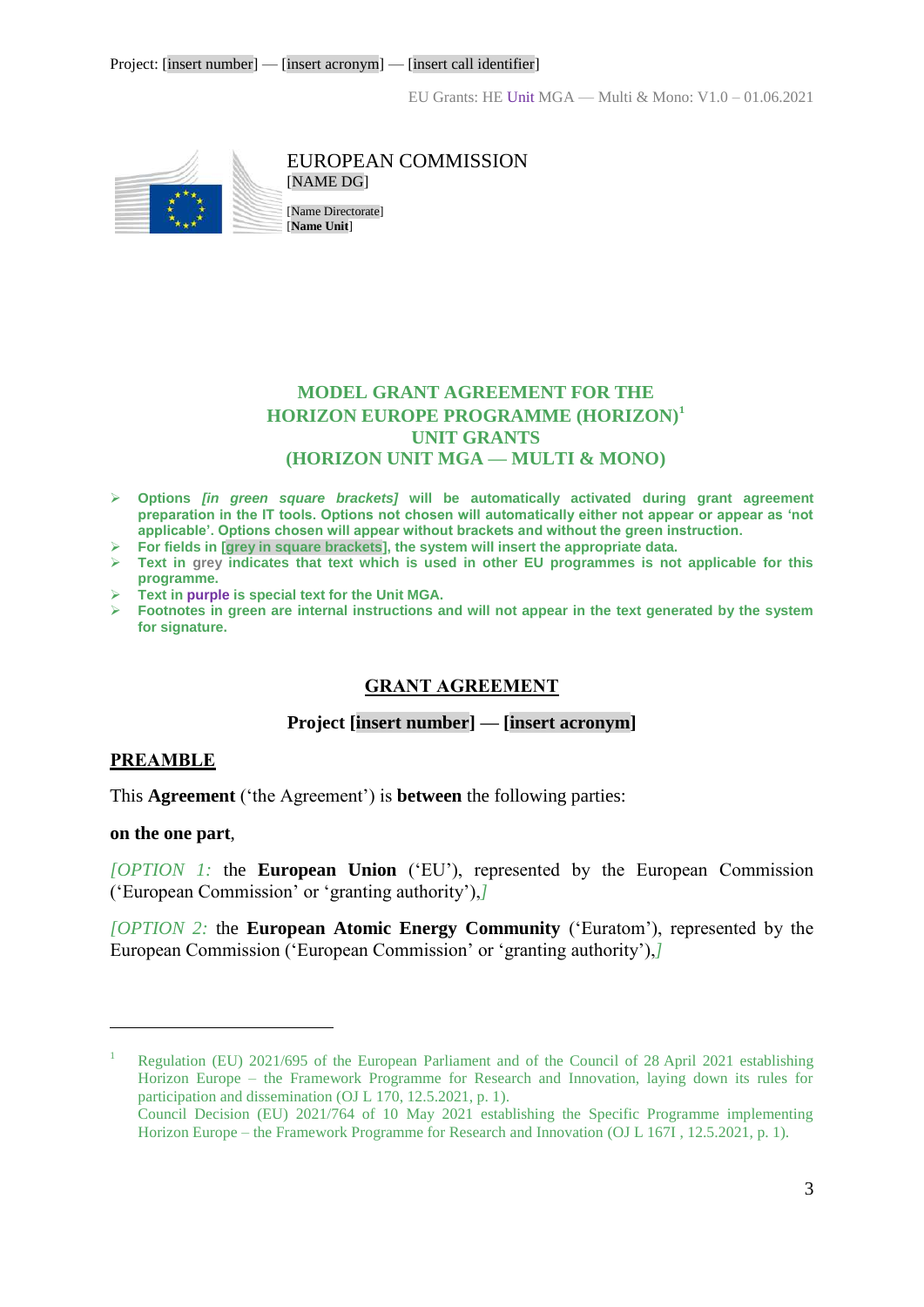Project: [insert number] — [insert acronym] — [insert call identifier]

EU Grants: HE Unit MGA — Multi & Mono: V1.0 – 01.06.2021

*[OPTION 3 for direct management by executive agencies:* the *[***European Climate, Infrastructure and Environment Executive Agency (CINEA)***] [***European Education and Culture Executive Agency (EACEA)***] [***European Research Council Executive Agency (ERCEA)***] [***European Health and Digital Executive Agency (HaDEA)***] [***European Innovation Council and SME Executive Agency (EISMEA)***] [***European Research Executive Agency (REA)<sup>***]* **('EU executive agency' or 'granting authority'), under the powers**</sup> delegated by the European Commission ('European Commission'),*]*

*[OPTION 4 for indirect management by EU funding bodies:* [**insert name of funding body**] ('granting authority')*[*, under the powers delegated by the European Commission ('European Commission')*]]*

**and** 

# **on the other part**,

1. 'the coordinator':

[**COO legal name (short name)**], PIC [number], established in [legal address],

*[*and the following other beneficiaries, if they sign their 'accession form' (see Annex 3 and Article 40):

2. [**BEN legal name (short name)**], PIC [number], established in [legal address],

*[*3. **Joint Research Centre (JRC)**, PIC [number], established in RUE DE LA LOI 200, BRUSSELS 1049, Belgium,*]*

[same for each beneficiary] *]*

Unless otherwise specified, references to 'beneficiary' or 'beneficiaries' include the coordinator and affiliated entities (if any).

If only one beneficiary signs the grant agreement ('mono-beneficiary grant'), all provisions referring to the 'coordinator' or the 'beneficiaries' will be considered — mutatis mutandis as referring to the beneficiary.

The parties referred to above have agreed to enter into the Agreement.

By signing the Agreement and the accession forms, the beneficiaries accept the grant and agree to implement the action under their own responsibility and in accordance with the Agreement, with all the obligations and terms and conditions it sets out.

The Agreement is composed of:

Preamble

Terms and Conditions (including Data Sheet)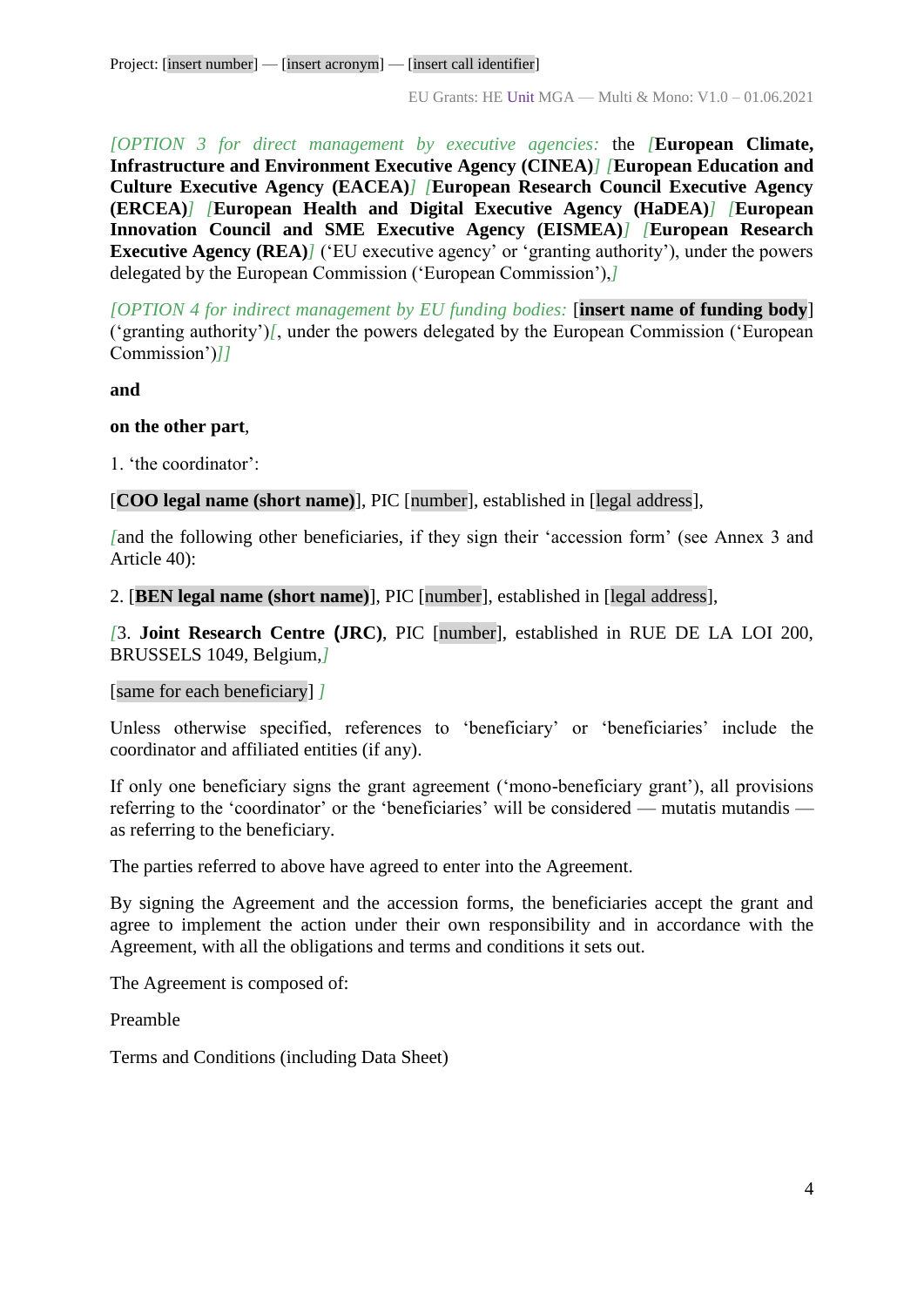- Annex 1 Description of the action<sup>2</sup>
- Annex 2 Estimated budget for the action
- Annex 2a Additional information on unit costs and contributions (if applicable)
- Annex 3 Accession forms (if applicable)<sup>3</sup>
- Annex 3a Declaration on joint and several liability of affiliated entities (if applicable)<sup>4</sup>
- Annex 4 Model for the financial statements
- Annex 5 Specific rules (if applicable)

<sup>2</sup> Template published on [Portal Reference Documents.](https://ec.europa.eu/info/funding-tenders/opportunities/portal/screen/how-to-participate/reference-documents) 3

Template published on [Portal Reference Documents.](https://ec.europa.eu/info/funding-tenders/opportunities/portal/screen/how-to-participate/reference-documents)

<sup>4</sup> Template published on [Portal Reference Documents.](https://ec.europa.eu/info/funding-tenders/opportunities/portal/screen/how-to-participate/reference-documents)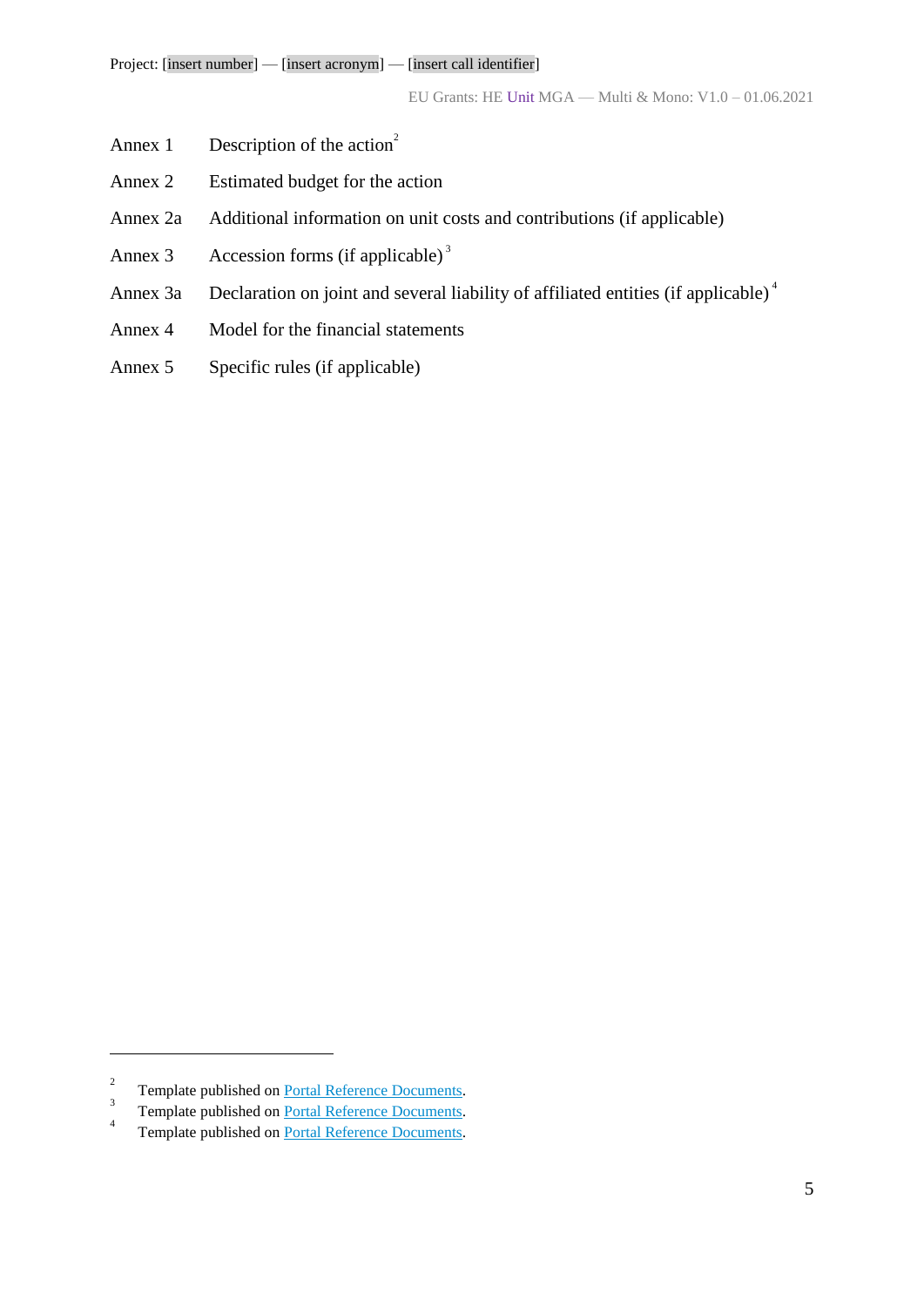# **TERMS AND CONDITIONS**

## <span id="page-5-0"></span>**TABLE OF CONTENTS**

| <b>CHAPTER 1</b> |      |                                                                    |  |
|------------------|------|--------------------------------------------------------------------|--|
|                  |      |                                                                    |  |
|                  |      |                                                                    |  |
| <b>CHAPTER 2</b> |      |                                                                    |  |
|                  |      |                                                                    |  |
|                  |      |                                                                    |  |
| <b>CHAPTER 3</b> |      |                                                                    |  |
|                  |      |                                                                    |  |
|                  | 5.1  |                                                                    |  |
|                  | 5.2  |                                                                    |  |
|                  | 5.3  |                                                                    |  |
|                  | 5.4  |                                                                    |  |
|                  | 5.5  |                                                                    |  |
|                  |      | ARTICLE 6 - ELIGIBLE AND INELIGIBLE COSTS AND CONTRIBUTIONS 19     |  |
|                  | 6.1  |                                                                    |  |
|                  | 6.2  |                                                                    |  |
|                  | 6.3  |                                                                    |  |
|                  | 6.4  |                                                                    |  |
| <b>CHAPTER 4</b> |      |                                                                    |  |
|                  |      | SECTION 1 CONSORTIUM: BENEFICIARIES, affiliated entities AND OTHER |  |
|                  |      |                                                                    |  |
|                  |      |                                                                    |  |
|                  |      |                                                                    |  |
|                  |      |                                                                    |  |
|                  |      | ARTICLE 9 - OTHER PARTICIPANTS INVOLVED IN THE ACTION 24           |  |
|                  | 9.1  |                                                                    |  |
|                  | 9.2  |                                                                    |  |
|                  | 9.3  |                                                                    |  |
|                  | 9.4  |                                                                    |  |
|                  |      |                                                                    |  |
|                  | 10.1 |                                                                    |  |
|                  | 10.2 |                                                                    |  |
|                  | 10.3 |                                                                    |  |
|                  |      |                                                                    |  |
|                  |      |                                                                    |  |
|                  | 11.1 |                                                                    |  |
|                  | 11.2 |                                                                    |  |
|                  |      |                                                                    |  |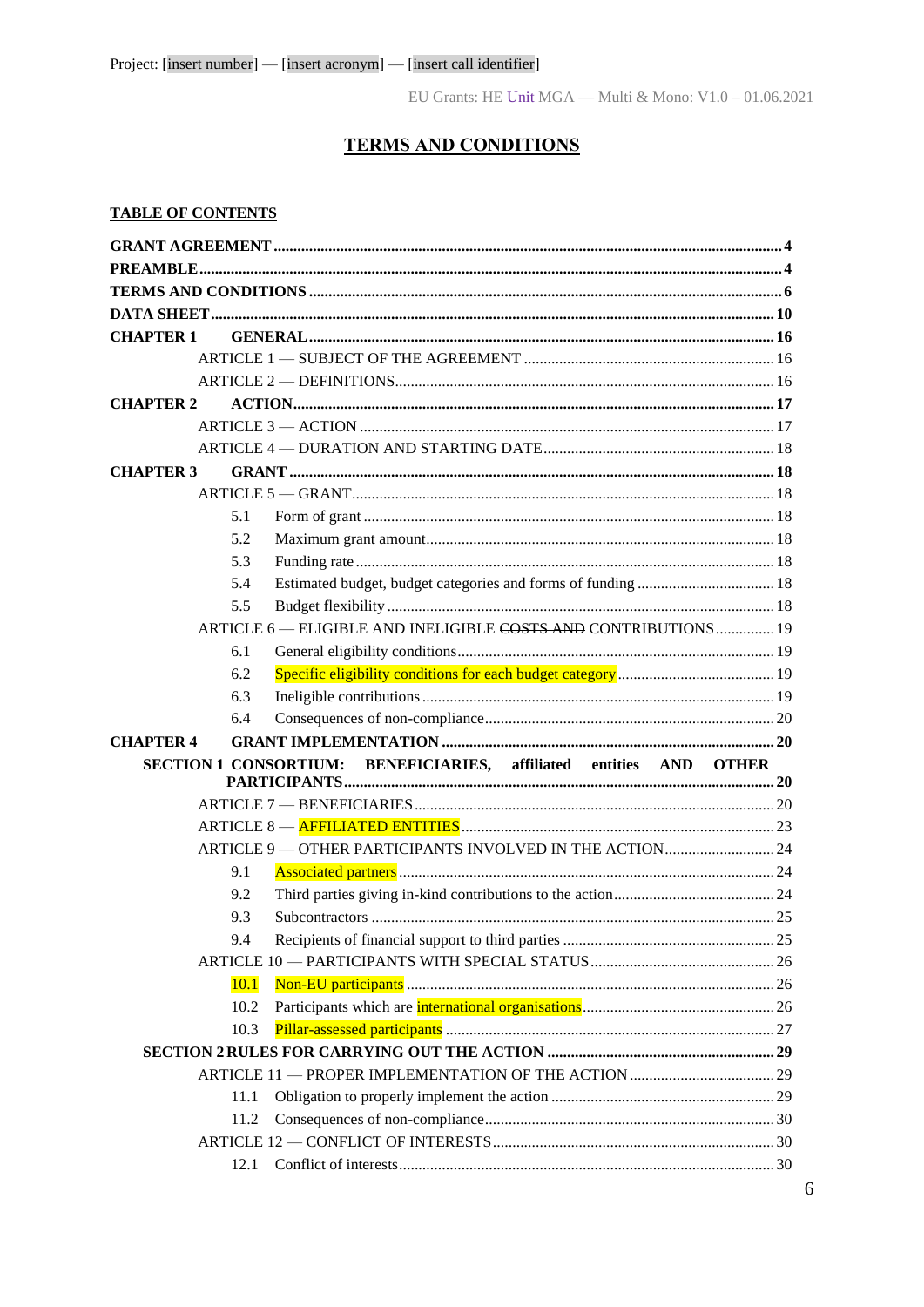| 12.2. |                                                                                                                                                   |  |
|-------|---------------------------------------------------------------------------------------------------------------------------------------------------|--|
|       |                                                                                                                                                   |  |
| 13.1  |                                                                                                                                                   |  |
| 13.2  |                                                                                                                                                   |  |
| 13.3  |                                                                                                                                                   |  |
|       |                                                                                                                                                   |  |
| 14.1  |                                                                                                                                                   |  |
| 14.2. |                                                                                                                                                   |  |
| 14.3  |                                                                                                                                                   |  |
|       |                                                                                                                                                   |  |
| 15.1  |                                                                                                                                                   |  |
| 15.2  |                                                                                                                                                   |  |
| 15.3  |                                                                                                                                                   |  |
|       | ARTICLE 16 - INTELLECTUAL PROPERTY RIGHTS (IPR) - BACKGROUND<br>AND RESULTS - ACCESS RIGHTS AND RIGHTS OF USE33                                   |  |
| 16.1  |                                                                                                                                                   |  |
| 16.2. |                                                                                                                                                   |  |
| 16.3  | Rights of use of the granting authority on materials, documents and<br>information received for policy, information, communication, dissemination |  |
| 16.4  |                                                                                                                                                   |  |
| 16.5  |                                                                                                                                                   |  |
|       | ARTICLE 17 - COMMUNICATION, DISSEMINATION AND VISIBILITY  35                                                                                      |  |
| 17.1  |                                                                                                                                                   |  |
| 17.2  |                                                                                                                                                   |  |
| 17.3  |                                                                                                                                                   |  |
| 17.4  |                                                                                                                                                   |  |
| 17.5  |                                                                                                                                                   |  |
|       | ARTICLE 18 - SPECIFIC RULES FOR CARRYING OUT THE ACTION  37                                                                                       |  |
| 18.1  |                                                                                                                                                   |  |
| 18.2  |                                                                                                                                                   |  |
|       |                                                                                                                                                   |  |
|       |                                                                                                                                                   |  |
| 19.1  |                                                                                                                                                   |  |
| 19.2  |                                                                                                                                                   |  |
| 19.3  | Information about events and circumstances which impact the action  37                                                                            |  |
| 19.4  |                                                                                                                                                   |  |
|       |                                                                                                                                                   |  |
| 20.1  |                                                                                                                                                   |  |
| 20.2  |                                                                                                                                                   |  |
|       |                                                                                                                                                   |  |
| 21.1  |                                                                                                                                                   |  |
| 21.2  | Periodic reporting: Technical reports and financial statements 39                                                                                 |  |
| 21.3  |                                                                                                                                                   |  |
| 21.4  |                                                                                                                                                   |  |
| 21.5  |                                                                                                                                                   |  |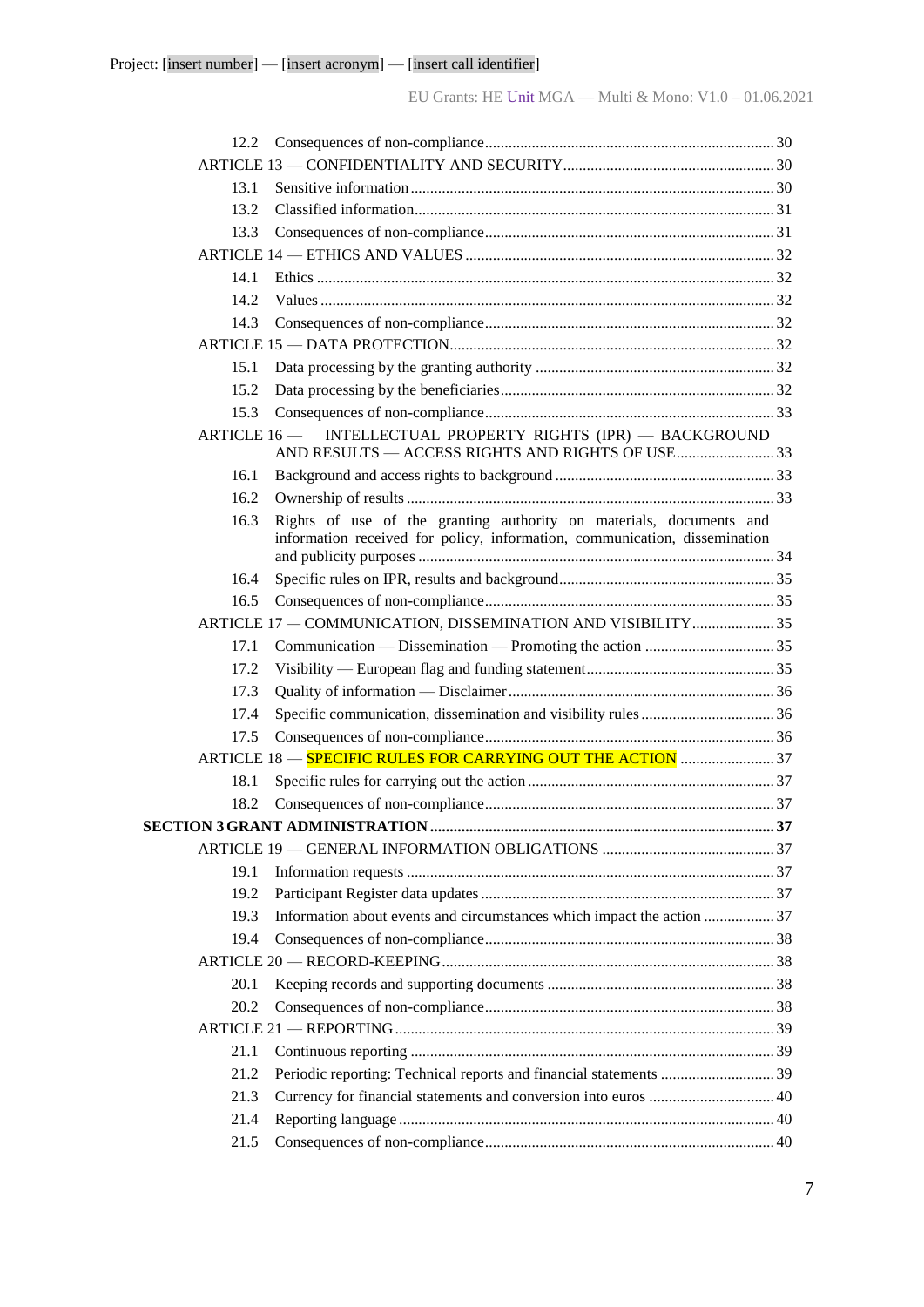|                  | ARTICLE 22 - PAYMENTS AND RECOVERIES - CALCULATION OF AMOUNTS              |
|------------------|----------------------------------------------------------------------------|
|                  |                                                                            |
| 22.1             |                                                                            |
| 22.2             |                                                                            |
| 22.3             |                                                                            |
| 22.4             |                                                                            |
| 22.5             |                                                                            |
|                  |                                                                            |
| 23.1             |                                                                            |
| 23.2             |                                                                            |
|                  |                                                                            |
|                  | ARTICLE 25 - CHECKS, REVIEWS, AUDITS AND INVESTIGATIONS -                  |
| 25.1             |                                                                            |
| 25.2             | European Commission checks, reviews and audits in grants of other granting |
| 25.3             |                                                                            |
| 25.4             |                                                                            |
| 25.5             | Consequences of checks, reviews, audits and investigations - Extension of  |
| 25.6             |                                                                            |
|                  |                                                                            |
| 26.1             |                                                                            |
| 26.2             |                                                                            |
| <b>CHAPTER 5</b> |                                                                            |
|                  |                                                                            |
|                  |                                                                            |
| 27.1             |                                                                            |
| 27.2             |                                                                            |
| 27.3             |                                                                            |
|                  |                                                                            |
| 28.1             |                                                                            |
| 28.2             |                                                                            |
| 28.3             |                                                                            |
|                  |                                                                            |
|                  |                                                                            |
| 29.1             |                                                                            |
| 29.2             |                                                                            |
|                  |                                                                            |
| 30.1             |                                                                            |
| 30.2             |                                                                            |
|                  |                                                                            |
| 31.1             |                                                                            |
| 31.2             |                                                                            |
|                  | ARTICLE 32 - GRANT AGREEMENT OR BENEFICIARY TERMINATION 60                 |
| 32.1             |                                                                            |
| 32.2             |                                                                            |
|                  |                                                                            |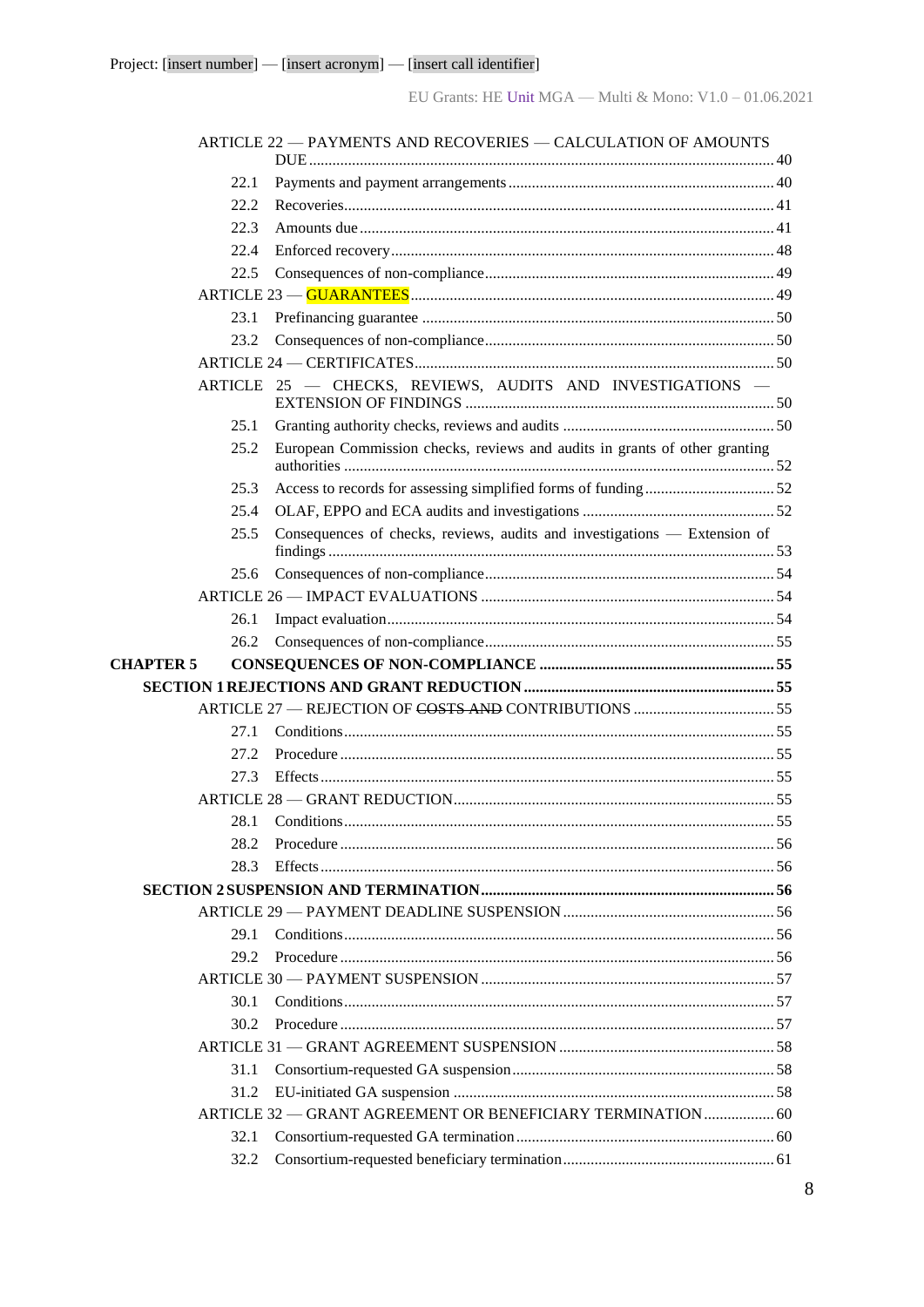| <b>SECTION 3 OTHER</b> | CONSEQUENCES: DAMAGES AND ADMINISTRATIVE                     |  |  |
|------------------------|--------------------------------------------------------------|--|--|
|                        |                                                              |  |  |
|                        |                                                              |  |  |
| 33.1                   |                                                              |  |  |
| 33.2                   |                                                              |  |  |
|                        | ARTICLE 34 - ADMINISTRATIVE SANCTIONS AND OTHER MEASURES  66 |  |  |
|                        |                                                              |  |  |
|                        |                                                              |  |  |
| <b>CHAPTER 6</b>       |                                                              |  |  |
|                        |                                                              |  |  |
| 36.1                   |                                                              |  |  |
| 36.2                   |                                                              |  |  |
| 36.3                   |                                                              |  |  |
|                        |                                                              |  |  |
|                        |                                                              |  |  |
|                        |                                                              |  |  |
| 39.1                   |                                                              |  |  |
| 39.2                   |                                                              |  |  |
|                        | ARTICLE 40 - ACCESSION AND ADDITION OF NEW BENEFICIARIES 69  |  |  |
| 40.1                   |                                                              |  |  |
| 40.2                   |                                                              |  |  |
|                        |                                                              |  |  |
|                        | ARTICLE 42 - ASSIGNMENTS OF CLAIMS FOR PAYMENT AGAINST THE   |  |  |
|                        | ARTICLE 43 - APPLICABLE LAW AND SETTLEMENT OF DISPUTES  70   |  |  |
| 43.1                   |                                                              |  |  |
| 43.2                   |                                                              |  |  |
|                        |                                                              |  |  |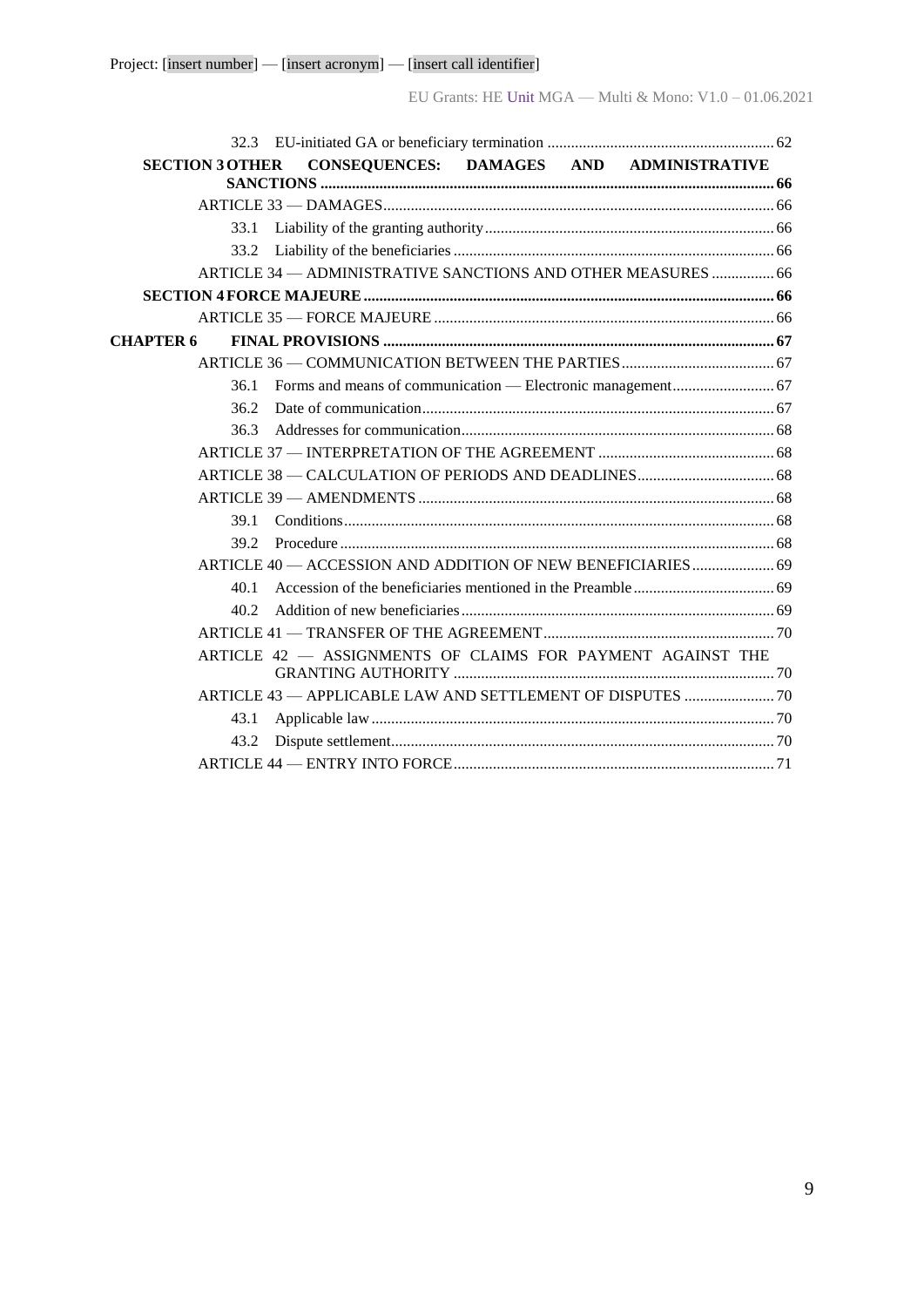# **DATA SHEET**

#### <span id="page-9-0"></span>**1. General data**

Project summary:

**Project summary** 

Text from DoA Annex 1 Part A (same text as proposal abstract)

Keywords: [keywords from proposal]

Project number: [project number, e.g. 690853330]

Project name: [full title]

Project acronym: [acronym]

Call: [call ID, e.g. PROG-(SUBPROG-)YEAR-CALLABREV]

Topic: [topic ID, e.g. PROG-(SUBPROG-)YEAR-CALLABREV-NN/TOPICABBREV]

Type of action: [ToA, e.g. HORIZON Training and Mobility Actions]

Granting authority: *[European Commission – EU] [European Commission – Euratom] [finame of Executive Agency]] [*[name of EU funding body]*]*

Grant managed through EU Funding & Tenders Portal: Yes (eGrants)

*[OPTION for SGAs:* Framework Partnership Agreement No [insert number] — [insert acronym]*]*

roject starting date<sup>5</sup>: *[OPTION 1 by default:* first day of the month following the entry into force date*] [OPTION 2 if selected for the grant:* fixed date: [dd/mm/yyyy]*]*

Project end date: [dd/mm/yyyy]

Project duration: [number of months, e.g. 48 months]

*[OPTION if selected for the grant:* Linked action: Linked with other action:

- **-** [insert linked action information, e.g. name, acronym, number, funded by (EU/name of other donor organisation), description (grant/ procurement/ prize/ equity investment/ repayable loan/etc)]
	- *[OPTION if selected for the grant:* Linked action type: *[*Synergy*][*Blended finance (linked action)*]]*
	- Collaboration agreement: *[OPTION 1 by default:* No*] [OPTION 2 if selected for the call:*  Yes*]*

**-** … *]*

Consortium agreement: *[OPTION 1 by default:* Yes*] [OPTION 2 if selected for the call:* No*]*

#### **2. Participants**

 $\overline{a}$ 

#### **List of participants:**

<sup>5</sup> This date must normally be the first day of a month and later than the entry into force of the agreement. The RAO can decide on another date, if justified by the applicants. However, the starting date may not be earlier than the submission date of the grant application – except if provided for by the basic act or in cases of extreme urgency and conflict prevention (Article 193 EU Financial Regulation 2018/1046).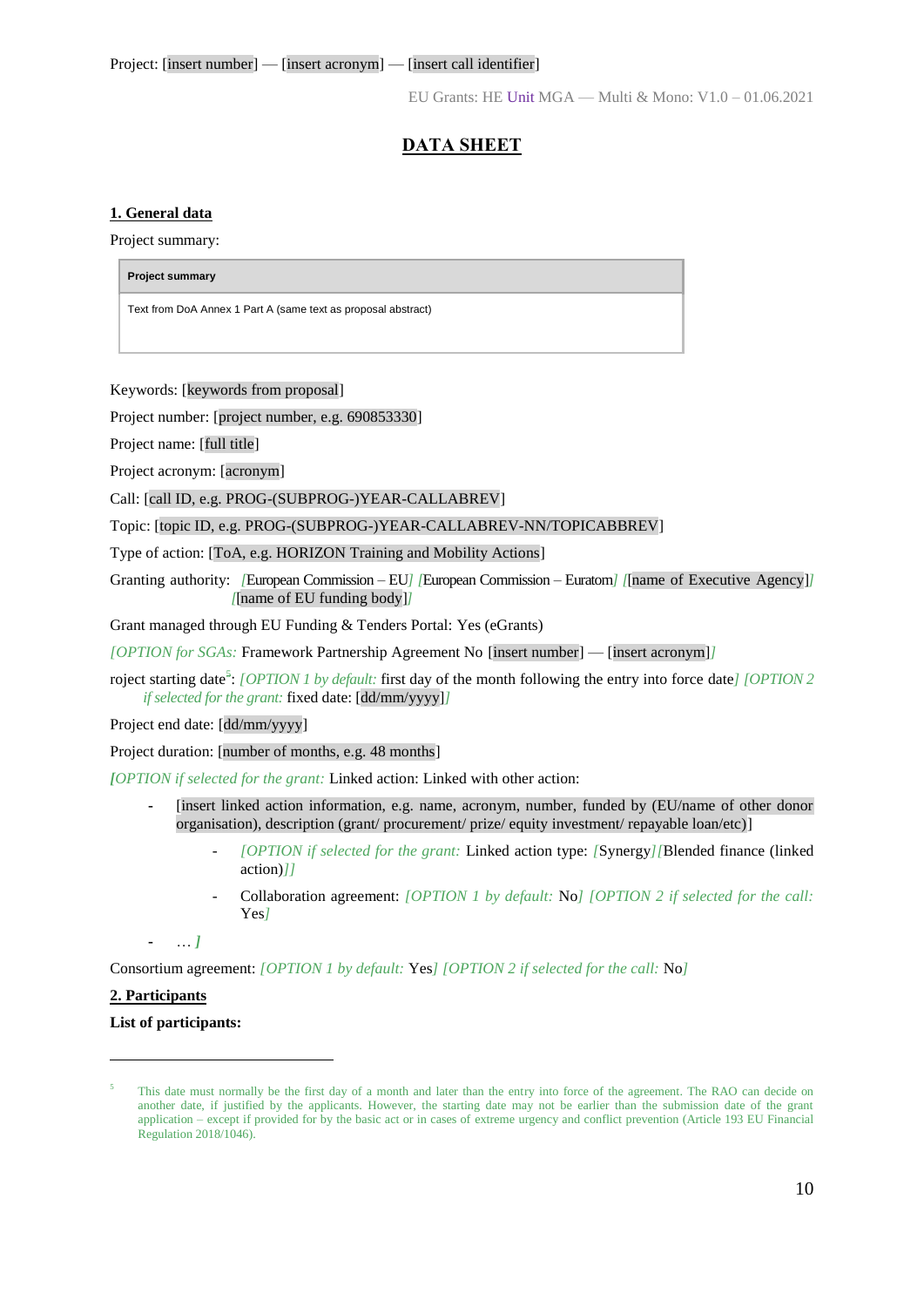| <b>Num</b><br>ber | Role                                    | <b>Short</b><br>name | Legal name | Count<br>ry   | <b>PIC</b> | <b>Total eligible</b><br>costs<br>(BEN and AE) | <b>Total</b><br>eligible<br>contributio<br>ns | <b>Maximum</b><br>grant amount | Entry date | Exit date |
|-------------------|-----------------------------------------|----------------------|------------|---------------|------------|------------------------------------------------|-----------------------------------------------|--------------------------------|------------|-----------|
| $\mathbf{1}$      | COO                                     |                      |            | [countr<br>y] |            | n/a                                            | [amount]                                      | [amount]                       | [date]     |           |
| 2                 | <b>BEN</b>                              |                      |            | [countr<br>y] |            | n/a                                            | [amount]                                      | [amount]                       |            |           |
| 2.1               | AE                                      |                      |            | [countr<br>y] |            | n/a                                            | [amount]                                      | [amount]                       |            |           |
| 3                 | <b>BEN</b><br>(UTRO)                    |                      |            | [countr<br>y] |            | n/a                                            | [amount]                                      | [amount]                       |            |           |
| $\overline{4}$    | <b>BEN</b><br>(pillar-<br>assessed)     |                      |            | [countr<br>y] |            | n/a                                            | [amount]                                      | [amount]                       |            | [date]    |
| 5                 | <b>BEN</b>                              |                      |            | [countr<br>y] |            | n/a                                            | [amount]                                      | [amount]                       | [date]     |           |
| 6                 | <b>BEN</b><br>(IO, pillar-<br>assessed) |                      |            | [countr<br>y] |            | n/a                                            | [amount]                                      | [amount]                       |            |           |
| $\overline{7}$    | AP                                      |                      |            | [countr<br>y] |            | n/a                                            | $\pmb{0}$                                     | $\mathbf 0$                    |            |           |
|                   |                                         |                      | Total      |               |            | n/a                                            | [amount]                                      | [amount]                       |            |           |

#### **Coordinator:**

**-** [COO legal name (short name)]: from [insert date] to [insert date]

**-** …

#### **3. Grant**

#### **Maximum grant amount, total estimated eligible costs and contributions and funding rate:**

| <b>Total eligible</b><br>contributions                                               | <b>Maximum grant</b><br>amount | <b>Maximum</b> grant<br>amount |                  |  |
|--------------------------------------------------------------------------------------|--------------------------------|--------------------------------|------------------|--|
| (unit, flat-rate and lump sum<br>contributions and financing<br>not linked to costs) | (Annex 2)                      |                                | (award decision) |  |
| [amount]]                                                                            | [amount]                       |                                | [amount]         |  |

**Grant form:** Unit

**Grant mode:** Action grant

**Budget categories/activity types:**

#### *[OPTION 1 for HE MSCA-DN:*

- **-** A. Contributions for recruited researchers
	- **-** A.1 Living allowance
	- **-** A.2 Mobility allowance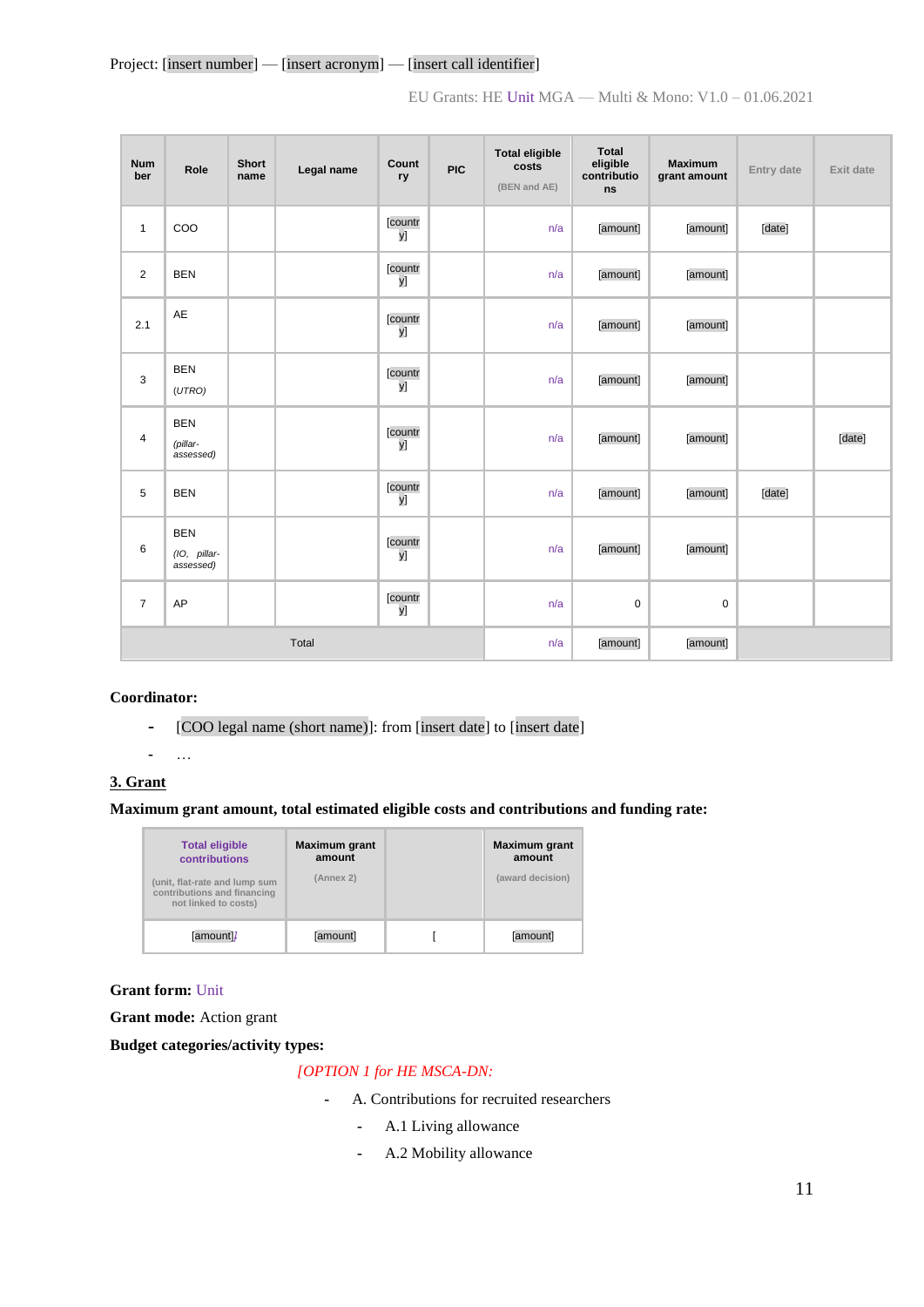- **-** A.3 Family allowance
- **-** A.4 Long-term leave allowance
- **-** A.5 Special needs allowance
- **-** B. Institutional contributions
	- **-** B.1 Research, training and networking contribution
	- **-** B.2 Management and indirect contribution *]*

#### *[OPTION 2 for HE MSCA-PF:*

- **-** A. Contributions for recruited researchers
	- **-** A.1 Living allowance
	- **-** A.2 Mobility allowance
	- **-** A.3 Family allowance
	- **-** A.4 Long-term leave allowance
	- **-** A.5 Special needs allowance
- **-** B. Institutional contributions
	- **-** B.1 Research, training and networking contribution
	- **-** B.2 Management and indirect contribution *]*

#### *[OPTION 3 for HE MSCA-SE:*

- **-** A. Contributions for seconded staff
	- **-** A.1 Top-up allowance
	- **-** A.5 Special needs allowance
- **-** B. Institutional contributions
	- **-** B.1 Research, training and networking contribution
	- **-** B.2 Management and indirect contribution *]*

#### *[OPTION 4 for HE MSCA-COFUND:*

- **-** A. COFUND contributions
	- **-** A.1 COFUND allowance
	- **-** A.4 Long-term leave allowance
	- **-** A.5 Special needs allowance *]*

#### **Cost eligibility options:**

- *[OPTION if selected for the grant:* Double funding for Synergy actions*]*
- *[OPTION if selected for the call:* Country restrictions for eligible costs*]*

**Budget flexibility:** Yes (flexibility with conditions)

#### **4. Reporting, payments and recoveries**

**4.1 Continuous reporting** (art 21)

**Deliverables:** see Funding & Tenders Portal Continuous Reporting tool

#### **4.2 Periodic reporting and payments**

**Reporting and payment schedule** (art 21, 22)**:**

**Reporting Payments**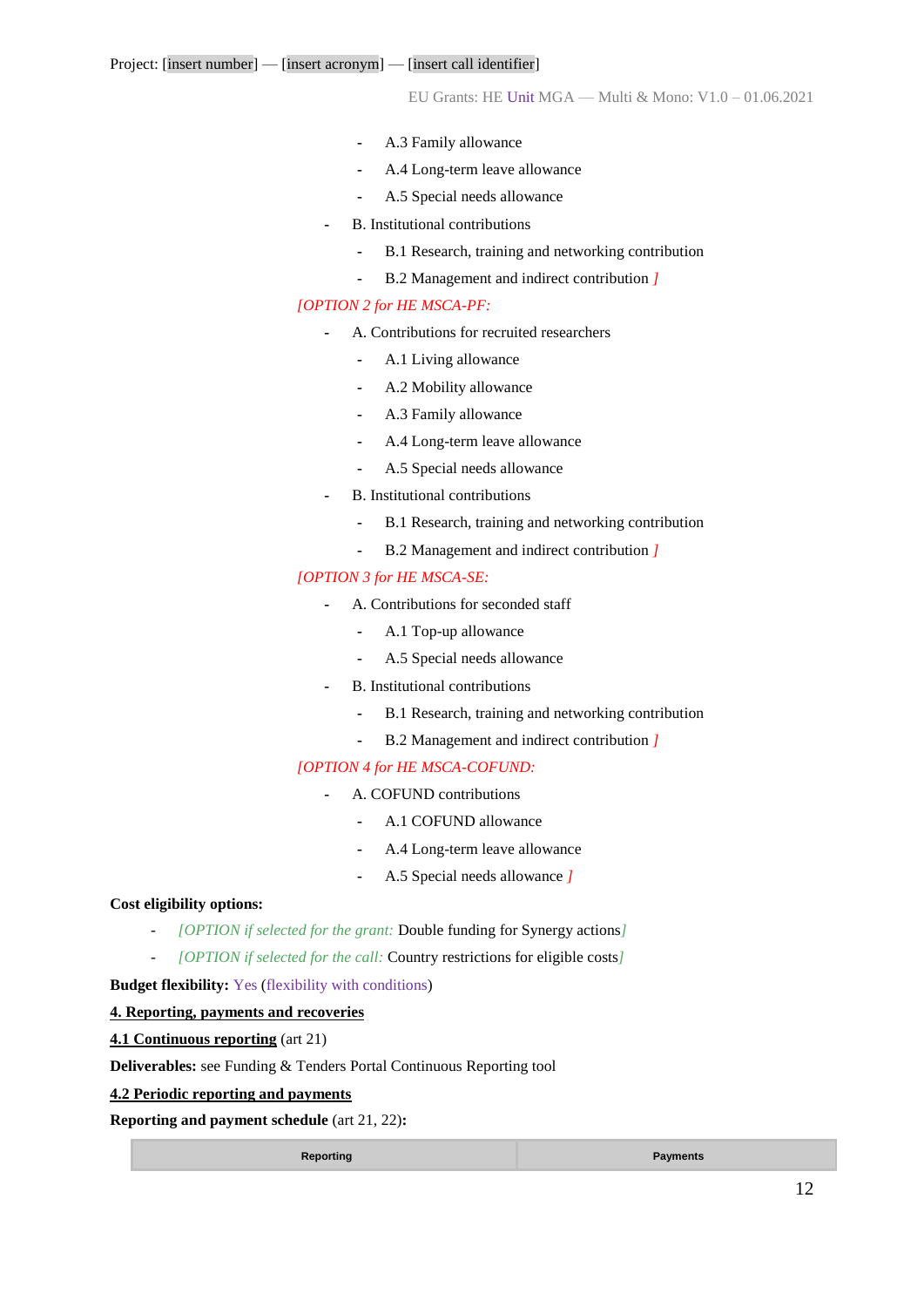### Project: [insert number] — [insert acronym] — [insert call identifier]

EU Grants: HE Unit MGA — Multi & Mono: V1.0 – 01.06.2021

| <b>Reporting periods</b> |                   |          | <b>Type</b>                       | <b>Deadline</b>                                | <b>Type</b>                | Deadline (time to pay)                                                                                                                                        |
|--------------------------|-------------------|----------|-----------------------------------|------------------------------------------------|----------------------------|---------------------------------------------------------------------------------------------------------------------------------------------------------------|
| <b>RP No</b>             | <b>Month from</b> | Month to |                                   |                                                |                            |                                                                                                                                                               |
|                          |                   |          |                                   |                                                | Initial<br>prefinancing    | OPTION 1 by default: 30 days from entry into<br>force/10 days before starting date - whichever<br>is the latest]<br>[OPTION 2: if selected for the call: n/a] |
|                          |                   |          |                                   |                                                |                            |                                                                                                                                                               |
| 1                        | [number]          | [number] | Additional<br>prefinancing report | 60 days after<br>end of<br>reporting<br>period | Additional<br>prefinancing | [OPTION 1 if selected for the grant: 90 days<br>from receiving additional prefinancing report -<br>whichever is the latest <i>[OPTION 2: n/a]</i>             |
| $\overline{2}$           | [number]          | [number] | Periodic report                   | 60 days after<br>end of<br>reporting<br>period | Interim payment            | [OPTION 1 if selected for the grant: 90 days<br>from receiving periodic report //OPT/ON 2: n/a/                                                               |
| 3                        | [number]          | [number] | Periodic report                   | 60 days after<br>end of<br>reporting<br>period | Final payment              | 490 days from receiving periodic report                                                                                                                       |

#### **Prefinancing payments and guarantees:** *[*n/a*]*

| <b>Prefinancing payment</b>    |                 |  |  |
|--------------------------------|-----------------|--|--|
| <b>Type</b>                    | Amount          |  |  |
| Prefinancing 1 (initial)       | [amount]] [n/a] |  |  |
|                                |                 |  |  |
|                                |                 |  |  |
| Prefinancing 2<br>(additional) | [amount]] [n/a] |  |  |
|                                |                 |  |  |
|                                |                 |  |  |
|                                |                 |  |  |

#### **Reporting and payment modalities** (art 21, 22)**:**

Mutual Insurance Mechanism (MIM): Yes

MIM contribution: 5-8% of the maximum grant amount ([insert amount]), retained from the initial prefinancing*[additional OPTION if selected for the call:*, […]% of the maximum grant amount ([insert amount]), retained from the second prefinancing*][additional OPTION if selected for the call:* and […]% of the maximum grant amount ([insert amount]), retained from the third prefinancing*]*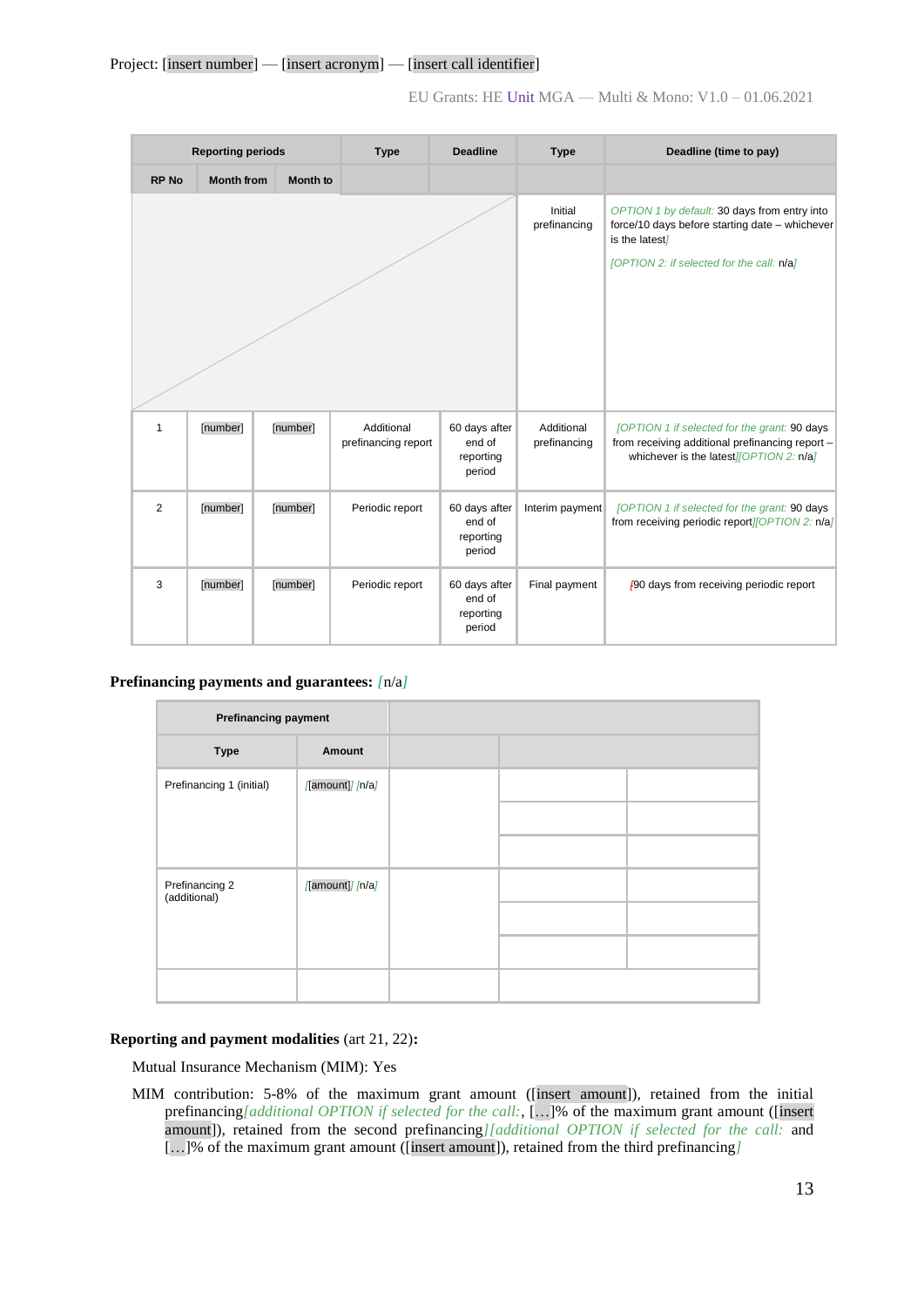Restrictions on distribution of initial prefinancing: The prefinancing may be distributed only if the minimum number of beneficiaries set out in the call conditions (if any) have acceded to the Agreement and only to beneficiaries that have acceded.

Interim payment ceiling (if any): 90% of the maximum grant amount

No-profit rule: n/a

Late payment interest:  $ECB + 3.5\%$ 

Bank account for payments:

#### [IBAN account number and SWIFT/BIC, e.g. IT75Y0538703601000000198049; GEBABEBB]

Conversion into euros: n/a

Reporting language: Language of the Agreement

#### **4.3 Certificates** (art 24)

n/a

**4.4 Recoveries** (art 22)

#### **First-line liability for recoveries:**

Beneficiary termination: Beneficiary concerned

Final payment: Each beneficiary for their own debt

After final payment: Beneficiary concerned

#### **Joint and several liability for enforced recoveries (in case of non-payment):**

Individual financial responsibility: Each beneficiary is liable only for its own debts (and those of its affiliated entities, if any).

#### **5. Consequences of non-compliance, applicable law & dispute settlement forum**

#### **Suspension and termination:**

Additional suspension grounds (art 31)

Additional termination grounds (art 32)

#### **Applicable law** (art 43)**:**

Standard applicable law regime:  $EU$  law  $+$  law of Belgium

#### *[OPTION if selected for the grant:* Special applicable law regime:

- [BEN legal name (short name)]: *[OPTION 1:* no applicable law clause selected*] [OPTION 2: [*EU law*][*+*][* law of [name of Member State or EFTA country]*][*+*][*general principles governing the law of international organisations and the general rules of international law*]]*
- [BEN legal name (short name)]: *[OPTION 1:* no applicable law clause selected*] [OPTION 2: [*EU law*][*+*][* law of [name of Member State or EFTA country]*][*+*][*general principles governing the law of international organisations and the general rules of international law*]]]*

#### **Dispute settlement forum** (art 43)**:**

Standard dispute settlement forum:

EU beneficiaries: EU General Court + EU Court of Justice (on appeal)

Non-EU beneficiaries: Courts of Brussels, Belgium (unless an international agreement provides for the enforceability of EU court judgements)

#### *[OPTION if selected for the grant:* Special dispute settlement forum:

- [BEN legal name (short name)]: Arbitration
- [BEN legal name (short name)]: Arbitration *]*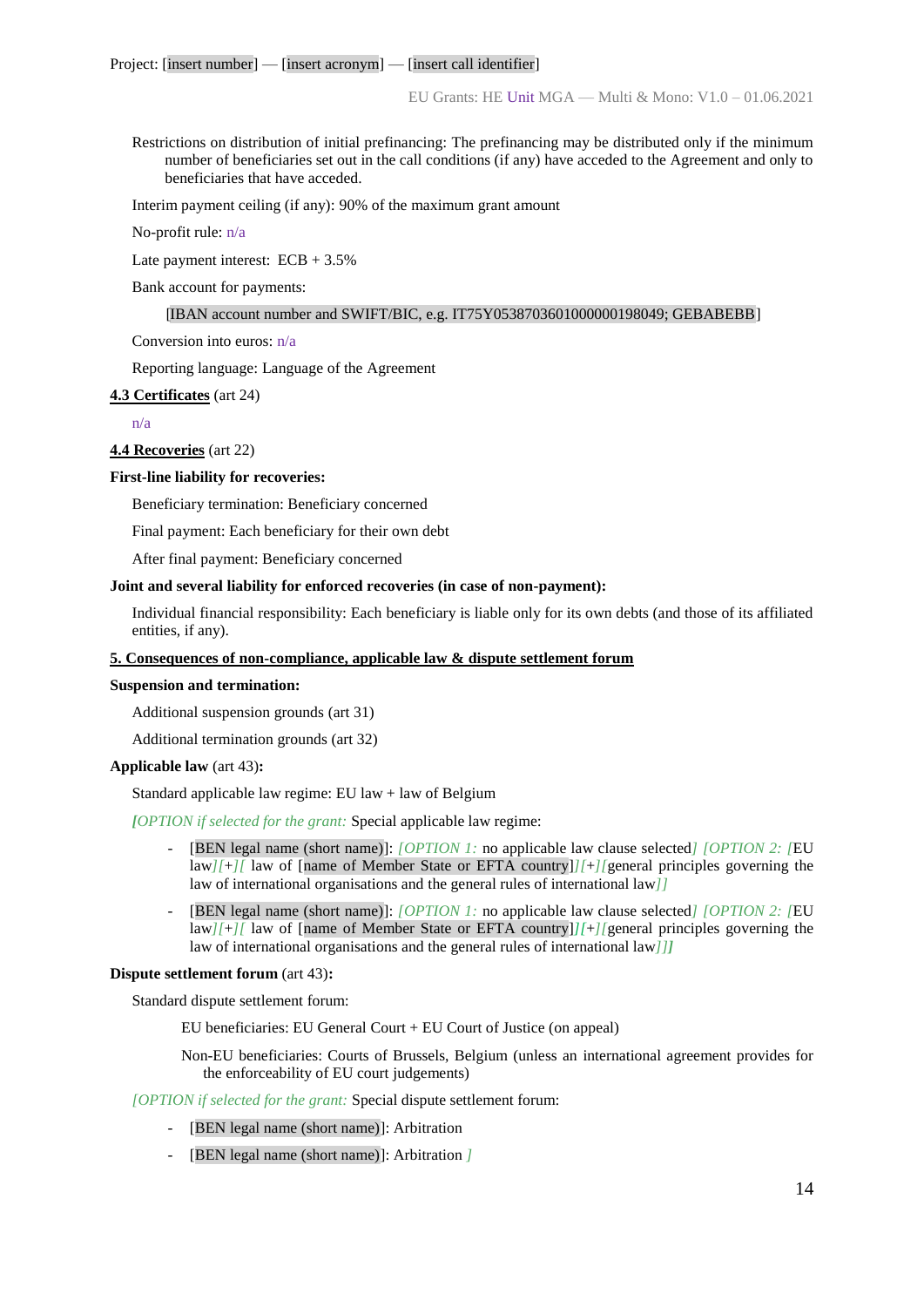#### **6. Other**

#### **Specific rules (Annex 5):** Yes

- **-** Sensitive information with security recommendation
- **-** EU classified
- **-** Ethics and research integrity
- **-** Gender mainstreaming
- **-** IPR, results and background, access rights and rights of use (Horizon Europe)
- **-** Communication, dissemination and visibility (Horizon Europe)
- **-** Specific rules for carrying out the action
	- Specific rules for MSCA actions

#### **Standard time-limits after project end:**

Confidentiality (for X years after final payment): 5

Record-keeping (for X years after final payment): 5 (or 3 for grants of not more than EUR 60 000)

Reviews (up to X years after final payment): 2

Audits (up to X years after final payment): 2

Extension of findings from other grants to this grant (no later than X years after final payment): 2

Impact evaluation (up to X years after final payment): 5 (or 3 for grants of not more than EUR 60 000)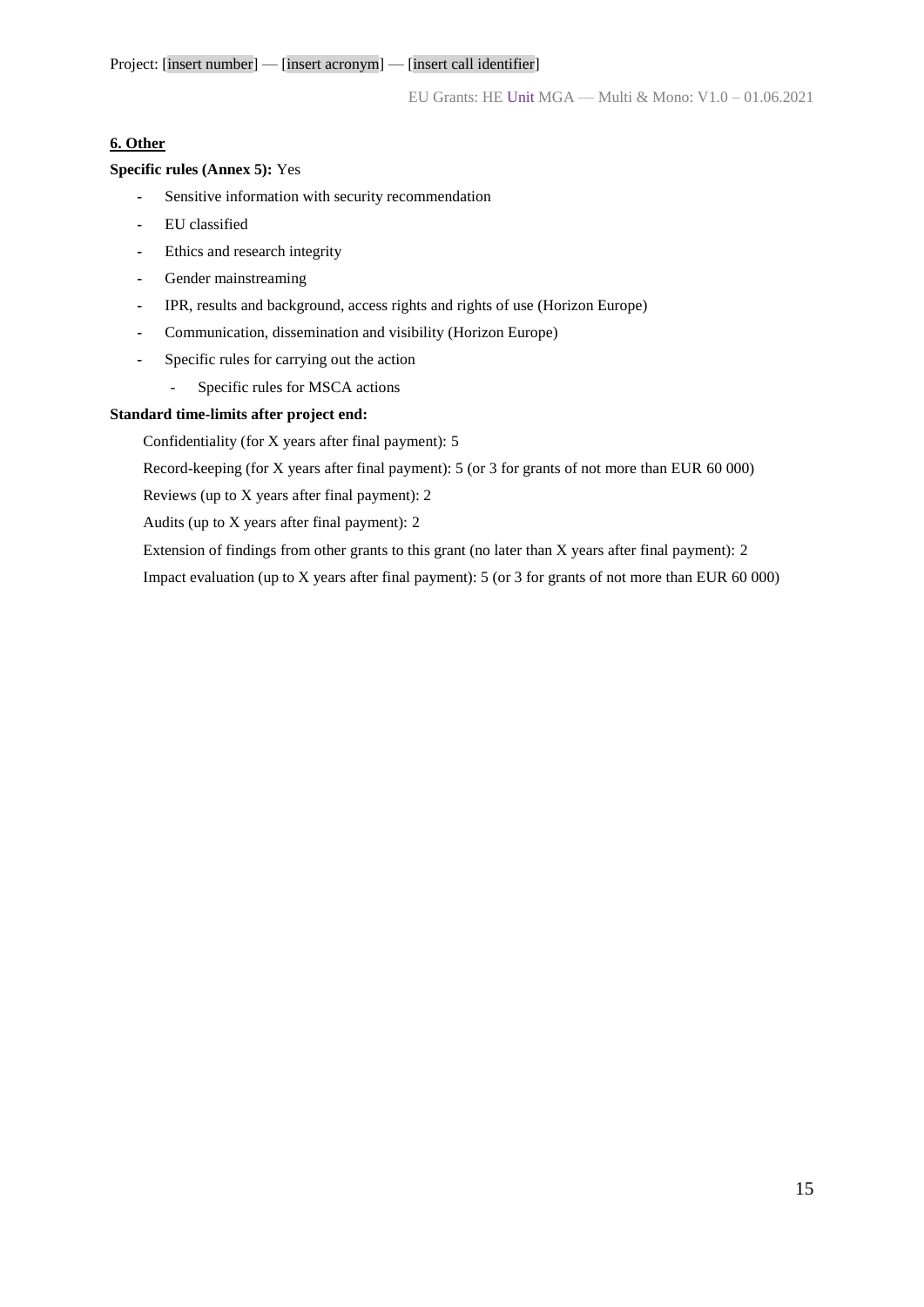# <span id="page-15-0"></span>**CHAPTER 1 GENERAL**

# <span id="page-15-1"></span>**ARTICLE 1 — SUBJECT OF THE AGREEMENT**

This Agreement sets out the rights and obligations and terms and conditions applicable to the grant awarded *[OPTION for SGAs:* under Framework Partnership Agreement No [insert number] — [insert acronym]/ for the implementation of the action set out in Chapter 2.

# <span id="page-15-2"></span>**ARTICLE 2 — DEFINITIONS**

 $\overline{a}$ 

For the purpose of this Agreement, the following definitions apply:

- Action The project which is being funded in the context of this Agreement.
- Grant The grant awarded in the context of this Agreement.
- EU grants Grants awarded by EU institutions, bodies, offices or agencies (including EU executive agencies, EU regulatory agencies, EDA, joint undertakings, etc).
- Participants Entities participating in the action as beneficiaries, affiliated entities, associated partners, third parties giving in-kind contributions, subcontractors or recipients of financial support to third parties.
- Beneficiaries (BEN) The signatories of this Agreement (either directly or through an accession form).
- Affiliated entities (AE) Entities affiliated to a beneficiary within the meaning of Article 187 of EU Financial Regulation  $2018/1046^{\circ}$  which participate in the action with similar rights and obligations as the beneficiaries (obligation to implement action tasks and right to charge costs and claim contributions).
- Associated partners (AP) Entities which participate in the action, but without the right to charge costs or claim contributions.
- Purchases Contracts for goods, works or services needed to carry out the action (e.g. equipment, consumables and supplies) but which are not part of the action tasks (see Annex 1).

<sup>6</sup> For the definition, see Article 187 Regulation (EU, Euratom) 2018/1046 of the European Parliament and of the Council of 18 July 2018 on the financial rules applicable to the general budget of the Union, amending Regulations (EU) No 1296/2013, (EU) No 1301/2013, (EU) No 1303/2013, (EU) No 1304/2013, (EU) No 1309/2013, (EU) No 1316/2013, (EU) No 223/2014, (EU) No 283/2014, and Decision No 541/2014/EU and repealing Regulation (EU, Euratom) No 966/2012 ('EU Financial Regulation') (OJ L 193, 30.7.2018, p. 1): "**affiliated entities** [are]:

<sup>(</sup>a) entities that form a sole beneficiary [(i.e. where an entity is formed of several entities that satisfy the criteria for being awarded a grant, including where the entity is specifically established for the purpose of implementing an action to be financed by a grant)];

<sup>(</sup>b) entities that satisfy the eligibility criteria and that do not fall within one of the situations referred to in Article 136(1) and 141(1) and that have a link with the beneficiary, in particular a legal or capital link, which is neither limited to the action nor established for the sole purpose of its implementation".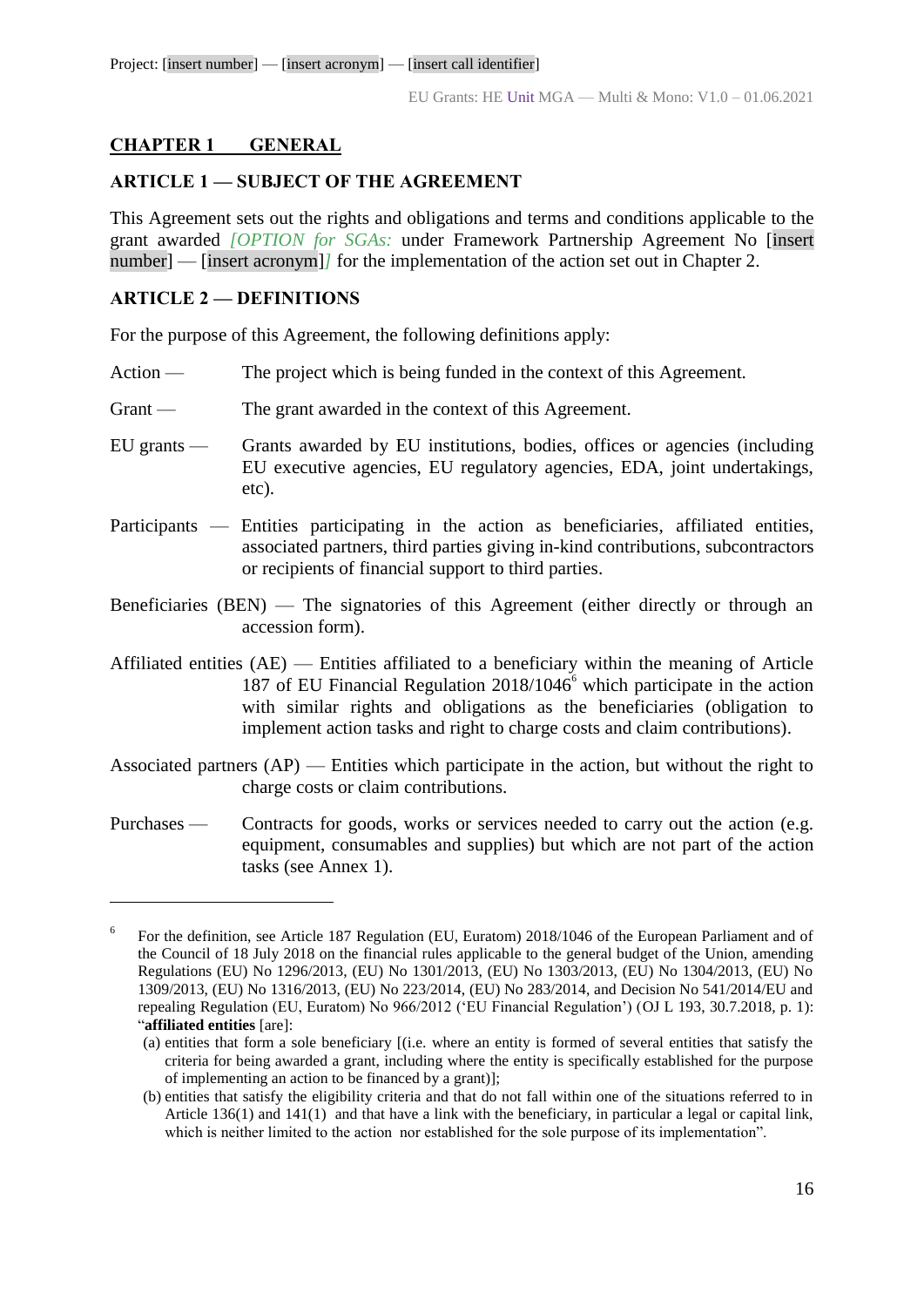- Subcontracting Contracts for goods, works or services that are part of the action tasks (see Annex 1).
- In-kind contributions In-kind contributions within the meaning of Article 2(36) of EU Financial Regulation 2018/1046, i.e. non-financial resources made available free of charge by third parties to a beneficiary.
- Fraud Fraud within the meaning of Article 3 of EU Directive  $2017/1371^7$  and Article 1 of the Convention on the protection of the European Communities' financial interests, drawn up by the Council Act of 26 July 1995 $^8$ , as well as any other wrongful or criminal deception intended to result in financial or personal gain.
- Irregularities Any type of breach (regulatory or contractual) which could impact the EU financial interests, including irregularities within the meaning of Article  $1(2)$  of EU Regulation 2988/95 $^{\circ}$ .
- Grave professional misconduct Any type of unacceptable or improper behaviour in exercising one's profession, especially by employees, including grave professional misconduct within the meaning of Article 136(1)(c) of EU Financial Regulation 2018/1046.
- Applicable EU, international and national law Any legal acts or other (binding or nonbinding) rules and guidance in the area concerned.
- Portal EU Funding & Tenders Portal; electronic portal and exchange system managed by the European Commission and used by itself and other EU institutions, bodies, offices or agencies for the management of their funding programmes (grants, procurements, prizes, etc).

# <span id="page-16-0"></span>**CHAPTER 2 ACTION**

## <span id="page-16-1"></span>**ARTICLE 3 — ACTION**

The grant is awarded for the action [**insert project number**] — [**insert acronym]** ('action'), as described in Annex 1.

*[OPTION if selected for the grant (for linked actions)<sup>10</sup>: This action is linked to the action(s)* set out in the Data Sheet (see Point 1) ('linked actions').*]*

<sup>7</sup> Directive (EU) 2017/1371 of the European Parliament and of the Council of 5 July 2017 on the fight against fraud to the Union's financial interests by means of criminal law (OJ L 198, 28.7.2017, p. 29).

<sup>8</sup> OJ C 316, 27.11.1995, p. 48.

<sup>9</sup> Council Regulation (EC, Euratom) No 2988/95 of 18 December 1995 on the protection of the European Communities financial interests (OJ L 312, 23.12.1995, p. 1).

<sup>&</sup>lt;sup>10</sup> Linked actions cover all types of joint/combined/coordinated actions, where the action implementation should be linked to another action *(e.g. Horizon complementary grants, Horizon joint actions; Horizon MSCA SNLS grants, EDIDP COFUND, JU implementing grants, etc.)*.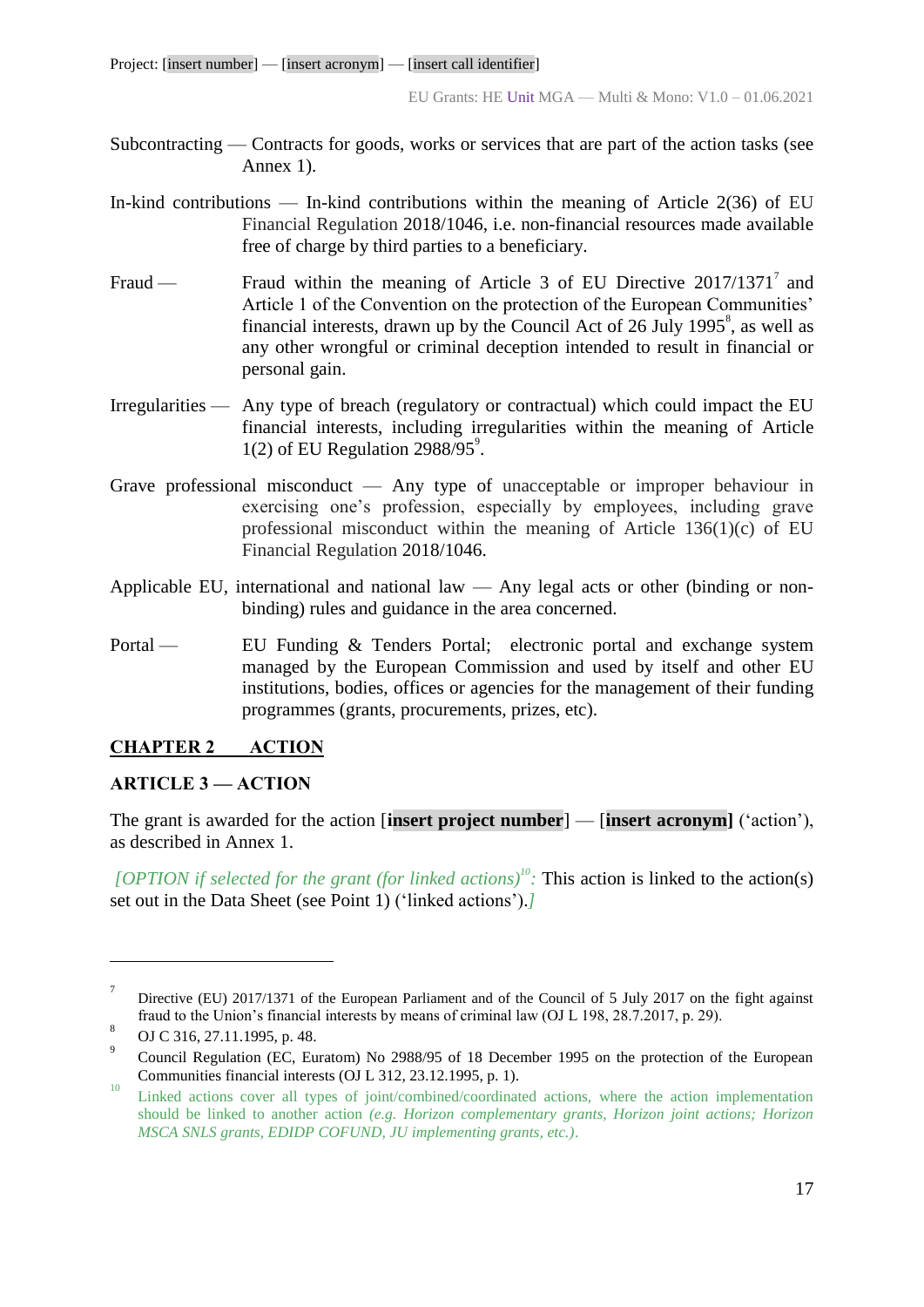Project: [insert number] — [insert acronym] — [insert call identifier]

# <span id="page-17-0"></span>**ARTICLE 4 — DURATION AND STARTING DATE**

The duration and the starting date of the action are set out in the Data Sheet (see Point 1).

# <span id="page-17-1"></span>**CHAPTER 3 GRANT**

# <span id="page-17-2"></span>**ARTICLE 5 — GRANT**

# <span id="page-17-3"></span>**5.1 Form of grant**

The grant is an action grant<sup>11</sup> which takes the form of a unit grant.

# <span id="page-17-4"></span>**5.2 Maximum grant amount**

The maximum grant amount is set out in the Data Sheet (see Point 3) and in the estimated budget (Annex 2).

# <span id="page-17-5"></span>**5.3 Funding rate**

Not applicable

# <span id="page-17-6"></span>**5.4 Estimated budget, budget categories and forms of funding**

The estimated budget for the action is set out in Annex 2.

It contains the estimated eligible contributions for the action (unit contributions), broken down by participant and budget category.

Annex 2 also shows the types of contributions (forms of funding)<sup>12</sup> to be used for each budget category.

The details on the calculation of the unit contributions will be explained in Annex 2a.

# **5.5 Budget flexibility**

The budget breakdown may be adjusted — without an amendment (see Article  $39$ ) — by transfers of units between participants, as long as this does not imply any substantive or important change to the description of the action in Annex 1. Transfers between budget categories are not allowed.

# **ARTICLE 6 — ELIGIBLE AND INELIGIBLE CONTRIBUTIONS**

# **6.1 General eligibility conditions**

The **general eligibility conditions** for the unit contributions are the following:

(a) the units must:

<sup>11</sup> For the definition, see Article 180(2)(a) EU Financial Regulation 2018/1046: '**action grant**' means an EU grant to finance "an action intended to help achieve a Union policy objective".

<sup>&</sup>lt;sup>12</sup> See Article 125 EU Financial Regulation 2018/1046.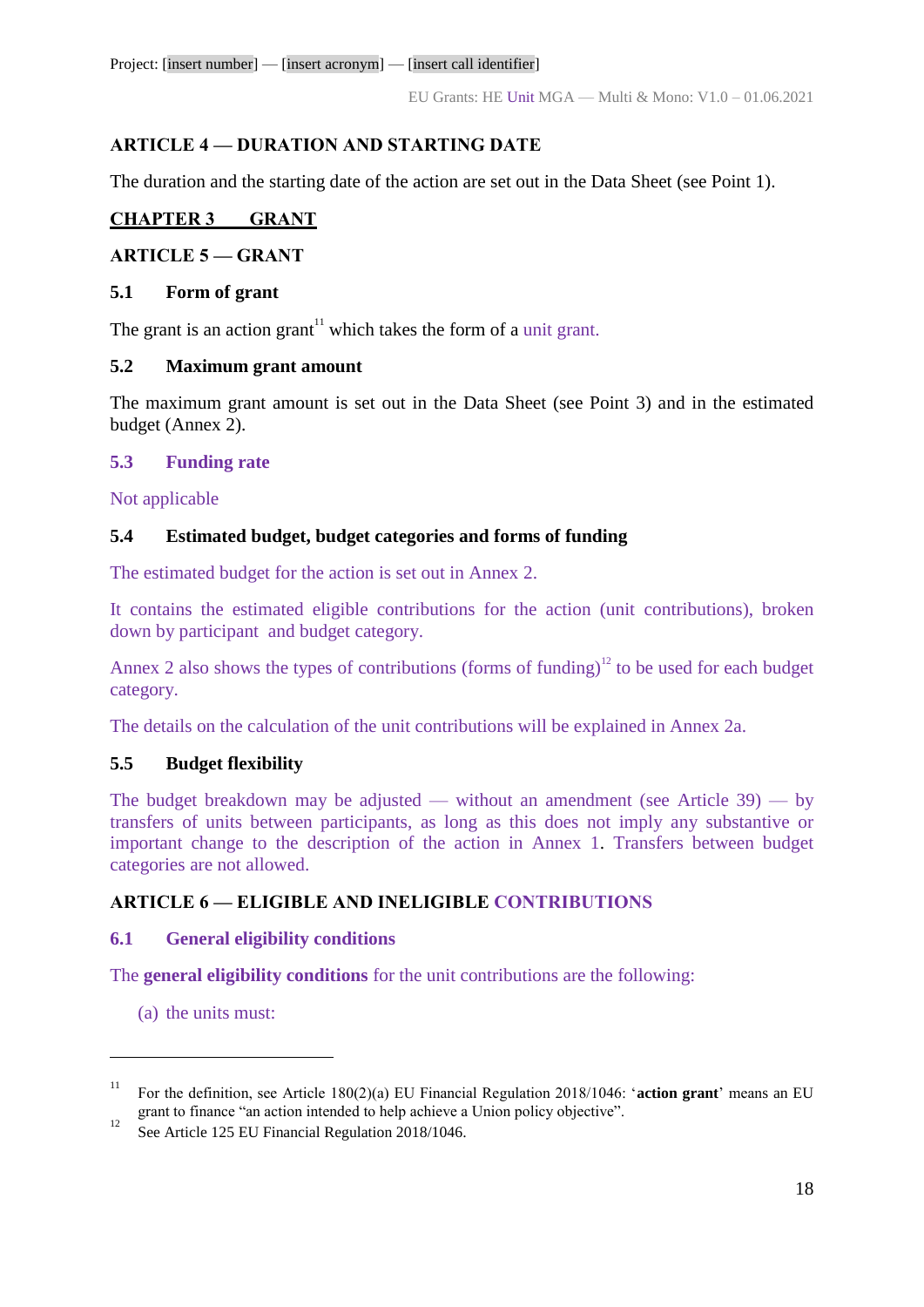- be actually used or produced by the beneficiary in the period set out in Article 4 (with the exception of units relating to the submission of the final periodic report, which may be used or produced afterwards; see Article 21)
- be necessary for the implementation of the action and
- (b) the number of units must be identifiable and verifiable, in particular supported by records and documentation (see Article 20).

## **6.2 Specific eligibility conditions for each budget category**

For each budget category, the **specific eligibility conditions** are as follows:

# *[OPTION for HE MSCA-DOCTORAL NETWORKS:*

## **A. Contributions for recruited researchers**

Contributions for recruited researchers (A.1 Living allowance, A.2 Mobility allowance, A.3 Family allowance, A.4 Long-term leave allowance and A.5 Special needs allowance) are eligible, if they fulfil the general eligibility conditions and are calculated as unit contributions in accordance with the method set out in Annex 2a, and if:

# *for A.1 Living allowance and A.2 Mobility allowance:*

- (a) the number of units declared:
	- (i) corresponds to the number of months spent by the recruited researchers on the research training activities
	- (ii) does not exceed the maximum number of months (per researcher) set out in the call conditions and
	- (iii) comply with the requirements for non-academic exposure set out in the call conditions (for industrial doctorates only)

(b) the recruited researchers comply with the following conditions:

- (i) be at the date of recruitment a doctoral candidate (i.e. not already in possession of a doctoral degree<sup>13</sup>)
- (ii) be enrolled in a doctoral programme leading to the award of a (for joint doctorates: joint, multiple or double) degree in at least one EU Member State or Horizon Europe associated country (for joint doctorates: at least two)
- (iii) be recruited by the beneficiaries under an employment contract (or other direct contract with equivalent benefits, including social security coverage) or  $-$  if not otherwise possible under national law — under a fixed-amount-fellowship

As defined in the call conditions.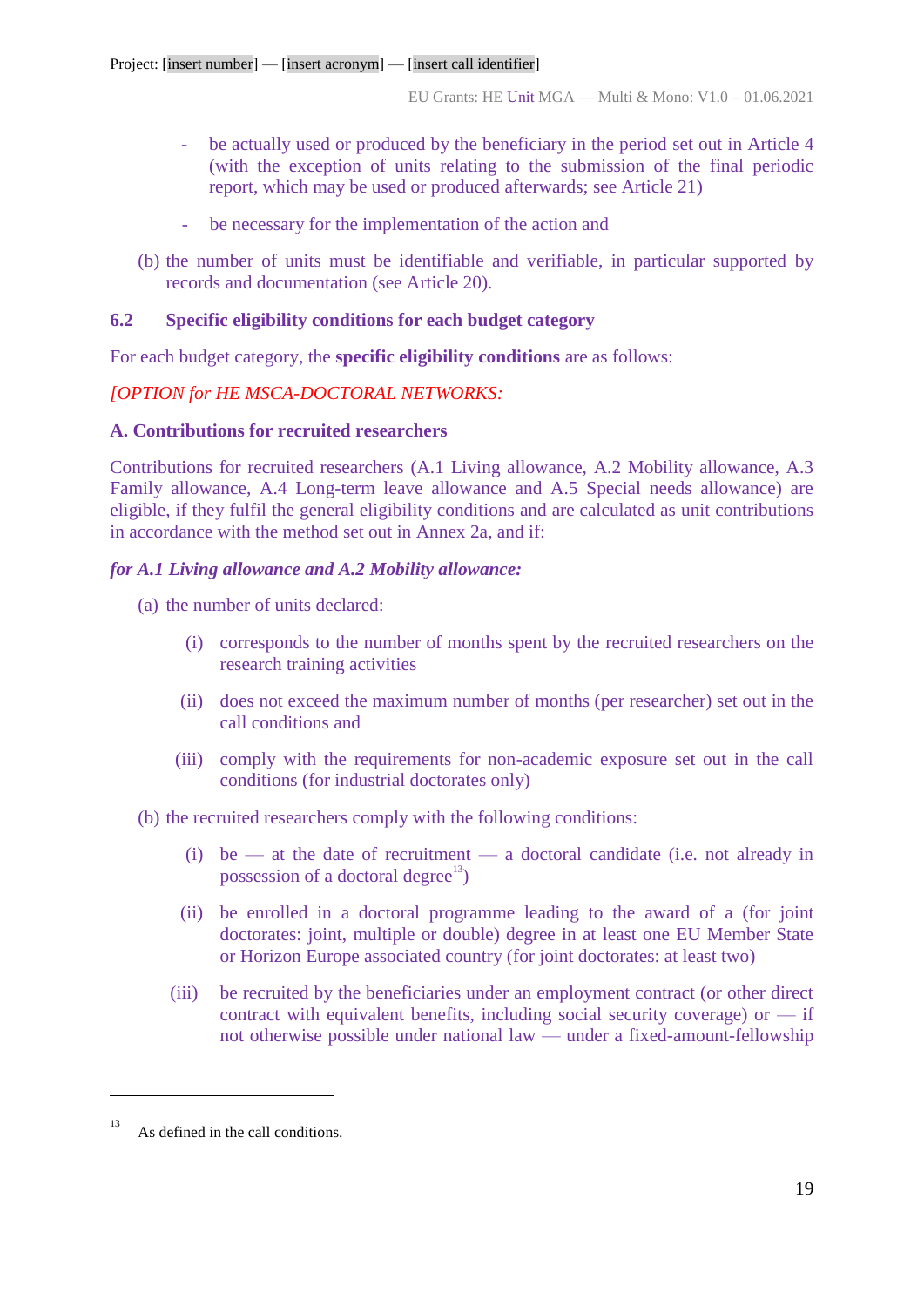agreement with minimum social security coverage, including during periods of secondment

- (iv) be employed full-time, unless the granting authority has approved a part-time employment for personal or family reasons
- (v) be working exclusively for the action
- (vi) not have resided or carried out their main activity (work, studies, etc.) in the country of the recruiting beneficiary for more than 12 months in the 36 months immediately before the recruitment date — unless as part of a compulsory national service or a procedure for obtaining refugee status under the Geneva  $Convention<sup>14</sup>$

For beneficiaries that are international European research organisations or international organisations: not have spent with the beneficiary more than 12 months in the 36 months immediately before the recruitment date

(c) the contributions have been fully incurred for the benefit of the recruited researchers

This condition is met if:

{**{**{**total remuneration costs** (salaries, social security contributions, taxes and other costs included in the remuneration under the employment contract or other direct contract) or **total fixedamount fellowship costs** for the researcher during the action

plus

**total mobility costs** (household, relocation and travel expenses and, if they must be paid under national law, taxes, duties and social security contributions) for the researcher during the action}

divided by

the number of actual units**}**.

is equal to or higher than the following amount:

**{**{amount per unit contribution set out in Annex 2 as living allowance

plus

amount per unit contribution set out in Annex 2 as mobility allowance}.

#### *for A.3 Family allowance:*

 $\overline{a}$ 

(a) the recruited researchers have a family.

'Family' means persons linked to the researcher by marriage (or a relationship with equivalent status to a marriage recognised by the legislation of the country

<sup>&</sup>lt;sup>14</sup> 1951 Refugee Convention and the 1967 Protocol.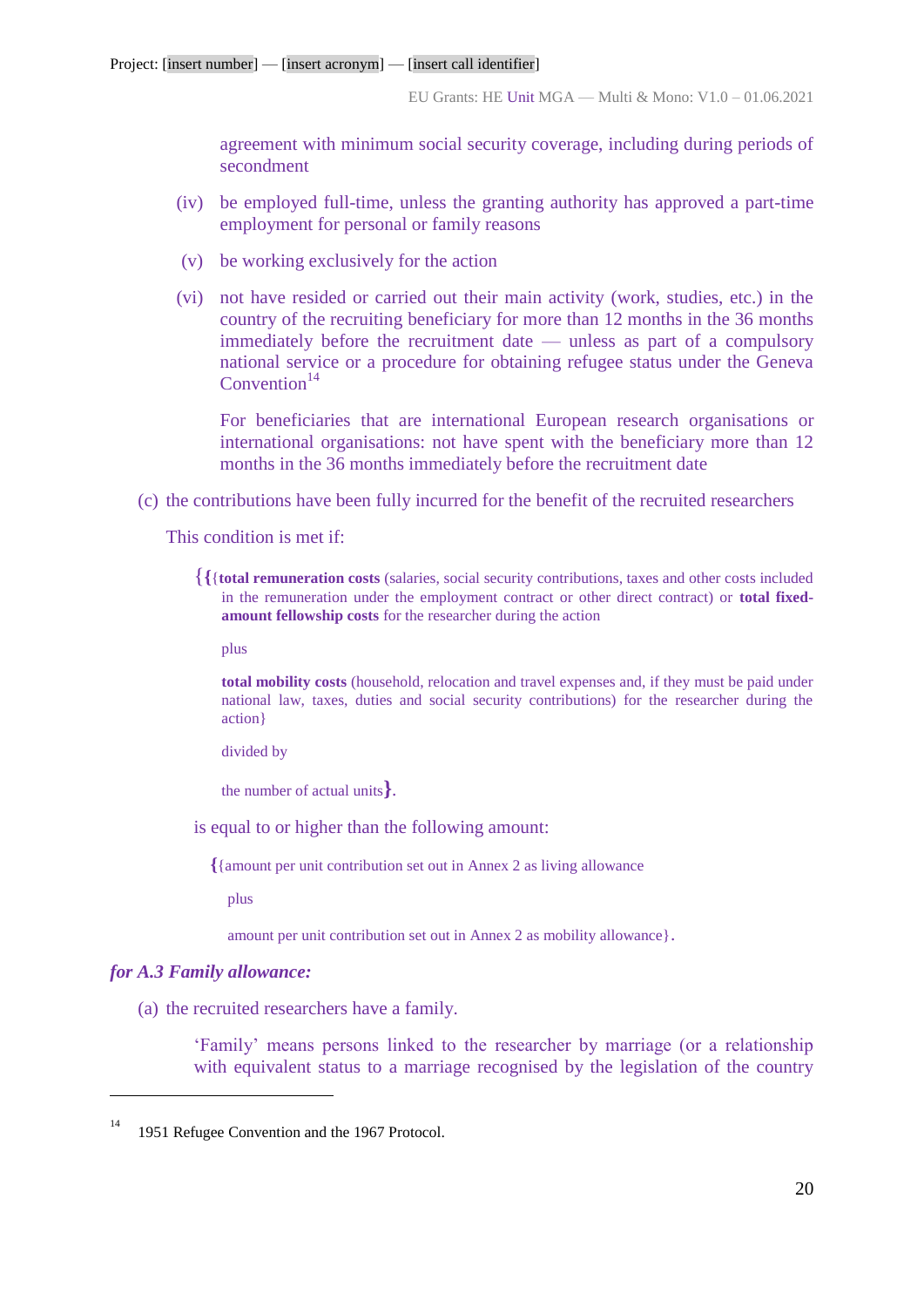where this relationship was formalised) or dependent children who are actually being maintained by the researcher.

- (b) the number of units declared:
	- (i) corresponds to the number of months spent by the recruited researchers with a family on the research training activities and
	- (ii) does not exceed the maximum number of months (per researcher) set out in the call conditions.
- (c) the contributions have been incurred for the benefit of the recruited researchers

This condition is met if they have been fully used for the recruited researchers for whom they are claimed.

# *for A.4 Long-term leave<sup>15</sup> allowance:*

- (a) the general and specific eligibility conditions for the living and mobility allowances were fulfilled before the long-term leave and
- (b) the number of units declared corresponds to the number of months paid by the beneficiary

## *for A.5 Special needs allowance:*

- (a) they are used for recruited researchers with disabilities whose long-term physical, mental, intellectual or sensory impairments are certified by a competent national authority and of such nature that their participation in the action would not be possible without the special needs items or services
- (b) the special needs items or services are not already covered from another source (such as social security or health insurance)
- (c) the number of units declared corresponds to the number of special needs units that were needed for implementing the action.

# **B. Institutional contributions**

 $\overline{a}$ 

Institutional contributions (B.1 Research, training and networking contribution and B.2 Management and indirect contribution) are eligible, if they are calculated as unit contributions in accordance with the method set out in Annex 2a, and if the living and mobility allowances are eligible.

Moreover, no more than 40% of the maximum grant amount may be allocated to beneficiaries located in the same country or to any one international European research organisation or international organisation.*]*

Long-term leave includes maternity, paternity, parental, sick or special leave of more than 30 days.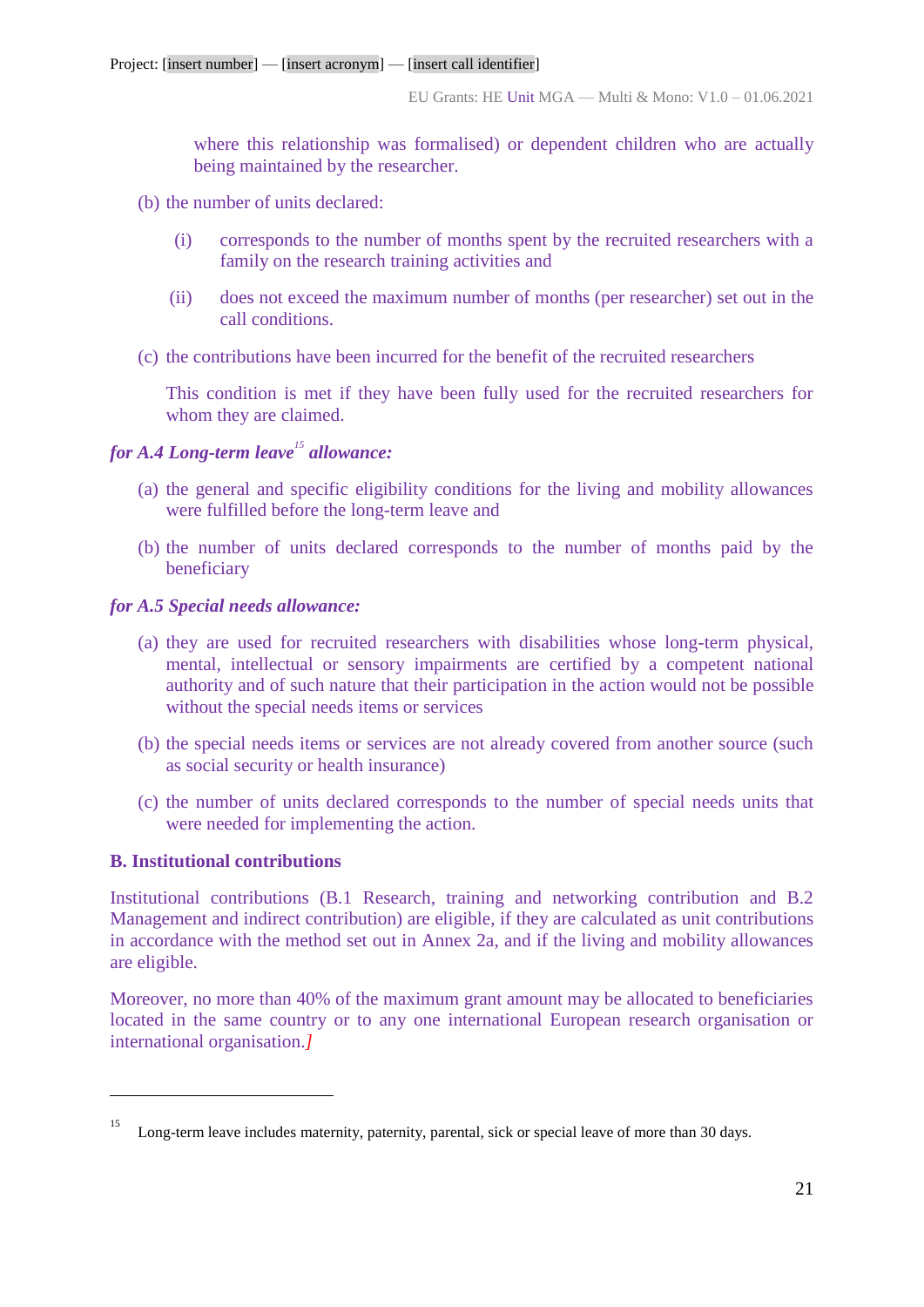## *[OPTION for HE MSCA-POSTDOCTORAL FELLOWSHIPS:*

## **A. Contributions for recruited researchers**

Contributions for recruited researchers (A.1 Living allowance, A.2 Mobility allowance, A.3 Family allowance, A.4 Long-term leave allowance and A.5 Special needs allowance) are eligible, if they fulfil the general eligibility conditions and are calculated as unit contributions in accordance with the method set out in Annex 2a, and if:

## *for A.1 Living allowance and A.2 Mobility allowance:*

(a) the number of units declared:

- (i) corresponds to the number of months spent by the recruited researchers on the research training activities and
- (ii) does not exceed the maximum number of months (per researcher) set out in the call conditions

(b) the recruited researchers comply with the following conditions:

- (i) be at the date of the call deadline a post-doctoral researcher (i.e. in possession of a doctoral degree<sup>16</sup>)
- (ii) be recruited by the beneficiaries under an employment contract (or other direct contract with equivalent benefits, including social security coverage) or  $-$  if not otherwise possible under national law — under a fixed-amount-fellowship agreement with minimum social security coverage, including during periods of secondment
- (iii) be employed full-time, unless the granting authority has approved a part-time employment for professional, personal or family reasons, and
- (iv) be working exclusively for the action, unless part-time for professional reasons has been approved
- (c) the contributions have been fully incurred for the benefit of the recruited researchers

This condition is met if:

{**{**{**total remuneration costs** (salaries, social security contributions, taxes and other costs included in the remuneration under the employment contract or other direct contract) or **total fixedamount fellowship costs** for the researcher during the action

plus

**total mobility costs** (household, relocation and travel expenses and, if they must be paid under national law, taxes, duties and social security contributions) for the researcher during the action}

As defined in the call conditions.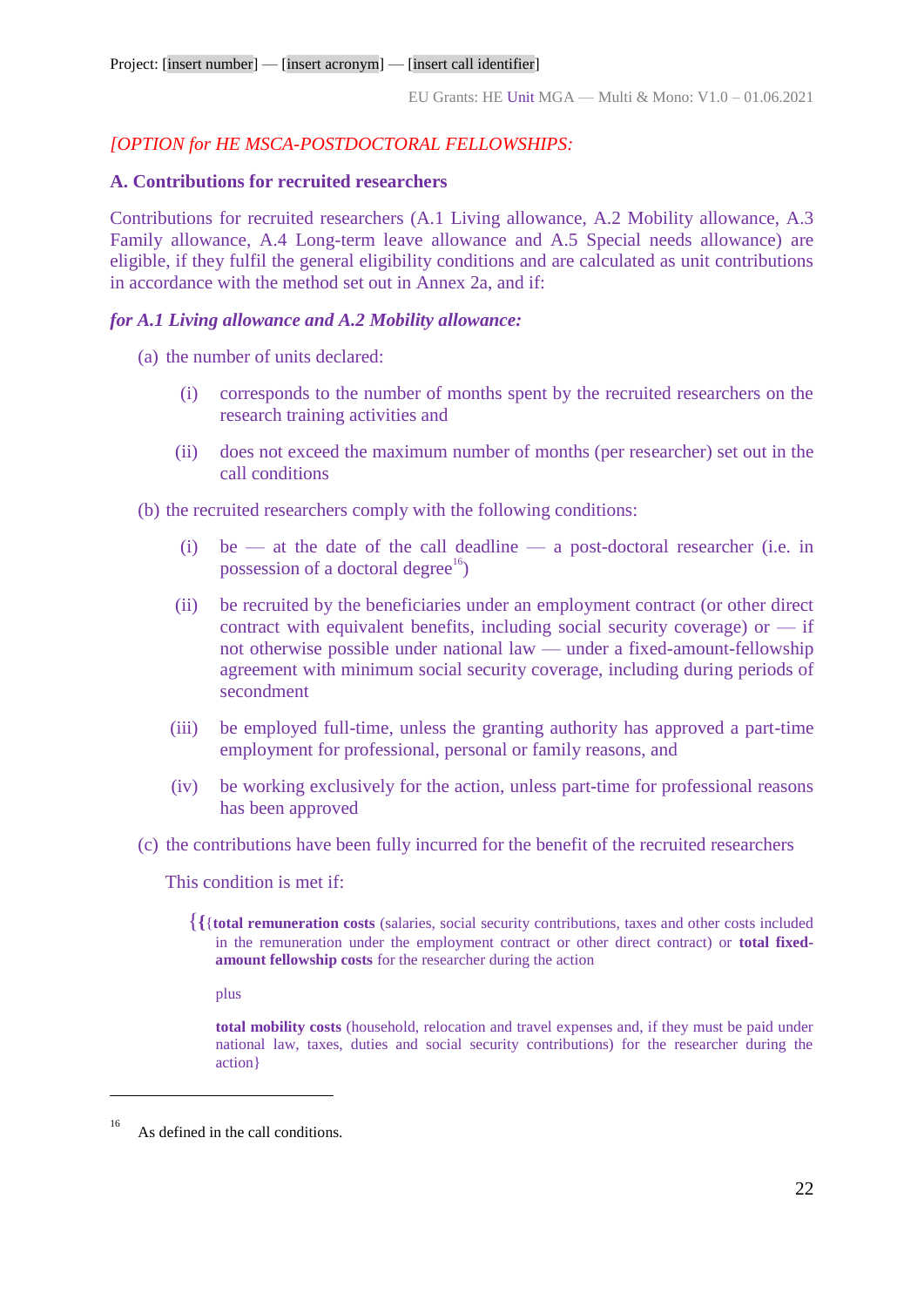divided by

the number of actual units**}**.

is equal to or higher than the following amount:

**{**{amount per unit contribution set out in Annex 2 as living allowance

plus

amount per unit contribution set out in Annex 2 as mobility allowance}.

#### *for A.3 Family allowance:*

(a) the recruited researchers have a family.

'Family' means persons linked to the researcher by marriage (or a relationship with equivalent status to a marriage recognised by the legislation of the country where this relationship was formalised) or dependent children who are actually being maintained by the researcher.

- (b) the number of units declared:
	- (i) corresponds to the number of months spent by the recruited researchers with a family on the research training activities and
	- (ii) does not exceed the maximum number of months (per researcher) set out in the call conditions.
- (c) the contributions have been fully incurred for the benefit of the recruited researchers

This condition is met if they have been fully used for the recruited researchers for whom they are claimed.

# *for A.4 Long-term leave<sup>17</sup> allowance:*

- (a) the general and specific eligibility conditions for the living and mobility allowances were fulfilled before the long-term leave and
- (b) the number of units declared corresponds to the number of months paid by the beneficiary

## *for A.5 Special needs allowance:*

 $\overline{a}$ 

(a) they are used for recruited researchers with disabilities whose long-term physical, mental, intellectual or sensory impairments are certified by a competent national authority and of such nature that their participation in the action would not be possible without the special needs items or services

Long-term leave includes maternity, paternity, parental, sick or special leave of more than 30 days.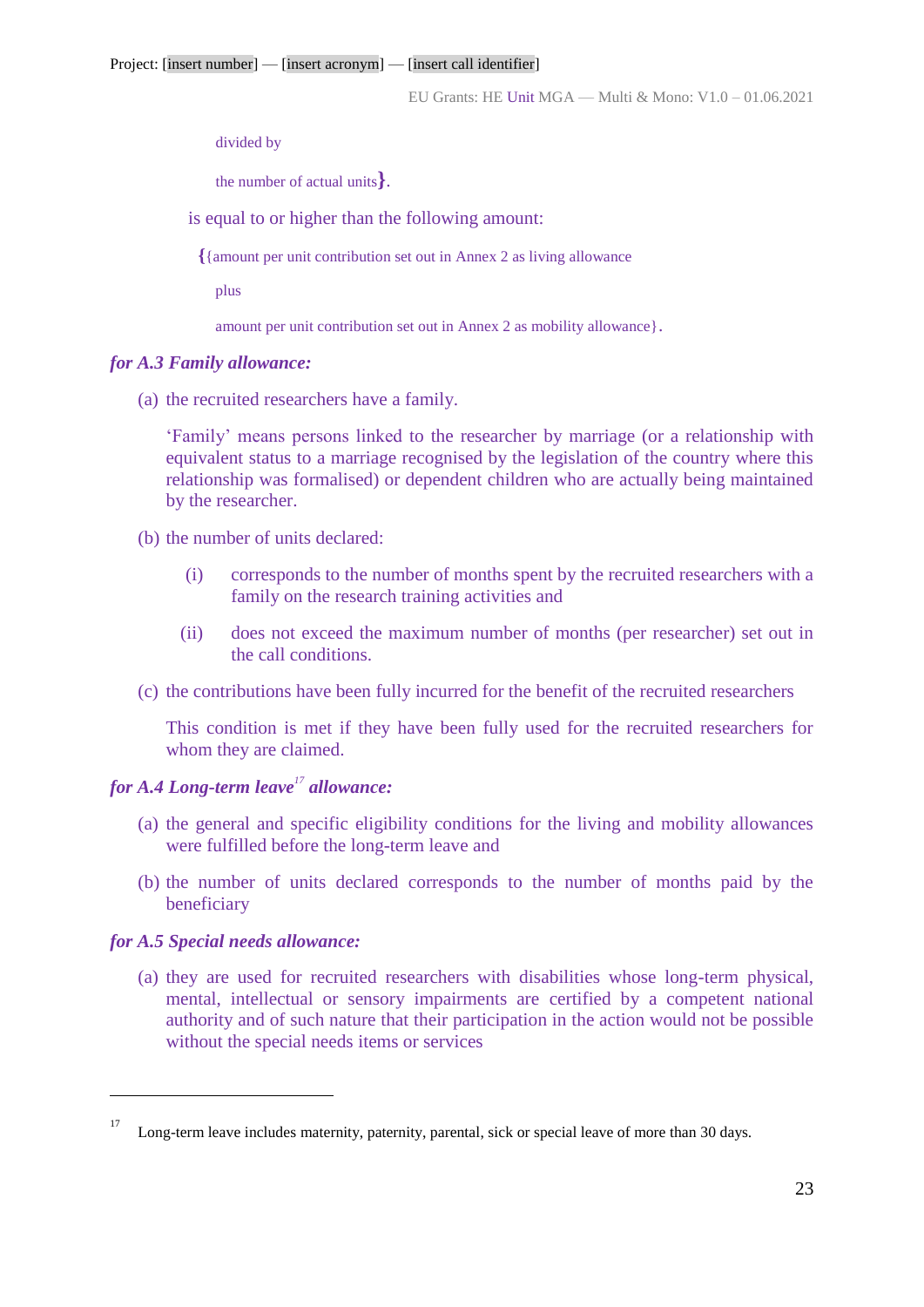- (b) the special needs items or services are not already covered from another source (such as social security or health insurance)
- (c) the number of units declared corresponds to the number of special needs units that were needed for implementing the action.

### **B. Institutional contributions**

Institutional contributions (B.1 Research, training and networking contribution and B.2 Management and indirect contribution) are eligible, if they are calculated as unit contributions in accordance with the method set out in Annex 2a, and if the living and mobility allowances are eligible. *]*

## *[OPTION for HE MSCA-STAFF EXCHANGES:*

## **A. Contributions for seconded staff**

Contributions for seconded staff (A.1 Top-up allowance and A.5 Special needs allowance) are eligible, if they fulfil the general eligibility conditions and are calculated as unit contributions in accordance with the method set out in Annex 2a, and if:

#### *For A.1 Top-up allowance:*

- (a) the number of units declared:
	- (i) corresponds to the number of months spent by the seconded staff on the research and innovation activities and
	- (ii) does not exceed the maximum number of months (per seconded staff member) set out in the call conditions
- (b) the seconded staff comply with the following conditions:
	- (i) be seconded full-time
	- (ii) be at the date of secondment one of the following:
		- a doctoral candidate (i.e. not in possession of a doctoral degree $\frac{18}{2}$ )
		- a post-doctoral researcher (i.e. in possession of a doctoral degree), or
		- administrative, managerial or technical staff supporting research and innovation activities under the action, and
	- (iii) have been at the date of secondment —actively engaged in or linked to research and innovation activities for at least 1 month at the sending:
		- beneficiary (or an associated partner linked to the beneficiary and located in the same country) or

As defined in the call conditions.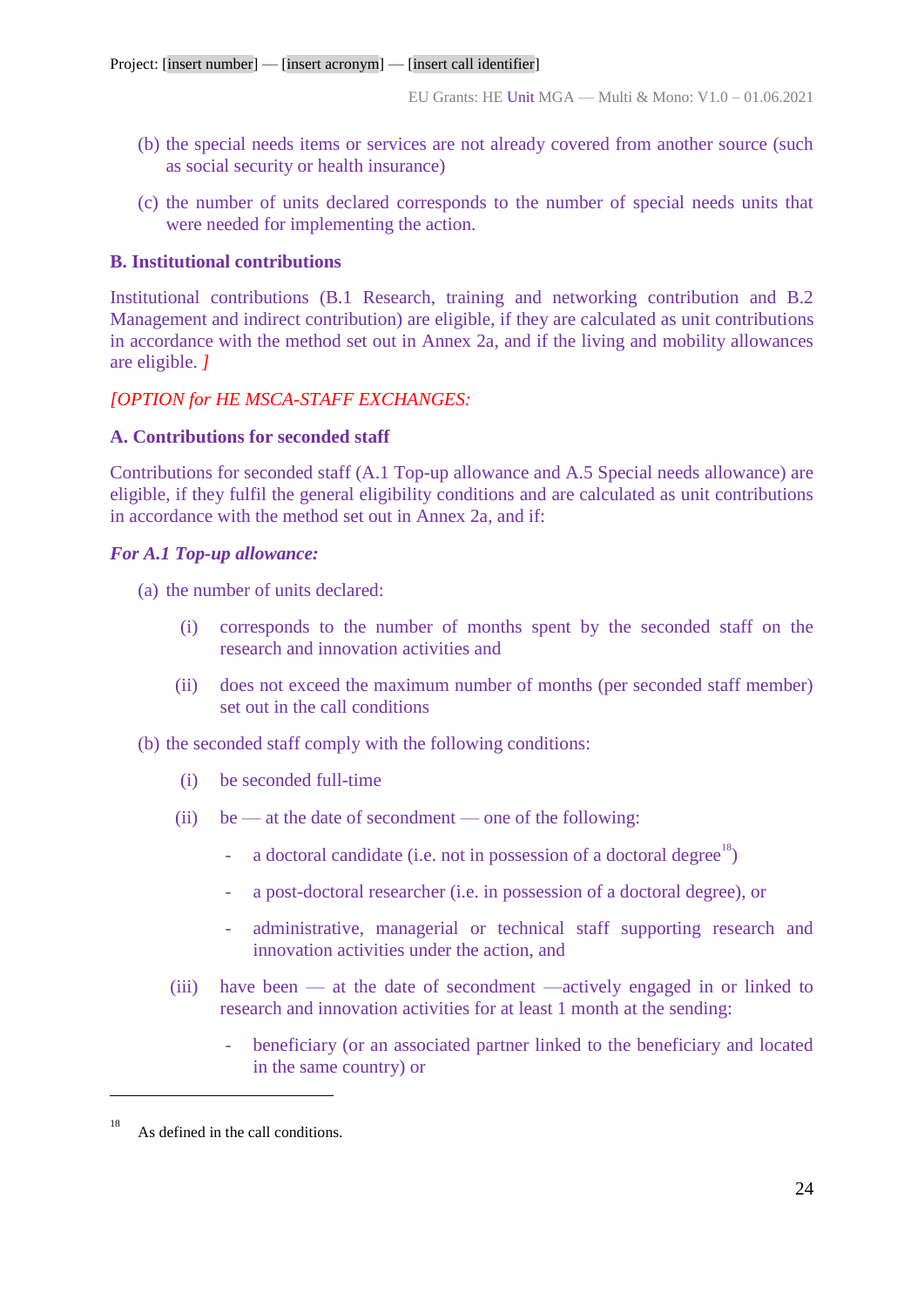- associated partner
- (c) the secondments comply with the following conditions:
	- (i) last at least 1 month (per seconded staff member)
	- (ii) be between different countries
	- (iii) for secondments within the EU Member States or Horizon Europe associated countries: be between different sectors (academic and non-academic)<sup>19</sup>, except for interdisciplinary secondments, which are limited to a maximum of 1/3 of the total months spent on research and innovation activities under the action
	- (iv) for secondments from an EU Member State or Horizon Europe associated country: be from a beneficiary or associated partner linked to the beneficiary established in a EU Member State (or Horizon Europe associated country) to an associated partner established in a non-associated non-EU country, and
	- (v) for secondments to an EU Member State or Horizon Europe associated country: be from an associated partner established in an eligible non-associated non-EU country to a beneficiary (or associated partner linked to the beneficiary) established in a EU Member State (or Horizon Europe associated country)
- (d) the contributions have been fully incurred for the benefit of the seconded staff

This condition is met if they have been fully used for the seconded staff member for whom they are claimed

#### *for A.5 Special needs allowance:*

- (a) they are used for seconded staff members with disabilities whose long-term physical, mental, intellectual or sensory impairments are certified by a competent national authority and of such nature that their participation in the action would not be possible without the special needs items or services
- (b) the special needs items or services are not already covered from another source (such as social security or health insurance)
- (c) the number of units declared corresponds to the number of special needs units that were needed for implementing the action.

## **B. Institutional contributions**

<sup>&</sup>lt;sup>19</sup> For secondments from an associated partner linked to the beneficiary: only the sector (academic or nonacademic) of the beneficiary counts, i.e. the associated partner linked to the beneficiary will be considered to belong to the same sector as the beneficiary.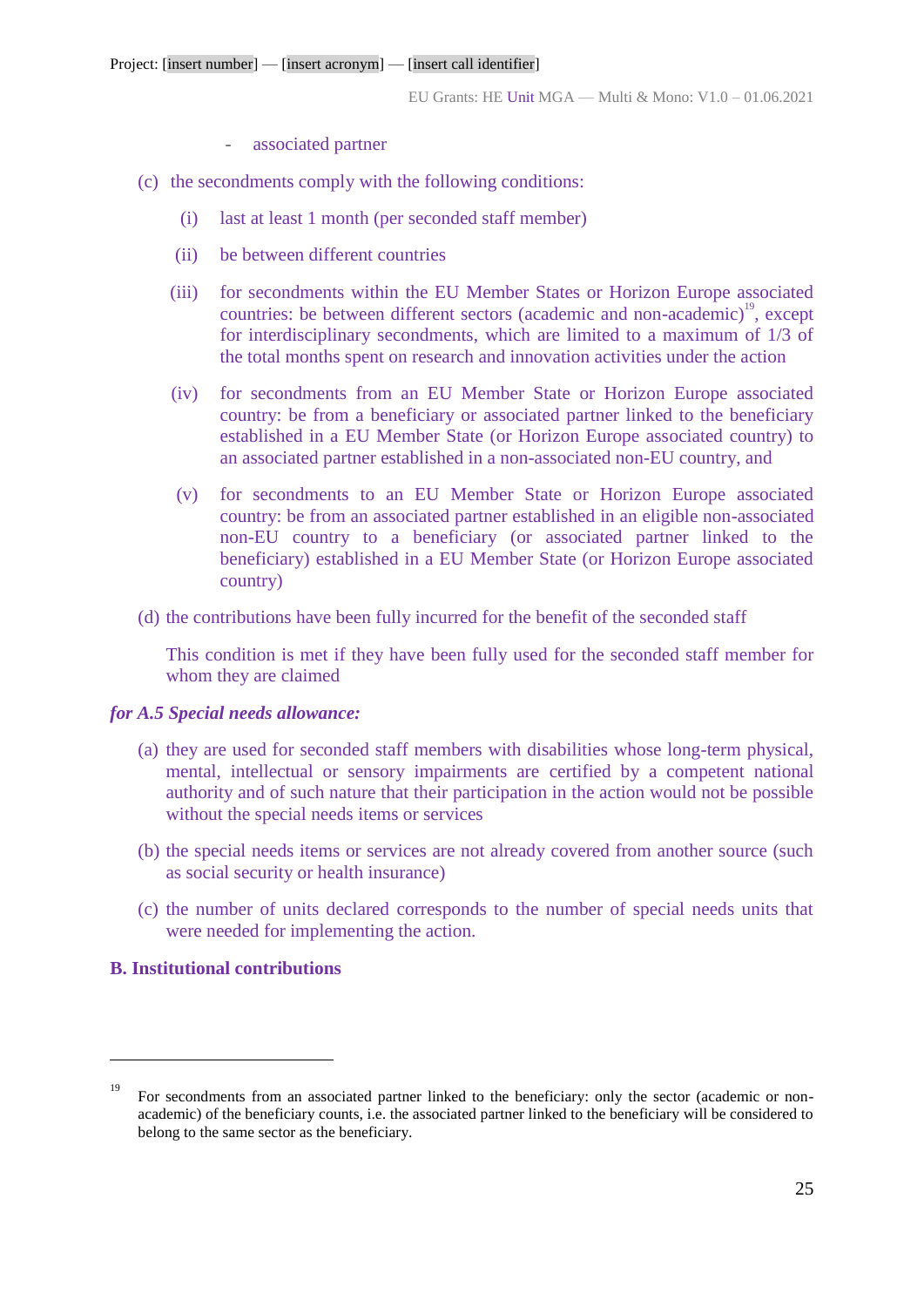Institutional contributions (B.1 Research, training and networking contribution and B.2 Management and indirect contribution) are eligible, if they are calculated as unit contributions in accordance with the method set out in Annex 2a, and if the top-up allowance is eligible. *]*

# *[OPTION for HE MSCA-COFUND:*

## **A. COFUND contributions**

COFUND contributions (A.1 COFUND allowance, A.4 Long-term leave allowance and A.5 Special needs allowance) are eligible, if they fulfil the general eligibility conditions and are calculated as unit contributions in accordance with the method set out in Annex 2a, and if:

## *for A.1 COFUND allowance:*

- (a) the number of units declared corresponds to the number of months spent by the recruited researchers on the research training activities
- (b) the cofunded programme complies with the following conditions:
	- (i) types of programme:
		- for doctoral programmes: the programme must concern research training activities for recruited researchers that lead to the award of a doctoral degree<sup>2</sup> in at least one EU Member State or Horizon Europe associated country
		- for postdoctoral programmes: the programme must concern postdoctoral research training activities for recruited researchers
- (c) the recruited researchers comply with the following conditions:
	- (i) at the date of the call deadline of the co-funded programme :
		- for doctoral programmes:
			- be doctoral candidates (i.e. not already in possession of a doctoral degree)
			- show transnational mobility by carrying out the research training activities in a country (or — in case of international European research organisations or international organisations — with this organisation) where they have not resided or carried out their main activity (work, studies, etc.) for more than 12 months in the 36 months immediately before the call deadline of the co-funded programme — unless:
				- otherwise specified in Annex 1 for existing programmes or

As defined in the call conditions.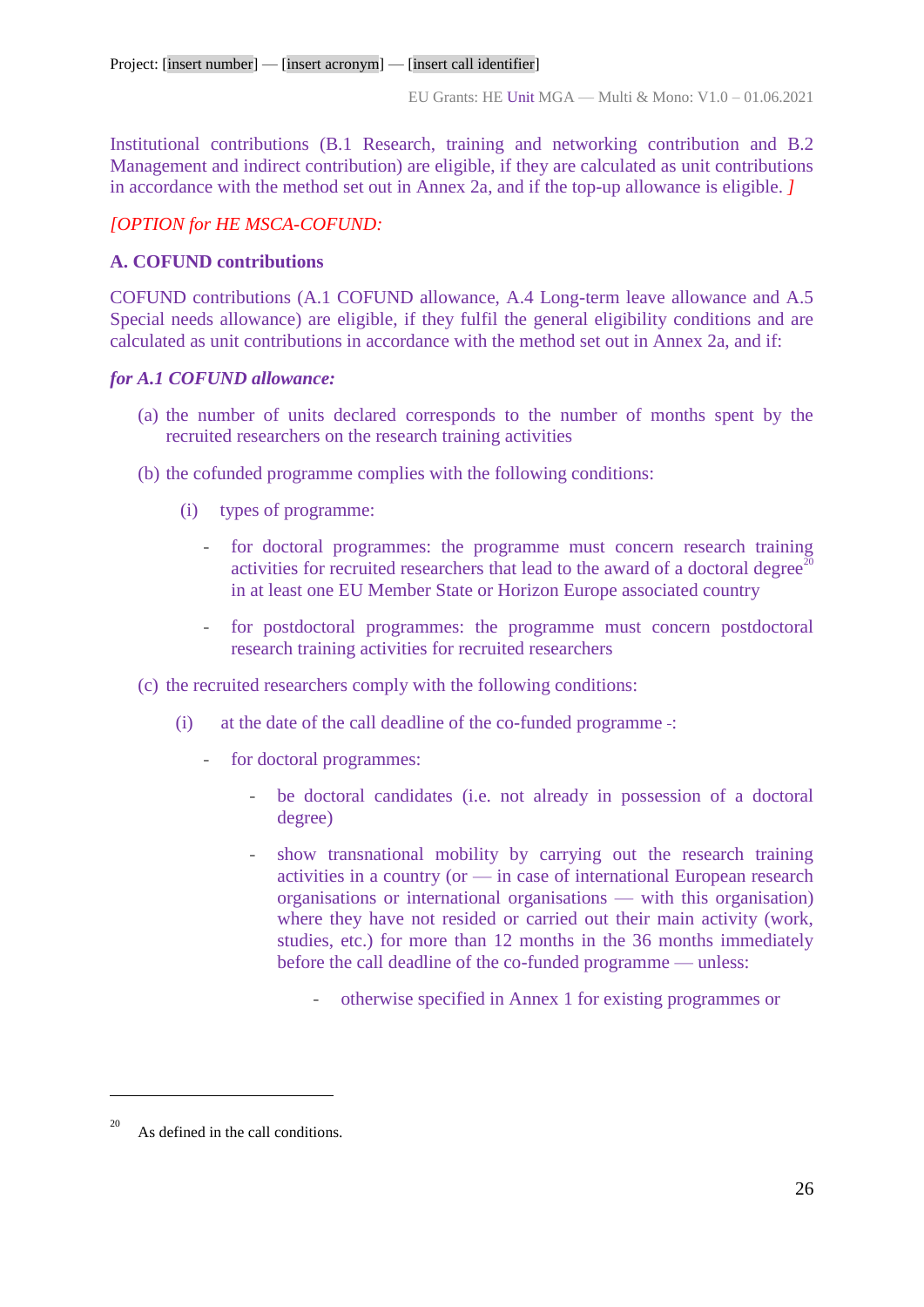- this time was part of a compulsory national service or a procedure for obtaining refugee status under the Geneva  $Convention<sup>21</sup>$
- fulfil any additional conditions set out in Annex 1
- for postdoctoral programmes:
	- be postdoctoral researchers (i.e. in possession of a doctoral degree)
	- show transnational mobility by carrying out the research training activities in a country (or — in case of international European research organisations or international organisations — with this organisation) where they have not resided or carried out their main activity (work, studies, etc.) for more than 12 months in the 36 months immediately before the call deadline of the co-funded programme— unless:
		- otherwise specified in Annex 1 for existing programmes or
		- this time was part of a compulsory national service or a procedure for obtaining refugee status under the Geneva Convention<sup>22</sup>
	- be nationals or long-term residents of an EU Member State or Horizon Europe associated country, in case the main part of the research training activities is carried out in a country other than an EU Member State or Horizon Europe associated country
	- fulfil any additional conditions set out in Annex 1

Researchers that are already permanently employed by the entity where the research training activities take place may not be supported.

- (ii) for doctoral programmes: be enrolled in a doctoral programme leading to the award of a degree in at least one EU Member State or Horizon Europe associated country
- (iii) be recruited under an employment contract (or other direct contract with equivalent benefits, including social security coverage) or — if not otherwise possible under national law — under a fixed-amount-fellowship agreement with minimum social security coverage, including during periods of secondment
- (iv) be employed full-time, unless the granting authority has approved a part-time employment for personal or family reasons (for postdoctoral programmes: also professional reasons), and

 $\frac{21}{22}$  1951 Refugee Convention and the 1967 Protocol.

<sup>1951</sup> Refugee Convention and the 1967 Protocol.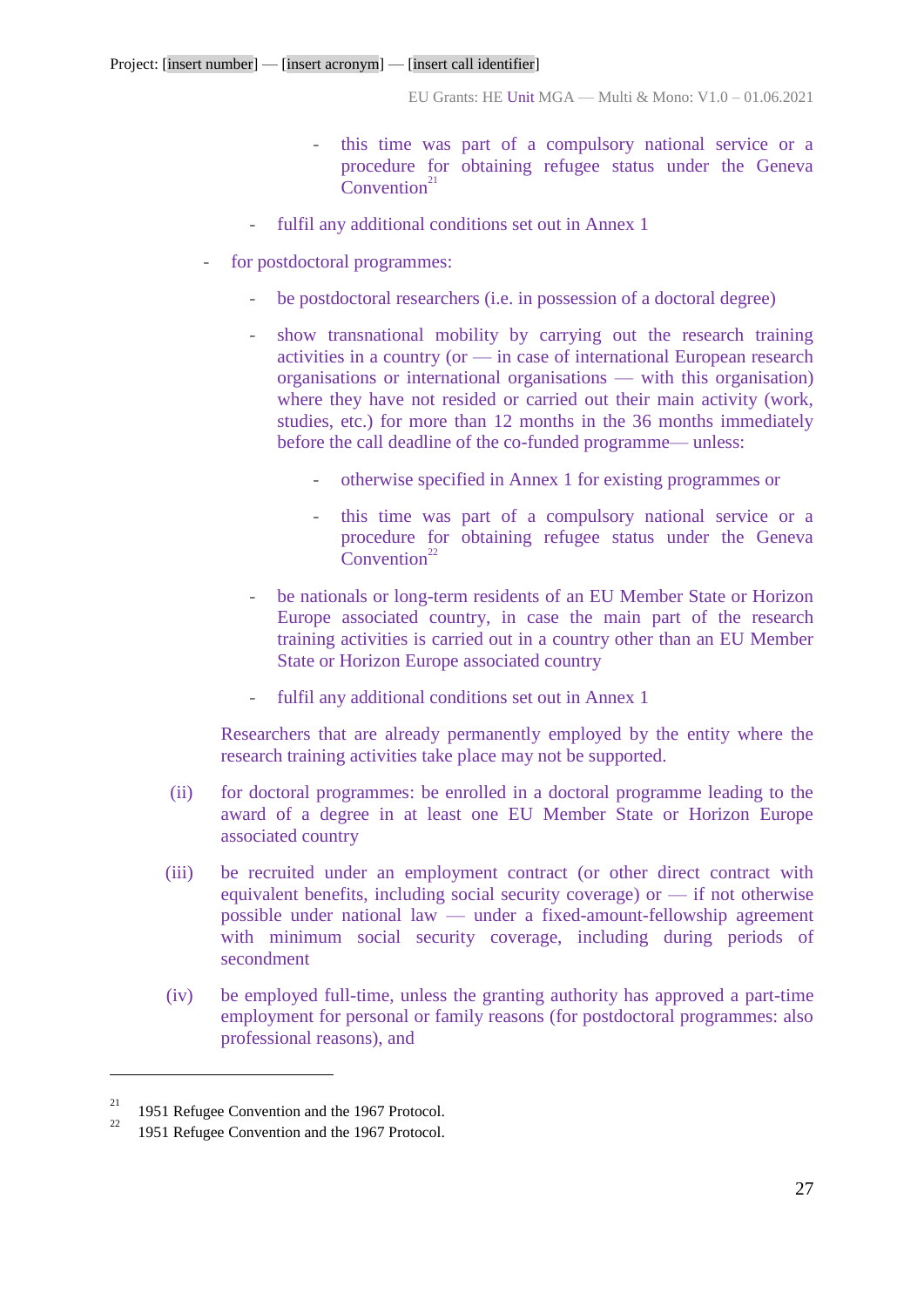- (v) be working exclusively for the action (for postdoctoral programmes: unless part-time for professional reasons has been approved)
- (d) the remuneration of researchers complies with the following conditions:
	- (i) the total remuneration costs (salaries, social security contributions, taxes and other costs linked to the remuneration) per month for each researcher recruited under an employment contract (or other direct contract with equivalent benefits, including social security) is equal to or higher than the corresponding amount set out in the call conditions
	- (ii) for researchers recruited under a fixed-amount-fellowship agreement: the total costs of each fixed-amount fellowship per month is equal to or higher than the corresponding amount set out in the call conditions.

# *for A.4 Long-term leave<sup>23</sup> allowance:*

- (a) the general and specific eligibility conditions for the COFUND allowance were fulfilled before the long-term leave and
- (b) the number of units declared corresponds to the number of months paid by the beneficiary or implementing partner

## *for A.5 Special needs allowance:*

- (a) they are used for recruited researchers with disabilities whose long-term physical, mental, intellectual or sensory impairments are certified by a competent national authority and of such nature that their participation in the action would not be possible without the special needs items or services
- (b) the special needs items or services are not already covered from another source (such as social security or health insurance)
- (c) the number of units declared corresponds to the number of special needs units that were needed for implementing the action. *]*

## **6.3 Ineligible contributions**

'Ineligible contributions' are:

- (a) units that do not comply with the conditions set out above (see Article 6.1 and 6.2)
- (b) units implemented during grant agreement suspension (see Article 31) and
- (c) units for activities already funded under other EU grants (or grants awarded by an EU Member State, non-EU country or other body implementing the EU budget), except for the following case:

Long-term leave includes maternity, paternity, parental, sick or special leave of more than 30 days.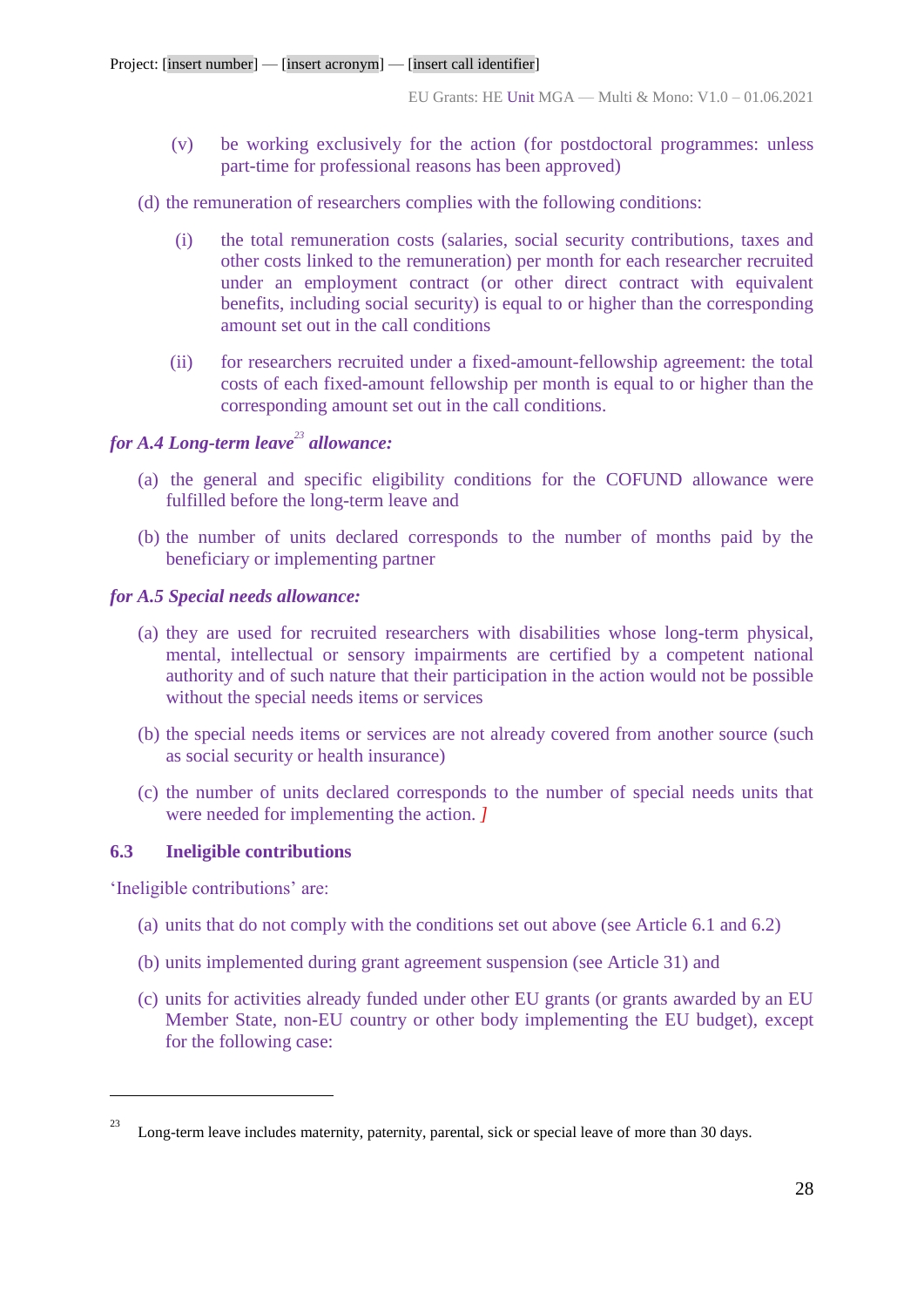(i) *[OPTION 1 by default:* Synergy actions: not applicable*] [OPTION 2 if selected for the grant:* if the grants are part of jointly coordinated Synergy actions and the funding under the grants does not go above 100% of the costs and contributions declared to them*]*

(d) other<sup>24</sup>:

(i) *[OPTION 1 by default:* country restrictions for eligible costs: not applicable*] [OPTION 2 if selected for the call:* costs or contributions for activities that do not take place in one of the eligible countries or target countries set out in the call conditions — unless approved by the granting authority*].*

# **6.4 Consequences of non-compliance**

If a beneficiary declares unit contributions that are ineligible, they will be rejected (see Article 27).

This may also lead to other measures described in Chapter 5.

# <span id="page-28-0"></span>**CHAPTER 4 GRANT IMPLEMENTATION**

# <span id="page-28-1"></span>**SECTION 1 CONSORTIUM: BENEFICIARIES, AFFILIATED ENTITIES AND OTHER PARTICIPANTS**

# <span id="page-28-2"></span>**ARTICLE 7 — BENEFICIARIES**

The beneficiaries, as signatories of the Agreement, are fully responsible towards the granting authority for implementing it and for complying with all its obligations.

They must implement the Agreement to their best abilities, in good faith and in accordance with all the obligations and terms and conditions it sets out.

They must have the appropriate resources to implement the action and implement the action under their own responsibility and in accordance with Article 11. If they rely on affiliated entities or other participants (see Articles 8 and 9), they retain sole responsibility towards the granting authority and the other beneficiaries.

They are jointly responsible for the *technical* implementation of the action. If one of the beneficiaries fails to implement their part of the action, the other beneficiaries must ensure that this part is implemented by someone else (without being entitled to an increase of the maximum grant amount and subject to an amendment; see Article 39). The *financial* responsibility of each beneficiary in case of recoveries is governed by Article 22.

The beneficiaries (and their action) must remain eligible under the EU programme funding the grant for the entire duration of the action. Unit contributions will be eligible only as long as the beneficiary and the action are eligible.

The **internal roles and responsibilities** of the beneficiaries are divided as follows:

<sup>&</sup>lt;sup>24</sup> Condition must be specified in the call.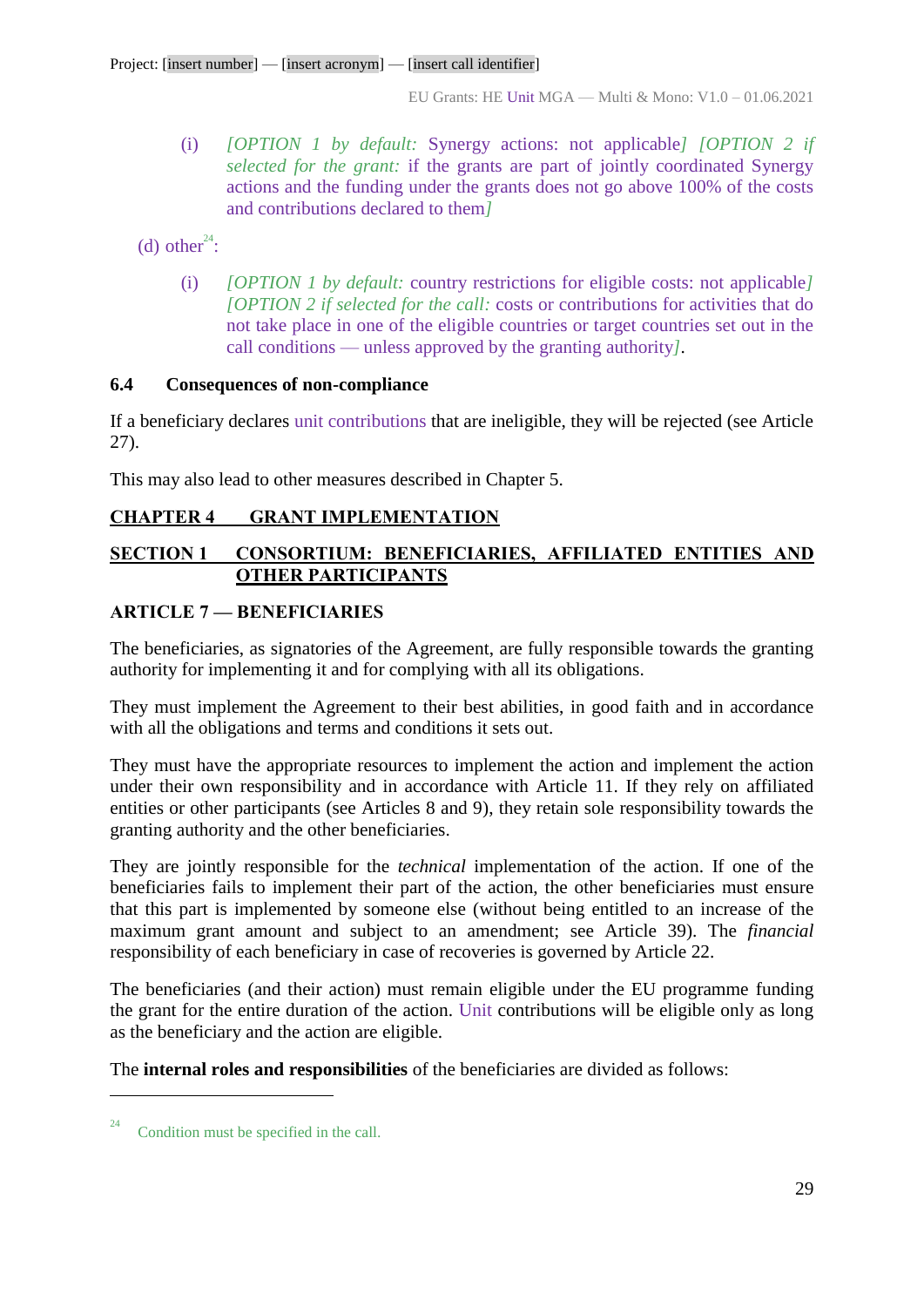- (a) Each beneficiary must:
	- (i) keep information stored in the Portal Participant Register up to date (see Article 19)
	- (ii) inform the granting authority (and the other beneficiaries) immediately of any events or circumstances likely to affect significantly or delay the implementation of the action (see Article 19)
	- (iii) submit to the coordinator in good time:
		- the prefinancing guarantees (if required; see Article 23)
		- the financial statements and certificates on the financial statements (CFS) (if required; see Articles 21 and 24.2 and Data Sheet, Point 4.3)
		- the contribution to the deliverables and technical reports (see Article 21)
		- any other documents or information required by the granting authority under the Agreement
	- (iv) submit via the Portal data and information related to the participation of their affiliated entities.
- (b) The coordinator must:
	- (i) monitor that the action is implemented properly (see Article 11)
	- (ii) act as the intermediary for all communications between the consortium and the granting authority, unless the Agreement or granting authority specifies otherwise, and in particular:
		- submit the prefinancing guarantees to the granting authority (if any)
		- request and review any documents or information required and verify their quality and completeness before passing them on to the granting authority
		- submit the deliverables and reports to the granting authority
		- inform the granting authority about the payments made to the other beneficiaries (report on the distribution of payments; if required, see Articles 22 and 32)
	- (iii) distribute the payments received from the granting authority to the other beneficiaries without unjustified delay (see Article 22).

The coordinator may not delegate or subcontract the above-mentioned tasks to any other beneficiary or third party (including affiliated entities).

However, coordinators which are public bodies may delegate the tasks set out in Point (b)(ii) last indent and (iii) above to entities with 'authorisation to administer' which they have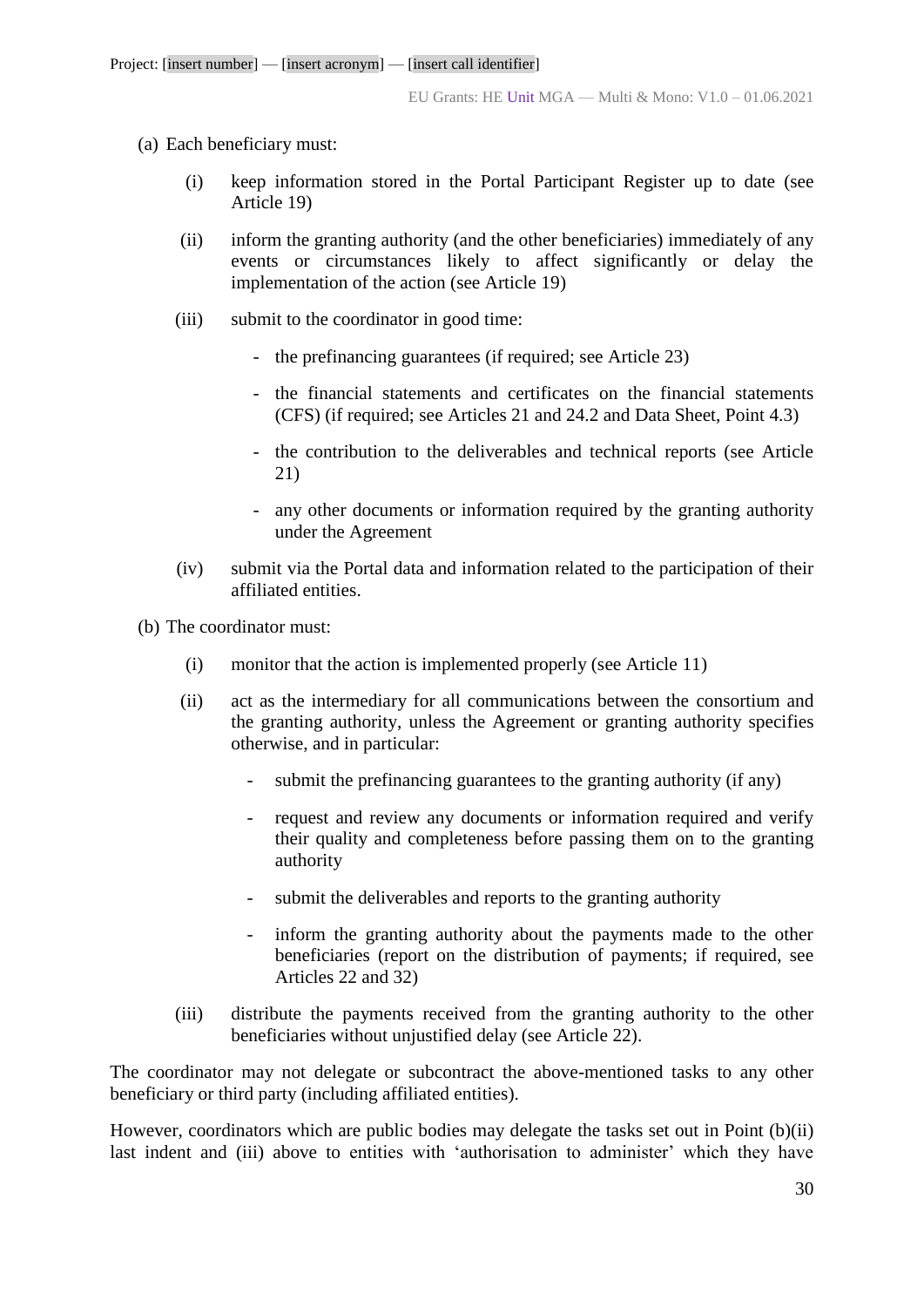created or which are controlled by or affiliated to them. In this case, the coordinator retains sole responsibility for the payments and for compliance with the obligations under the Agreement.

Moreover, coordinators which are 'sole beneficiaries'<sup>25</sup> (or similar, such as European research infrastructure consortia (ERICs)) may delegate the tasks set out in Point (b)(i) to (iii) above to one of their members. The coordinator retains sole responsibility for compliance with the obligations under the Agreement.

The beneficiaries must have **internal arrangements** regarding their operation and coordination, to ensure that the action is implemented properly.

If required by the granting authority (see Data Sheet, Point 1), these arrangements must be set out in a written **consortium agreement** between the beneficiaries, covering for instance:

- the internal organisation of the consortium
- the management of access to the Portal
- different distribution keys for the payments and financial responsibilities in case of recoveries (if any)
- additional rules on rights and obligations related to background and results (see Article 16)
- settlement of internal disputes

 $\overline{a}$ 

- liability, indemnification and confidentiality arrangements between the beneficiaries.

The internal arrangements must not contain any provision contrary to this Agreement.

*[OPTION if selected for the grant:* For **linked actions**, the beneficiaries must have **arrangements** with the participants of the other action, to ensure that both actions are implemented and coordinated properly.

If required by the granting authority (see Data Sheet, Point 1), these arrangements must be set out in a written **collaboration agreement** with the participants of the other action or, if the consortium is the same, as part of their consortium agreement, covering for instance:

- the internal organisation and decision making processes
- the areas where close collaboration/synchronisation is needed (e.g. on management of outputs, common approaches towards standardisation, links with regulatory and policy activities, common communication and dissemination activities, sharing of information, access to background and results, etc.)

<sup>25</sup> For the definition, see Article 187(2) EU Financial Regulation 2018/1046: "Where several entities satisfy the criteria for being awarded a grant and together form one entity, that entity may be treated as the **sole beneficiary**, including where it is specifically established for the purpose of implementing the action financed by the grant."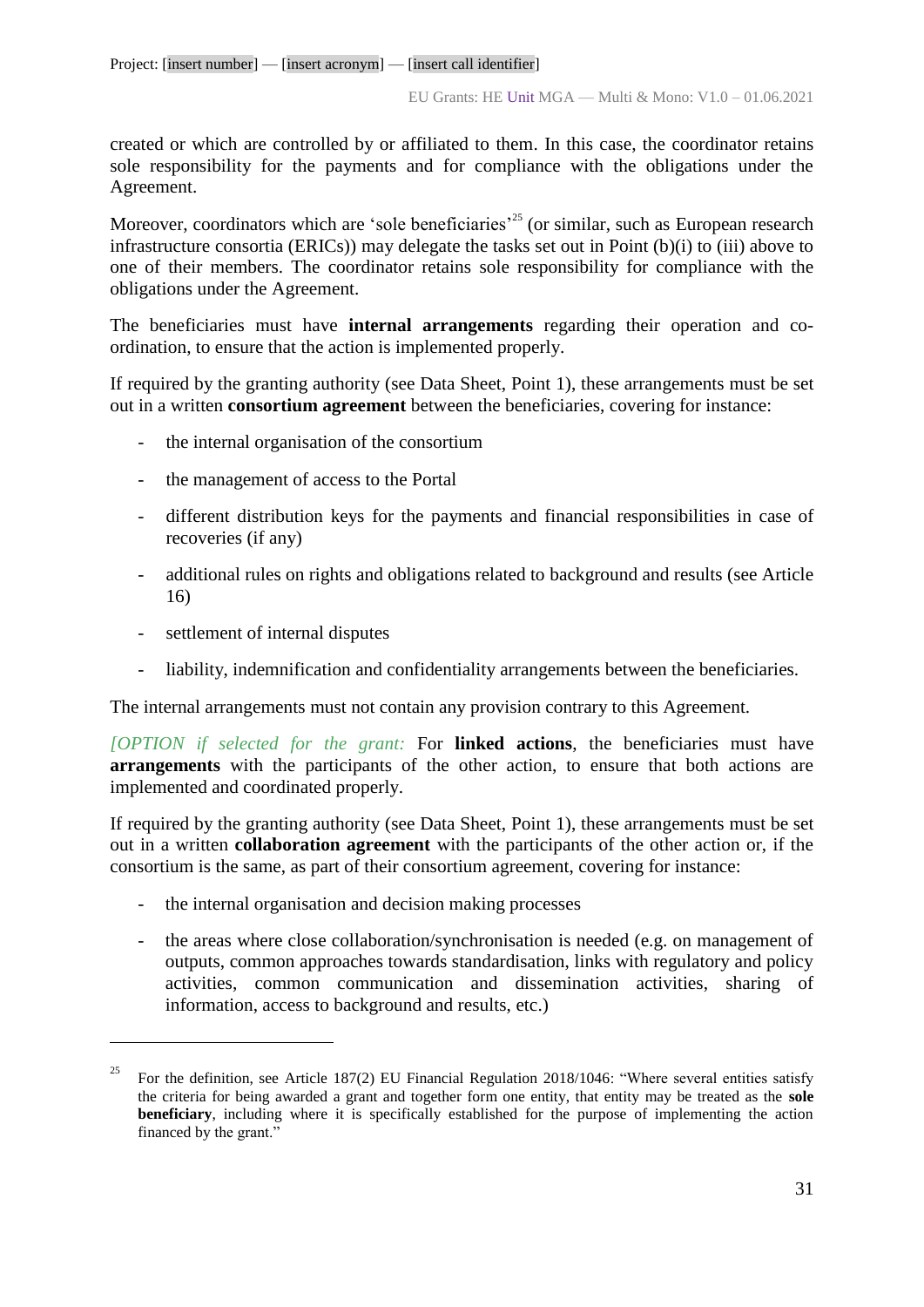- settlement of disputes
- liability, indemnification and confidentiality arrangements between the beneficiaries in both actions.

The arrangements with the participants of the other action must not contain any provision contrary to this Agreement.*]*

<span id="page-31-0"></span>**ARTICLE 8 — AFFILIATED ENTITIES**

Not applicable [

# <span id="page-31-1"></span>**ARTICLE 9 — OTHER PARTICIPANTS INVOLVED IN THE ACTION**

## **9.1 Associated partners**

*[OPTION 1 if selected for the grant:* The following entities which cooperate with a beneficiary will participate in the action as 'associated partners':

- [**AP legal name (short name)**], PIC [number] *[*, associated partner of [BEN legal name (short name)]*]*
- [**AP legal name (short name)**], PIC [number] *[*, associated partner of [BEN legal name (short name)]*]*

[same for more AP]

Associated partners must implement the action tasks attributed to them in Annex 1 in accordance with Article 11. They may not charge contributions to the action (no unit contributions) and the costs for their tasks are not eligible.

The tasks must be set out in Annex 1.

The beneficiaries must ensure that their contractual obligations under Articles 11 (proper implementation), 12 (conflict of interests), 13 (confidentiality and security), 14 (ethics), 17.2 (visibility), 18 (specific rules for carrying out action), 19 (information) and 20 (recordkeeping) also apply to the associated partners.

The beneficiaries must ensure that the bodies mentioned in Article 25 (e.g. granting authority, OLAF, Court of Auditors (ECA), etc.) can exercise their rights also towards the associated partners.*]*

*[OPTION 2:* Not applicable*]* 

## **9.2 Third parties giving in-kind contributions to the action**

Other third parties may give in-kind contributions to the action (i.e. personnel, equipment, other goods, works and services, etc. which are free-of-charge) if necessary for the implementation.

Third parties giving in-kind contributions do not implement any action tasks. They may not charge contributions to the action (no unit contributions) and their costs are considered entirely covered by the unit contributions paid to the beneficiaries.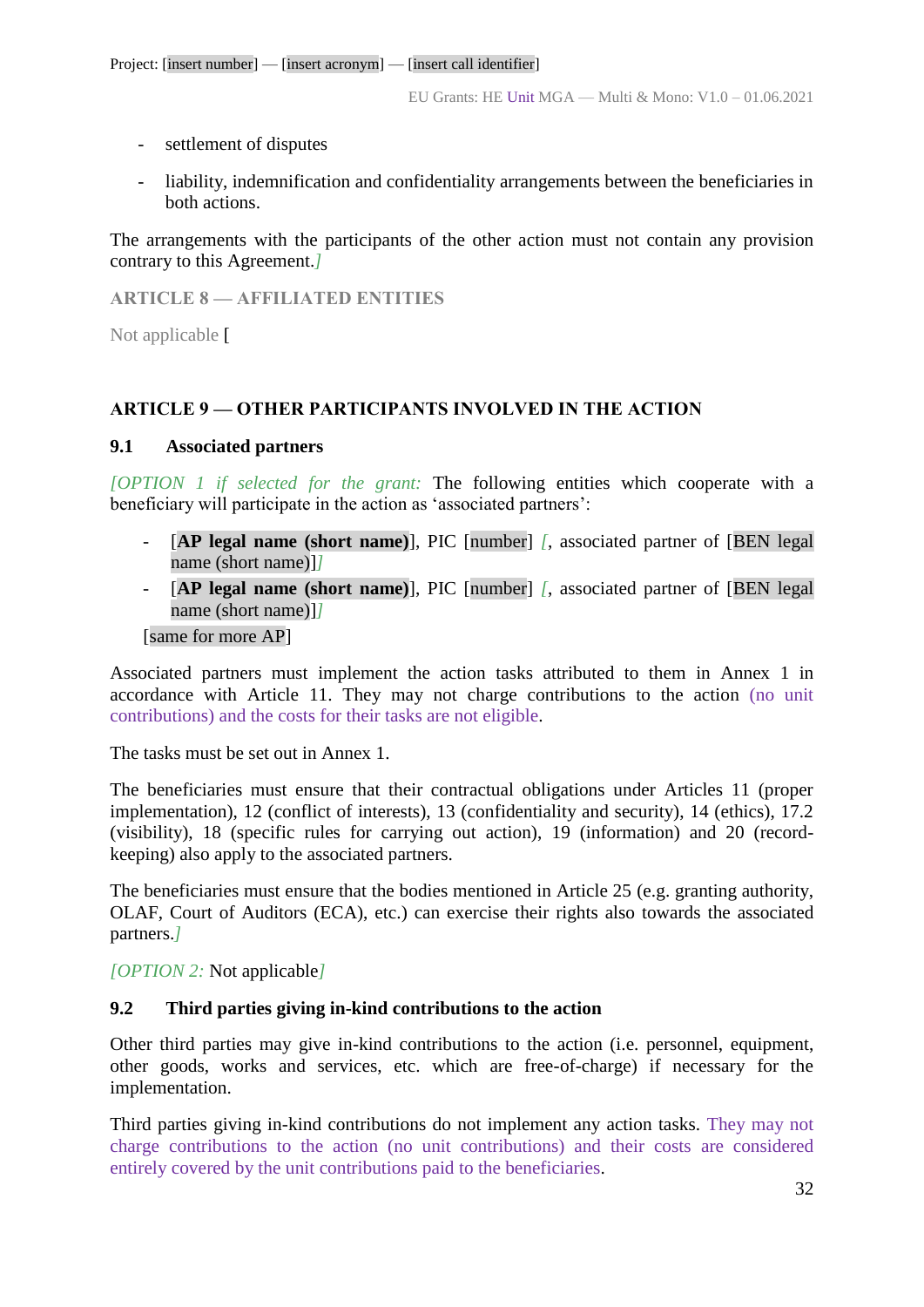The third parties and their in-kind contributions should be set out in Annex 1.

# **9.3 Subcontractors**

Subcontractors may participate in the action, if necessary for the implementation.

Subcontractors must implement their action tasks in accordance with Article 11. The beneficiaries' costs for subcontracting are considered entirely covered by the unit contributions (irrespective of the actual subcontracting costs incurred, if any).

The beneficiaries must ensure that their contractual obligations under Articles 11 (proper implementation), 12 (conflict of interest), 13 (confidentiality and security), 14 (ethics), 17.2 (visibility), 18 (specific rules for carrying out action), 19 (information) and 20 (recordkeeping) also apply to the subcontractors.

The beneficiaries must ensure that the bodies mentioned in Article 25 (e.g. granting authority, OLAF, Court of Auditors (ECA), etc.) can exercise their rights also towards the subcontractors.

# **9.4 Recipients of financial support to third parties**

If the action includes providing financial support to third parties (e.g. grants, prizes or similar forms of support), the beneficiaries must ensure that their contractual obligations under Articles 12 (conflict of interest), 13 (confidentiality and security), 14 (ethics), 17.2 (visibility), 18 (specific rules for carrying out action), 19 (information) and 20 (record-keeping) also apply to the third parties receiving the support (recipients).

The beneficiaries must also ensure that the bodies mentioned in Article 25 (e.g. granting authority, OLAF, Court of Auditors (ECA), etc.) can exercise their rights also towards the recipients.

# **ARTICLE 10 — PARTICIPANTS WITH SPECIAL STATUS**

## <span id="page-32-0"></span>**10.1 Non-EU participants**

 $\overline{a}$ 

Participants which are established in a non-EU country (if any) undertake to comply with their obligations under the Agreement and:

- to respect general principles (including fundamental rights, values and ethical principles, environmental and labour standards, rules on classified information, intellectual property rights, visibility of funding and protection of personal data)
- for the submission of certificates under Article 24: to use qualified external auditors which are independent and comply with comparable standards as those set out in EU Directive  $2006/43/EC^{26}$

<sup>26</sup> Directive 2006/43/EC of the European Parliament and of the Council of 17 May 2006 on statutory audits of annual accounts and consolidated accounts or similar national regulations (OJ L 157, 9.6.2006, p. 87).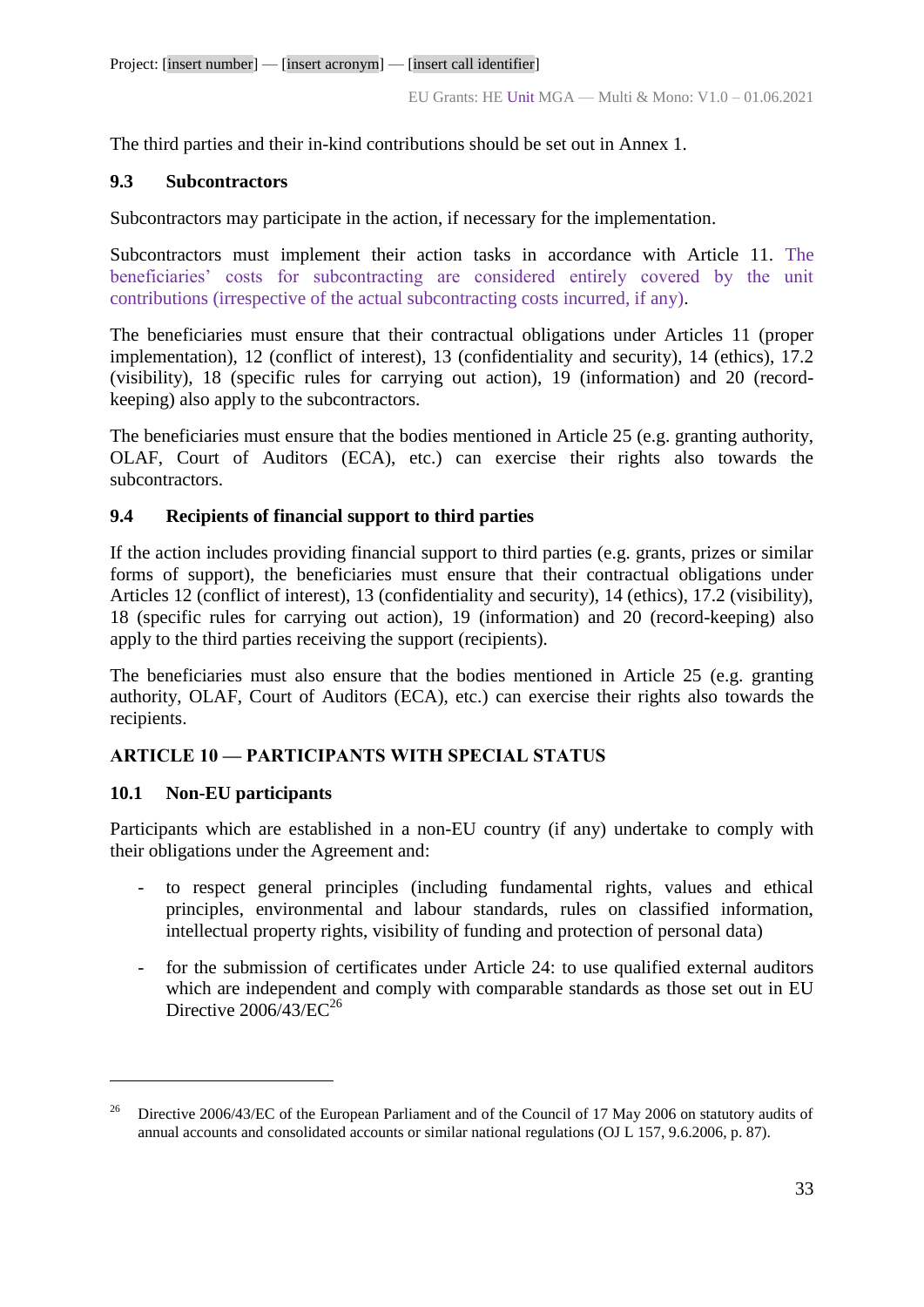- for the controls under Article 25: to allow for checks, reviews, audits and investigations (including on-the-spot checks, visits and inspections) by the bodies mentioned in that Article (e.g. granting authority, OLAF, Court of Auditors (ECA), etc.).

Special rules on dispute settlement apply (see Data Sheet, Point 5).

# <span id="page-33-0"></span>**10.2 Participants which are international organisations**

Participants which are international organisations (IOs; if any) undertake to comply with their obligations under the Agreement and:

- to respect general principles (including fundamental rights, values and ethical principles, environmental and labour standards, rules on classified information, intellectual property rights, visibility of funding and protection of personal data)
- for the submission of certificates under Article 24: to use either independent public officers or external auditors which comply with comparable standards as those set out in EU Directive 2006/43/EC
- for the controls under Article 25: to allow for the checks, reviews, audits and investigations by the bodies mentioned in that Article, taking into account the specific agreements concluded by them and the EU (if any).

For such participants, nothing in the Agreement will be interpreted as a waiver of their privileges or immunities, as accorded by their constituent documents or international law.

Special rules on applicable law and dispute settlement apply (see Article 43 and Data Sheet, Point 5).

## <span id="page-33-1"></span>**10.3 Pillar-assessed participants**

Pillar-assessed participants (if any) may rely on their own systems, rules and procedures, in so far as they have been positively assessed and do not call into question the decision awarding the grant or breach the principle of equal treatment of applicants or beneficiaries.

'Pillar-assessment' means a review by the European Commission on the systems, rules and procedures which participants use for managing EU grants (in particular internal control system, accounting system, external audits, financing of third parties, rules on recovery and exclusion, information on recipients and protection of personal data; see Article 154 EU Financial Regulation 2018/1046).

Participants with a positive pillar assessment may rely on their own systems, rules and procedures, in particular for:

- record-keeping (Article 20): may be done in accordance with internal standards, rules and procedures
- currency conversion for financial statements (Article 21): may be done in accordance with usual accounting practices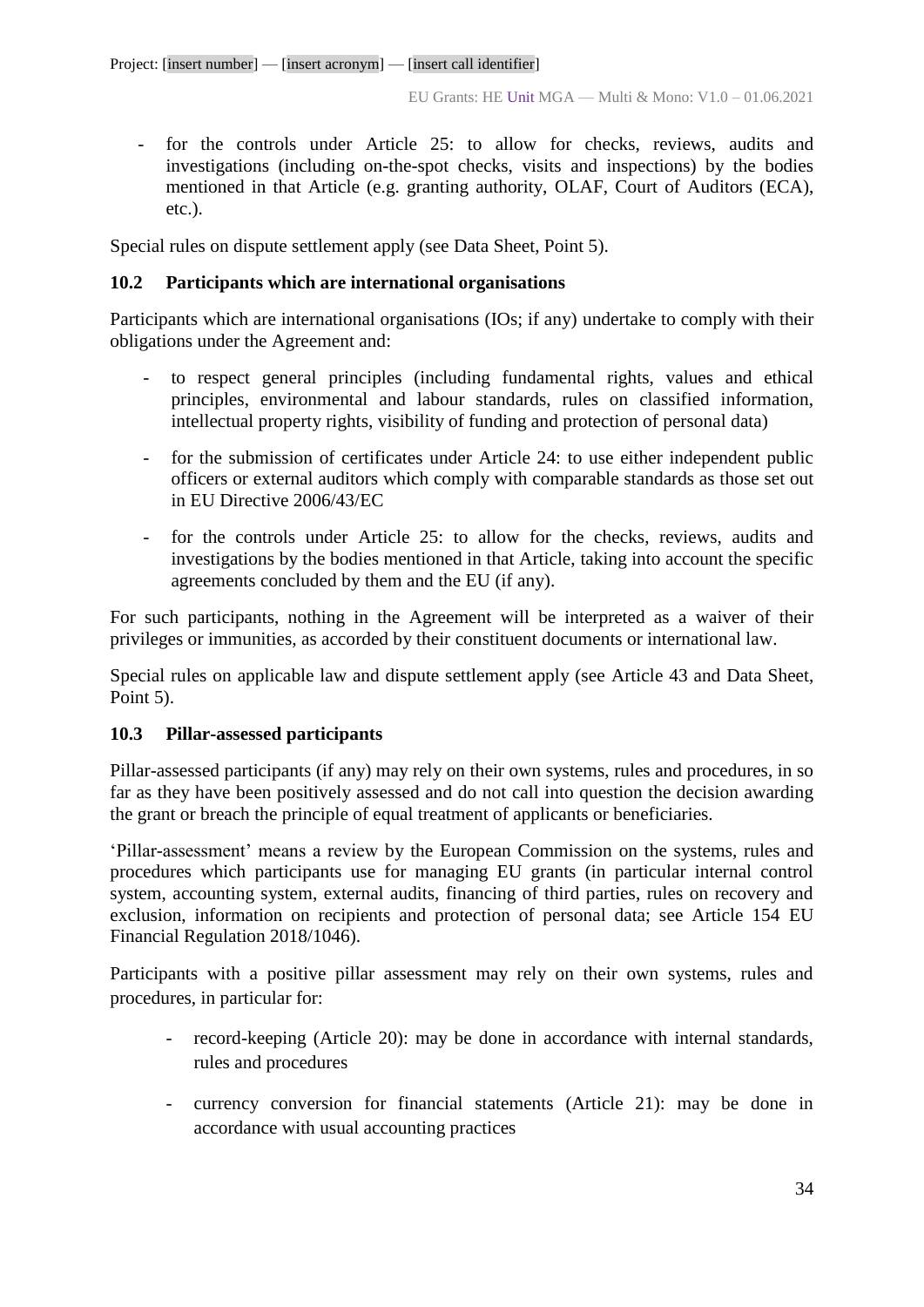- guarantees (Article 23): for public law bodies, prefinancing guarantees are not needed
- certificates (Article 24):
	- certificates on the financial statements (CFS): may be provided by their regular internal or external auditors and in accordance with their internal financial regulations and procedures
	- certificates on usual accounting practices (CoMUC): are not needed if those practices are covered by an ex-ante assessment

and use the following specific rules, for:

- recoveries (Article 22): in case of financial support to third parties, there will be no recovery if the participant has done everything possible to retrieve the undue amounts from the third party receiving the support (including legal proceedings) and non-recovery is not due to an error or negligence on its part
- checks, reviews, audits and investigations by the EU (Article 25): will be conducted taking into account the rules and procedures specifically agreed between them and the framework agreement (if any)
- impact evaluation (Article 26): will be conducted in accordance with the participant's internal rules and procedures and the framework agreement (if any)
- grant agreement suspension (Article 31): certain costs incurred during grant suspension are eligible (notably, minimum costs necessary for a possible resumption of the action and costs relating to contracts which were entered into before the pre-information letter was received and which could not reasonably be suspended, reallocated or terminated on legal grounds)
- grant agreement termination (Article 32): the final grant amount and final payment will be calculated taking into account also costs relating to contracts due for execution only after termination takes effect, if the contract was entered into before the pre-information letter was received and could not reasonably be terminated on legal grounds
- liability for damages (Article 33.2): the granting authority must be compensated for damage it sustains as a result of the implementation of the action or because the action was not implemented in full compliance with the Agreement only if the damage is due to an infringement of the participant's internal rules and procedures or due to a violation of third parties' rights by the participant or one of its employees or individual for whom the employees are responsible.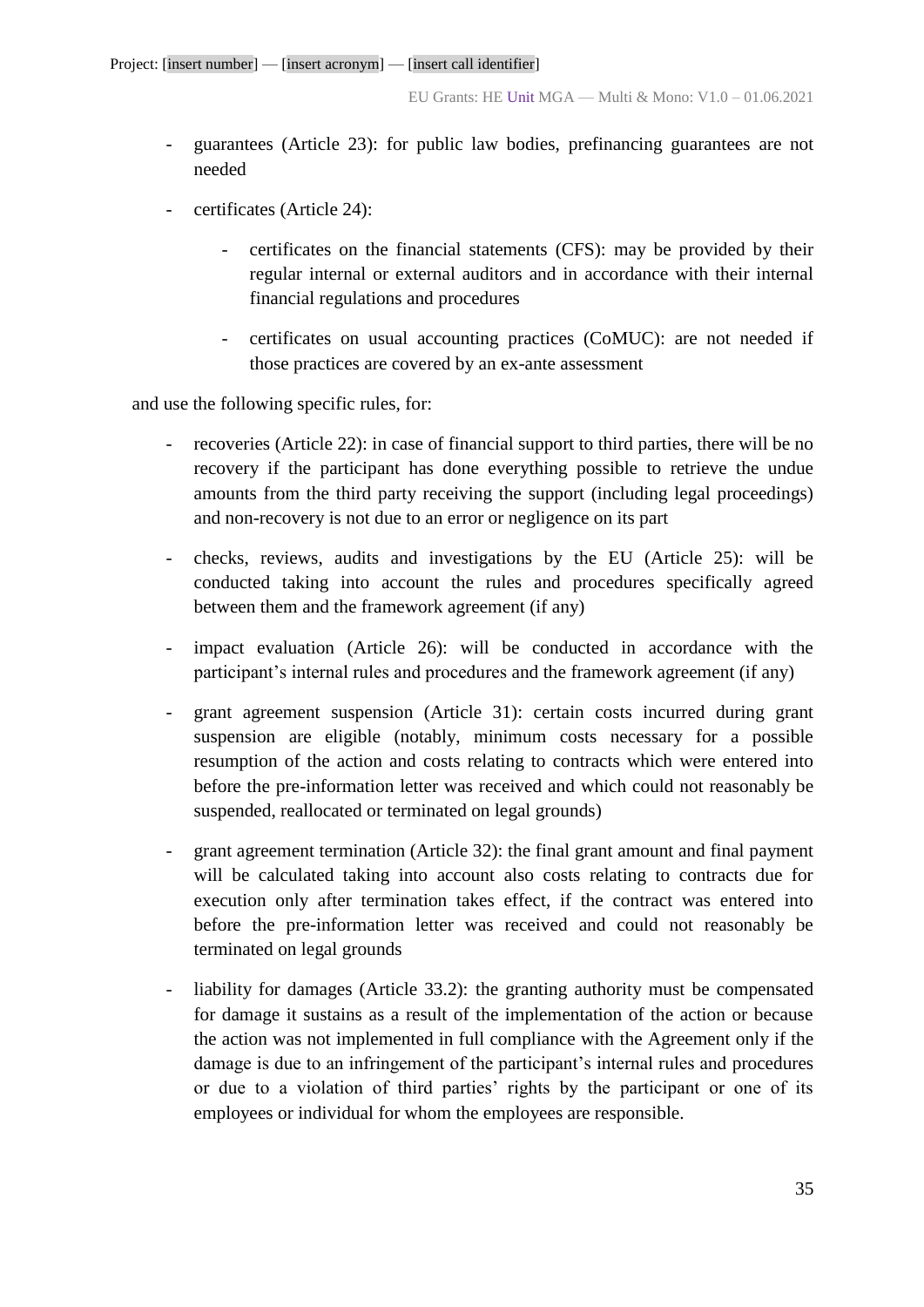Participants whose pillar assessment covers procurement and granting procedures may also do purchases, subcontracting and financial support to third parties (Article 6.2) in accordance with their internal rules and procedures for purchases, subcontracting and financial support*.* 

Participants whose pillar assessment covers data protection rules may rely on their internal standards, rules and procedures for data protection (Article 15).

The participants may however not rely on provisions which would breach the principle of equal treatment of applicants or beneficiaries or call into question the decision awarding the grant, such as in particular:

- eligibility (Article 6)
- consortium roles and set-up (Articles 7-9)
- security and ethics (Articles 13, 14)
- IPR (including background and results, access rights and rights of use), communication, dissemination and visibility (Articles 16 and 17)
- information obligation (Article 19)
- payment, reporting and amendments (Articles 21, 22 and 39)
- rejections, reductions, suspensions and terminations (Articles 27, 28, 29-32)

If the pillar assessment was subject to remedial measures, reliance on the internal systems, rules and procedures is subject to compliance with those remedial measures.

Participants whose assessment has not yet been updated to cover (the new rules on) data protection may rely on their internal systems, rules and procedures, provided that they ensure that personal data is:

- processed lawfully, fairly and in a transparent manner in relation to the data subject
- collected for specified, explicit and legitimate purposes and not further processed in a manner that is incompatible with those purposes
- adequate, relevant and limited to what is necessary in relation to the purposes for which they are processed
- accurate and, where necessary, kept up to date
- kept in a form which permits identification of data subjects for no longer than is necessary for the purposes for which the data is processed and
- processed in a manner that ensures appropriate security of the personal data.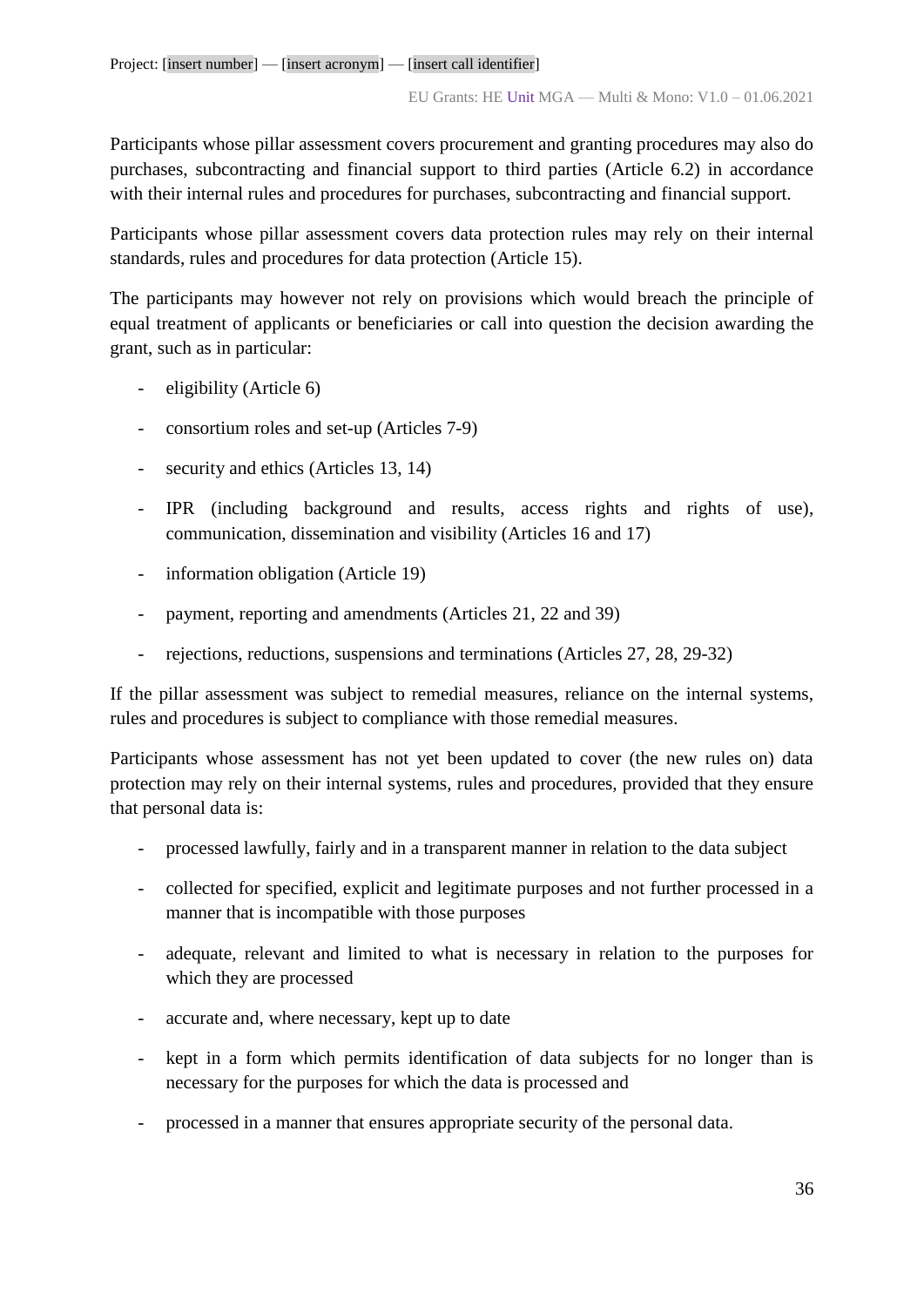Participants must inform the coordinator without delay of any changes to the systems, rules and procedures that were part of the pillar assessment. The coordinator must immediately inform the granting authority.

Pillar-assessed participants that have also concluded a framework agreement with the EU, may moreover — under the same conditions as those above (i.e. not call into question the decision awarding the grant or breach the principle of equal treatment of applicants or beneficiaries) — rely on the provisions set out in that framework agreement.

## **SECTION 2 RULES FOR CARRYING OUT THE ACTION**

## **ARTICLE 11 — PROPER IMPLEMENTATION OF THE ACTION**

## **11.1 Obligation to properly implement the action**

The beneficiaries must implement the action as described in Annex 1 and in compliance with the provisions of the Agreement, the call conditions and all legal obligations under applicable EU, international and national law.

## **11.2 Consequences of non-compliance**

If a beneficiary breaches any of its obligations under this Article, the grant may be reduced (see Article 28).

Such breaches may also lead to other measures described in Chapter 5.

## **ARTICLE 12 — CONFLICT OF INTERESTS**

## **12.1 Conflict of interests**

The beneficiaries must take all measures to prevent any situation where the impartial and objective implementation of the Agreement could be compromised for reasons involving family, emotional life, political or national affinity, economic interest or any other direct or indirect interest ('conflict of interests').

They must formally notify the granting authority without delay of any situation constituting or likely to lead to a conflict of interests and immediately take all the necessary steps to rectify this situation.

The granting authority may verify that the measures taken are appropriate and may require additional measures to be taken by a specified deadline.

## **12.2 Consequences of non-compliance**

If a beneficiary breaches any of its obligations under this Article, the grant may be reduced (see Article 28) and the grant or the beneficiary may be terminated (see Article 32).

Such breaches may also lead to other measures described in Chapter 5.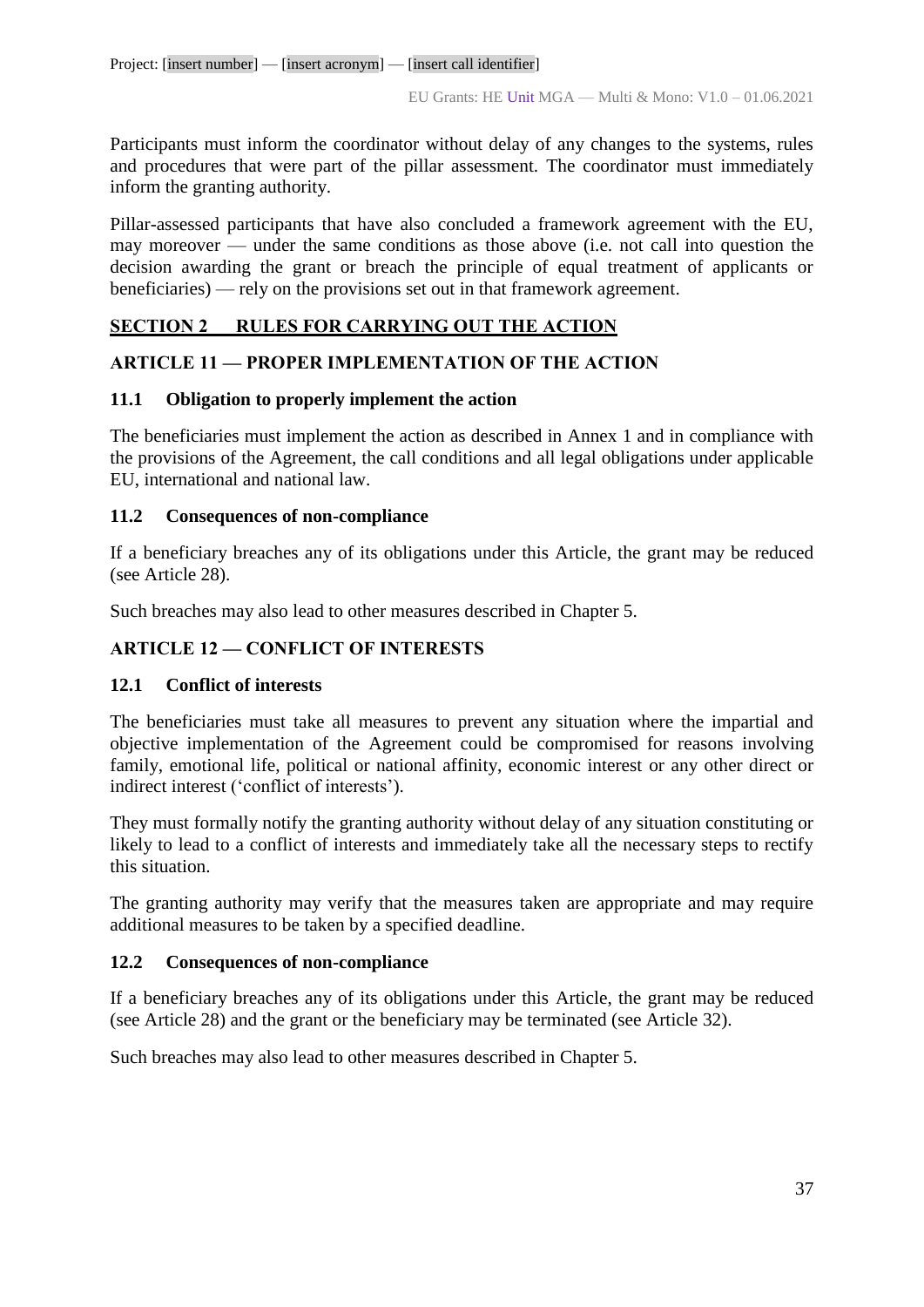## **ARTICLE 13 — CONFIDENTIALITY AND SECURITY**

## **13.1 Sensitive information**

The parties must keep confidential any data, documents or other material (in any form) that is identified as sensitive in writing ('sensitive information') — during the implementation of the action and for at least until the time-limit set out in the Data Sheet (see Point 6).

If a beneficiary requests, the granting authority may agree to keep such information confidential for a longer period.

Unless otherwise agreed between the parties, they may use sensitive information only to implement the Agreement.

The beneficiaries may disclose sensitive information to their personnel or other participants involved in the action only if they:

- (a) need to know it in order to implement the Agreement and
- (b) are bound by an obligation of confidentiality.

The granting authority may disclose sensitive information to its staff and to other EU institutions and bodies.

It may moreover disclose sensitive information to third parties, if:

- (a) this is necessary to implement the Agreement or safeguard the EU financial interests and
- (b) the recipients of the information are bound by an obligation of confidentiality.

The confidentiality obligations no longer apply if:

- (a) the disclosing party agrees to release the other party
- (b) the information becomes publicly available, without breaching any confidentiality obligation
- (c) the disclosure of the sensitive information is required by EU, international or national law.

Specific confidentiality rules (if any) are set out in Annex 5.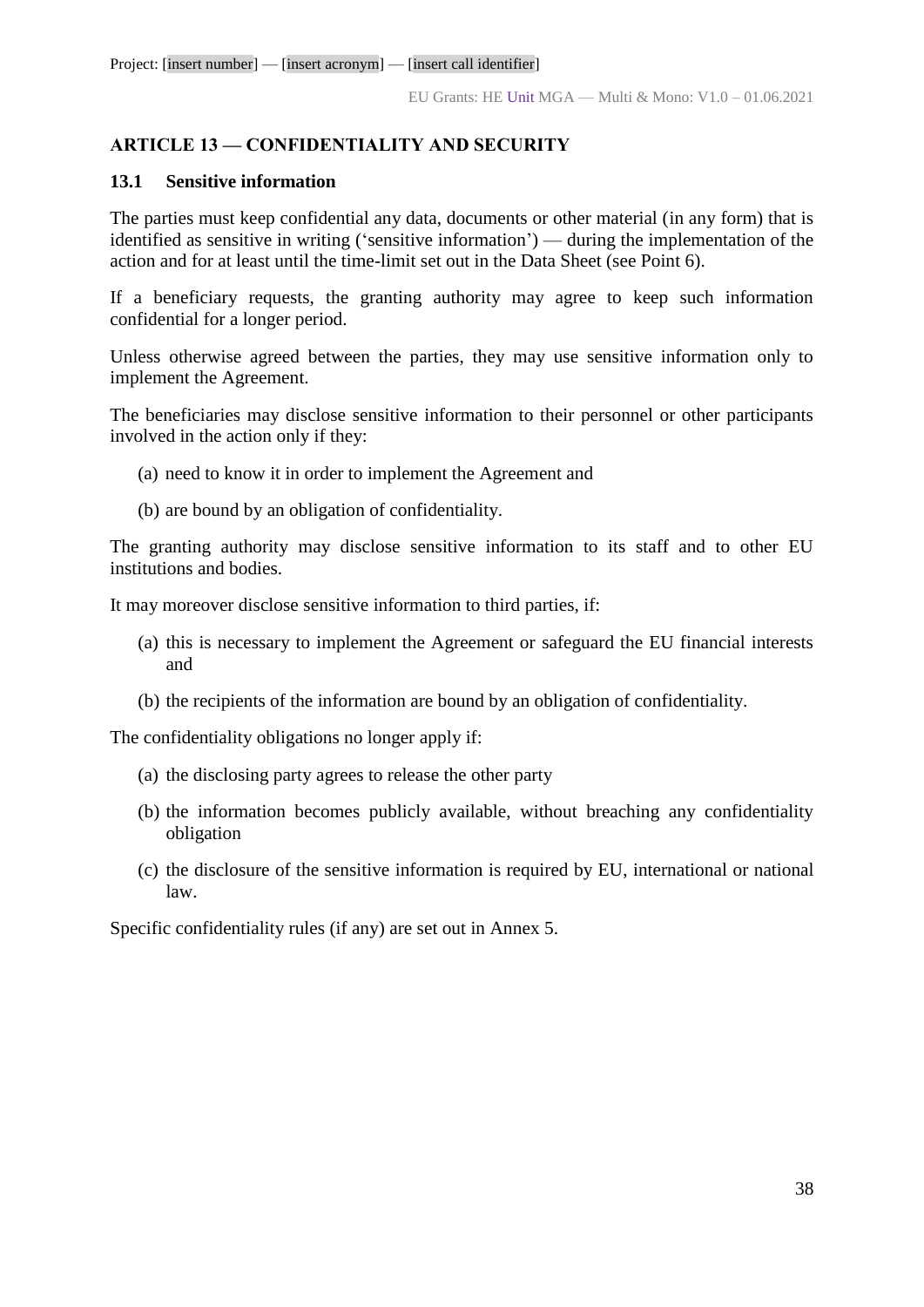## **13.2 Classified information**

The parties must handle classified information in accordance with the applicable EU, international or national law on classified information (in particular, Decision  $2015/444^{27}$  and its implementing rules).

Deliverables which contain classified information must be submitted according to special procedures agreed with the granting authority.

Action tasks involving classified information may be subcontracted only after explicit approval (in writing) from the granting authority.

Classified information may not be disclosed to any third party (including participants involved in the action implementation) without prior explicit written approval from the granting authority.

Specific security rules (if any) are set out in Annex 5.

## **13.3 Consequences of non-compliance**

If a beneficiary breaches any of its obligations under this Article, the grant may be reduced (see Article 28).

Such breaches may also lead to other measures described in Chapter 5.

## **ARTICLE 14 — ETHICS AND VALUES**

## **14.1 Ethics**

The action must be carried out in line with the highest ethical standards and the applicable EU, international and national law on ethical principles.

Specific ethics rules (if any) are set out in Annex 5.

## **14.2 Values**

 $\overline{a}$ 

The beneficiaries must commit to and ensure the respect of basic EU values (such as respect for human dignity, freedom, democracy, equality, the rule of law and human rights, including the rights of minorities).

Specific rules on values (if any) are set out in Annex 5.

## **14.3 Consequences of non-compliance**

If a beneficiary breaches any of its obligations under this Article, the grant may be reduced (see Article 28).

Such breaches may also lead to other measures described in Chapter 5.

<sup>27</sup> Commission Decision 2015/444/EC, Euratom of 13 March 2015 on the security rules for protecting EU classified information (OJ L 72, 17.3.2015, p. 53).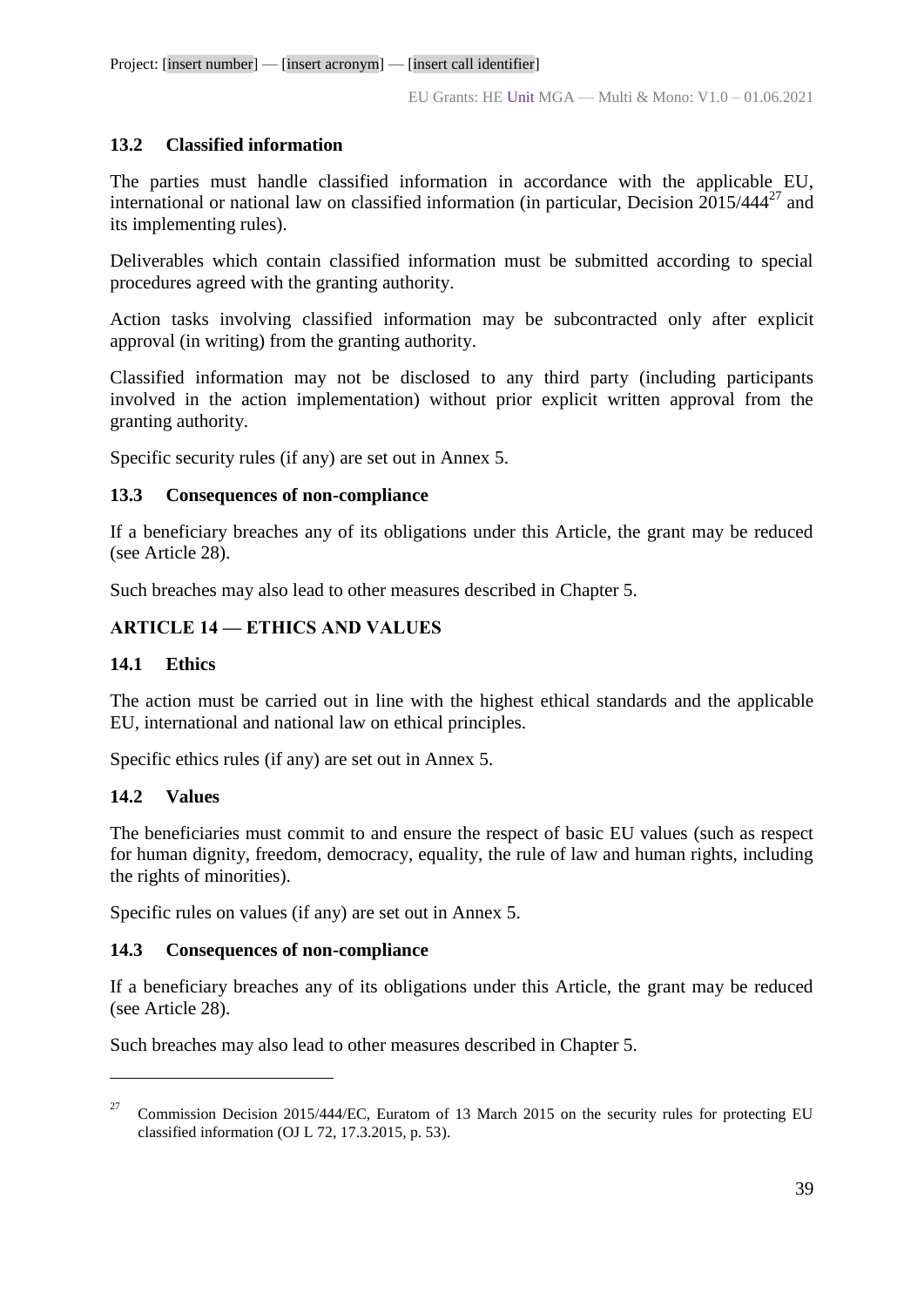# **ARTICLE 15 — DATA PROTECTION**

## **15.1 Data processing by the granting authority**

Any personal data under the Agreement will be processed under the responsibility of the data controller of the granting authority in accordance with and for the purposes set out in the Portal Privacy Statement.

For grants where the granting authority is the European Commission, an EU regulatory or executive agency, joint undertaking or other EU body, the processing will be subject to Regulation  $2018/1725^{28}$ .

## **15.2 Data processing by the beneficiaries**

The beneficiaries must process personal data under the Agreement in compliance with the applicable EU, international and national law on data protection (in particular, Regulation  $2016/679^{29}$ ).

They must ensure that personal data is:

 $\overline{a}$ 

- processed lawfully, fairly and in a transparent manner in relation to the data subjects
- collected for specified, explicit and legitimate purposes and not further processed in a manner that is incompatible with those purposes
- adequate, relevant and limited to what is necessary in relation to the purposes for which they are processed
- accurate and, where necessary, kept up to date
- kept in a form which permits identification of data subjects for no longer than is necessary for the purposes for which the data is processed and
- processed in a manner that ensures appropriate security of the data.

The beneficiaries may grant their personnel access to personal data only if it is strictly necessary for implementing, managing and monitoring the Agreement. The beneficiaries must ensure that the personnel is under a confidentiality obligation.

The beneficiaries must inform the persons whose data are transferred to the granting authority and provide them with the Portal Privacy Statement.

<sup>&</sup>lt;sup>28</sup> Regulation (EU) 2018/1725 of the European Parliament and of the Council of 23 October 2018 on the protection of natural persons with regard to the processing of personal data by the Union institutions, bodies, offices and agencies and on the free movement of such data, and repealing Regulation (EC) No 45/2001 and Decision No 1247/2002/EC (OJ L 295, 21.11.2018, p. 39).

<sup>&</sup>lt;sup>29</sup> Regulation (EU) 2016/679 of the European Parliament and of the Council of 27 April 2016 on the protection of natural persons with regard to the processing of personal data and on the free movement of such data, and repealing Directive 95/46/EC ('GDPR') (OJ L 119, 4.5.2016, p. 1).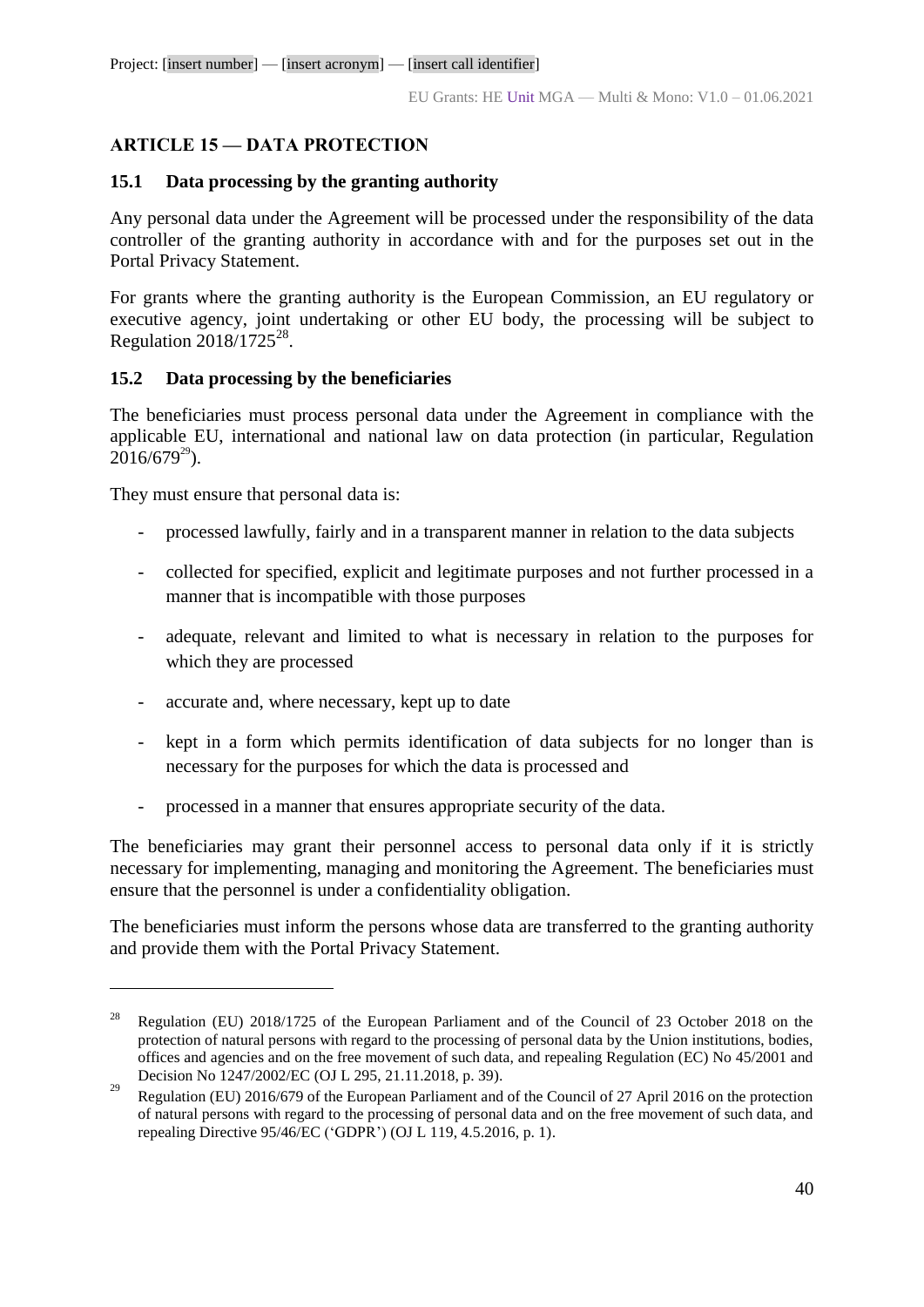## **15.3 Consequences of non-compliance**

If a beneficiary breaches any of its obligations under this Article, the grant may be reduced (see Article 28).

Such breaches may also lead to other measures described in Chapter 5.

# **ARTICLE 16 — INTELLECTUAL PROPERTY RIGHTS (IPR)** — **BACKGROUND AND RESULTS** — **ACCESS RIGHTS AND RIGHTS OF USE**

## **16.1 Background and access rights to background**

The beneficiaries must give each other and the other participants access to the background identified as needed for implementing the action, subject to any specific rules in Annex 5.

'Background' means any data, know-how or information — whatever its form or nature (tangible or intangible), including any rights such as intellectual property rights — that is:

- (a) held by the beneficiaries before they acceded to the Agreement and
- (b) needed to implement the action or exploit the results.

If background is subject to rights of a third party, the beneficiary concerned must ensure that it is able to comply with its obligations under the Agreement.

## **16.2 Ownership of results**

The granting authority does not obtain ownership of the results produced under the action.

'Results' means any tangible or intangible effect of the action, such as data, know-how or information, whatever its form or nature, whether or not it can be protected, as well as any rights attached to it, including intellectual property rights.

## **16.3 Rights of use of the granting authority on materials, documents and information received for policy, information, communication, dissemination and publicity purposes**

The granting authority has the right to use non-sensitive information relating to the action and materials and documents received from the beneficiaries (notably summaries for publication, deliverables, as well as any other material, such as pictures or audio-visual material, in paper or electronic form) for policy, information, communication, dissemination and publicity purposes — during the action or afterwards.

The right to use the beneficiaries' materials, documents and information is granted in the form of a royalty-free, non-exclusive and irrevocable licence, which includes the following rights:

(a) **use for its own purposes** (in particular, making them available to persons working for the granting authority or any other EU service (including institutions, bodies, offices, agencies, etc.) or EU Member State institution or body; copying or reproducing them in whole or in part, in unlimited numbers; and communication through press information services)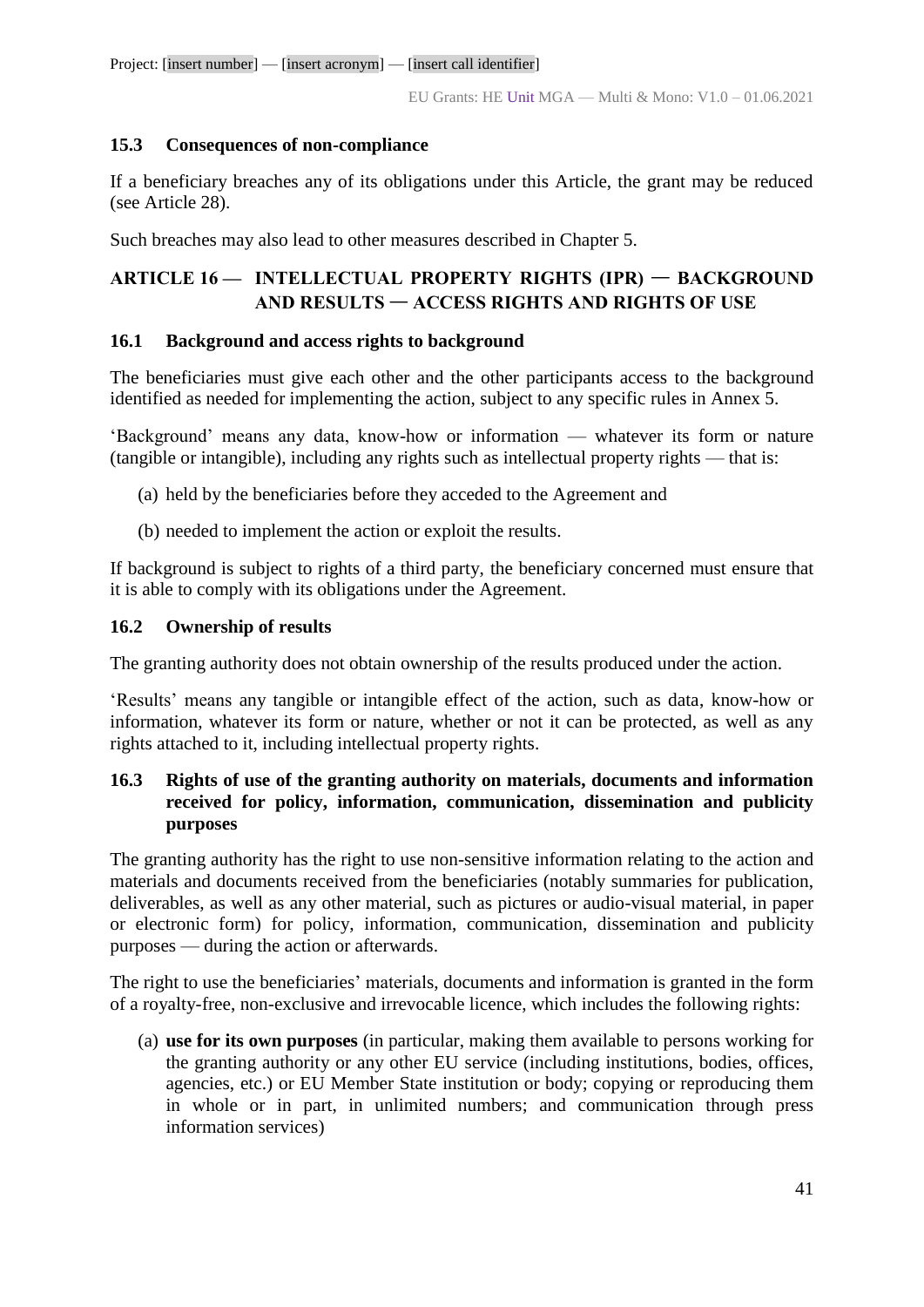- (b) **distribution to the public** (in particular, publication as hard copies and in electronic or digital format, publication on the internet, as a downloadable or non-downloadable file, broadcasting by any channel, public display or presentation, communicating through press information services, or inclusion in widely accessible databases or indexes)
- (c) **editing or redrafting** (including shortening, summarising, inserting other elements (e.g. meta-data, legends, other graphic, visual, audio or text elements), extracting parts (e.g. audio or video files), dividing into parts, use in a compilation)
- (d) **translation**
- (e) **storage** in paper, electronic or other form
- (f) **archiving**, in line with applicable document-management rules
- (g) the right to authorise **third parties** to act on its behalf or sub-license to third parties the modes of use set out in Points (b), (c), (d) and (f), if needed for the information, communication and publicity activity of the granting authority and
- (h) **processing**, analysing, aggregating the materials, documents and information received and **producing derivative works**.

The rights of use are granted for the whole duration of the industrial or intellectual property rights concerned.

If materials or documents are subject to moral rights or third party rights (including intellectual property rights or rights of natural persons on their image and voice), the beneficiaries must ensure that they comply with their obligations under this Agreement (in particular, by obtaining the necessary licences and authorisations from the rights holders concerned).

Where applicable, the granting authority will insert the following information:

"© – [year] – [name of the copyright owner]. All rights reserved. Licensed to the **[**name of granting authority] under conditions."

## **16.4 Specific rules on IPR, results and background**

Specific rules regarding intellectual property rights, results and background (if any) are set out in Annex 5.

## **16.5 Consequences of non-compliance**

If a beneficiary breaches any of its obligations under this Article, the grant may be reduced (see Article 28).

Such a breach may also lead to other measures described in Chapter 5.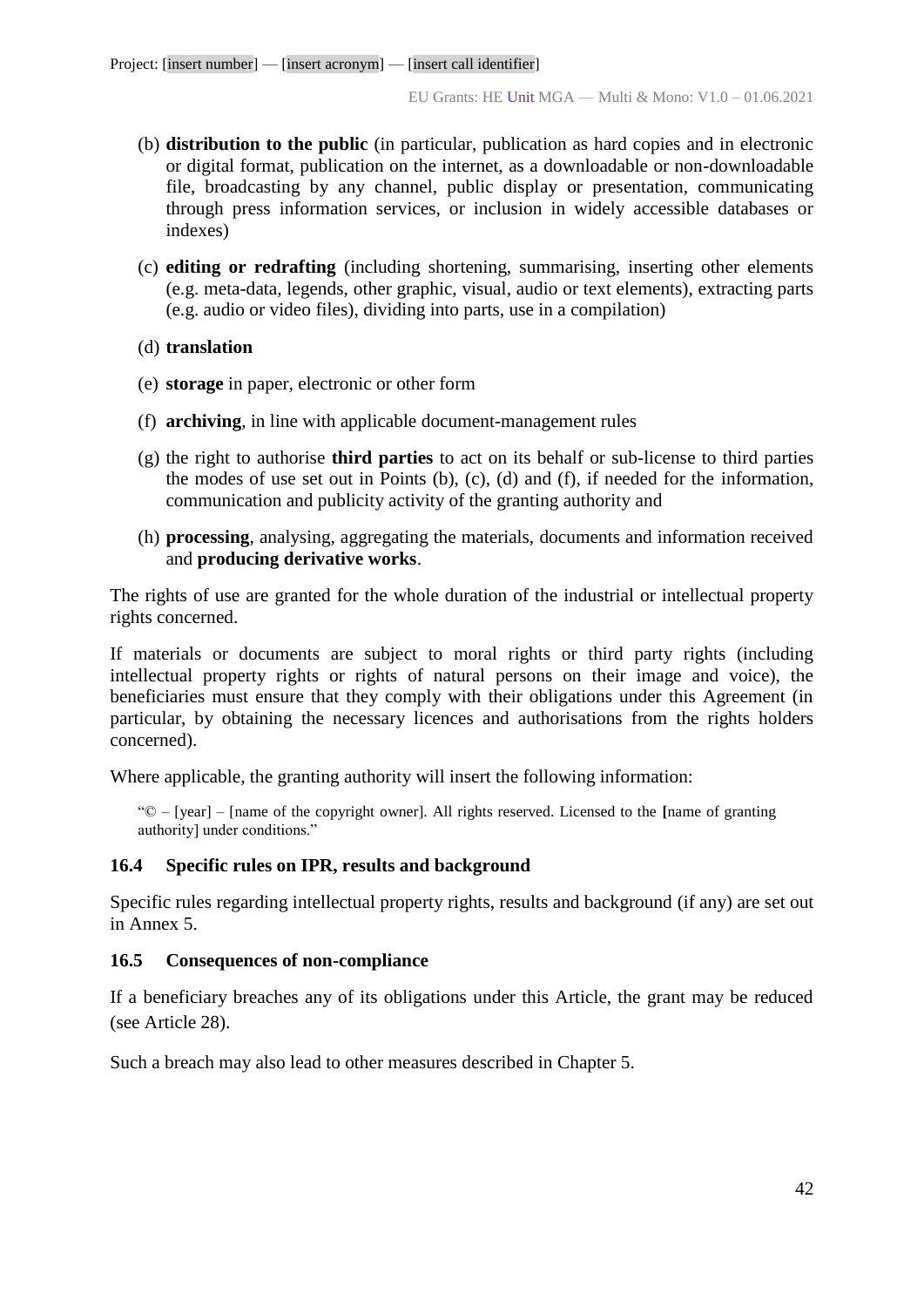## **ARTICLE 17 — COMMUNICATION, DISSEMINATION AND VISIBILITY**

## **17.1 Communication — Dissemination — Promoting the action**

Unless otherwise agreed with the granting authority, the beneficiaries must promote the action and its results by providing targeted information to multiple audiences (including the media and the public), in accordance with Annex 1 and in a strategic, coherent and effective manner.

Before engaging in a communication or dissemination activity expected to have a major media impact, the beneficiaries must inform the granting authority.

## **17.2 Visibility — European flag and funding statement**

Unless otherwise agreed with the granting authority, communication activities of the beneficiaries related to the action (including media relations, conferences, seminars, information material, such as brochures, leaflets, posters, presentations, etc., in electronic form, via traditional or social media, etc.), dissemination activities and any infrastructure, equipment, vehicles, supplies or major result funded by the grant must acknowledge EU support and display the European flag (emblem) and funding statement (translated into local languages, where appropriate):



The emblem must remain distinct and separate and cannot be modified by adding other visual marks, brands or text.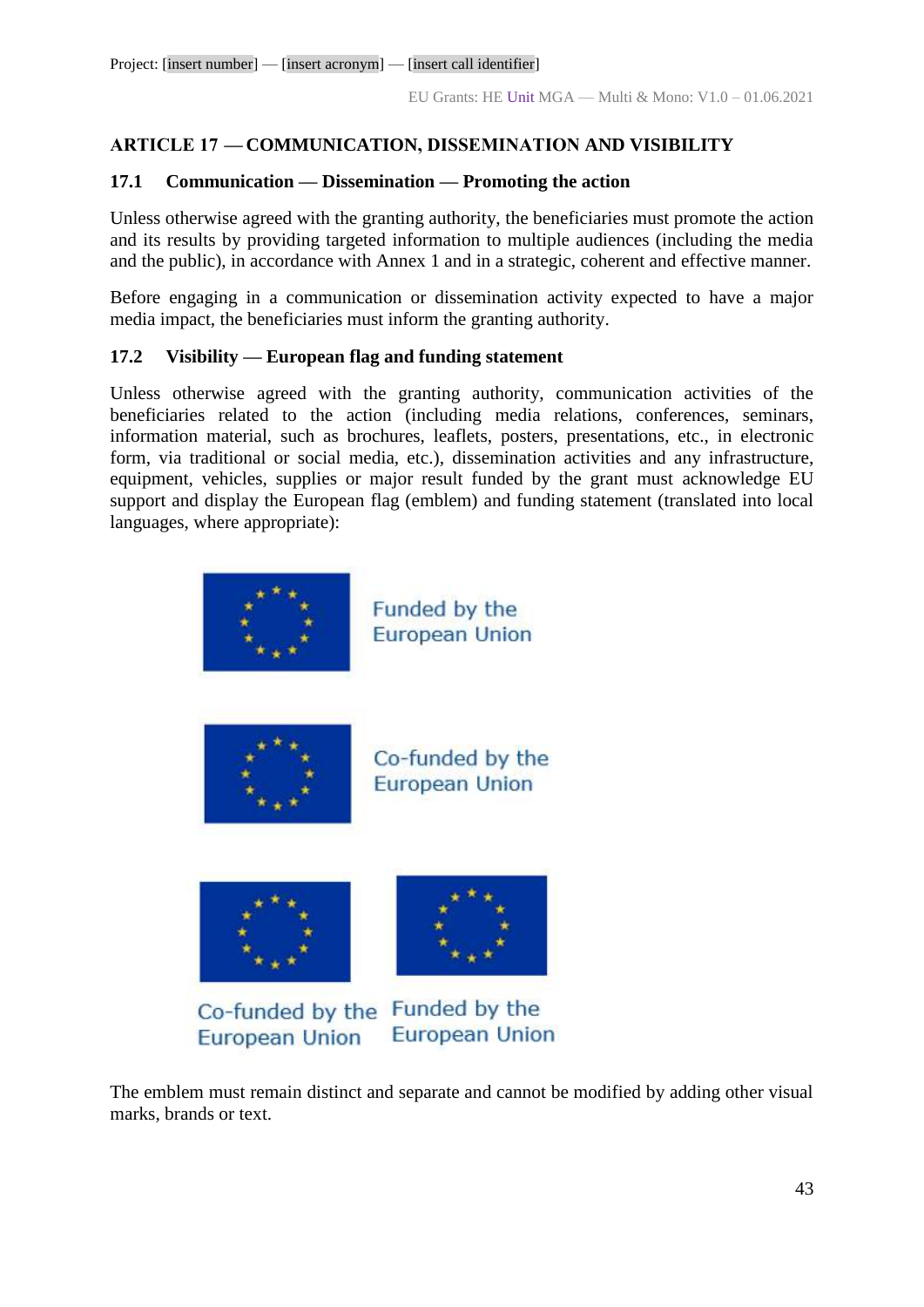Apart from the emblem, no other visual identity or logo may be used to highlight the EU support.

When displayed in association with other logos (e.g. of beneficiaries or sponsors), the emblem must be displayed at least as prominently and visibly as the other logos.

For the purposes of their obligations under this Article, the beneficiaries may use the emblem without first obtaining approval from the granting authority. This does not, however, give them the right to exclusive use. Moreover, they may not appropriate the emblem or any similar trademark or logo, either by registration or by any other means.

## **17.3 Quality of information — Disclaimer**

Any communication or dissemination activity related to the action must use factually accurate information.

Moreover, it must indicate the following disclaimer (translated into local languages where appropriate):

"Funded by the European Union. Views and opinions expressed are however those of the author(s) only and do not necessarily reflect those of the European Union or [name of the granting authority]. Neither the European Union nor the granting authority can be held responsible for them."

## **17.4 Specific communication, dissemination and visibility rules**

Specific communication, dissemination and visibility rules (if any) are set out in Annex 5.

#### **17.5 Consequences of non-compliance**

If a beneficiary breaches any of its obligations under this Article, the grant may be reduced (see Article 28).

Such breaches may also lead to other measures described in Chapter 5.

## **ARTICLE 18 — SPECIFIC RULES FOR CARRYING OUT THE ACTION**

## **18.1 Specific rules for carrying out the action**

Specific rules for implementing the action (if any) are set out in Annex 5.

#### **18.2 Consequences of non-compliance**

If a beneficiary breaches any of its obligations under this Article, the grant may be reduced (see Article 28).

Such a breach may also lead to other measures described in Chapter 5.

## **SECTION 3 GRANT ADMINISTRATION**

## **ARTICLE 19 — GENERAL INFORMATION OBLIGATIONS**

#### **19.1 Information requests**

The beneficiaries must provide — during the action or afterwards and in accordance with Article  $7 -$  any information requested in order to verify eligibility of the costs or unit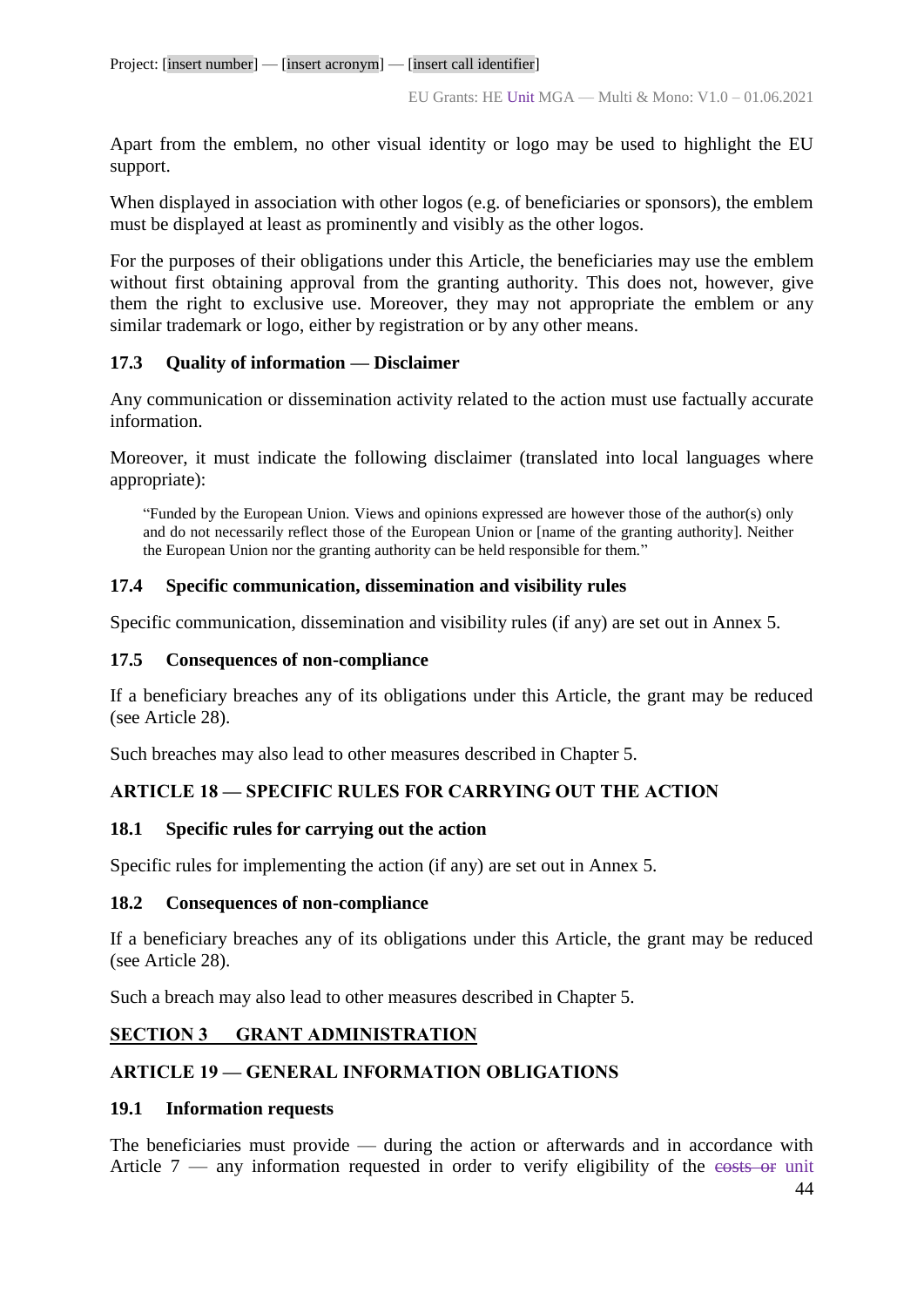contributions declared, proper implementation of the action and compliance with the other obligations under the Agreement.

The information provided must be accurate, precise and complete and in the format requested, including electronic format.

## **19.2 Participant Register data updates**

The beneficiaries must keep  $-$  at all times, during the action or afterwards  $-$  their information stored in the Portal Participant Register up to date, in particular, their name, address, legal representatives, legal form and organisation type.

## **19.3 Information about events and circumstances which impact the action**

The beneficiaries must immediately inform the granting authority (and the other beneficiaries) of any of the following:

- (a) **events** which are likely to affect or delay the implementation of the action or affect the EU's financial interests, in particular:
	- (i) changes in their legal, financial, technical, organisational or ownership situation (including changes linked to one of the exclusion grounds listed in the declaration of honour signed before grant signature)
	- (ii) *[OPTION 1 by default:* linked action information: not applicable*] [OPTION 2 if selected for the grant:* changes regarding the linked action (see Article 3)*]*

## (b) **circumstances** affecting:

- (i) the decision to award the grant or
- (ii) compliance with requirements under the Agreement.

## **19.4 Consequences of non-compliance**

If a beneficiary breaches any of its obligations under this Article, the grant may be reduced (see Article 28).

Such breaches may also lead to other measures described in Chapter 5.

## **ARTICLE 20 — RECORD-KEEPING**

## **20.1 Keeping records and supporting documents**

The beneficiaries must — at least until the time-limit set out in the Data Sheet (see Point 6) keep records and other supporting documents to prove the proper implementation of the action in line with the accepted standards in the respective field (if any).

In addition, the beneficiaries must — for the same period — keep adequate records and supporting documents to prove the number of units declared; beneficiaries do not need to keep specific records on the actual costs incurred.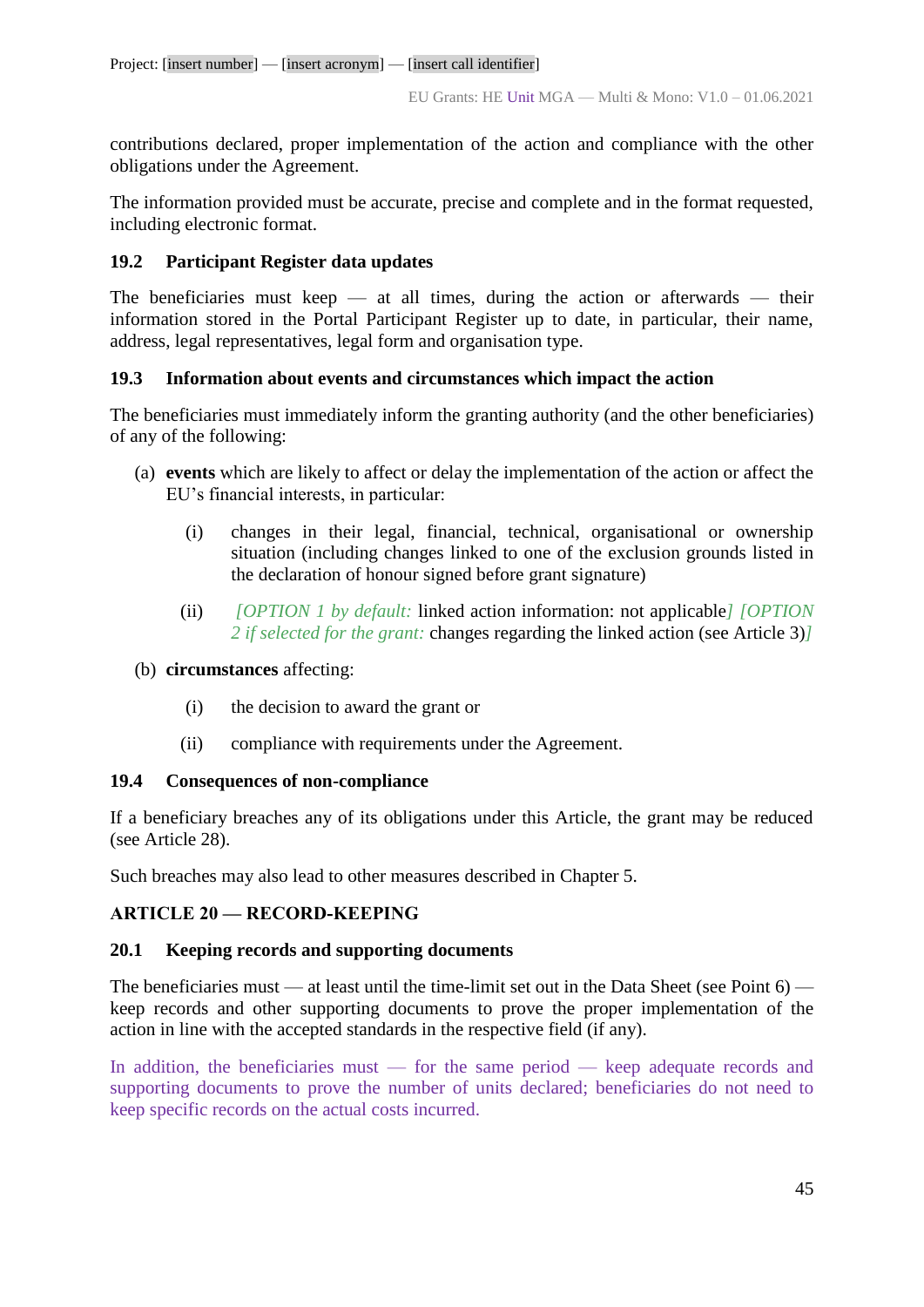The records and supporting documents must be made available upon request (see Article 19) or in the context of checks, reviews, audits or investigations (see Article 25).

If there are on-going checks, reviews, audits, investigations, litigation or other pursuits of claims under the Agreement (including the extension of findings; see Article 25), the beneficiaries must keep these records and other supporting documentation until the end of these procedures.

The beneficiaries must keep the original documents. Digital and digitalised documents are considered originals if they are authorised by the applicable national law. The granting authority may accept non-original documents if they offer a comparable level of assurance.

#### **20.2 Consequences of non-compliance**

If a beneficiary breaches any of its obligations under this Article, unit contributions insufficiently substantiated will be ineligible (see Article 6) and will be rejected (see Article 27), and the grant may be reduced (see Article 28).

Such breaches may also lead to other measures described in Chapter 5.

## **ARTICLE 21 — REPORTING**

## **21.1 Continuous reporting**

The beneficiaries must continuously report on the progress of the action (e.g. **deliverables, milestones**, **outputs/outcomes, critical risks, indicators,** etc; if any), in the Portal Continuous Reporting tool and in accordance with the timing and conditions it sets out (as agreed with the granting authority).

Standardised deliverables (e.g. progress reports not linked to payments, reports on cumulative expenditure, special reports, etc; if any) must be submitted using the templates published on the Portal.

## **21.2 Periodic reporting: Technical reports and financial statements**

In addition, the beneficiaries must provide reports to request payments, in accordance with the schedule and modalities set out in the Data Sheet (see Point 4.2):

- for additional prefinancings (if any): an **additional prefinancing report**
- for interim payments (if any) and the final payment: a **periodic report**.

The prefinancing and periodic reports include a technical and financial part.

The technical part includes an overview of the action implementation. It must be prepared using the template available in the Portal Periodic Reporting tool.

The financial part of the additional prefinancing report includes a statement on the use of the previous prefinancing payment.

The financial part of the periodic report includes: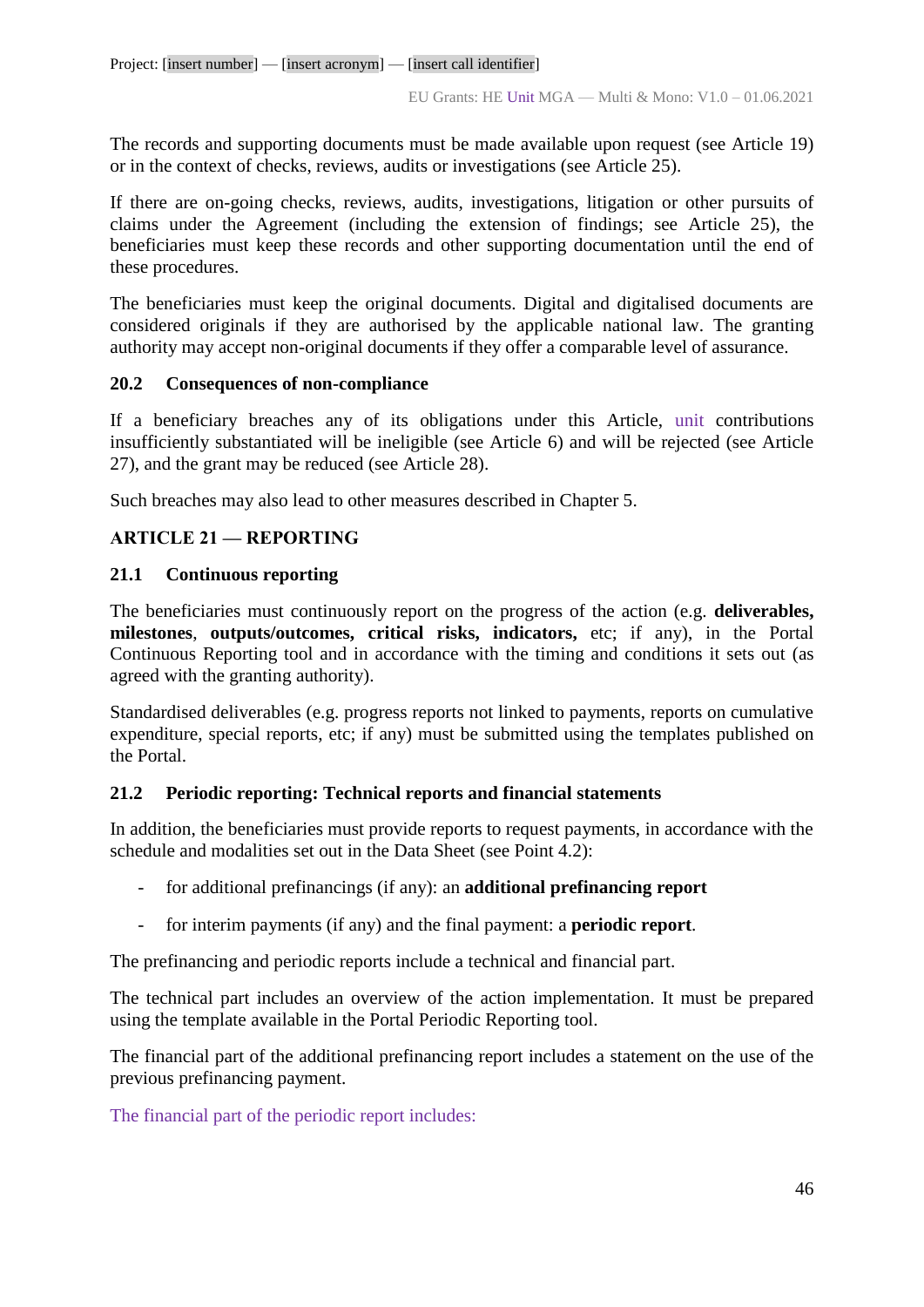- the financial statements (individual and consolidated; for all beneficiaries/affiliated entities)
- the explanation on the use of resources (or detailed cost reporting table, if required)
- the certificates on the financial statements (CFS): not applicable.

The **financial statements** must detail the contributions for the units implemented in the reporting period.

Unit contributions which are not declared in a financial statement will not be taken into account by the granting authority.

By signing the financial statements (directly in the Portal Periodic Reporting tool), the beneficiaries confirm that:

- the information provided is complete, reliable and true
- the unit contributions declared are eligible (see Article 6)
- the contributions can be substantiated by adequate records and supporting documents (see Article 20) that will be produced upon request (see Article 19) or in the context of checks, reviews, audits and investigations (see Article 25).

Beneficiaries will have to submit also the financial statements of their affiliated entities (if any). In case of recoveries (see Article 22), beneficiaries will be held responsible also for the financial statements of their affiliated entities.

## **21.3 Currency for financial statements and conversion into euros**

The financial statements must be drafted in euro.

## **21.4 Reporting language**

The reporting must be in the language of the Agreement, unless otherwise agreed with the granting authority (see Data Sheet, Point 4.2).

## **21.5 Consequences of non-compliance**

If a report submitted does not comply with this Article, the granting authority may suspend the payment deadline (see Article 29) and apply other measures described in Chapter 5.

If the coordinator breaches its reporting obligations, the granting authority may terminate the grant or the coordinator's participation (see Article 32) or apply other measures described in Chapter 5.

# **ARTICLE 22 — PAYMENTS AND RECOVERIES — CALCULATION OF AMOUNTS DUE**

## **22.1 Payments and payment arrangements**

Payments will be made in accordance with the schedule and modalities set out in the Data Sheet (see Point 4.2).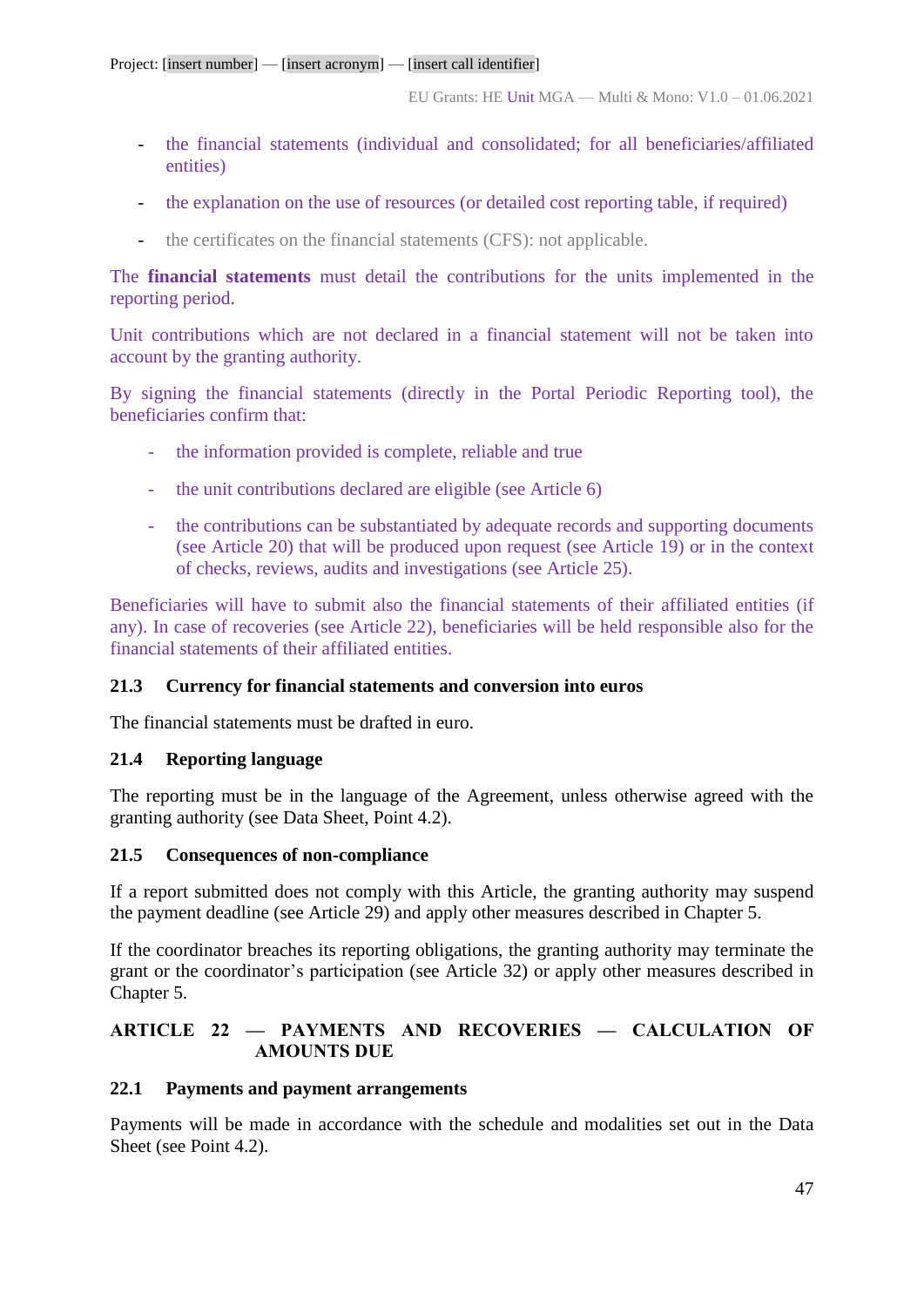They will be made in euro to the bank account indicated by the coordinator (see Data Sheet, Point 4.2) and must be distributed without unjustified delay (restrictions may apply to distribution of the initial prefinancing payment; see Data Sheet, Point 4.2).

Payments to this bank account will discharge the granting authority from its payment obligation.

The cost of payment transfers will be borne as follows:

- the granting authority bears the cost of transfers charged by its bank
- the beneficiary bears the cost of transfers charged by its bank
- the party causing a repetition of a transfer bears all costs of the repeated transfer.

Payments by the granting authority will be considered to have been carried out on the date when they are debited to its account.

## **22.2 Recoveries**

Recoveries will be made, if — at beneficiary termination, final payment or afterwards — it turns out that the granting authority has paid too much and needs to recover the amounts undue.

Each beneficiary's financial responsibility in case of recovery is in principle limited to their own debt and undue amounts of their affiliated entities.

In case of enforced recoveries (see Article 22.4), affiliated entities will be held liable for repaying debts of their beneficiaries, if required by the granting authority (see Data Sheet, Point 4.4).

## **22.3 Amounts due**

## **22.3.1 Prefinancing payments**

The aim of the prefinancing is to provide the beneficiaries with a float.

It remains the property of the EU until the final payment.

For **initial prefinancings** (if any), the amount due, schedule and modalities are set out in the Data Sheet (see Point 4.2).

For **additional prefinancings** (if any), the amount due, schedule and modalities are also set out in the Data Sheet (see Point 4.2). However, if the statement on the use of the previous prefinancing payment shows that less than 70% was used, the amount set out in the Data Sheet will be reduced by the difference between the 70% threshold and the amount used.

The contribution to the Mutual Insurance Mechanism will be retained from the prefinancing payments (at the rate and in accordance with the modalities set out in the Data Sheet, see Point 4.2) and transferred to the Mechanism.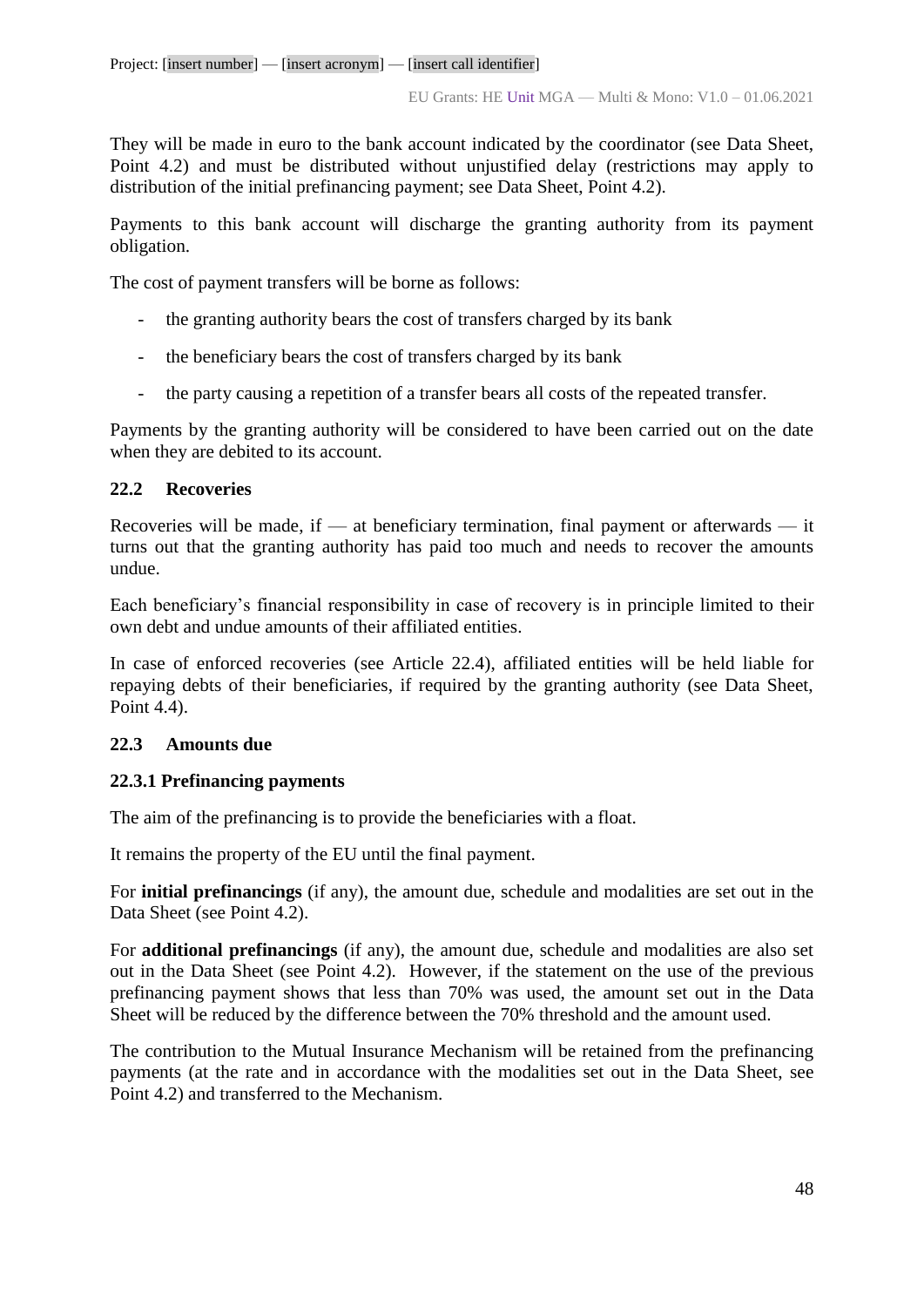Prefinancing payments (or parts of them) may be offset (without the beneficiaries' consent) against amounts owed by a beneficiary to the granting authority — up to the amount due to that beneficiary.

For grants where the granting authority is the European Commission or an EU executive agency, offsetting may also be done against amounts owed to other Commission services or executive agencies.

Payments will not be made if the payment deadline or payments are suspended (see Articles 29 and 30).

## **22.3.2 Amount due at beneficiary termination — Recovery**

At beneficiary termination there will be no payment, but the grant must be provisionally closed for the beneficiary which leaves the consortium (and the affiliated entities which had to end their participation together with the beneficiary, if any).

Payments (if any) will be made with the next interim or final payment.

The **amount due** will be calculated in the following step:

Step 1 — Calculation of the total accepted EU contribution

## Step 1 — Calculation of the total accepted EU contribution

The granting authority will first calculate the 'accepted EU contribution' for the beneficiary for all reporting periods, by calculating the unit contributions for the accepted units.

After that, the granting authority will take into account grant reductions (if any). The resulting amount is the 'total accepted EU contribution' for the beneficiary.

The **balance** is then calculated by deducting the payments received (if any; see report on the distribution of payments in Article 32), from the total accepted EU contribution:

{total accepted EU contribution for the beneficiary

minus

{prefinancing and interim payments received (if any)}}.

If the balance is **positive**, the amount will be included in the next interim or final payment to the consortium.

If the balance is **negative**, it will be **recovered** in accordance with the following procedure:

The granting authority will send a **pre-information letter** to the beneficiary concerned:

- formally notifying the intention to recover, the amount due, the amount to be recovered and the reasons why and
- requesting observations within 30 days of receiving notification.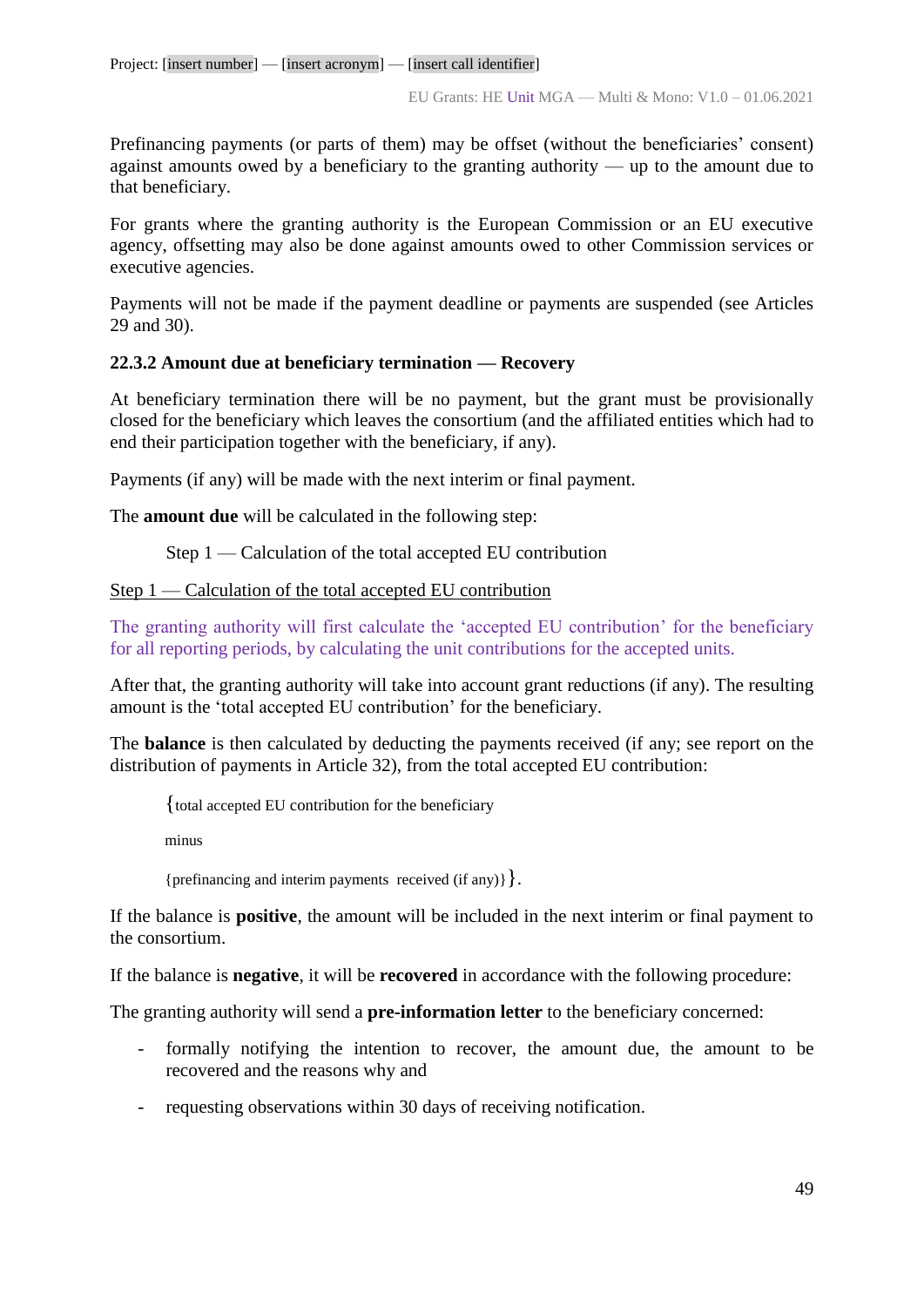If no observations are submitted (or the granting authority decides to pursue recovery despite the observations it has received), it will confirm the amount to be recovered and ask this amount to be paid to the coordinator (**confirmation letter**).

If payment is not made to the coordinator by the date specified in the confirmation letter, the granting authority may call on the Mutual Insurance Mechanism to intervene, if continuation of the action is guaranteed and the conditions set out in the rules governing the Mechanism are met.

In this case, it will send a **beneficiary recovery letter**, together with a **debit note** with the terms and date for payment.

The debit note for the beneficiary will include the amount calculated for the affiliated entities which also had to end their participation (if any).

If payment is not made by the date specified in the debit note, the granting authority will **enforce recovery** in accordance with Article 22.4.

The amounts will later on also be taken into account for the next interim or final payment.

## **22.3.3 Interim payments**

Interim payments reimburse the eligible contributions claimed for the units implemented during the reporting periods (if any).

Interim payments (if any) will be made in accordance with the schedule and modalities set out the Data Sheet (see Point 4.2).

Payment is subject to the approval of the periodic report. Its approval does not imply recognition of compliance, authenticity, completeness or correctness of its content.

The **interim payment** will be calculated by the granting authority in the following steps:

Step 1 — Calculation of the total accepted EU contribution

Step  $2$  — Limit to the interim payment ceiling

Step 1 — Calculation of the total accepted EU contribution

The granting authority will first calculate the 'accepted EU contribution' for the action for the reporting period, by calculating the unit contributions for the accepted units.

After that, the granting authority will take into account grant reductions from beneficiary termination (if any). The resulting amount is the 'total accepted EU contribution'.

Step  $2$  — Limit to the interim payment ceiling

The resulting amount is then capped to ensure that the total amount of prefinancing and interim payments (if any) does not exceed the interim payment ceiling set out in the Data Sheet (see Point 4.2).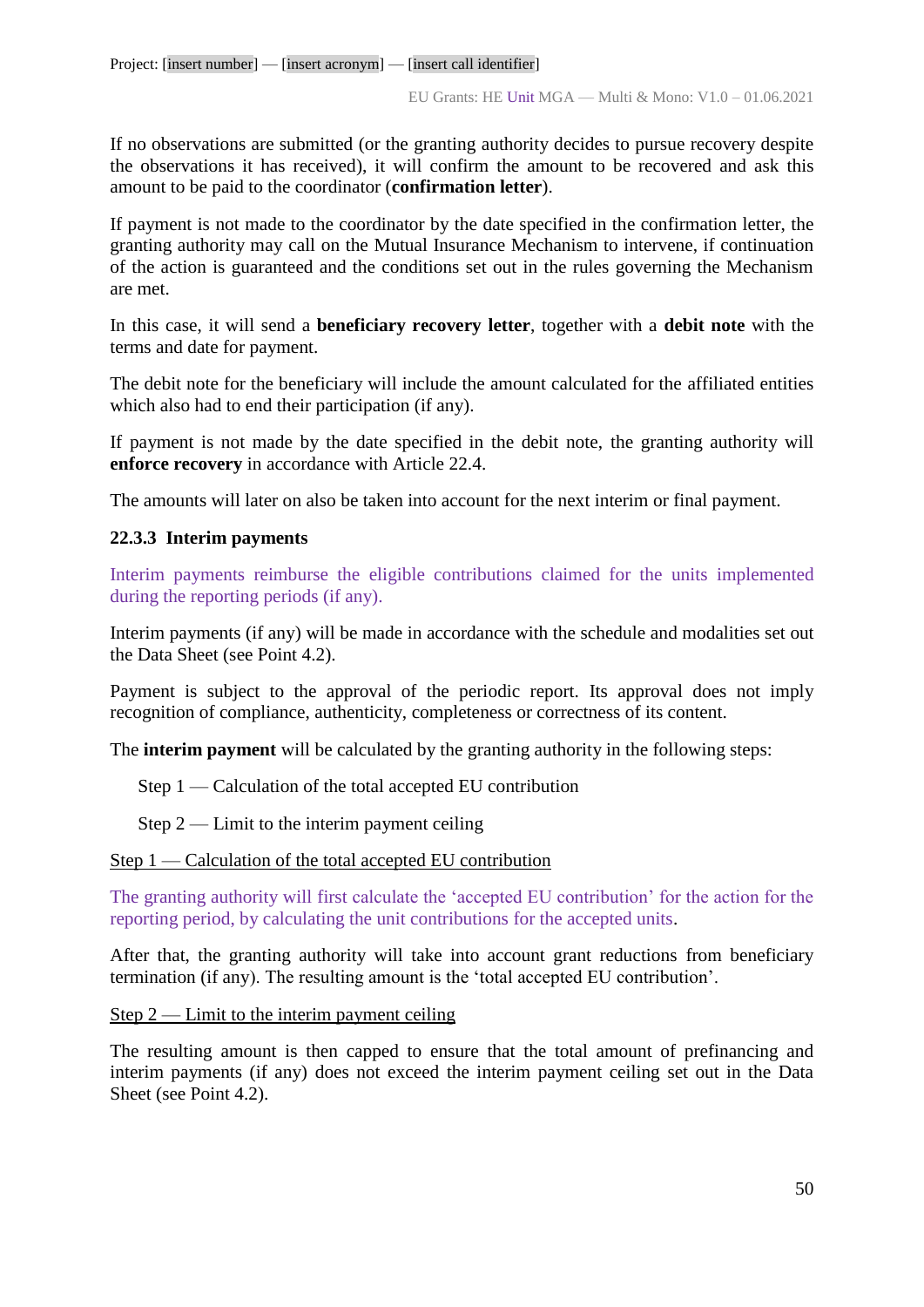Interim payments (or parts of them) may be offset (without the beneficiaries' consent) against amounts owed by a beneficiary to the granting authority — up to the amount due to that beneficiary.

For grants where the granting authority is the European Commission or an EU executive agency, offsetting may also be done against amounts owed to other Commission services or executive agencies.

Payments will not be made if the payment deadline or payments are suspended (see Articles 29 and 30).

## **22.3.4 Final payment — Final grant amount — Revenues and Profit — Recovery**

The final payment (payment of the balance) reimburses the eligible contributions claimed for the remaining units implemented (if any).

The final payment will be made in accordance with the schedule and modalities set out in the Data Sheet (see Point 4.2).

Payment is subject to the approval of the final periodic report. Its approval does not imply recognition of compliance, authenticity, completeness or correctness of its content.

The **final grant amount for the action** will be calculated in the following steps:

Step 1 — Calculation of the total accepted EU contribution

Step  $2$  — Limit to the maximum grant amount

Step 3 — Reduction due to the no-profit rule

## Step 1 — Calculation of the total accepted EU contribution

The granting authority will first calculate the 'accepted EU contribution' for the action for all reporting periods, by calculating the unit contributions for the accepted units.

After that, the granting authority will take into account grant reductions (if any). The resulting amount is the 'total accepted EU contribution'.

Step  $2$  — Limit to the maximum grant amount

If the resulting amount is higher than the maximum grant amount set out in Article 5.2, it will be limited to the latter.

Step 3 — Reduction due to the no-profit rule

Not applicable

The **balance** (final payment) is then calculated by deducting the total amount of prefinancing and interim payments already made (if any), from the final grant amount:

{final grant amount

minus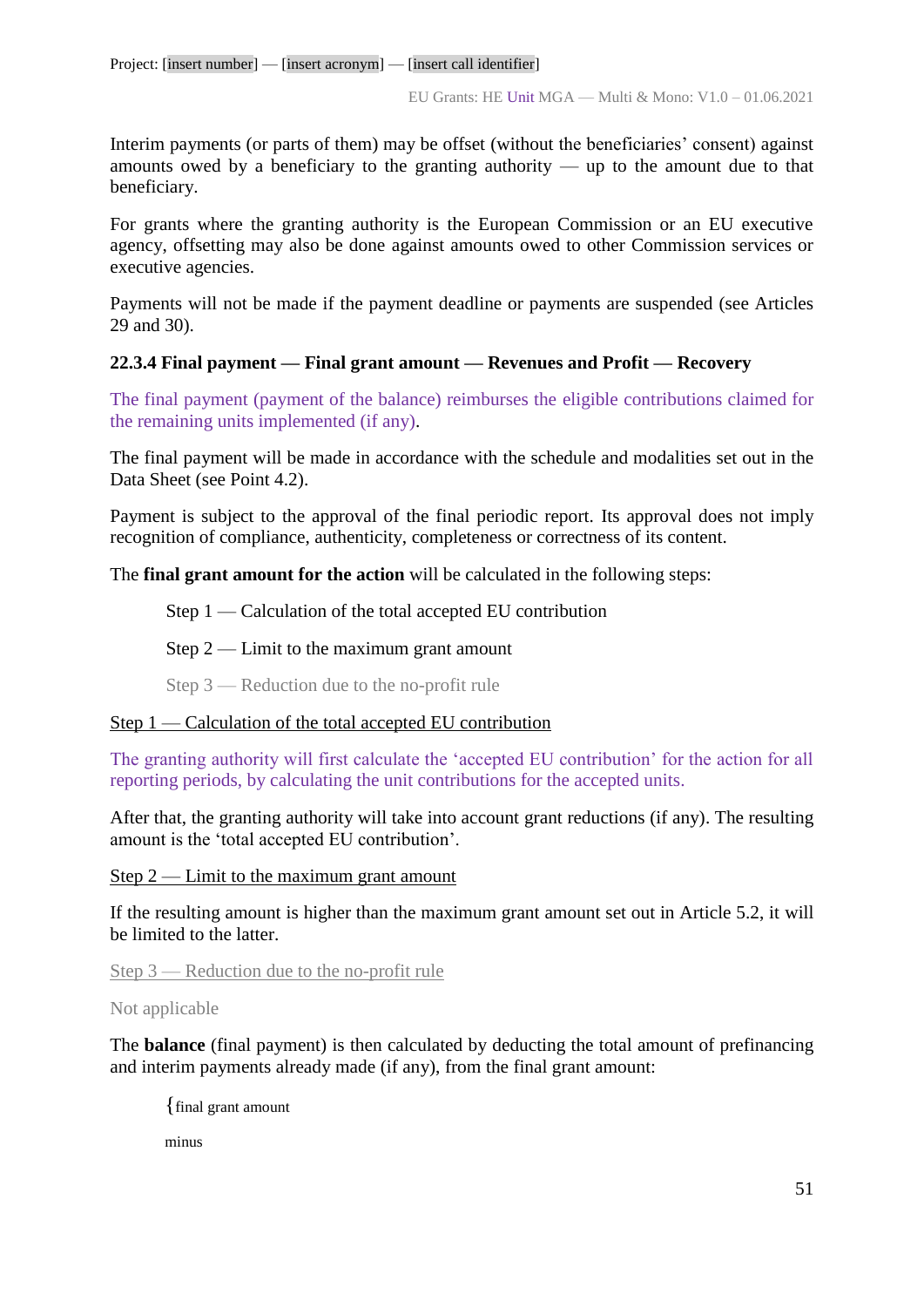{prefinancing and interim payments made (if any)  $\}$ .

If the balance is **positive**, it will be **paid** to the coordinator.

The amount retained for the Mutual Insurance Mechanism (see above) will be released and **paid** to the coordinator (in accordance with the rules governing the Mechanism).

The final payment (or part of it) may be offset (without the beneficiaries' consent) against amounts owed by a beneficiary to the granting authority — up to the amount due to that beneficiary.

For grants where the granting authority is the European Commission or an EU executive agency, offsetting may also be done against amounts owed to other Commission services or executive agencies.

Payments will not be made if the payment deadline or payments are suspended (see Articles 29 and 30).

If — despite the release of the Mutual Insurance Mechanism contribution — the balance is **negative**, it will be **recovered** in accordance with the following procedure:

The granting authority will send a **pre-information letter** to the coordinator:

- formally notifying the intention to recover, the final grant amount, the amount to be recovered and the reasons why
- requesting a report on the distribution of payments to the beneficiaries within 30 days of receiving notification and
- requesting observations within 30 days of receiving notification.

If no observations are submitted (or the granting authority decides to pursue recovery despite the observations it has received) and the coordinator has submitted the report on the distribution of payments, it will calculate the **share of the debt per beneficiary**, by:

(a) identifying the beneficiaries for which the amount calculated as follows is negative:

**{{**{total accepted EU contribution for the beneficiary divided by total accepted EU contribution for the action} multiplied by final grant amount for the action**}**, minus {prefinancing and interim payments received by the beneficiary (if any)}**}**

and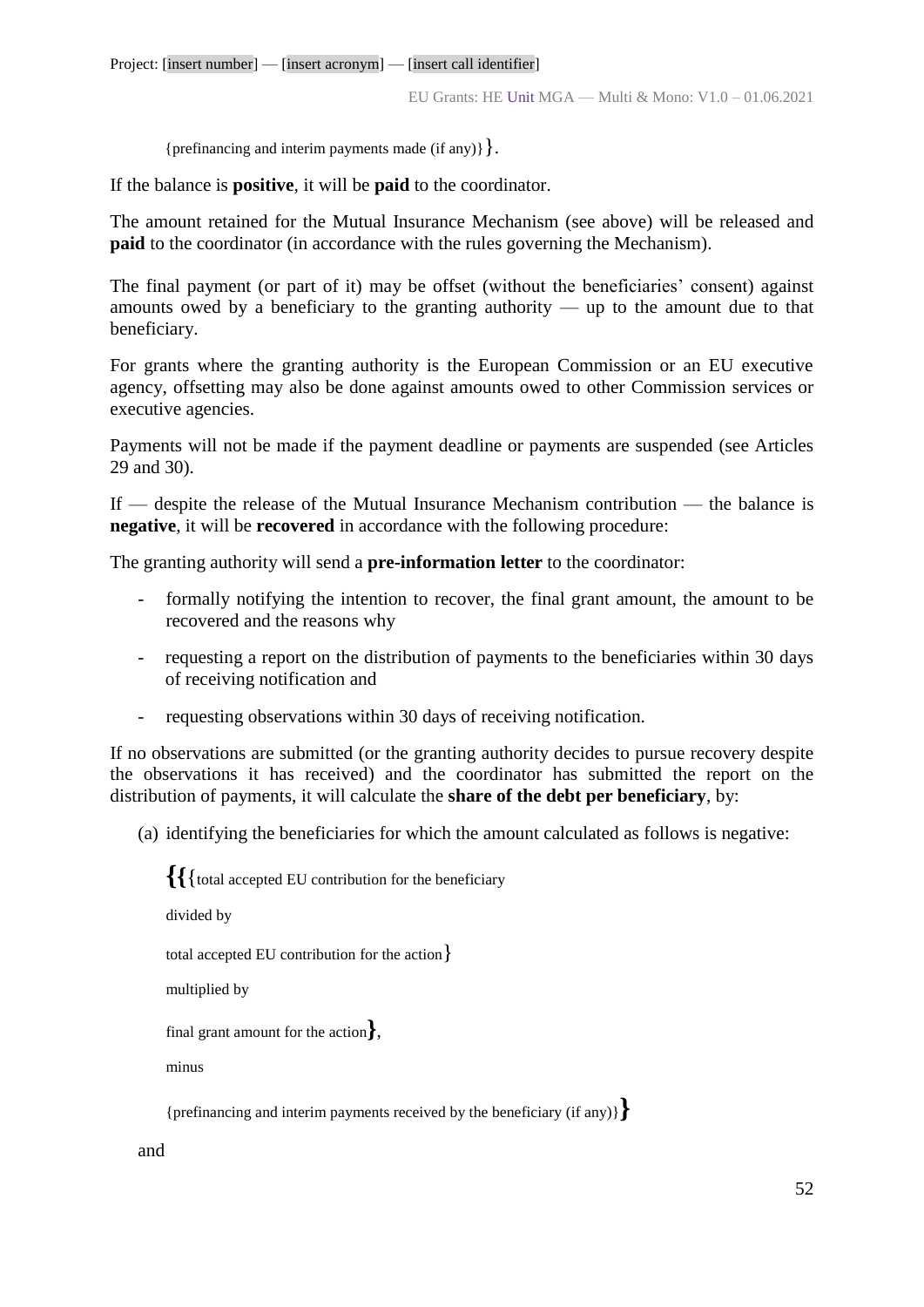(b) dividing the debt:

{{amount calculated according to point (a) for the beneficiary concerned

divided by

the sum of the amounts calculated according to point (a) for all the beneficiaries identified according to point (a)}

multiplied by

the amount to be recovered}.

and confirm the amount to be recovered from each beneficiary concerned (**confirmation letter**), together with **debit notes** with the terms and date for payment.

The debit notes for beneficiaries will include the amounts calculated for their affiliated entities (if any).

If the coordinator has not submitted the report on the distribution of payments, the granting authority will **recover** the full amount from the coordinator (**confirmation letter** and **debit note** with the terms and date for payment).

If payment is not made by the date specified in the debit note, the granting authority will **enforce recovery** in accordance with Article 22.4.

## **22.3.5 Audit implementation after final payment — Revised final grant amount — Recovery**

If — after the final payment (in particular, after checks, reviews, audits or investigations; see Article 25) — the granting authority rejects unit contributions (see Article 27) or reduces the grant (see Article 28), it will calculate the **revised final grant amount** for the beneficiary concerned.

The **beneficiary revised final grant amount** will be calculated in the following step:

Step 1 — Calculation of the revised total accepted EU contribution

#### Step 1 — Calculation of the revised total accepted EU contribution

The granting authority will first calculate the 'revised accepted EU contribution' for the beneficiary, by calculating the 'revised accepted contributions'.

After that, it will take into account grant reductions (if any). The resulting 'revised total accepted EU contribution' is the beneficiary revised final grant amount.

If the revised final grant amount is lower than the beneficiary's final grant amount (i.e. its share in the final grant amount for the action), it will be **recovered** in accordance with the following procedure:

The **beneficiary final grant amount** (i.e. share in the final grant amount for the action) is calculated as follows: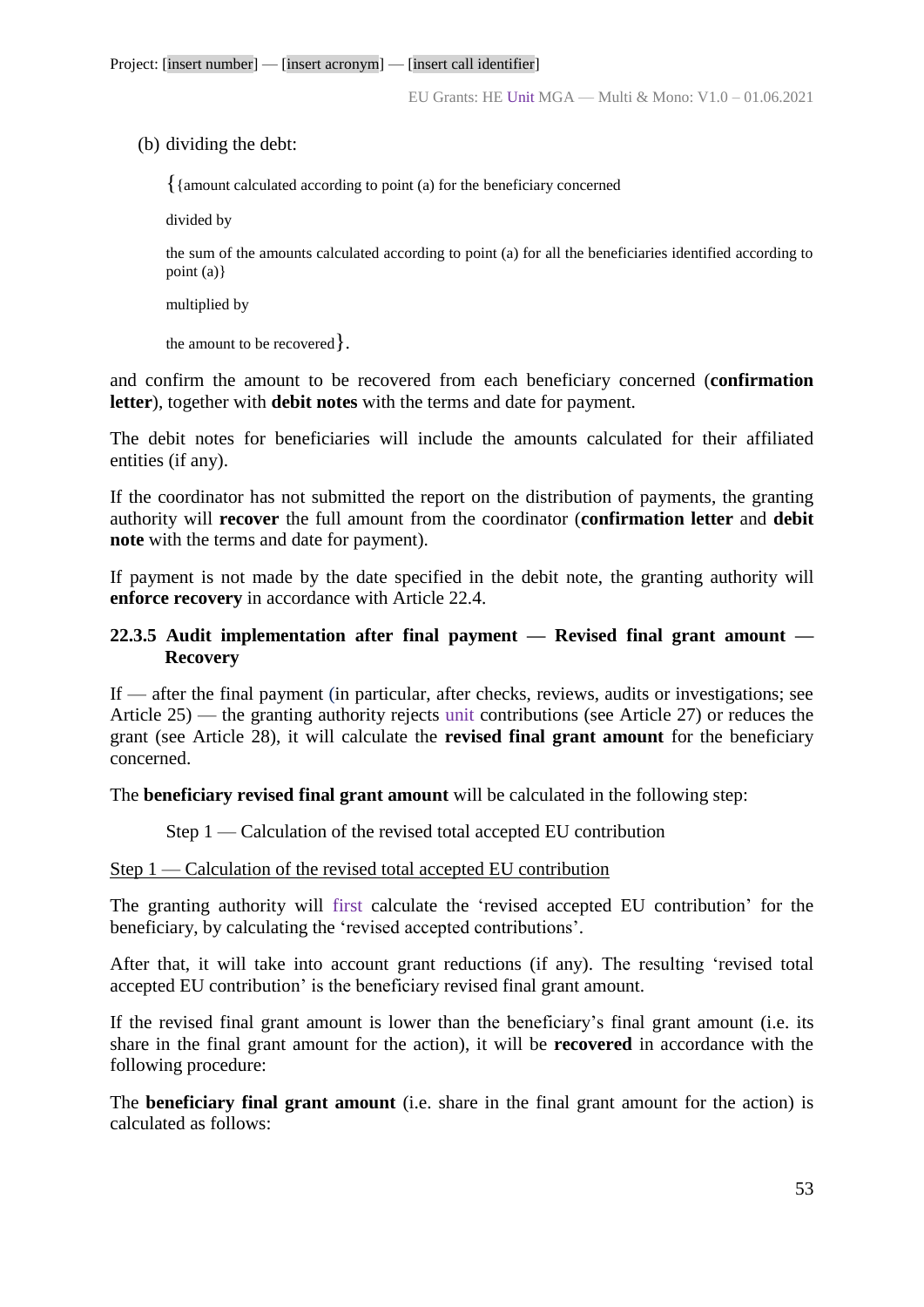EU Grants: HE Unit MGA — Multi & Mono: V1.0 – 01.06.2021

**{**{{total accepted EU contribution for the beneficiary

divided by

total accepted EU contribution for the action}

```
multiplied by
```
final grant amount for the action**}**.

The granting authority will send a **pre-information letter** to the beneficiary concerned:

- formally notifying the intention to recover, the amount to be recovered and the reasons why and
- requesting observations within 30 days of receiving notification.

If no observations are submitted (or the granting authority decides to pursue recovery despite the observations it has received), it will confirm the amount to be recovered (**confirmation letter**), together with a **debit note** with the terms and the date for payment.

Recoveries against affiliated entities (if any) will be handled through their beneficiaries.

If payment is not made by the date specified in the debit note, the granting authority will **enforce recovery** in accordance with Article 22.4.

## **22.4 Enforced recovery**

If payment is not made by the date specified in the debit note, the amount due will be recovered:

(a) by offsetting the amount — without the coordinator or beneficiary's consent against any amounts owed to the coordinator or beneficiary by the granting authority.

In exceptional circumstances, to safeguard the EU financial interests, the amount may be offset before the payment date specified in the debit note.

For grants where the granting authority is the European Commission or an EU executive agency, debts may also be offset against amounts owed by other Commission services or executive agencies.

- (b) financial guarantee(s): not applicable
- (c) joint and several liability of beneficiaries: not applicable
- (d) by holding affiliated entities jointly and severally liable (if any, see Data Sheet, Point 4.4) or
- (e) by taking legal action (see Article 43) or, provided that the granting authority is the European Commission or an EU executive agency, by adopting an enforceable decision under Article 299 of the Treaty on the Functioning of the EU (TFEU) and Article 100(2) of EU Financial Regulation 2018/1046.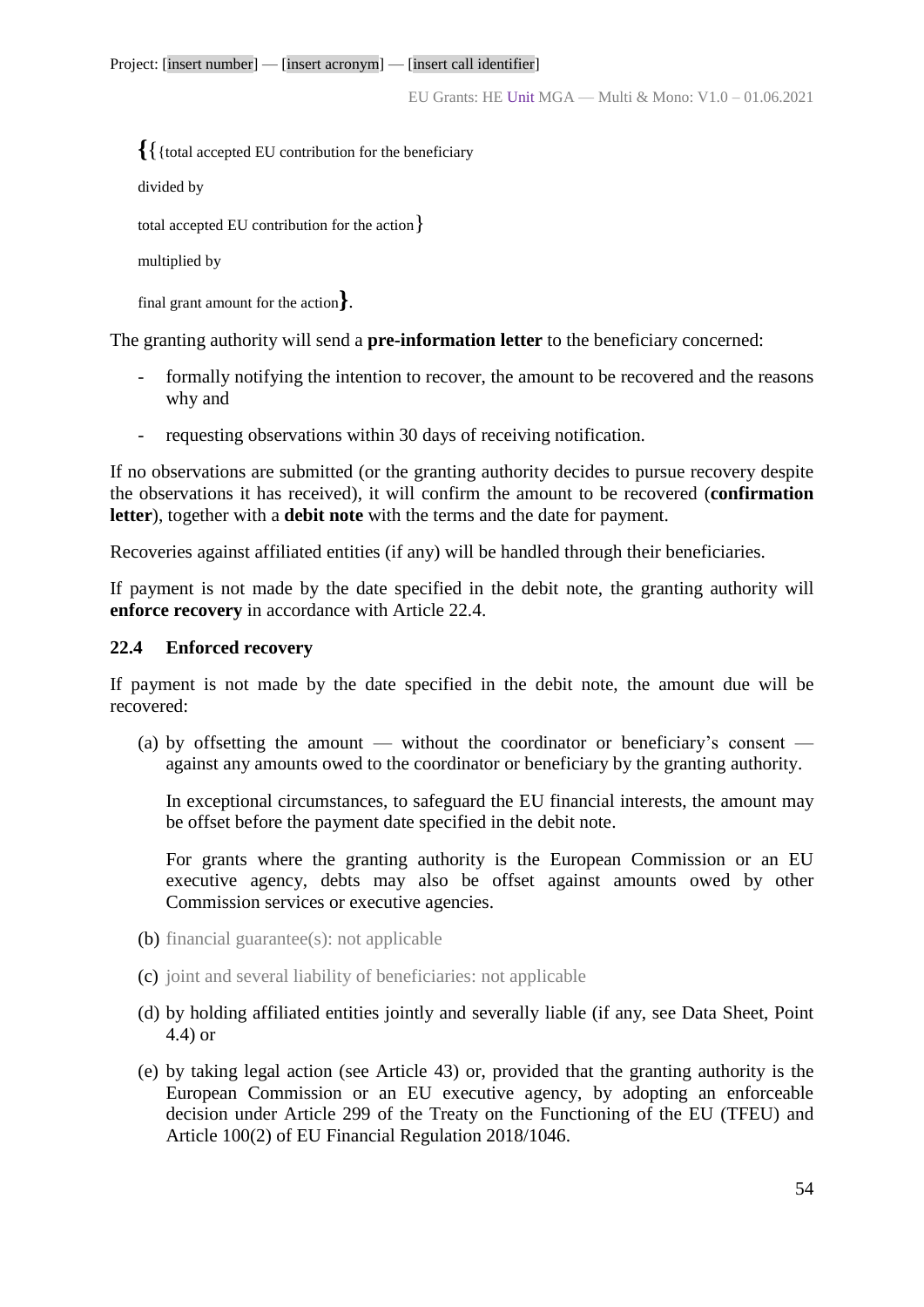If the Mutual Insurance Mechanism was called on by the granting authority to intervene, recovery will be continued in the name of the Mutual Insurance Mechanism. If two debit notes were sent, the second one (in the name of the Mutual Insurance Mechanism) will be considered to replace the first one (in the name of the granting authority). Where the MIM intervened, offsetting, enforceable decisions or any other of the above-mentioned forms of enforced recovery may be used mutatis mutandis.

The amount to be recovered will be increased by **late-payment interest** at the rate set out in Article 22.5, from the day following the payment date in the debit note, up to and including the date the full payment is received.

Partial payments will be first credited against expenses, charges and late-payment interest and then against the principal.

Bank charges incurred in the recovery process will be borne by the beneficiary, unless Directive  $2015/2366^{30}$  applies.

For grants where the granting authority is an EU executive agency, enforced recovery by offsetting or enforceable decision will be done by the services of the European Commission (see also Article 43).

## **22.5 Consequences of non-compliance**

 $\overline{a}$ 

**22.5.1** If the granting authority does not pay within the payment deadlines (see above), the beneficiaries are entitled to **late-payment interest** at the reference rate applied by the European Central Bank (ECB) for its main refinancing operations in euros, plus the percentage specified in the Data Sheet (Point 4.2). The ECB reference rate to be used is the rate in force on the first day of the month in which the payment deadline expires, as published in the C series of the *Official Journal of the European Union*.

If the late-payment interest is lower than or equal to EUR 200, it will be paid to the coordinator only on request submitted within two months of receiving the late payment.

Late-payment interest is not due if all beneficiaries are EU Member States (including regional and local government authorities or other public bodies acting on behalf of a Member State for the purpose of this Agreement).

If payments or the payment deadline are suspended (see Articles 29 and 30), payment will not be considered as late.

Late-payment interest covers the period running from the day following the due date for payment (see above), up to and including the date of payment.

Late-payment interest is not considered for the purposes of calculating the final grant amount.

<sup>30</sup> Directive (EU) 2015/2366 of the European Parliament and of the Council of 25 November 2015 on payment services in the internal market, amending Directives 2002/65/EC, 2009/110/EC and 2013/36/EU and Regulation (EU) No 1093/2010, and repealing Directive 2007/64/EC (OJ L 337, 23.12.2015, p. 35).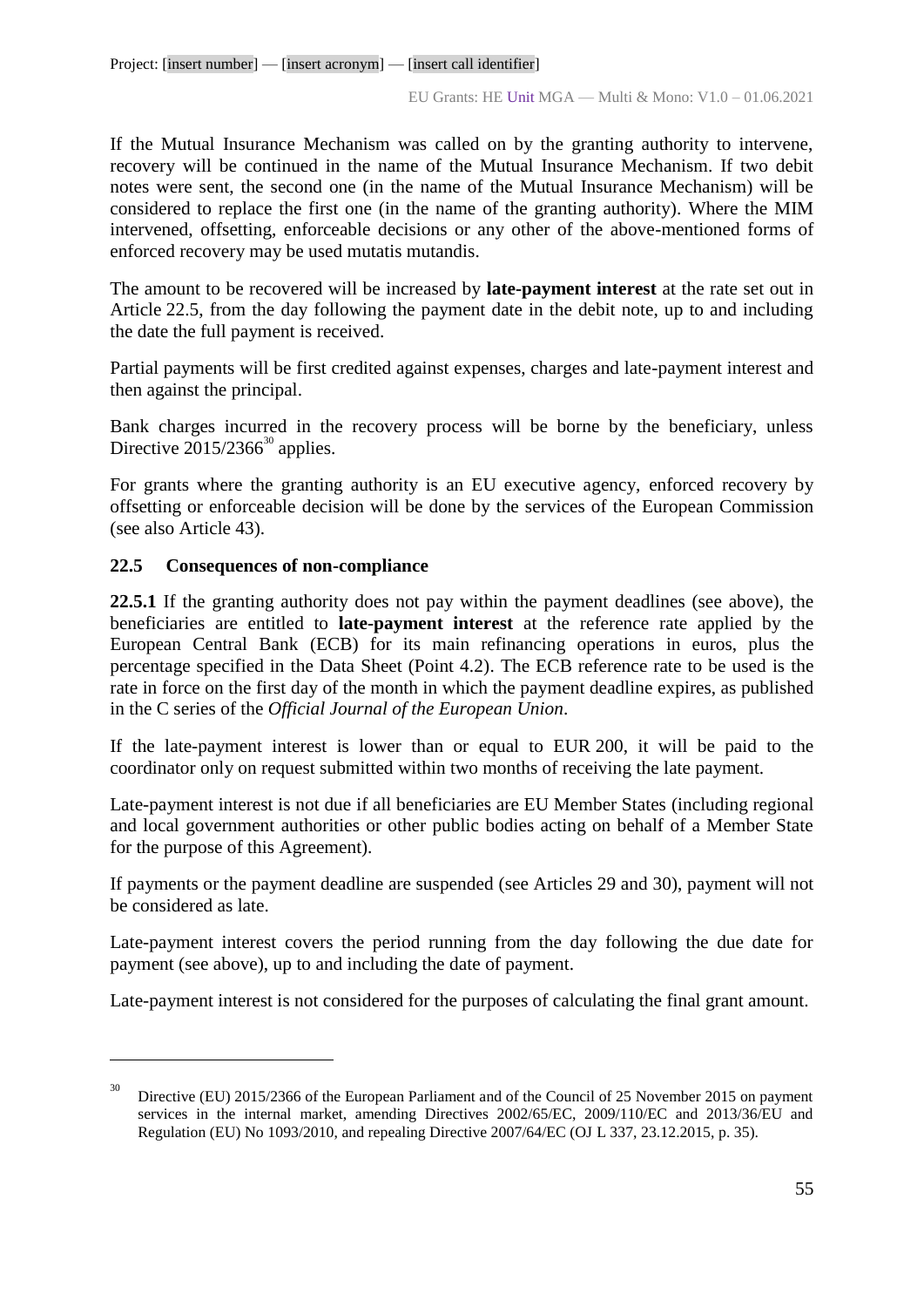**22.5.2** If the coordinator breaches any of its obligations under this Article, the grant may be reduced (see Article 29) and the grant or the coordinator may be terminated (see Article 32).

Such breaches may also lead to other measures described in Chapter 5.

**ARTICLE 23 — GUARANTEES**

Not applicable

## **ARTICLE 24 — CERTIFICATES**

#### Not applicable

## **ARTICLE 25 — CHECKS, REVIEWS, AUDITS AND INVESTIGATIONS — EXTENSION OF FINDINGS**

#### **25.1 Granting authority checks, reviews and audits**

#### **25.1.1 Internal checks**

The granting authority may — during the action or afterwards — check the proper implementation of the action and compliance with the obligations under the Agreement, including assessing unit contributions, deliverables and reports.

#### **25.1.2 Project reviews**

The granting authority may carry out reviews on the proper implementation of the action and compliance with the obligations under the Agreement (general project reviews or specific issues reviews).

Such project reviews may be started during the implementation of the action and until the time-limit set out in the Data Sheet (see Point 6). They will be formally notified to the coordinator or beneficiary concerned and will be considered to start on the date of the notification.

If needed, the granting authority may be assisted by independent, outside experts. If it uses outside experts, the coordinator or beneficiary concerned will be informed and have the right to object on grounds of commercial confidentiality or conflict of interest.

The coordinator or beneficiary concerned must cooperate diligently and provide — within the deadline requested — any information and data in addition to deliverables and reports already submitted (including information on the use of resources). The granting authority may request beneficiaries to provide such information to it directly. Sensitive information and documents will be treated in accordance with Article 13.

The coordinator or beneficiary concerned may be requested to participate in meetings, including with the outside experts.

For **on-the-spot** visits, the beneficiary concerned must allow access to sites and premises (including to the outside experts) and must ensure that information requested is readily available.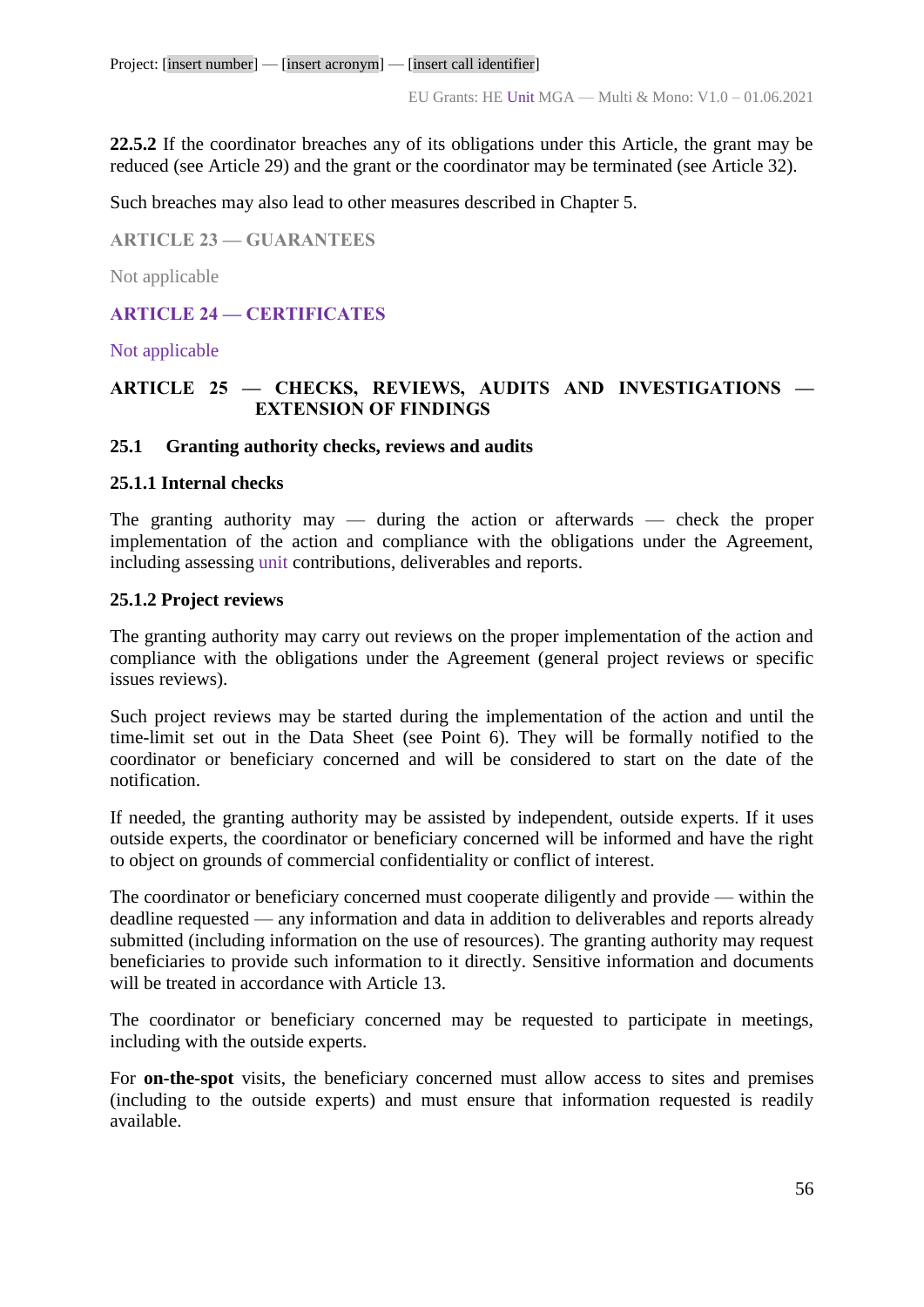Information provided must be accurate, precise and complete and in the format requested, including electronic format.

On the basis of the review findings, a **project review report** will be drawn up.

The granting authority will formally notify the project review report to the coordinator or beneficiary concerned, which has 30 days from receiving notification to make observations.

Project reviews (including project review reports) will be in the language of the Agreement.

## **25.1.3 Audits**

The granting authority may carry out audits on the proper implementation of the action and compliance with the obligations under the Agreement.

Such audits may be started during the implementation of the action and until the time-limit set out in the Data Sheet (see Point 6). They will be formally notified to the beneficiary concerned and will be considered to start on the date of the notification.

The granting authority may use its own audit service, delegate audits to a centralised service or use external audit firms. If it uses an external firm, the beneficiary concerned will be informed and have the right to object on grounds of commercial confidentiality or conflict of interest.

The beneficiary concerned must cooperate diligently and provide — within the deadline requested — any information (including complete accounts, individual salary statements or other personal data) to verify compliance with the Agreement. Sensitive information and documents will be treated in accordance with Article 13.

For **on-the-spot** visits, the beneficiary concerned must allow access to sites and premises (including for the external audit firm) and must ensure that information requested is readily available.

Information provided must be accurate, precise and complete and in the format requested, including electronic format.

On the basis of the audit findings, a **draft audit report** will be drawn up.

The auditors will formally notify the draft audit report to the beneficiary concerned, which has 30 days from receiving notification to make observations (contradictory audit procedure).

The **final audit report** will take into account observations by the beneficiary concerned and will be formally notified to them.

Audits (including audit reports) will be in the language of the Agreement.

## **25.2 European Commission checks, reviews and audits in grants of other granting authorities**

Where the granting authority is not the European Commission, the latter has the same rights of checks, reviews and audits as the granting authority.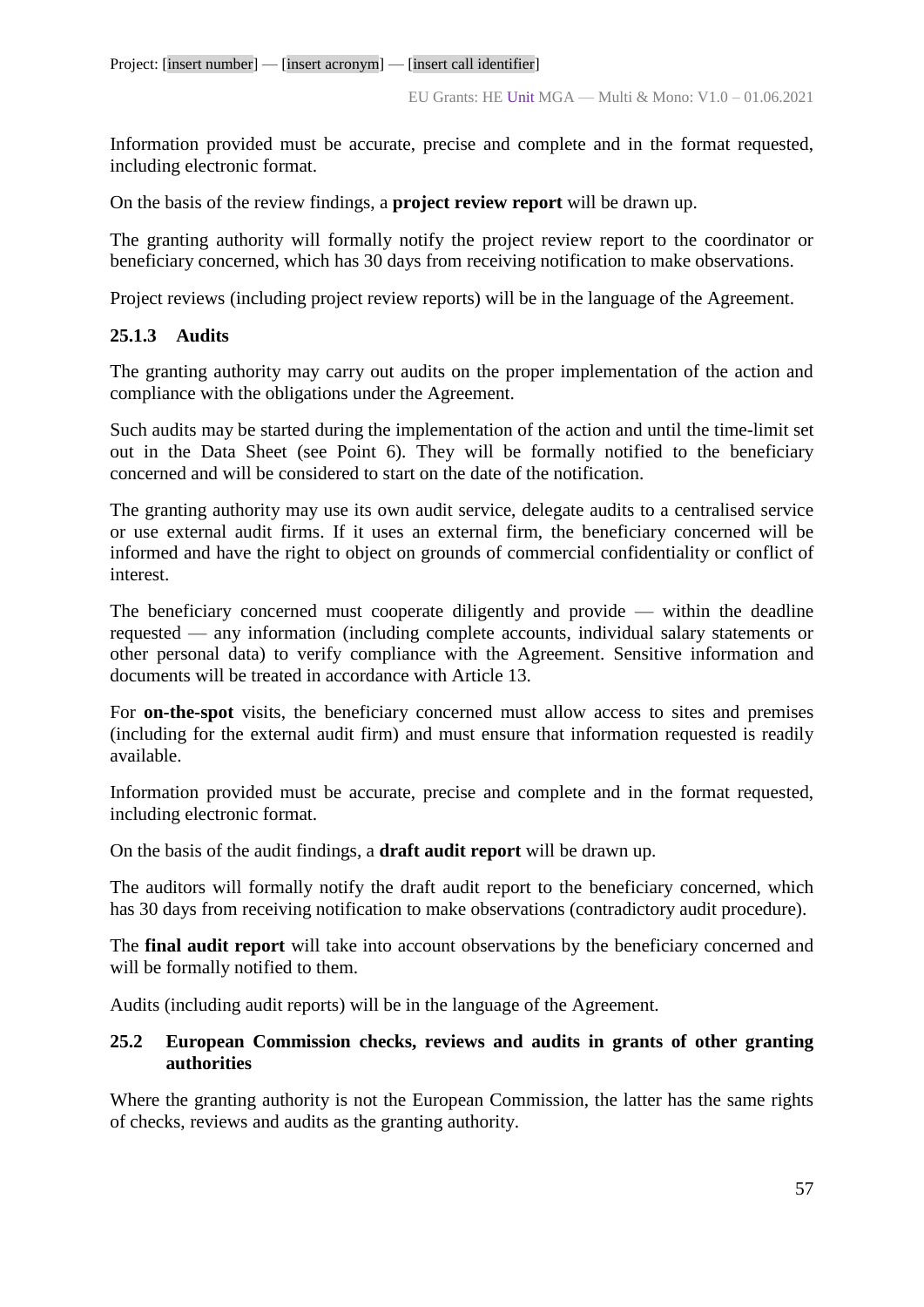## **25.3 Access to records for assessing simplified forms of funding**

The beneficiaries must give the European Commission access to their statutory records for the periodic assessment of simplified forms of funding which are used in EU programmes*.*

## **25.4 OLAF, EPPO and ECA audits and investigations**

The following bodies may also carry out checks, reviews, audits and investigations — during the action or afterwards:

- the European Anti-Fraud Office (OLAF) under Regulations No  $883/2013<sup>31</sup>$  and No 2185/96
- the European Public Prosecutor's Office (EPPO) under Regulation 2017/1939
- the European Court of Auditors (ECA) under Article 287 of the Treaty on the Functioning of the EU (TFEU) and Article 257 of EU Financial Regulation 2018/1046.

If requested by these bodies, the beneficiary concerned must provide full, accurate and complete information in the format requested (including complete accounts, individual salary statements or other personal data, including in electronic format) and allow access to sites and premises for on-the-spot visits or inspections — as provided for under these Regulations.

To this end, the beneficiary concerned must keep all relevant information relating to the action, at least until the time-limit set out in the Data Sheet (Point 6) and, in any case, until any ongoing checks, reviews, audits, investigations, litigation or other pursuits of claims have been concluded.

## **25.5 Consequences of checks, reviews, audits and investigations — Extension of findings**

## **25.5.1 Consequences of checks, reviews, audits and investigations in this grant**

 $\overline{a}$ 

Findings in checks, reviews, audits or investigations carried out in the context of this grant may lead to rejections (see Article 27), grant reduction (see Article 28) or other measures described in Chapter 5.

Rejections or grant reductions after the final payment will lead to a revised final grant amount (see Article 22).

 $31$  Regulation (EU, Euratom) No 883/2013 of the European Parliament and of the Council of 11 September 2013 concerning investigations conducted by the European Anti-Fraud Office (OLAF) and repealing Regulation (EC) No 1073/1999 of the European Parliament and of the Council and Council Regulation (Euratom) No 1074/1999 (OJ L 248, 18/09/2013, p. 1).

 $32$  Council Regulation (Euratom, EC) No 2185/1996 of 11 November 1996 concerning on-the-spot checks and inspections carried out by the Commission in order to protect the European Communities' financial interests against fraud and other irregularities (OJ L 292, 15/11/1996, p. 2).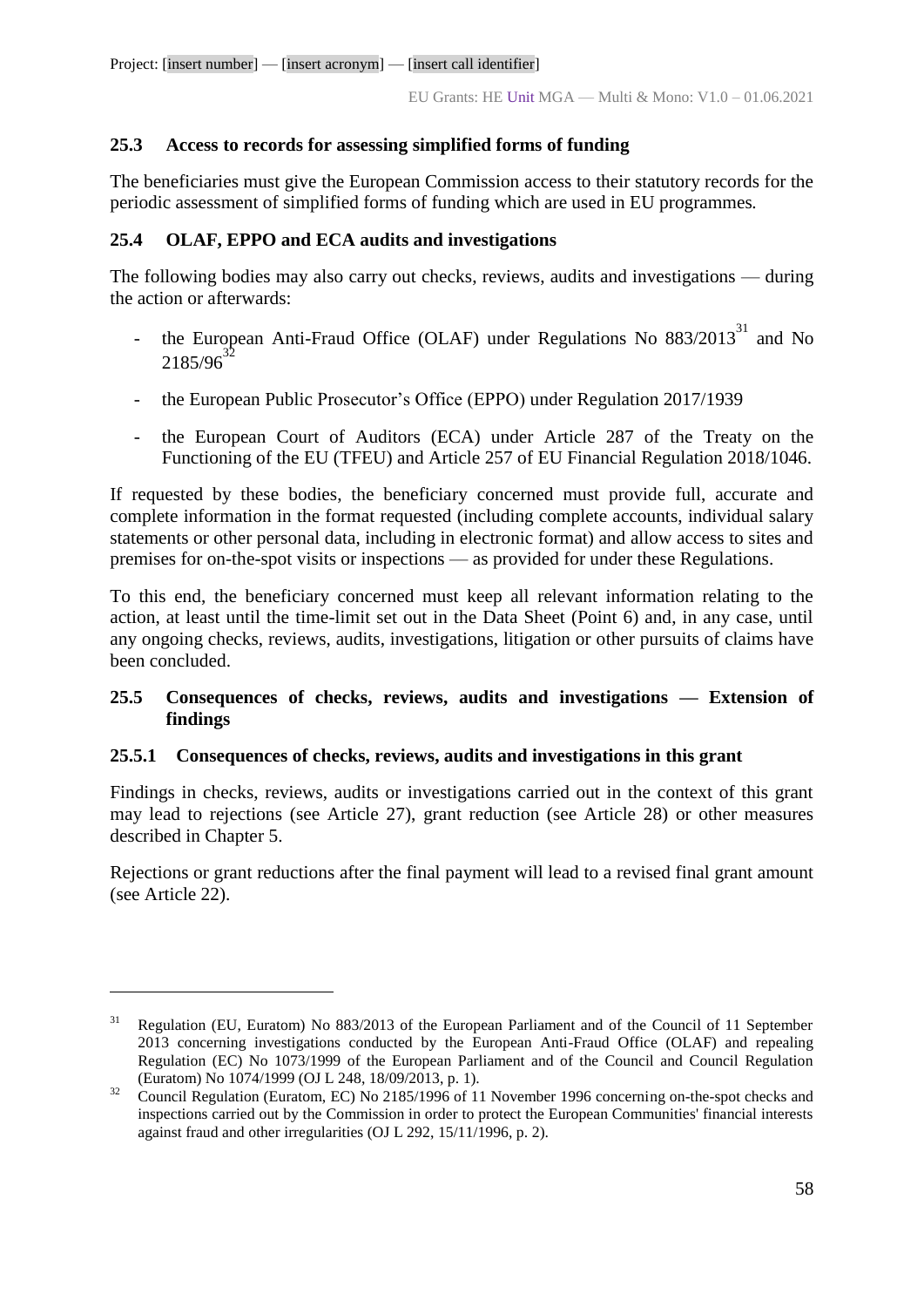Findings in checks, reviews, audits or investigations during the action implementation may lead to a request for amendment (see Article 39), to change the description of the action set out in Annex 1.

Checks, reviews, audits or investigations that find systemic or recurrent errors, irregularities, fraud or breach of obligations in any EU grant may also lead to consequences in other EU grants awarded under similar conditions ('extension to other grants').

Moreover, findings arising from an OLAF or EPPO investigation may lead to criminal prosecution under national law.

## **25.5.2 Extension from other grants**

Findings of checks, reviews, audits or investigations in other grants may be extended to this grant, if:

- (a) the beneficiary concerned is found, in other EU grants awarded under similar conditions, to have committed systemic or recurrent errors, irregularities, fraud or breach of obligations that have a material impact on this grant and
- (b) those findings are formally notified to the beneficiary concerned together with the list of grants affected by the findings — within the time-limit for audits set out in the Data Sheet (see Point 6).

The granting authority will formally notify the beneficiary concerned of the intention to extend the findings and the list of grants affected.

If the extension concerns **rejections of unit contributions**: the notification will include:

- (a) an invitation to submit observations on the list of grants affected by the findings
- (b) the request to submit revised financial statements for all grants affected
- (c) the correction rate for extrapolation, established on the basis of the systemic or recurrent errors, to calculate the amounts to be rejected, if the beneficiary concerned:
	- (i) considers that the submission of revised financial statements is not possible or practicable or
	- (ii) does not submit revised financial statements.

If the extension concerns **grant reductions**: the notification will include:

- (a) an invitation to submit observations on the list of grants affected by the findings and
- (b) the **correction rate for extrapolation**, established on the basis of the systemic or recurrent errors and the principle of proportionality.

The beneficiary concerned has **60 days** from receiving notification to submit observations, revised financial statements or to propose a duly substantiated **alternative correction method/rate**.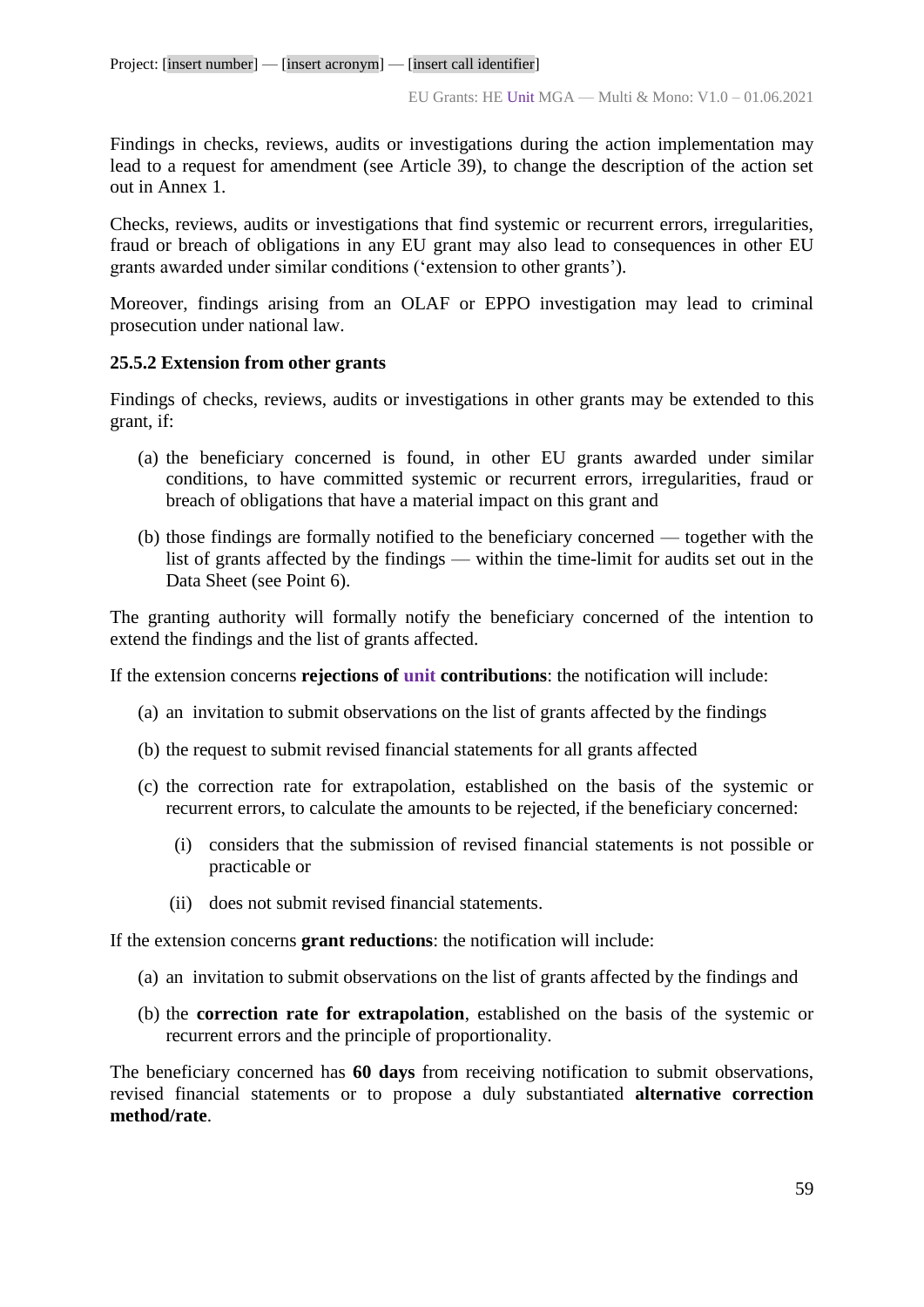On the basis of this, the granting authority will analyse the impact and decide on the implementation (i.e. start rejection or grant reduction procedures, either on the basis of the revised financial statements or the announced/alternative method/rate or a mix of those; see Articles 27 and 28).

## **25.6 Consequences of non-compliance**

If a beneficiary breaches any of its obligations under this Article, unit contributions insufficiently substantiated will be ineligible (see Article 6) and will be rejected (see Article 27), and the grant may be reduced (see Article 28).

Such breaches may also lead to other measures described in Chapter 5.

# **ARTICLE 26 — IMPACT EVALUATIONS**

## **26.1 Impact evaluation**

The granting authority may carry out impact evaluations of the action, measured against the objectives and indicators of the EU programme funding the grant.

Such evaluations may be started during implementation of the action and until the time-limit set out in the Data Sheet (see Point 6). They will be formally notified to the coordinator or beneficiaries and will be considered to start on the date of the notification.

If needed, the granting authority may be assisted by independent outside experts.

The coordinator or beneficiaries must provide any information relevant to evaluate the impact of the action, including information in electronic format.

## **26.2 Consequences of non-compliance**

If a beneficiary breaches any of its obligations under this Article, the granting authority may apply the measures described in Chapter 5.

# **CHAPTER 5 CONSEQUENCES OF NON-COMPLIANCE**

## **SECTION 1 REJECTIONS AND GRANT REDUCTION**

## **ARTICLE 27 — REJECTION OF CONTRIBUTIONS**

## **27.1 Conditions**

The granting authority will — at beneficiary termination, interim payment, final payment or afterwards — reject any unit contributions which are ineligible (see Article 6), in particular following checks, reviews, audits or investigations (see Article 25).

The rejection may also be based on the extension of findings from other grants to this grant (see Article 25).

Ineligible unit contributions will be rejected.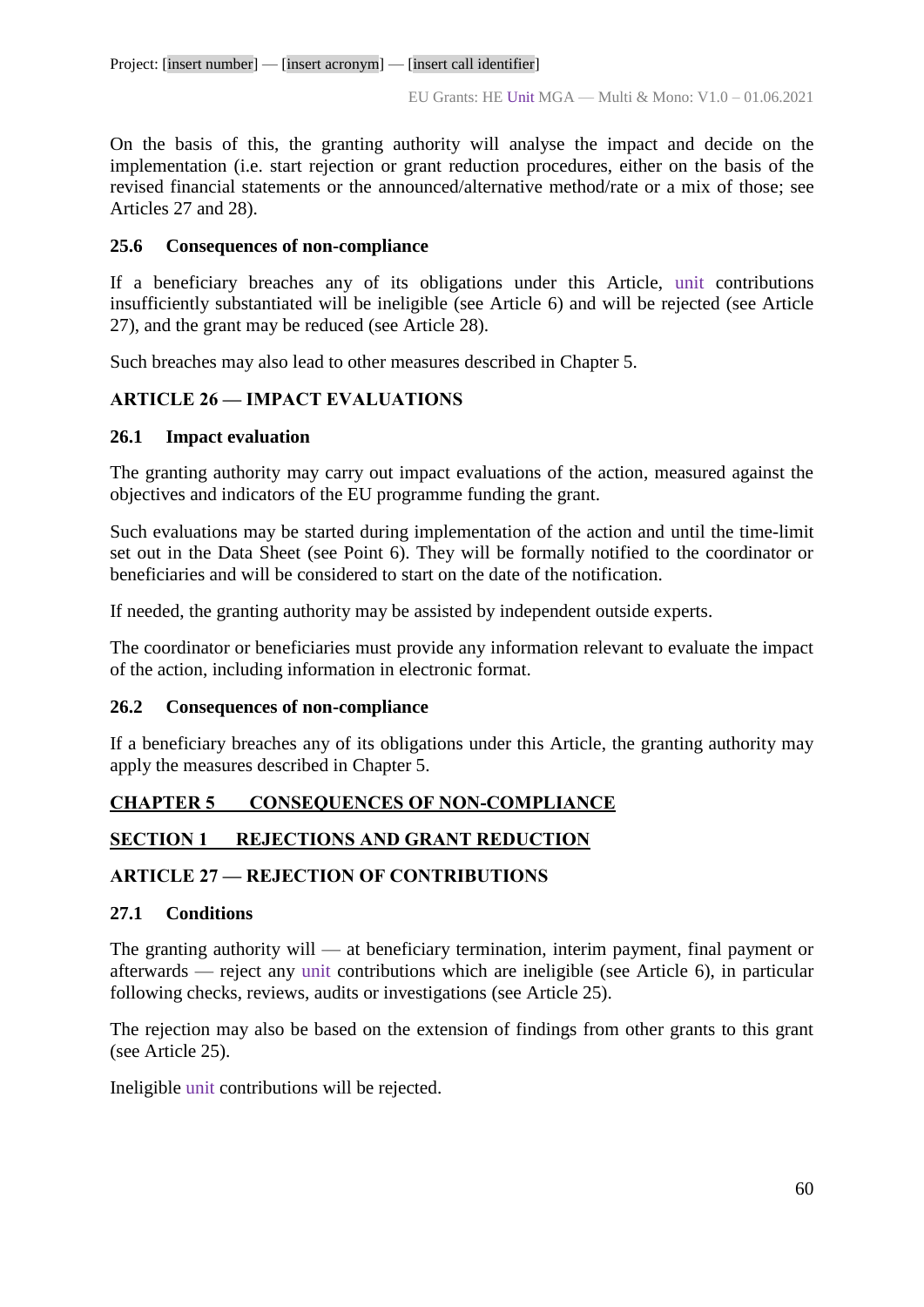## **27.2 Procedure**

If the rejection does not lead to a recovery, the granting authority will formally notify the coordinator or beneficiary concerned of the rejection, the amounts and the reasons why. The coordinator or beneficiary concerned may — within 30 days of receiving notification submit observations if it disagrees with the rejection (payment review procedure).

If the rejection leads to a recovery, the granting authority will follow the contradictory procedure with pre-information letter set out in Article 22.

## **27.3 Effects**

If the granting authority rejects unit contributions, it will deduct them from the contributions declared and then calculate the amount due (and, if needed, make a recovery; see Article 22).

## **ARTICLE 28 — GRANT REDUCTION**

## **28.1 Conditions**

The granting authority may — at beneficiary termination, final payment or afterwards reduce the grant for a beneficiary, if:

- (a) the beneficiary (or a person having powers of representation, decision-making or control, or person essential for the award/implementation of the grant) has committed:
	- (i) substantial errors, irregularities or fraud or
	- (ii) serious breach of obligations under this Agreement or during its award (including improper implementation of the action, non-compliance with the call conditions, submission of false information, failure to provide required information, breach of ethics or security rules (if applicable), etc.), or
- (b) the beneficiary (or a person having powers of representation, decision-making or control, or person essential for the award/implementation of the grant) has committed — in other EU grants awarded to it under similar conditions — systemic or recurrent errors, irregularities, fraud or serious breach of obligations that have a material impact on this grant (extension of findings; see Article 25.5).

The amount of the reduction will be calculated for each beneficiary concerned and proportionate to the seriousness and the duration of the errors, irregularities or fraud or breach of obligations, by applying an individual reduction rate to their accepted EU contribution.

## **28.2 Procedure**

If the grant reduction does not lead to a recovery, the granting authority will formally notify the coordinator or beneficiary concerned of the reduction, the amount to be reduced and the reasons why. The coordinator or beneficiary concerned may — within 30 days of receiving notification — submit observations if it disagrees with the reduction (payment review procedure).

If the grant reduction leads to a recovery, the granting authority will follow the contradictory procedure with pre-information letter set out in Article 22.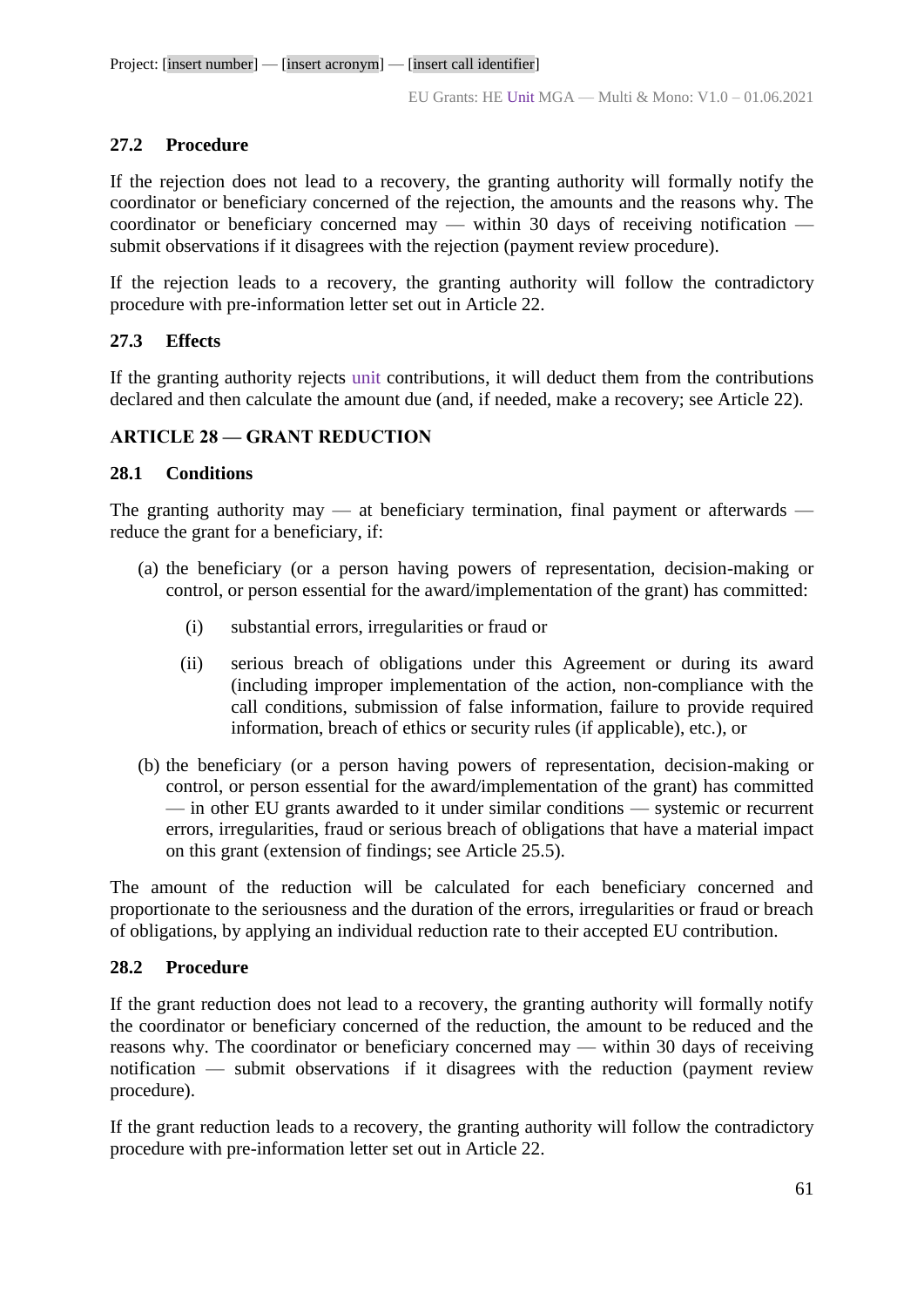## **28.3 Effects**

If the granting authority reduces the grant, it will deduct the reduction and then calculate the amount due (and, if needed, make a recovery; see Article 22).

## **SECTION 2 SUSPENSION AND TERMINATION**

## **ARTICLE 29 — PAYMENT DEADLINE SUSPENSION**

## **29.1 Conditions**

The granting authority may — at any moment — suspend the payment deadline if a payment cannot be processed because:

- (a) the required report (see Article 21) has not been submitted or is not complete or additional information is needed
- (b) there are doubts about the amount to be paid (e.g. ongoing extension procedure, queries about eligibility, need for a grant reduction, etc.) and additional checks, reviews, audits or investigations are necessary, or
- (c) there are other issues affecting the EU financial interests.

## **29.2 Procedure**

The granting authority will formally notify the coordinator of the suspension and the reasons why.

The suspension will **take effect** the day the notification is sent.

If the conditions for suspending the payment deadline are no longer met, the suspension will be **lifted** — and the remaining time to pay (see Data Sheet, Point 4.2) will resume.

If the suspension exceeds two months, the coordinator may request the granting authority to confirm if the suspension will continue.

If the payment deadline has been suspended due to the non-compliance of the report and the revised report is not submitted (or was submitted but is also rejected), the granting authority may also terminate the grant or the participation of the coordinator (see Article 32).

## **ARTICLE 30 — PAYMENT SUSPENSION**

## **30.1 Conditions**

The granting authority may — at any moment — suspend payments, in whole or in part for one or more beneficiaries, if:

- (a) a beneficiary (or a person having powers of representation, decision-making or control, or person essential for the award/implementation of the grant) has committed or is suspected of having committed:
	- (i) substantial errors, irregularities or fraud or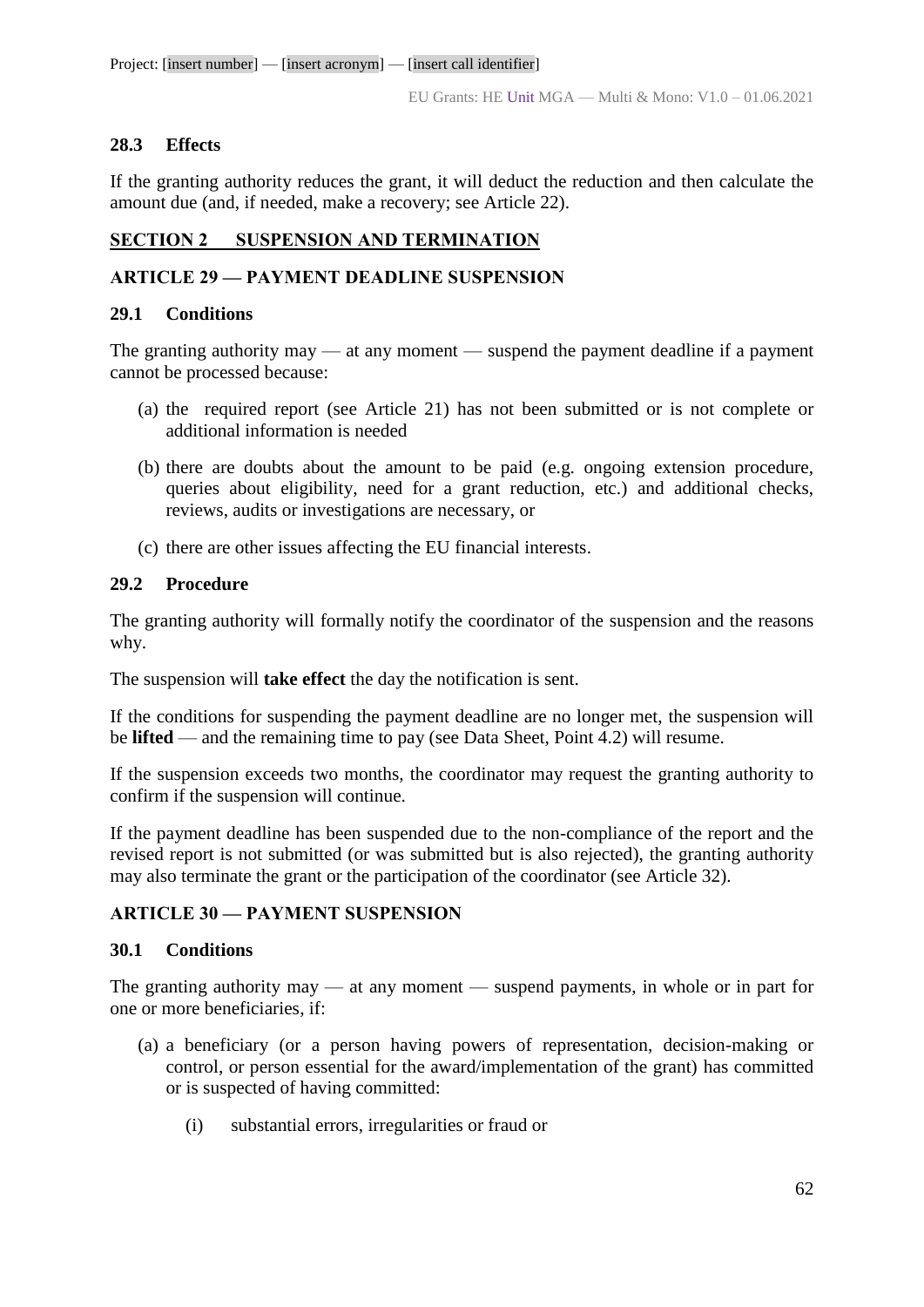- (ii) serious breach of obligations under this Agreement or during its award (including improper implementation of the action, non-compliance with the call conditions, submission of false information, failure to provide required information, breach of ethics or security rules (if applicable), etc.), or
- (b) a beneficiary (or a person having powers of representation, decision-making or control, or person essential for the award/implementation of the grant) has committed — in other EU grants awarded to it under similar conditions — systemic or recurrent errors, irregularities, fraud or serious breach of obligations that have a material impact on this grant (extension of findings; see Article 25.5).

If payments are suspended for one or more beneficiaries, the granting authority will make partial payment(s) for the part(s) not suspended. If suspension concerns the final payment, the payment (or recovery) of the remaining amount after suspension is lifted will be considered to be the payment that closes the action.

## **30.2 Procedure**

Before suspending payments, the granting authority will send a **pre-information letter** to the beneficiary concerned:

- formally notifying the intention to suspend payments and the reasons why and
- requesting observations within 30 days of receiving notification.

If the granting authority does not receive observations or decides to pursue the procedure despite the observations it has received, it will confirm the suspension (**confirmation letter**). Otherwise, it will formally notify that the procedure is discontinued.

At the end of the suspension procedure, the granting authority will also inform the coordinator.

The suspension will **take effect** the day after the confirmation notification is sent.

If the conditions for resuming payments are met, the suspension will be **lifted**. The granting authority will formally notify the beneficiary concerned (and the coordinator) and set the suspension end date.

During the suspension, no prefinancing will be paid to the beneficiaries concerned. For interim payments, the periodic reports for all reporting periods except the last one (see Article 21) must not contain any financial statements from the beneficiary concerned (or its affiliated entities). The coordinator must include them in the next periodic report after the suspension is lifted or — if suspension is not lifted before the end of the action — in the last periodic report.

## **ARTICLE 31 — GRANT AGREEMENT SUSPENSION**

## **31.1 Consortium-requested GA suspension**

## **31.1.1 Conditions and procedure**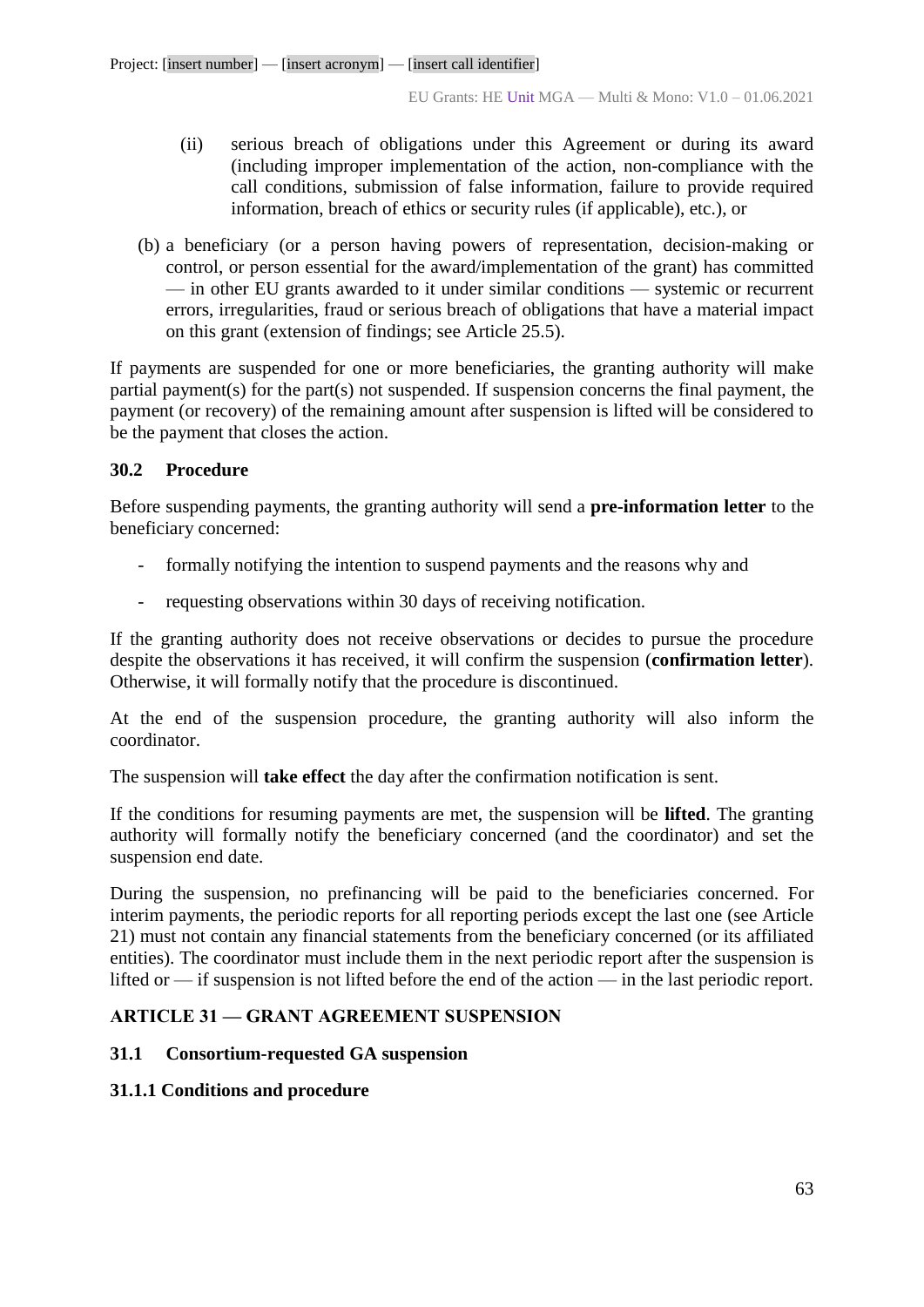The beneficiaries may request the suspension of the grant or any part of it, if exceptional circumstances — in particular *force majeure* (see Article 35) — make implementation impossible or excessively difficult.

The coordinator must submit a request for **amendment** (see Article 39), with:

- the reasons why
- the date the suspension takes effect; this date may be before the date of the submission of the amendment request and
- the expected date of resumption.

The suspension will **take effect** on the day specified in the amendment.

Once circumstances allow for implementation to resume, the coordinator must immediately request another **amendment** of the Agreement to set the suspension end date, the resumption date (one day after suspension end date), extend the duration and make other changes necessary to adapt the action to the new situation (see Article 39) — unless the grant has been terminated (see Article 32). The suspension will be **lifted** with effect from the suspension end date set out in the amendment. This date may be before the date of the submission of the amendment request.

During the suspension, no prefinancing will be paid. Moreover, no units may be implemented. Ongoing units must be interrupted and no new units may be started. Unit contributions for activities implemented during grant suspension are not eligible (see Article 6.3).

## **31.2 EU-initiated GA suspension**

## **31.2.1 Conditions**

The granting authority may suspend the grant or any part of it, if:

- (a) a beneficiary (or a person having powers of representation, decision-making or control, or person essential for the award/implementation of the grant) has committed or is suspected of having committed:
	- (i) substantial errors, irregularities or fraud or
	- (ii) serious breach of obligations under this Agreement or during its award (including improper implementation of the action, non-compliance with the call conditions, submission of false information, failure to provide required information, breach of ethics or security rules (if applicable), etc.), or
- (b) a beneficiary (or a person having powers of representation, decision-making or control, or person essential for the award/implementation of the grant) has committed — in other EU grants awarded to it under similar conditions — systemic or recurrent errors, irregularities, fraud or serious breach of obligations that have a material impact on this grant (extension of findings; see Article 25.5)
- (c) other: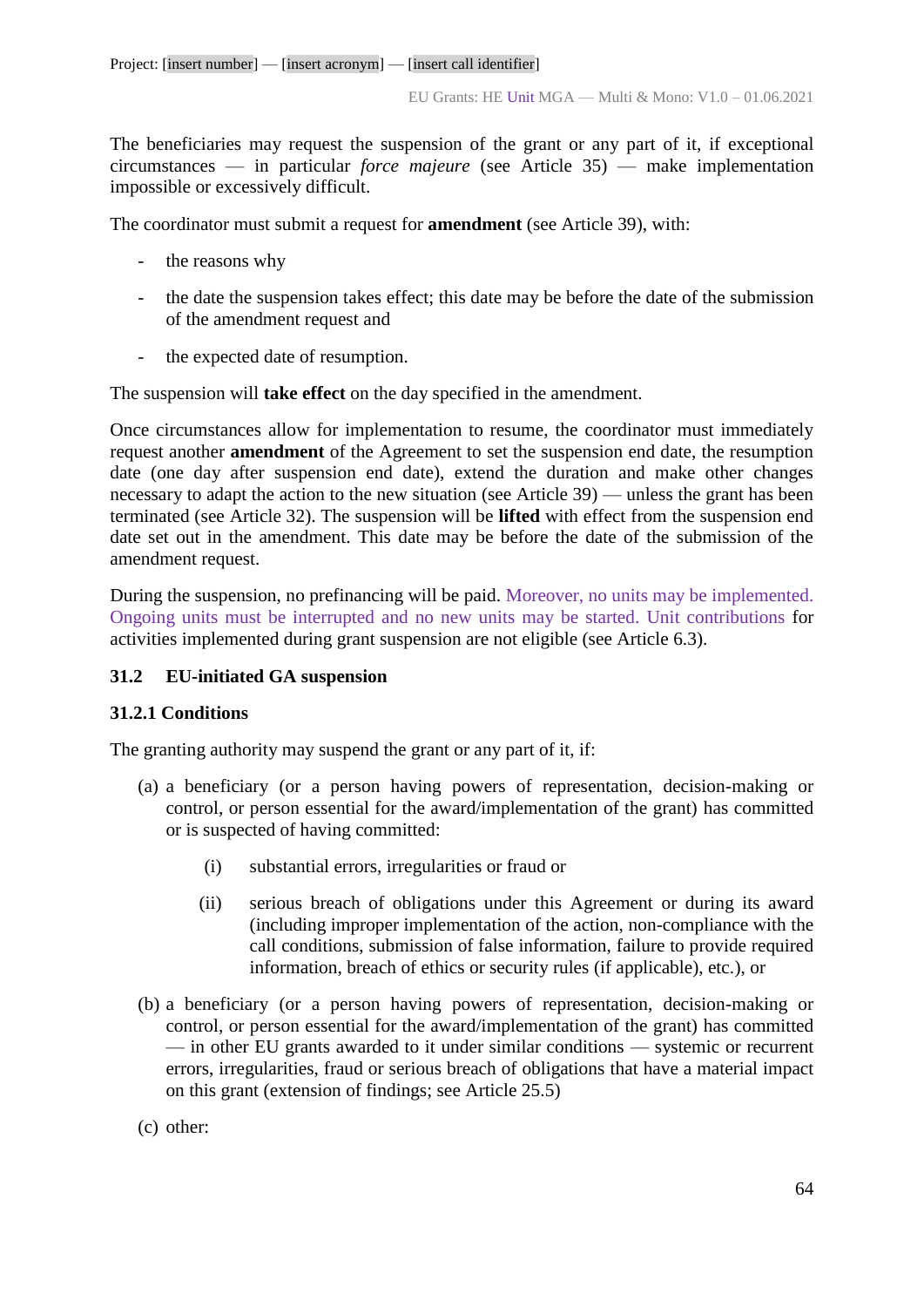- (i) *[OPTION 1 by default:* linked action issues: not applicable*] [OPTION 2 if selected for the grant:* the linked action (see Article 3) has not started as specified in Annex 1, has been suspended or can no longer contribute, and this impacts the implementation of the action under this Agreement*]*
- (ii) additional GA suspension grounds: the action has lost its scientific or technological relevance.

## **31.2.2 Procedure**

Before suspending the grant, the granting authority will send a **pre-information letter** to the coordinator:

- formally notifying the intention to suspend the grant and the reasons why and
- requesting observations within 30 days of receiving notification.

If the granting authority does not receive observations or decides to pursue the procedure despite the observations it has received, it will confirm the suspension (**confirmation letter**). Otherwise, it will formally notify that the procedure is discontinued.

The suspension will **take effect** the day after the confirmation notification is sent (or on a later date specified in the notification).

Once the conditions for resuming implementation of the action are met, the granting authority will formally notify the coordinator a **lifting of suspension letter**, in which it will set the suspension end date and invite the coordinator to request an amendment of the Agreement to set the resumption date (one day after suspension end date), extend the duration and make other changes necessary to adapt the action to the new situation (see Article 39) — unless the grant has been terminated (see Article 32). The suspension will be **lifted** with effect from the suspension end date set out in the lifting of suspension letter. This date may be before the date on which the letter is sent.

During the suspension, no prefinancing will be paid. Moreover, no units may be implemented Ongoing units must be interrupted and no new units may be started. Unit contributions for activities implemented during suspension are not eligible (see Article 6.3).

The beneficiaries may not claim damages due to suspension by the granting authority (see Article 33).

Grant suspension does not affect the granting authority's right to terminate the grant or a beneficiary (see Article 32) or reduce the grant (see Article 28).

## **ARTICLE 32 — GRANT AGREEMENT OR BENEFICIARY TERMINATION**

## **32.1 Consortium-requested GA termination**

## **32.1.1 Conditions and procedure**

The beneficiaries may request the termination of the grant.

The coordinator must submit a request for **amendment** (see Article 39), with: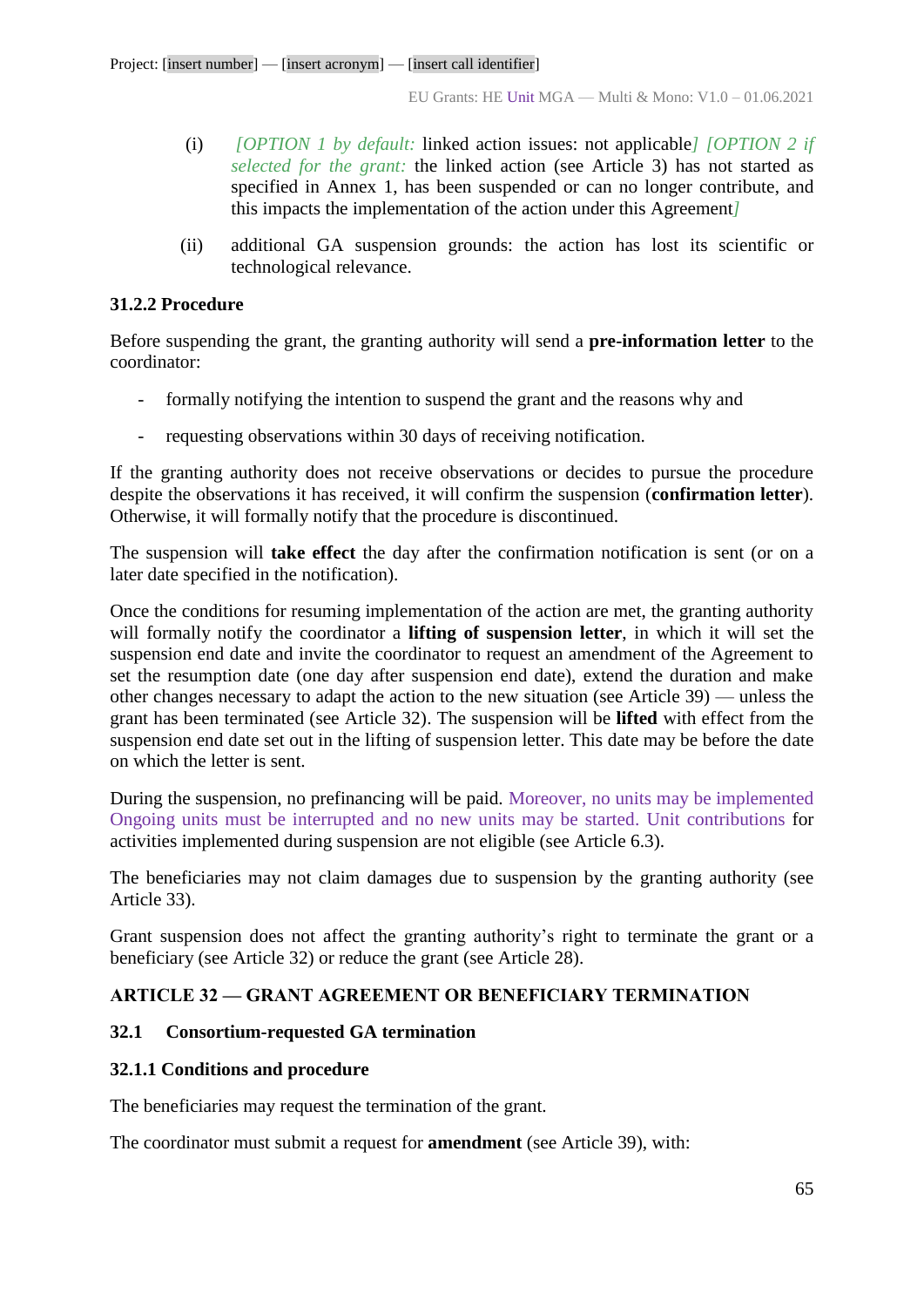- the reasons why
- the date the consortium ends work on the action ('end of work date') and
- the date the termination takes effect ('termination date'); this date must be after the date of the submission of the amendment request.

The termination will **take effect** on the termination date specified in the amendment.

If no reasons are given or if the granting authority considers the reasons do not justify termination, it may consider the grant terminated improperly.

## **32.1.2 Effects**

The coordinator must — within 60 days from when termination takes effect — submit a **periodic report** (for the open reporting period until termination).

The granting authority will calculate the final grant amount and final payment on the basis of the report submitted and taking into account the unit contributions for activities implemented before the end of work date (see Article 22).

If the granting authority does not receive the report within the deadline, only unit contributions which are included in an approved periodic report will be taken into account (no contributions if no periodic report was ever approved)*.*

Improper termination may lead to a grant reduction (see Article 28).

After termination, the beneficiaries' obligations (in particular Articles 13 (confidentiality and security), 16 (IPR), 17 (communication, dissemination and visibility), 21 (reporting), 25 (checks, reviews, audits and investigations), 26 (impact evaluation), 27 (rejections), 28 (grant reduction) and 42 (assignment of claims)) continue to apply.

## **32.2 Consortium-requested beneficiary termination**

## **32.2.1 Conditions and procedure**

The coordinator may request the termination of the participation of one or more beneficiaries, on request of the beneficiary concerned or on behalf of the other beneficiaries.

The coordinator must submit a request for **amendment** (see Article 39), with:

- the reasons why
- the opinion of the beneficiary concerned (or proof that this opinion has been requested in writing)
- the date the beneficiary ends work on the action ('end of work date')
- the date the termination takes effect ('termination date'); this date must be after the date of the submission of the amendment request.

If the termination concerns the coordinator and is done without its agreement, the amendment request must be submitted by another beneficiary (acting on behalf of the consortium).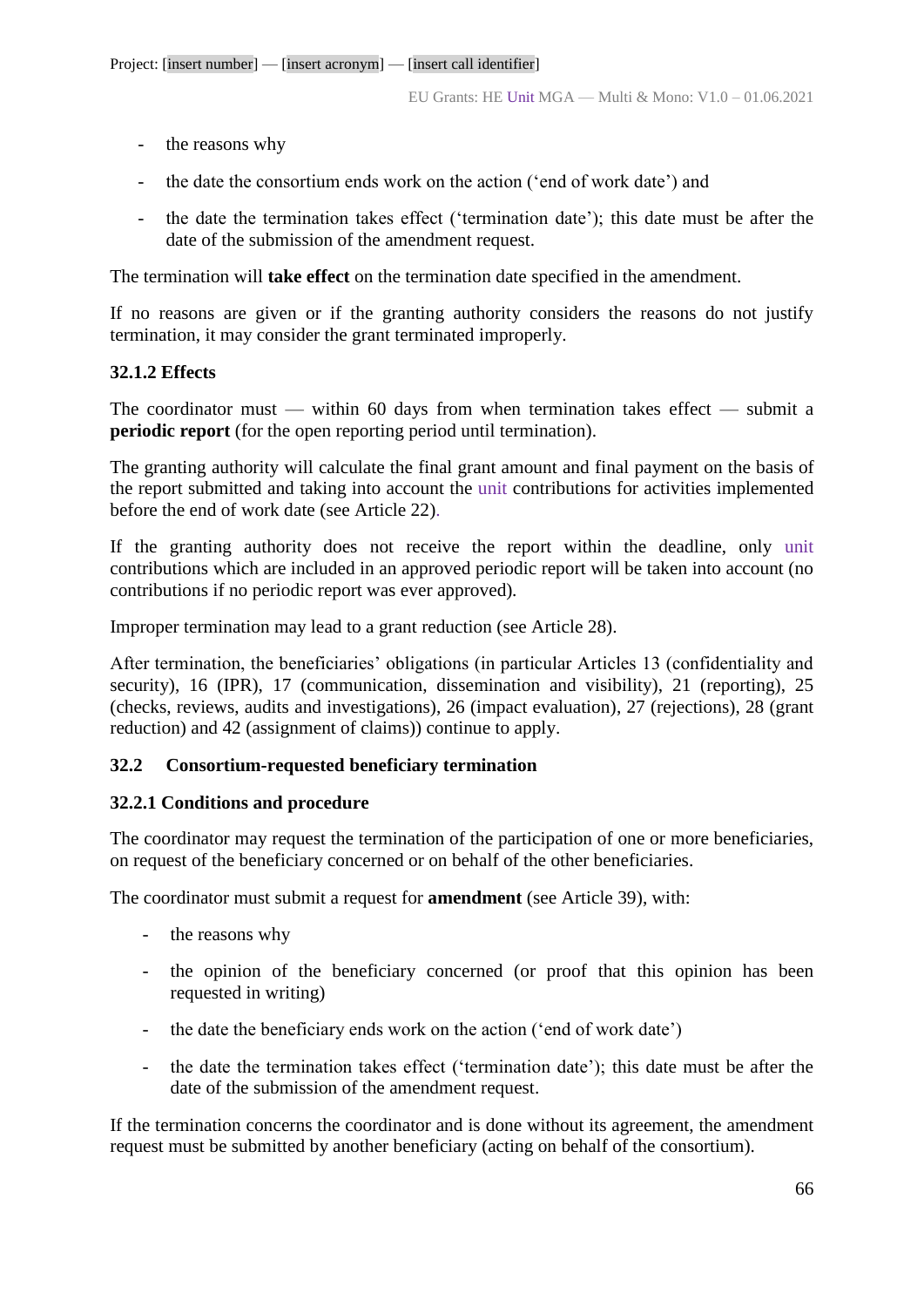The termination will **take effect** on the termination date specified in the amendment.

If no information is given or if the granting authority considers that the reasons do not justify termination, it may consider the beneficiary to have been terminated improperly.

## **32.2.2 Effects**

The coordinator must — within 60 days from when termination takes effect — submit:

- (i) a **report on the distribution of payments** to the beneficiary concerned
- (ii) a **termination report** from the beneficiary concerned, for the open reporting period until termination, containing an overview of the progress of the work, the financial statement and the explanation on the use of resources,
- (iii) a second **request for amendment** (see Article 39) with other amendments needed (e.g. reallocation of the tasks and the estimated budget of the terminated beneficiary; addition of a new beneficiary to replace the terminated beneficiary; change of coordinator, etc.).

The granting authority will calculate the amount due to the beneficiary on the basis of the report submitted and taking into account the unit contributions for activities implemented before the end of work date (see Article 22).

The information in the termination report must also be included in the periodic report for the next reporting period (see Article 21).

If the granting authority does not receive the termination report within the deadline, only unit contributions which are included in an approved periodic report will be taken into account (no contributions if no periodic report was ever approved).

If the granting authority does not receive the report on the distribution of payments within the deadline, it will consider that:

- the coordinator did not distribute any payment to the beneficiary concerned and that
- the beneficiary concerned must not repay any amount to the coordinator.

If the second request for amendment is accepted by the granting authority, the Agreement is **amended** to introduce the necessary changes (see Article 39).

If the second request for amendment is rejected by the granting authority (because it calls into question the decision awarding the grant or breaches the principle of equal treatment of applicants), the grant may be terminated (see Article 32).

Improper termination may lead to a reduction of the grant (see Article 31) or grant termination (see Article 32).

After termination, the concerned beneficiary's obligations (in particular Articles 13 (confidentiality and security), 16 (IPR), 17 (communication, dissemination and visibility), 21 (reporting), 25 (checks, reviews, audits and investigations), 26 (impact evaluation), 27 (rejections), 28 (grant reduction) and 42 (assignment of claims)) continue to apply.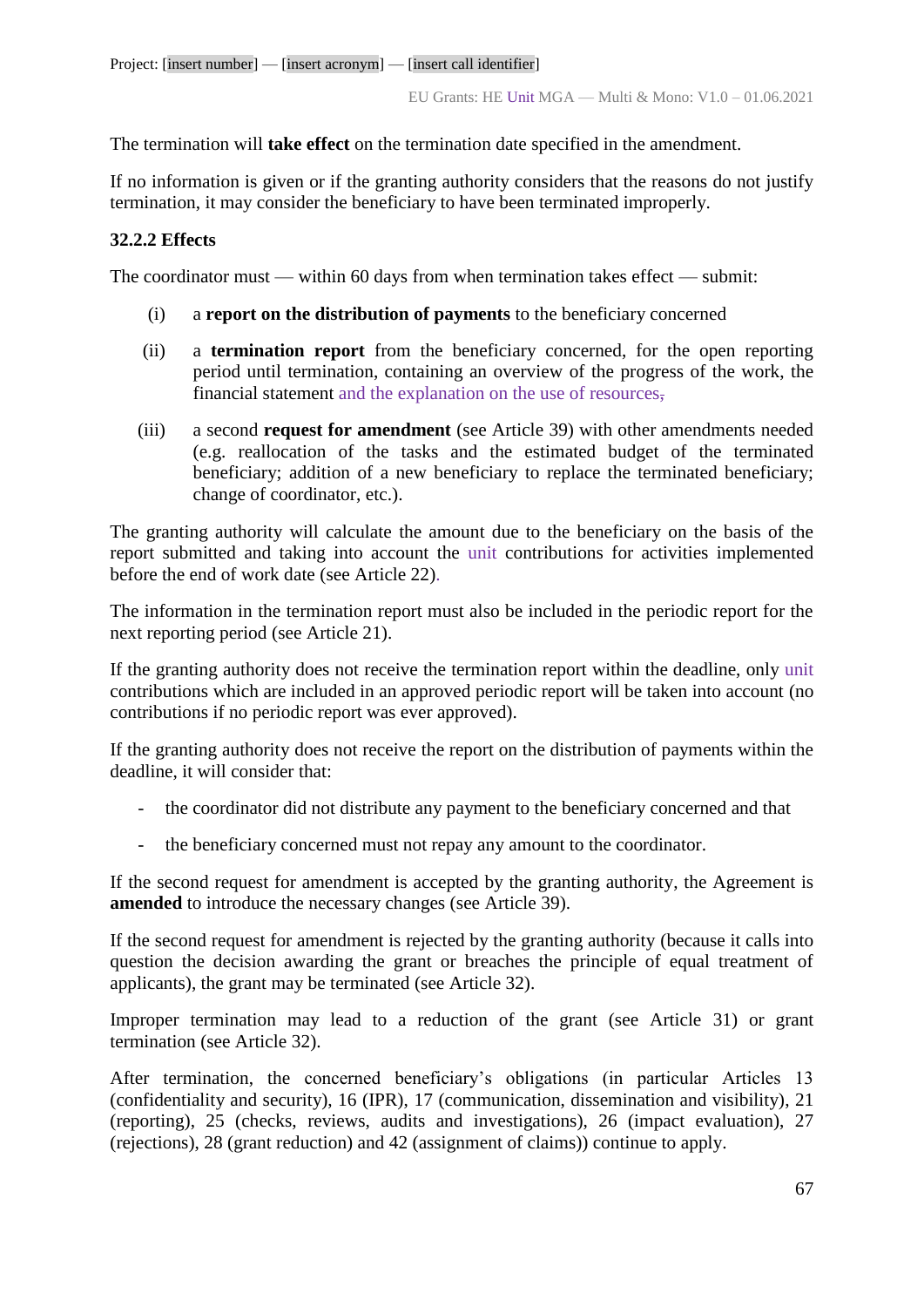## **32.3 EU-initiated GA or beneficiary termination**

#### **32.3.1 Conditions**

The granting authority may terminate the grant or the participation of one or more beneficiaries, if:

- (a) one or more beneficiaries do not accede to the Agreement (see Article 40)
- (b) a change to the action or the legal, financial, technical, organisational or ownership situation of a beneficiary is likely to substantially affect the implementation of the action or calls into question the decision to award the grant (including changes linked to one of the exclusion grounds listed in the declaration of honour)
- (c) following termination of one or more beneficiaries, the necessary changes to the Agreement (and their impact on the action) would call into question the decision awarding the grant or breach the principle of equal treatment of applicants
- (d) implementation of the action has become impossible or the changes necessary for its continuation would call into question the decision awarding the grant or breach the principle of equal treatment of applicants
- (e) a beneficiary (or person with unlimited liability for its debts) is subject to bankruptcy proceedings or similar (including insolvency, winding-up, administration by a liquidator or court, arrangement with creditors, suspension of business activities, etc.)
- (f) a beneficiary (or person with unlimited liability for its debts) is in breach of social security or tax obligations
- (g) a beneficiary (or person having powers of representation, decision-making or control, or person essential for the award/implementation of the grant) has been found guilty of grave professional misconduct
- (h) a beneficiary (or person having powers of representation, decision-making or control, or person essential for the award/implementation of the grant) has committed fraud, corruption, or is involved in a criminal organisation, money laundering, terrorismrelated crimes (including terrorism financing), child labour or human trafficking
- (i) a beneficiary (or person having powers of representation, decision-making or control, or person essential for the award/implementation of the grant) was created under a different jurisdiction with the intent to circumvent fiscal, social or other legal obligations in the country of origin (or created another entity with this purpose)
- (j) a beneficiary (or person having powers of representation, decision-making or control, or person essential for the award/implementation of the grant) has committed:
	- (i) substantial errors, irregularities or fraud or
	- (ii) serious breach of obligations under this Agreement or during its award (including improper implementation of the action, non-compliance with the call conditions, submission of false information, failure to provide required information, breach of ethics or security rules (if applicable), etc.)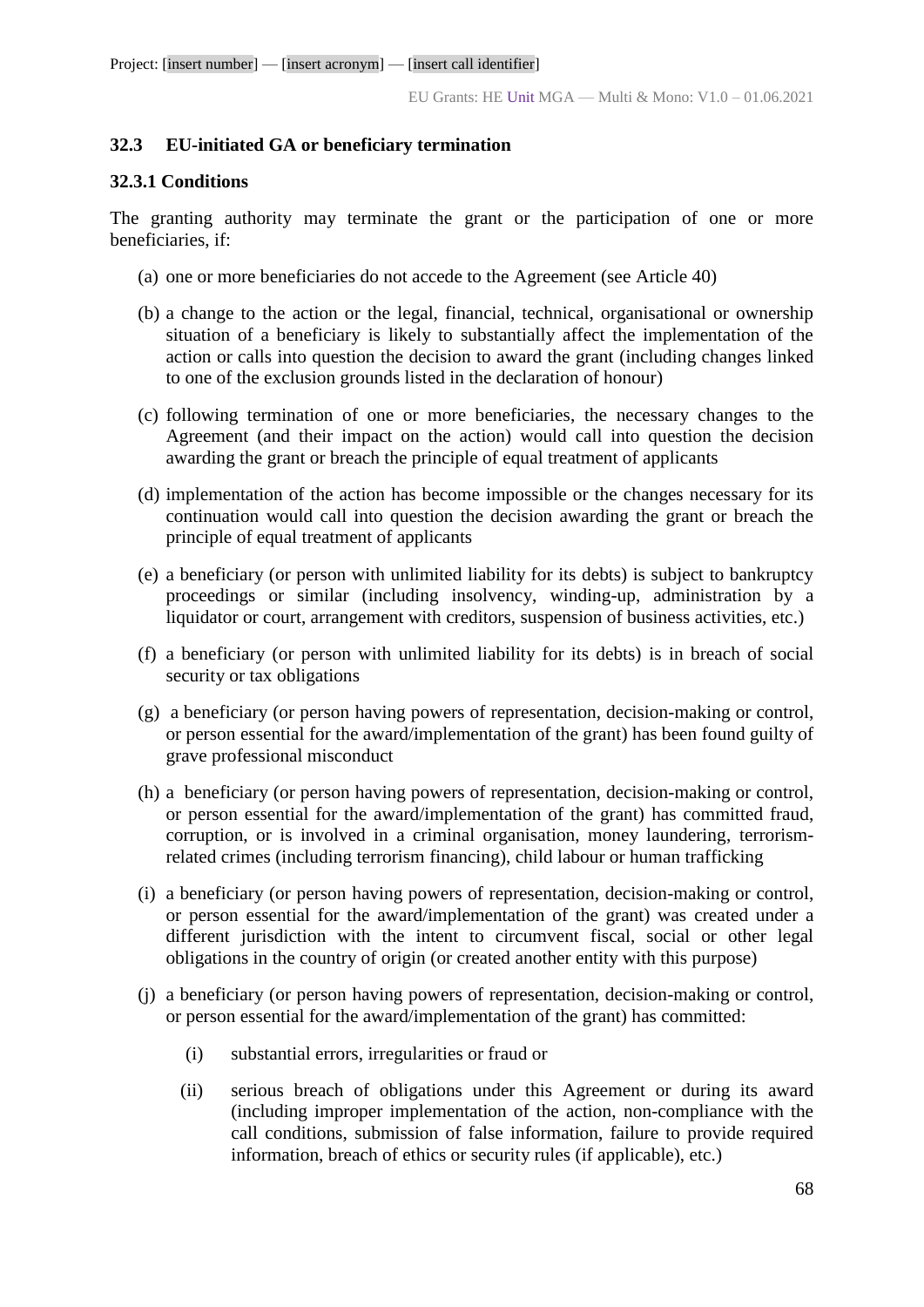- (k) a beneficiary (or person having powers of representation, decision-making or control, or person essential for the award/implementation of the grant) has committed — in other EU grants awarded to it under similar conditions — systemic or recurrent errors, irregularities, fraud or serious breach of obligations that have a material impact on this grant (extension of findings; see Article 25.5)
- (l) despite a specific request by the granting authority, a beneficiary does not request through the coordinator — an amendment to the Agreement to end the participation of one of its affiliated entities or associated partners that is in one of the situations under points (d), (f), (e), (g), (h), (i) or (j) and to reallocate its tasks, or
- (m) other:
	- (i) *[OPTION 1 by default:* linked action issues: not applicable*] [OPTION 2 if selected for the grant:* the linked action (see Article 3) has not started as specified in Annex 1, has been terminated or can no longer contribute, and this impacts the implementation of the action under this Agreement*]*
	- (ii) additional GA termination grounds: the action has lost its scientific or technological relevance.

## **32.3.2 Procedure**

Before terminating the grant or participation of one or more beneficiaries, the granting authority will send **a pre-information letter** to the coordinator or beneficiary concerned:

- formally notifying the intention to terminate and the reasons why and
- requesting observations within 30 days of receiving notification.

If the granting authority does not receive observations or decides to pursue the procedure despite the observations it has received, it will confirm the termination and the date it will take effect (**confirmation letter**). Otherwise, it will formally notify that the procedure is discontinued.

For beneficiary terminations, the granting authority will — at the end of the procedure — also inform the coordinator.

The termination will **take effect** the day after the confirmation notification is sent (or on a later date specified in the notification; 'termination date').

## **32.3.3 Effects**

(a) for **GA termination**:

The coordinator must — within 60 days from when termination takes effect — submit a **periodic report** (for the last open reporting period until termination).

The granting authority will calculate the final grant amount and final payment on the basis of the report submitted (see Article 22). Only units implemented until termination will be accepted.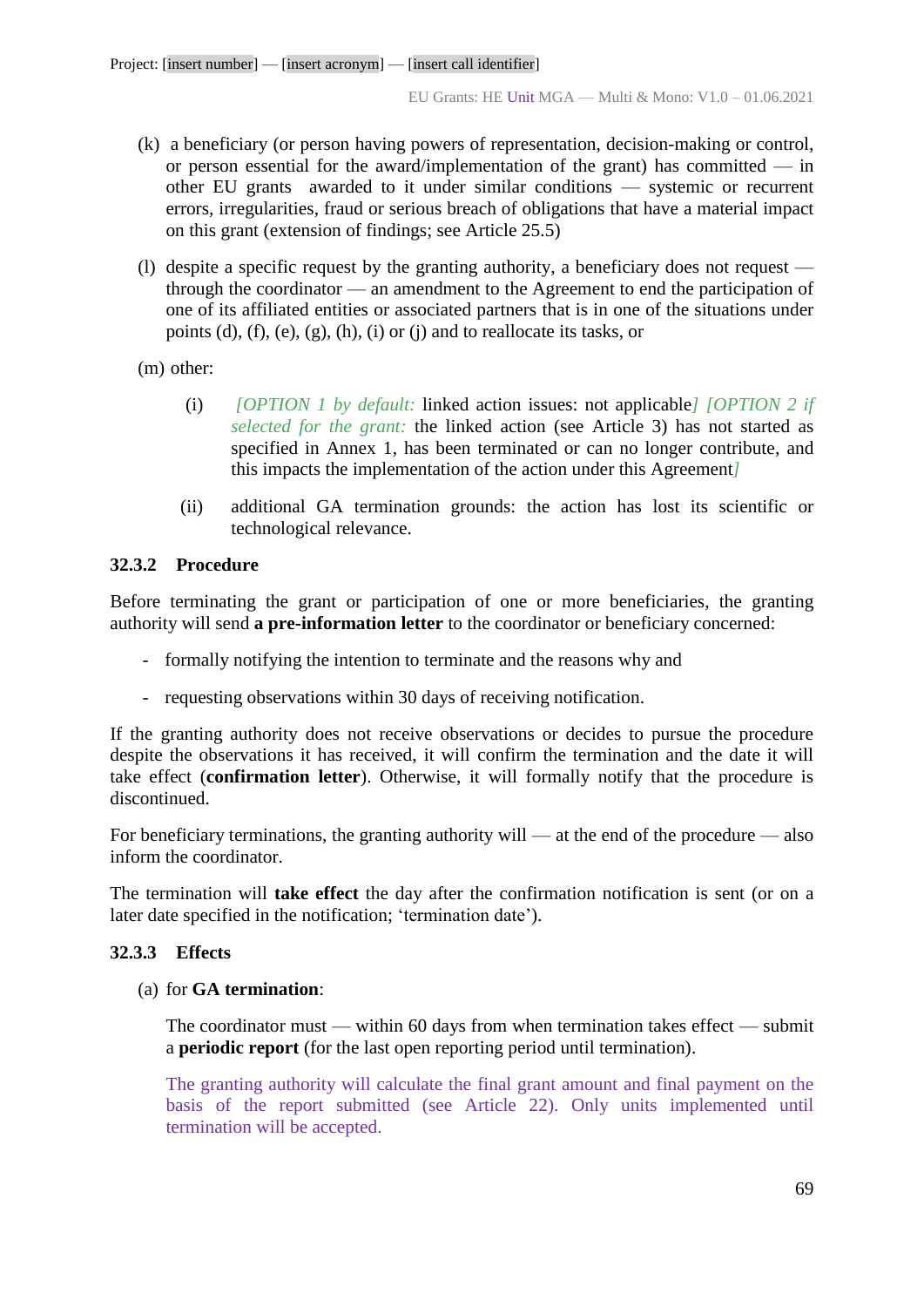If the grant is terminated for breach of the obligation to submit reports, the coordinator may not submit any report after termination.

If the granting authority does not receive the report within the deadline, only unit contributions which are included in an approved periodic report will be taken into account (no contributions if no periodic report was ever approved).

Termination does not affect the granting authority's right to reduce the grant (see Article 28) or to impose administrative sanctions (see Article 34).

The beneficiaries may not claim damages due to termination by the granting authority (see Article 33).

After termination, the beneficiaries' obligations (in particular Articles 13 (confidentiality and security), 16 (IPR), 17 (communication, dissemination and visibility), 21 (reporting), 25 (checks, reviews, audits and investigations), 26 (impact evaluation), 27 (rejections), 28 (grant reduction) and 42 (assignment of claims)) continue to apply.

#### (b) for **beneficiary termination**:

The coordinator must — within 60 days from when termination takes effect submit:

- (i) a **report on the distribution of payments** to the beneficiary concerned
- (ii) a **termination report** from the beneficiary concerned, for the open reporting period until termination, containing an overview of the progress of the work, the financial statement, and the explanation on the use of resources
- (iii) a **request for amendment** (see Article 39) with any amendments needed (e.g. reallocation of the tasks and the estimated budget of the terminated beneficiary; addition of a new beneficiary to replace the terminated beneficiary; change of coordinator, etc.).

The granting authority will calculate the amount due to the beneficiary on the basis of the report submitted (see Article 22). Only units implemented until termination will be accepted.

The information in the termination report must also be included in the periodic report for the next reporting period (see Article 21).

If the granting authority does not receive the termination report within the deadline, only unit contributions included in an approved periodic report will be taken into account (no contributions if no periodic report was ever approved).

If the granting authority does not receive the report on the distribution of payments within the deadline, it will consider that:

the coordinator did not distribute any payment to the beneficiary concerned and that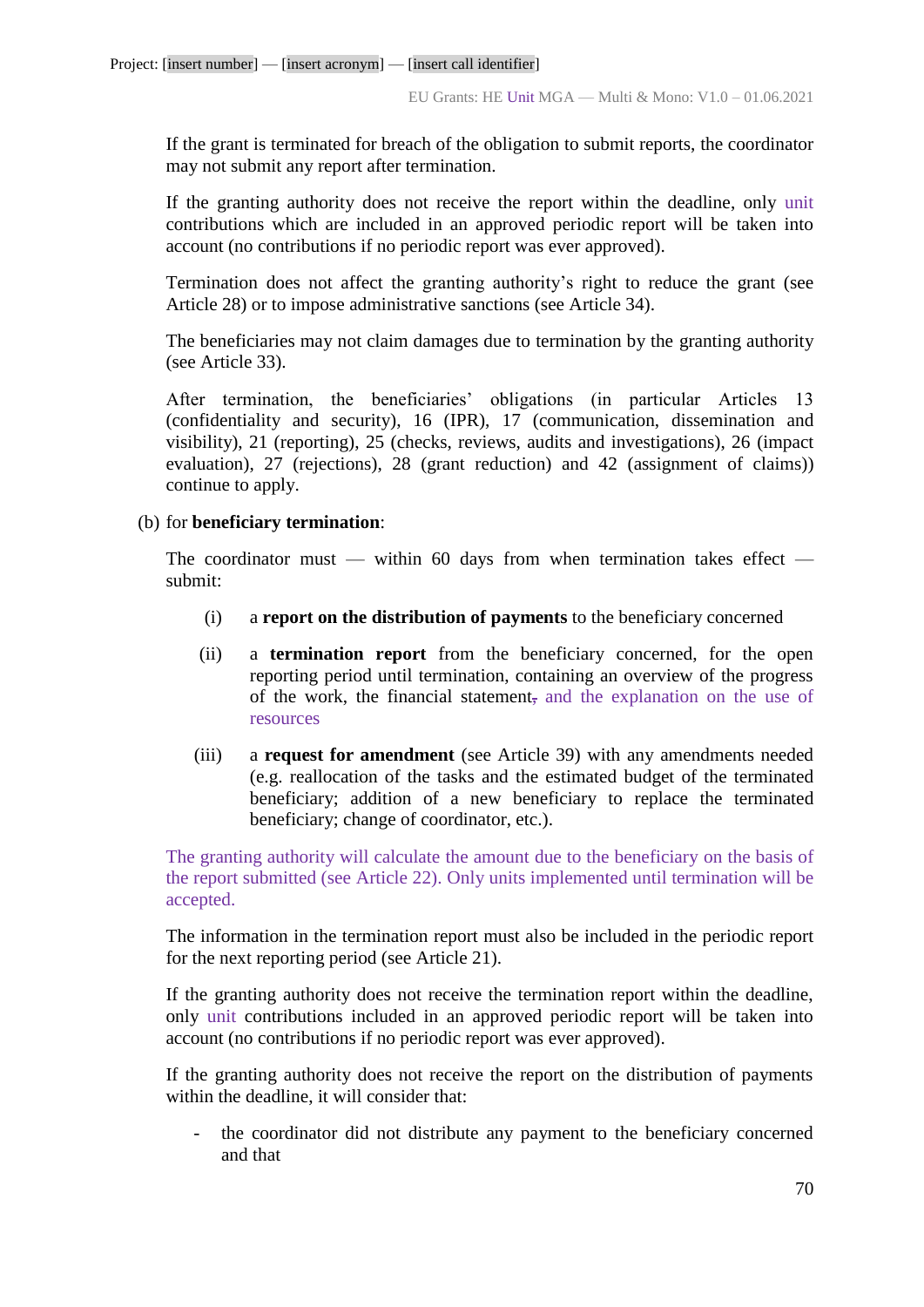the beneficiary concerned must not repay any amount to the coordinator.

If the request for amendment is accepted by the granting authority, the Agreement is **amended** to introduce the necessary changes (see Article 39).

If the request for amendment is rejected by the granting authority (because it calls into question the decision awarding the grant or breaches the principle of equal treatment of applicants), the grant may be terminated (see Article 32).

After termination, the concerned beneficiary's obligations (in particular Articles 13 (confidentiality and security), 16 (IPR), 17 (communication, dissemination and visibility), 21 (reporting), 25 (checks, reviews, audits and investigations), 26 (impact evaluation), 27 (rejections), 28 (grant reduction) and 42 (assignment of claims)) continue to apply.

## **SECTION 3 OTHER CONSEQUENCES: DAMAGES AND ADMINISTRATIVE SANCTIONS**

## **ARTICLE 33 — DAMAGES**

### **33.1 Liability of the granting authority**

The granting authority cannot be held liable for any damage caused to the beneficiaries or to third parties as a consequence of the implementation of the Agreement, including for gross negligence.

The granting authority cannot be held liable for any damage caused by any of the beneficiaries or other participants involved in the action, as a consequence of the implementation of the Agreement.

#### **33.2 Liability of the beneficiaries**

The beneficiaries must compensate the granting authority for any damage it sustains as a result of the implementation of the action or because the action was not implemented in full compliance with the Agreement, provided that it was caused by gross negligence or wilful act.

The liability does not extend to indirect or consequential losses or similar damage (such as loss of profit, loss of revenue or loss of contracts), provided such damage was not caused by wilful act or by a breach of confidentiality.

## **ARTICLE 34 — ADMINISTRATIVE SANCTIONS AND OTHER MEASURES**

Nothing in this Agreement may be construed as preventing the adoption of administrative sanctions (i.e. exclusion from EU award procedures and/or financial penalties) or other public law measures, in addition or as an alternative to the contractual measures provided under this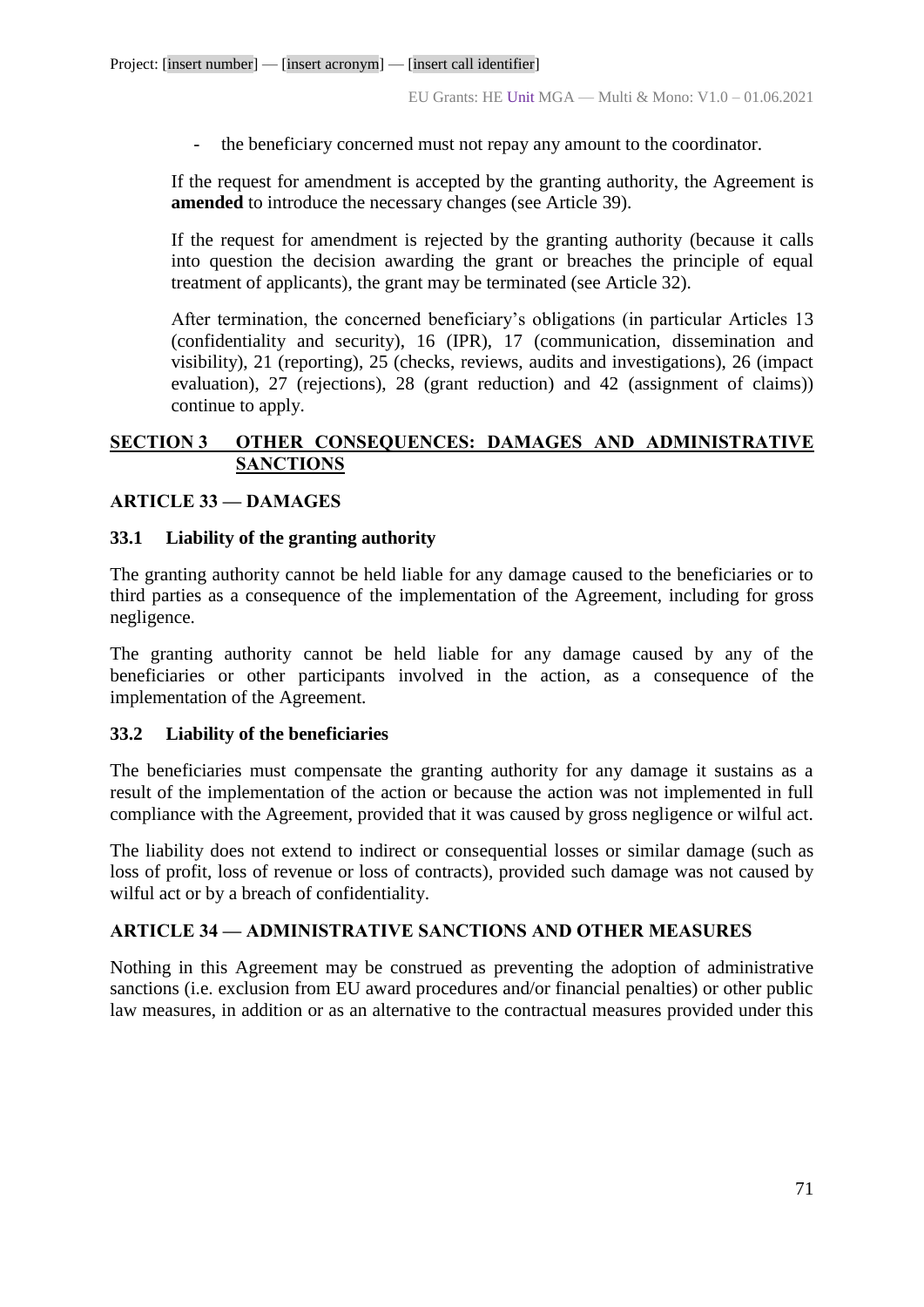Project: [insert number] — [insert acronym] — [insert call identifier]

Agreement (see, for instance, Articles 135 to 145 EU Financial Regulation 2018/1046 and Articles 4 and 7 of Regulation  $2988/95^{33}$ ).

# **SECTION 4 FORCE MAJEURE**

## **ARTICLE 35 — FORCE MAJEURE**

A party prevented by force majeure from fulfilling its obligations under the Agreement cannot be considered in breach of them.

'Force majeure' means any situation or event that:

- prevents either party from fulfilling their obligations under the Agreement,
- was unforeseeable, exceptional situation and beyond the parties' control,
- was not due to error or negligence on their part (or on the part of other participants involved in the action), and
- proves to be inevitable in spite of exercising all due diligence.

Any situation constituting force majeure must be formally notified to the other party without delay, stating the nature, likely duration and foreseeable effects.

The parties must immediately take all the necessary steps to limit any damage due to force majeure and do their best to resume implementation of the action as soon as possible.

# **CHAPTER 6 FINAL PROVISIONS**

 $\overline{a}$ 

## **ARTICLE 36 — COMMUNICATION BETWEEN THE PARTIES**

## **36.1 Forms and means of communication — Electronic management**

EU grants are managed fully electronically through the EU Funding & Tenders Portal ('Portal').

All communications must be made electronically through the Portal, in accordance with the Portal Terms and Conditions and using the forms and templates provided there (except if explicitly instructed otherwise by the granting authority).

Communications must be made in writing and clearly identify the grant agreement (project number and acronym).

Communications must be made by persons authorised according to the Portal Terms and Conditions. For naming the authorised persons, each beneficiary must have designated before the signature of this Agreement — a 'legal entity appointed representative (LEAR)'. The role and tasks of the LEAR are stipulated in their appointment letter (see Portal Terms and Conditions).

<sup>33</sup> Council Regulation (EC, Euratom) No 2988/95 of 18 December 1995 on the protection of the European Communities financial interests (OJ L 312, 23.12.1995, p. 1).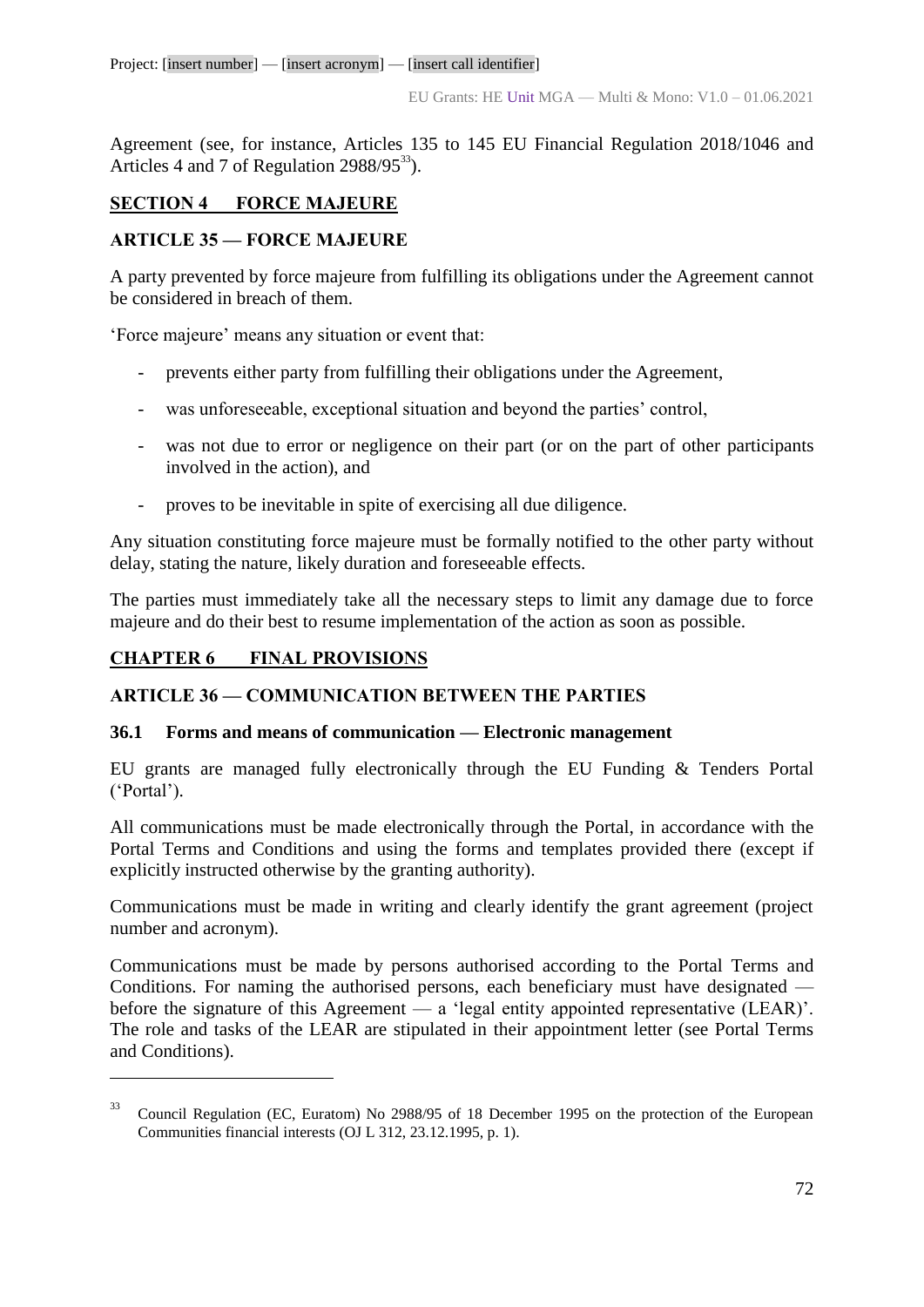If the electronic exchange system is temporarily unavailable, instructions will be given on the Portal.

# **36.2 Date of communication**

The sending date for communications made through the Portal will be the date and time of sending, as indicated by the time logs.

The receiving date for communications made through the Portal will be the date and time the communication is accessed, as indicated by the time logs. Formal notifications that have not been accessed within 10 days after sending, will be considered to have been accessed (see Portal Terms and Conditions).

If a communication is exceptionally made on paper (by e-mail or postal service), general principles apply (i.e. date of sending/receipt). Formal notifications by registered post with proof of delivery will be considered to have been received either on the delivery date registered by the postal service or the deadline for collection at the post office.

If the electronic exchange system is temporarily unavailable, the sending party cannot be considered in breach of its obligation to send a communication within a specified deadline.

# **36.3 Addresses for communication**

The Portal can be accessed via the Europa website.

The address for paper communications to the granting authority (if exceptionally allowed) is the official mailing address indicated on its website.

For beneficiaries, it is the legal address specified in the Portal Participant Register.

# **ARTICLE 37 — INTERPRETATION OF THE AGREEMENT**

The provisions in the Data Sheet take precedence over the rest of the Terms and Conditions of the Agreement.

Annex 5 takes precedence over the Terms and Conditions; the Terms and Conditions take precedence over the Annexes other than Annex 5.

Annex 2 takes precedence over Annex 1.

# **ARTICLE 38 — CALCULATION OF PERIODS AND DEADLINES**

In accordance with Regulation No  $1182/71^{34}$ , periods expressed in days, months or years are calculated from the moment the triggering event occurs.

The day during which that event occurs is not considered as falling within the period.

'Days' means calendar days, not working days.

 $\overline{a}$ 

<sup>&</sup>lt;sup>34</sup> Regulation (EEC, Euratom) No 1182/71 of the Council of 3 June 1971 determining the rules applicable to periods, dates and time-limits (OJ L 124, 8/6/1971, p. 1).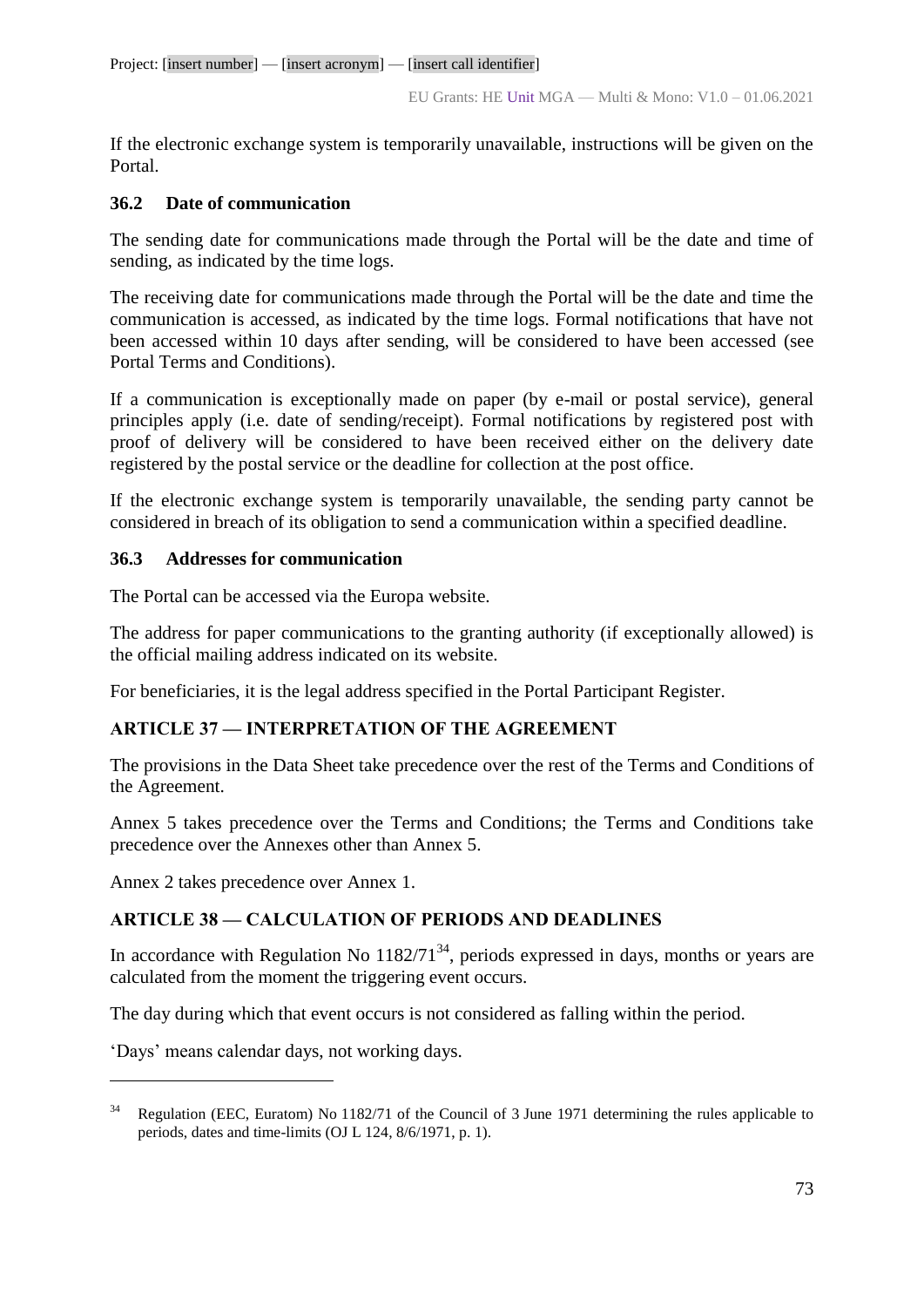# **ARTICLE 39 — AMENDMENTS**

### **39.1 Conditions**

The Agreement may be amended, unless the amendment entails changes to the Agreement which would call into question the decision awarding the grant or breach the principle of equal treatment of applicants.

Amendments may be requested by any of the parties.

### **39.2 Procedure**

The party requesting an amendment must submit a request for amendment signed directly in the Portal Amendment tool.

The coordinator submits and receives requests for amendment on behalf of the beneficiaries (see Annex 3). If a change of coordinator is requested without its agreement, the submission must be done by another beneficiary (acting on behalf of the other beneficiaries).

The request for amendment must include:

- the reasons why
- the appropriate supporting documents and
- for a change of coordinator without its agreement: the opinion of the coordinator (or proof that this opinion has been requested in writing).

The granting authority may request additional information.

If the party receiving the request agrees, it must sign the amendment in the tool within 45 days of receiving notification (or any additional information the granting authority has requested). If it does not agree, it must formally notify its disagreement within the same deadline. The deadline may be extended, if necessary for the assessment of the request. If no notification is received within the deadline, the request is considered to have been rejected.

An amendment **enters into force** on the day of the signature of the receiving party.

An amendment **takes effect** on the date of entry into force or other date specified in the amendment.

### **ARTICLE 40 — ACCESSION AND ADDITION OF NEW BENEFICIARIES**

#### **40.1 Accession of the beneficiaries mentioned in the Preamble**

The beneficiaries which are not coordinator must accede to the grant by signing the accession form (see Annex 3) directly in the Portal Grant Preparation tool, within 30 days after the entry into force of the Agreement (see Article 44).

They will assume the rights and obligations under the Agreement with effect from the date of its entry into force (see Article 44).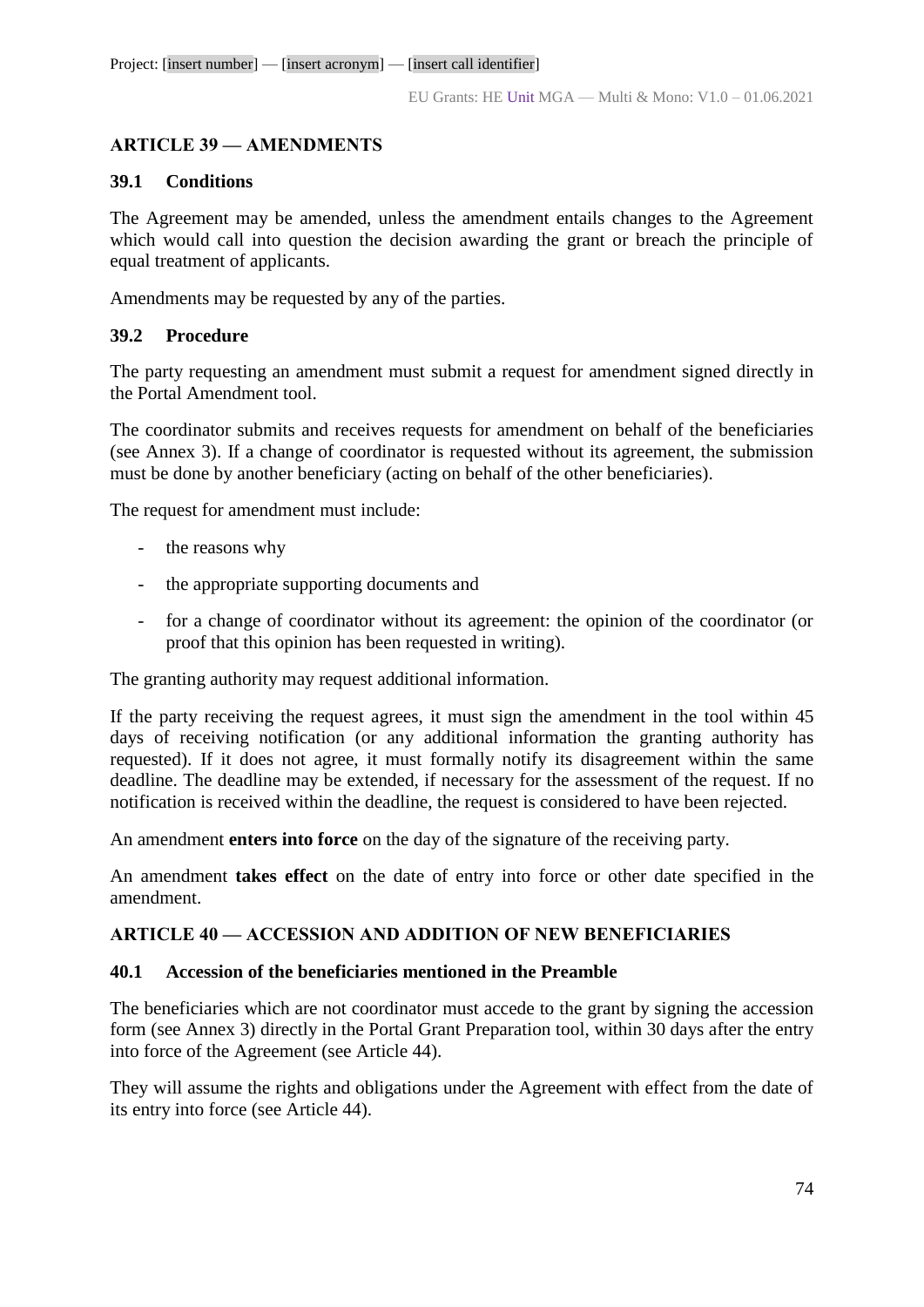If a beneficiary does not accede to the grant within the above deadline, the coordinator must — within 30 days — request an amendment (see Article 39) to terminate the beneficiary and make any changes necessary to ensure proper implementation of the action. This does not affect the granting authority's right to terminate the grant (see Article 32).

# **40.2 Addition of new beneficiaries**

In justified cases, the beneficiaries may request the addition of a new beneficiary.

For this purpose, the coordinator must submit a request for amendment in accordance with Article 39. It must include an accession form (see Annex 3) signed by the new beneficiary directly in the Portal Amendment tool.

New beneficiaries will assume the rights and obligations under the Agreement with effect from the date of their accession specified in the accession form (see Annex 3).

Additions are also possible in mono-beneficiary grants.

# **ARTICLE 41** — **TRANSFER OF THE AGREEMENT**

In justified cases, the beneficiary of a mono-beneficiary grant may request the transfer of the grant to a new beneficiary, provided that this would not call into question the decision awarding the grant or breach the principle of equal treatment of applicants.

The beneficiary must submit a request for **amendment** (see Article 39), with

- the reasons why
- the accession form (see Annex 3) signed by the new beneficiary directly in the Portal Amendment tool and
- additional supporting documents (if required by the granting authority).

The new beneficiary will assume the rights and obligations under the Agreement with effect from the date of accession specified in the accession form (see Annex 3).

# **ARTICLE 42** — **ASSIGNMENTS OF CLAIMS FOR PAYMENT AGAINST THE GRANTING AUTHORITY**

The beneficiaries may not assign any of their claims for payment against the granting authority to any third party, except if expressly approved in writing by the granting authority on the basis of a reasoned, written request by the coordinator (on behalf of the beneficiary concerned).

If the granting authority has not accepted the assignment or if the terms of it are not observed, the assignment will have no effect on it.

In no circumstances will an assignment release the beneficiaries from their obligations towards the granting authority.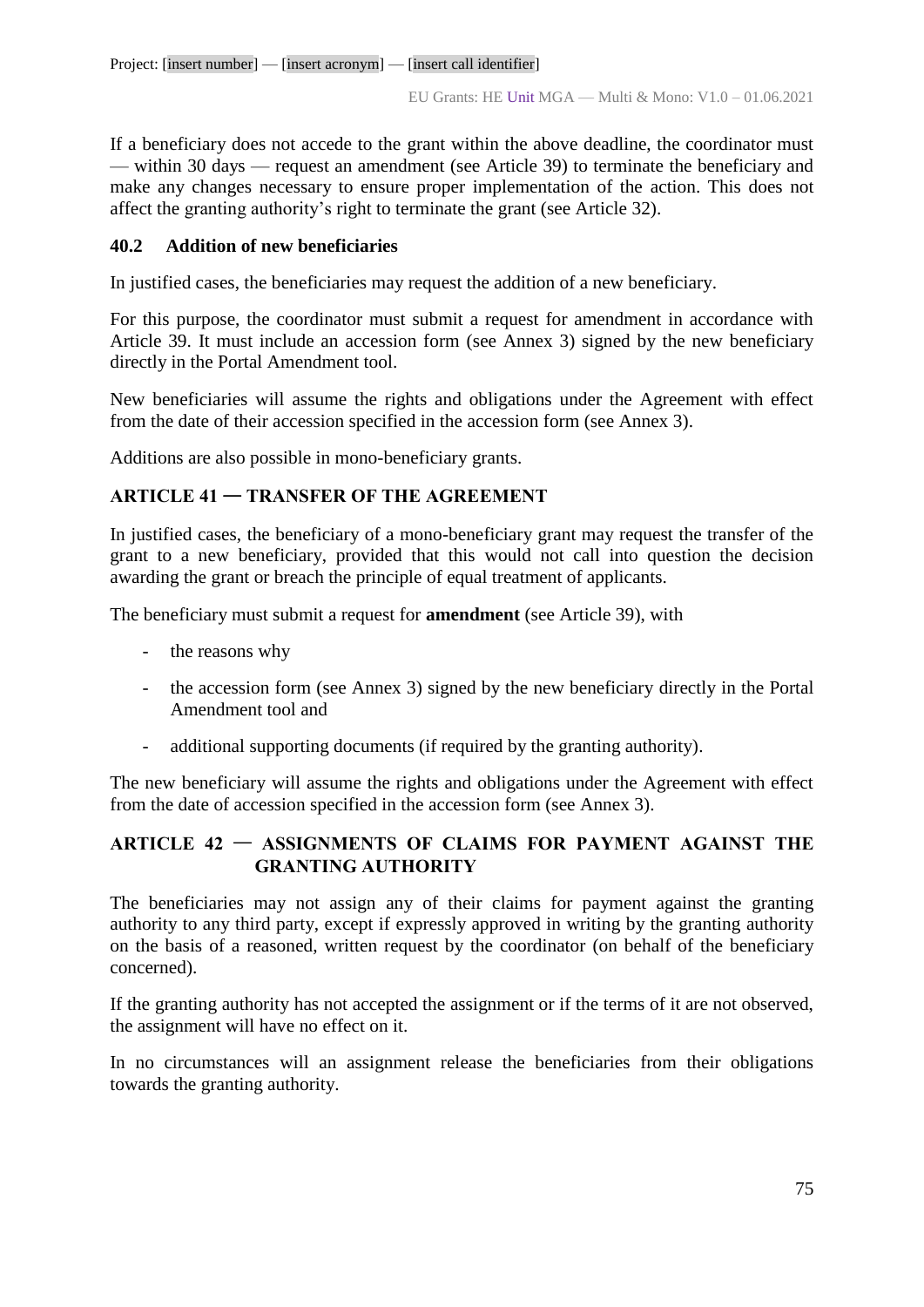# **ARTICLE 43 — APPLICABLE LAW AND SETTLEMENT OF DISPUTES**

### **43.1 Applicable law**

The Agreement is governed by the applicable EU law, supplemented if necessary by the law of Belgium.

Special rules may apply for beneficiaries which are international organisations (if any; see Data Sheet, Point 5).

# **43.2 Dispute settlement**

If a dispute concerns the interpretation, application or validity of the Agreement, the parties must bring action before the EU General Court *—* or, on appeal, the EU Court of Justice  under Article 272 of the Treaty on the Functioning of the EU (TFEU).

For non-EU beneficiaries (if any), such disputes must be brought before the courts of Brussels, Belgium *—* unless an international agreement provides for the enforceability of EU court judgements.

For beneficiaries with arbitration as special dispute settlement forum (if any; see Data Sheet, Point 5), the dispute will — in the absence of an amicable settlement — be settled in accordance with the Rules for Arbitration published on the Portal.

If a dispute concerns administrative sanctions, offsetting or an enforceable decision under Article 299 TFEU (see Articles 22 and 34), the beneficiaries must bring action before the General Court *—* or, on appeal, the Court of Justice *—* under Article 263 TFEU.

For grants where the granting authority is an EU executive agency (see Preamble), actions against offsetting and enforceable decisions must be brought against the European Commission (not against the granting authority; see also Article 22).

# **ARTICLE 44 — ENTRY INTO FORCE**

The Agreement will enter into force on the day of signature by the granting authority or the coordinator, depending on which is later.

**SIGNATURES** For the coordinator For the granting authority [function/forename/surname] [forename/surname] [electronic signature] [electronic signature] Done in [English] Done in [English] on [electronic time stamp] on [electronic time stamp]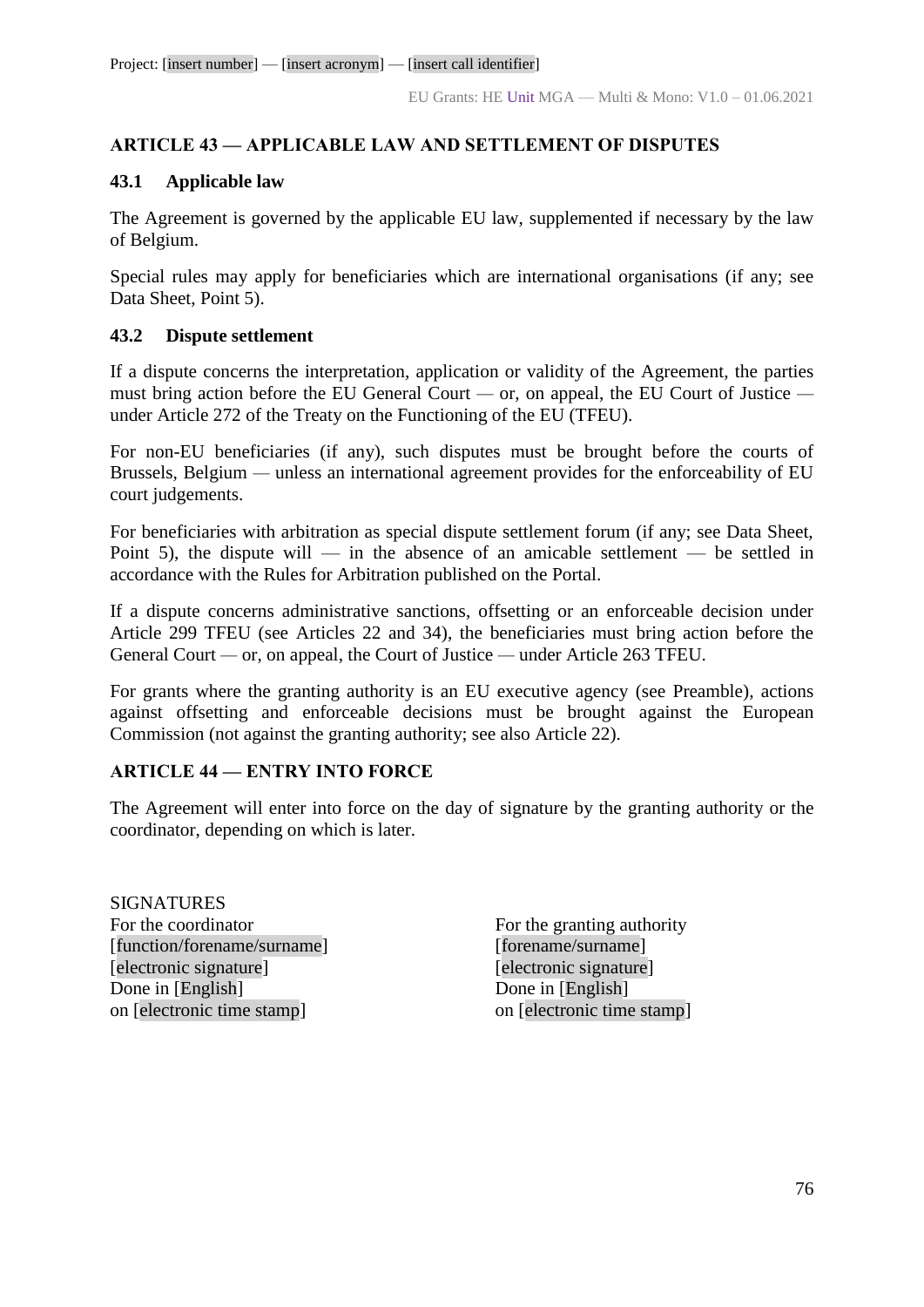EU Grants: HE Unit MGA — Multi & Mono: V1.0 – 01.06.2021

# **ANNEX 1**

# **DESCRIPTION OF THE ACTION**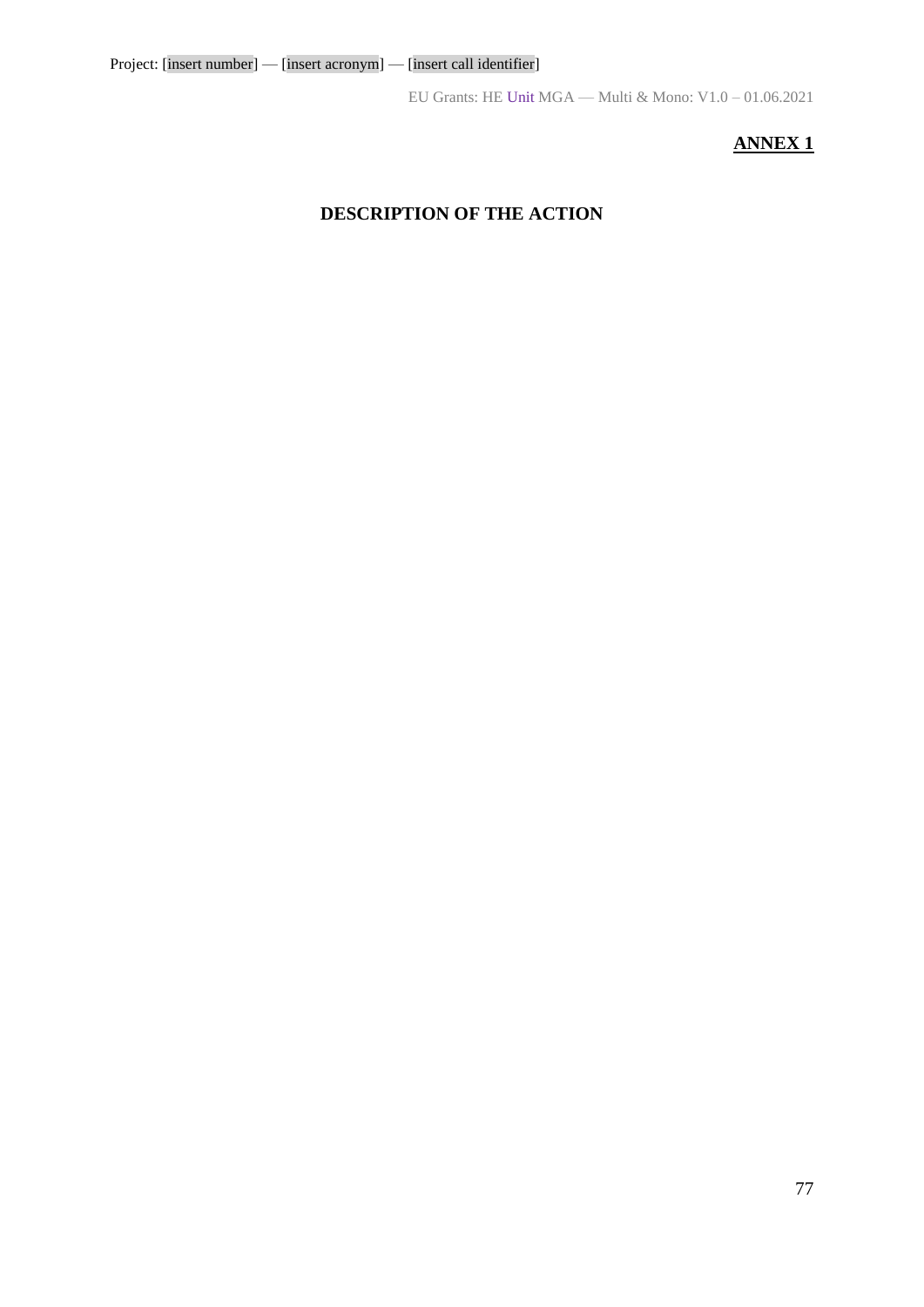# **ANNEX 2**

# **ESTIMATED BUDGET**

#### **ESTIMATED BUDGET FOR THE ACTION**

|                                      | <b>Estimated EU contribution</b>                                                                                                               |                                                   |                                                 |                                                                                                                                               |                                                                            |                                                                                                                                                                                                                                                                                                                                                                                                                                                                                                                                                                                                                                                                                                                                                                                     |                                               |                                              |                                   |  |
|--------------------------------------|------------------------------------------------------------------------------------------------------------------------------------------------|---------------------------------------------------|-------------------------------------------------|-----------------------------------------------------------------------------------------------------------------------------------------------|----------------------------------------------------------------------------|-------------------------------------------------------------------------------------------------------------------------------------------------------------------------------------------------------------------------------------------------------------------------------------------------------------------------------------------------------------------------------------------------------------------------------------------------------------------------------------------------------------------------------------------------------------------------------------------------------------------------------------------------------------------------------------------------------------------------------------------------------------------------------------|-----------------------------------------------|----------------------------------------------|-----------------------------------|--|
|                                      | Estimated eligible unit contributions (per budget category)                                                                                    |                                                   |                                                 |                                                                                                                                               |                                                                            |                                                                                                                                                                                                                                                                                                                                                                                                                                                                                                                                                                                                                                                                                                                                                                                     |                                               |                                              |                                   |  |
|                                      |                                                                                                                                                |                                                   | contributions]                                  | [OPTION for all MSCA ToA except COFUND: A. . Contributions for [recruited researchers] [seconded staff members]][OPTION for COFUND: A. COFUND | [OPTION for all MSCA ToA except COFUND: B. Institutional<br>contributions] |                                                                                                                                                                                                                                                                                                                                                                                                                                                                                                                                                                                                                                                                                                                                                                                     |                                               |                                              |                                   |  |
|                                      | [OPTION for DN and PF : A.1<br>Living allowance]<br>[OPTION for SE: A.1 Top - up<br>allowance]<br>[OPTION for COFUND: A.1<br>COFUND allowance] | [OPTION for DN and PF: A.2<br>Mobility allowance] | [OPTION for DN and PF: A.3<br>Family allowance] | [OPTION for all MSCA ToA<br>except SE: A.4 Long-term leave   A.5 Special needs allowance<br>allowance]                                        |                                                                            | B.1 Research, training and<br>networking contribution]                                                                                                                                                                                                                                                                                                                                                                                                                                                                                                                                                                                                                                                                                                                              | [B.2 Management and indirect<br>contribution] | <b>Total</b>                                 | Maximum grant amount <sup>1</sup> |  |
| <b>Forms of funding</b>              | Unit contribution <sup>2</sup>                                                                                                                 | $[$ Unit contribution <sup>2</sup> $]$            | $\sqrt{2}$ Unit contribution $\frac{2}{J}$      | $[$ Unit contribution <sup>2</sup>                                                                                                            | Unit contribution <sup>2</sup>                                             | $[$ Unit contribution <sup>2</sup> $]$                                                                                                                                                                                                                                                                                                                                                                                                                                                                                                                                                                                                                                                                                                                                              | $[$ Unit contribution <sup>2</sup> $]$        | $h = a [ + b][ + c][ + d] + e$<br>$[+1][+g]$ |                                   |  |
|                                      | $\alpha$                                                                                                                                       | [b]                                               | $\lceil \mathbf{c} \rceil$                      | IdI                                                                                                                                           | e.                                                                         | $[1] \centering% \includegraphics[width=1.0\textwidth]{Figures/PN1.png} \caption{The 3D (black) model for a different region of the left (red) and the right (red) model for the right (red) and the right (red) model for the right (red) and the right (red) model for the right (red) and the right (red) field for the right (red) and the right (red) field for the right (red) and the right (red) field for the right (red) and the right (red) field for the right (red) and the right (red) field for the right (red) and the right (red) field for the right (red) and the right (red) field for the right (red) and the right (red) field for the right (red) and the right (red) field for the right (red) and the right (red) field for the right (red) and the right$ | [ <sub>ε</sub> ]                              |                                              |                                   |  |
| 1 - [short name beneficiary]         |                                                                                                                                                |                                                   |                                                 |                                                                                                                                               |                                                                            |                                                                                                                                                                                                                                                                                                                                                                                                                                                                                                                                                                                                                                                                                                                                                                                     |                                               |                                              |                                   |  |
| 1.1 - [short name affiliated entity] |                                                                                                                                                |                                                   |                                                 |                                                                                                                                               |                                                                            |                                                                                                                                                                                                                                                                                                                                                                                                                                                                                                                                                                                                                                                                                                                                                                                     |                                               |                                              |                                   |  |
| 2 - [short name beneficiary]         |                                                                                                                                                |                                                   |                                                 |                                                                                                                                               |                                                                            |                                                                                                                                                                                                                                                                                                                                                                                                                                                                                                                                                                                                                                                                                                                                                                                     |                                               |                                              |                                   |  |
| 2.1 - [short name affiliated entity] |                                                                                                                                                |                                                   |                                                 |                                                                                                                                               |                                                                            |                                                                                                                                                                                                                                                                                                                                                                                                                                                                                                                                                                                                                                                                                                                                                                                     |                                               |                                              |                                   |  |
|                                      |                                                                                                                                                |                                                   |                                                 |                                                                                                                                               |                                                                            |                                                                                                                                                                                                                                                                                                                                                                                                                                                                                                                                                                                                                                                                                                                                                                                     |                                               |                                              |                                   |  |
| X - [short name associated partner]  |                                                                                                                                                |                                                   |                                                 |                                                                                                                                               |                                                                            |                                                                                                                                                                                                                                                                                                                                                                                                                                                                                                                                                                                                                                                                                                                                                                                     |                                               |                                              |                                   |  |
| <b>Total consortium</b>              |                                                                                                                                                |                                                   |                                                 |                                                                                                                                               |                                                                            |                                                                                                                                                                                                                                                                                                                                                                                                                                                                                                                                                                                                                                                                                                                                                                                     |                                               |                                              |                                   |  |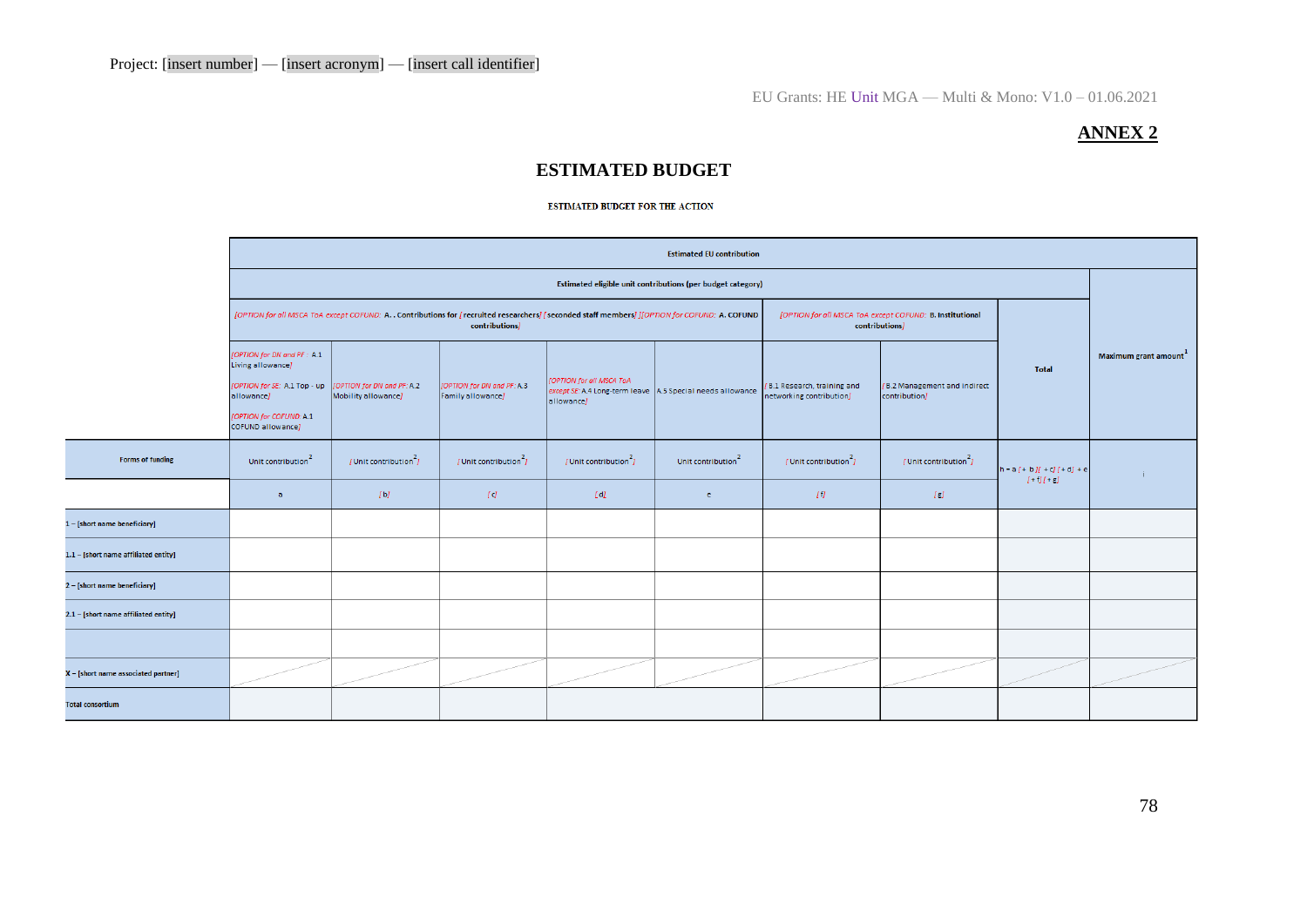### **ANNEX 2a**

# **ADDITIONAL INFORMATION ON UNIT COSTS AND CONTRIBUTIONS**

# **HE MSCA Doctoral Networks/Post-doctoral Fellowships and HE ERA Fellowships**<sup>35</sup>

#### **Contributions for recruited researchers — Living allowance**

Type: unit contributions

Units: months spent by the researcher(s) on the research training activities (person-months)

Amount per unit<sup>\*</sup>: see Annex 2

\* Amount calculated as follows:

{the monthly living allowance for researchers in MSCA-PF/MSCA-DN and ERA Fellowship actions multiplied by

country-specific correction coefficient of *[OPTION by default:* the country in which the researcher is recruited*][OPTION for PF-Global Fellowships:* the country where the associated partner hosting the researcher during the outgoing phase is located and the country in which the researcher is recruited (for the return phase and placements)*]*}

The monthly living allowance and the country-specific correction coefficients are set out in the Horizon Europe Work Programme (MSCA Work Programme part) in force at the time of the call:

- for the monthly living allowance:
	- PF and ERA Fellowships: EUR 5 080
	- DN: EUR 3 400
- for the country-specific correction coefficients: see Work Programme (available on the [Funding & Tenders](https://ec.europa.eu/info/funding-tenders/opportunities/portal/screen/how-to-participate/reference-documents;programCode=HORIZON)  [Portal Reference Documents](https://ec.europa.eu/info/funding-tenders/opportunities/portal/screen/how-to-participate/reference-documents;programCode=HORIZON) page).

#### **Contributions for recruited researchers — Mobility allowance**

Type: unit contributions

Units: months spent by the researcher(s) on the research training activities (person-months)

Amount per unit<sup>36</sup>: see Annex 2

#### **Contributions for recruited researchers — Family allowance**

Type: unit contributions

<u>.</u>

Units: months spent by the researcher(s) on the research training activities (person-months)

Amount per unit<sup>37</sup>: see Annex 2

<sup>35</sup> [Decision](https://ec.europa.eu/info/funding-tenders/opportunities/docs/2021-2027/horizon/guidance/unit-cost-decision_he-msca_en.pdf) of 16 March 2021 authorising the use of lump sum contributions and unit contributions for Marie Skłodowska-Curie actions under the Horizon Europe Programme. 36

Same amount for all beneficiaries. Amount for the mobility allowance set out in the Horizon Europe Work Programme (MSCA Work Programme part) in force at the time of the call (available on the **Funding & Tenders Portal Reference Documents** page).

<sup>37</sup> Same amount for all beneficiaries.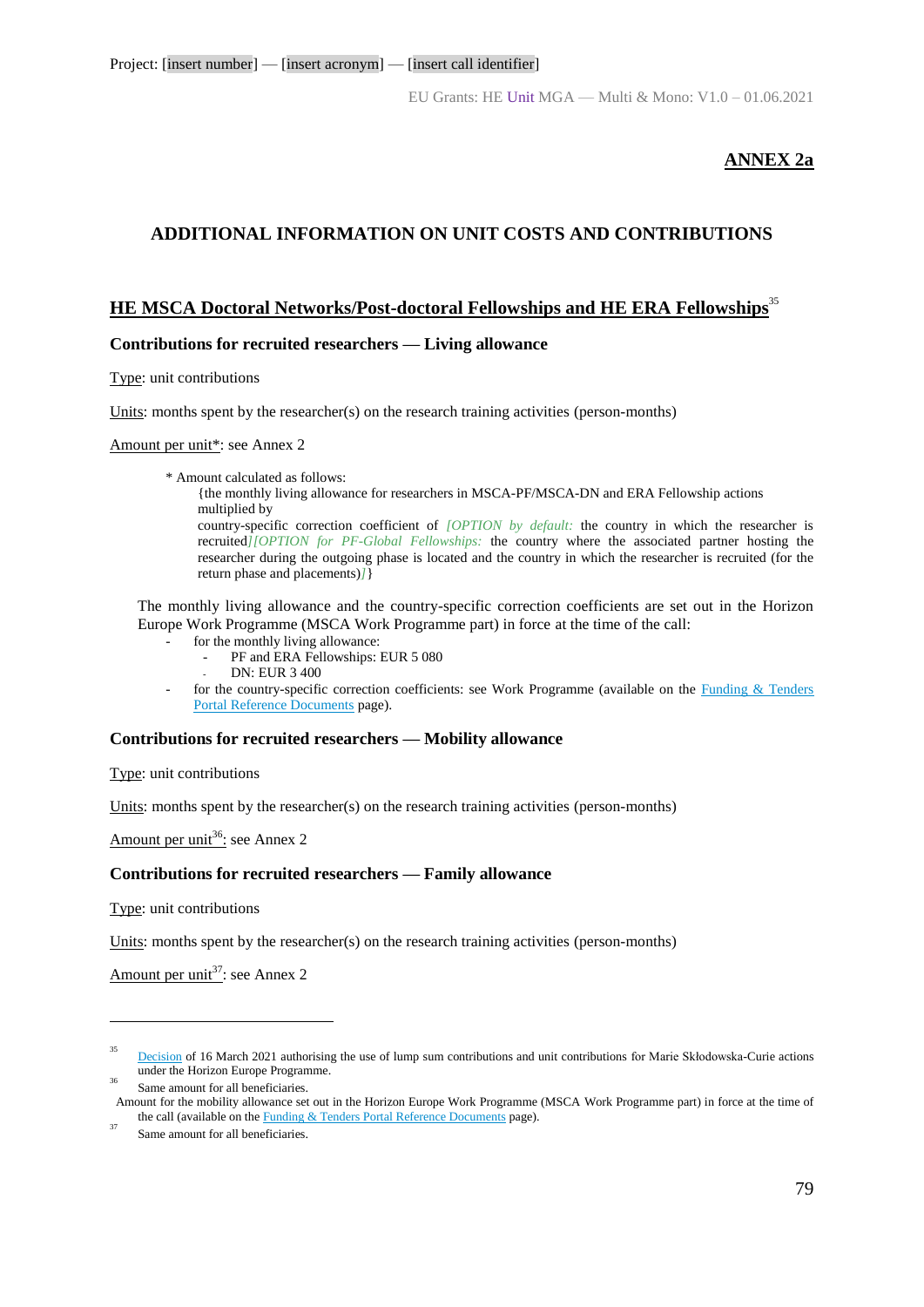#### **Contributions for recruited researchers — Long-term leave allowance**

Type: unit contributions

Units: months spent by the researcher(s) on long-term leave (person-months)

Amount per unit<sup>\*</sup>: see Annex 2

\*Amount calculated as follows: {long-term leave allowance (i.e. the sum of the applicable living allowance and mobility allowance) multiplied by percentage of long-term leave allowance incurred by the beneficiary (i.e. costs incurred by the beneficiary divided by the long-term leave allowance) multiplied by number of months}

#### **Contributions for recruited researchers — Special needs allowance**

Type: unit contributions

Units: number of special needs units (per recruited researcher) that were needed for implementing the action (person-months)

#### Amount per unit\*: see Annex 2

\*Amount calculated as follows: {requested special needs unit multiplied by (1/number of months)}

The pre-defined special needs units are: EUR 3 000, EUR 4 500, EUR 6 000, EUR 9 500, EUR 13 000, EUR 18 500, EUR 27 500, EUR 35 500, EUR 47 500 and EUR 60 000.

#### **Institutional contributions — Research, training and networking contribution**

Type: unit contributions

Units: months spent by the researcher(s) on the research training activities (person-months)

Amount per unit<sup>38</sup>: see Annex 2

#### **Institutional contributions — Management and indirect contribution**

Type: unit contributions

<u>.</u>

Units: months spent by the researcher(s) on the research training activities (person-months)

Amount per unit<sup>39</sup>: see Annex 2

Average based on the amount for the family allowance set out in the Horizon Europe Work Programme (MSCA Work Programme part) in force at the time of the call (75% of the number of units with family, 25% without).

38 Same amount for all beneficiaries.

Amount for research, training and networking contribution set out in the Horizon Europe Work Programme (MSCA Work Programme part) in force at the time of the call (available on th[e Funding & Tenders Portal Reference Documents](https://ec.europa.eu/info/funding-tenders/opportunities/portal/screen/how-to-participate/reference-documents;programCode=HORIZON) page).

39 Same amount for all beneficiaries.

Amount for management and indirect contribution set out in the Horizon Europe Work Programme (MSCA Work Programme part) in force at the time of the call (available on the [Funding & Tenders Portal Reference Documents](https://ec.europa.eu/info/funding-tenders/opportunities/portal/screen/how-to-participate/reference-documents;programCode=HORIZON) page).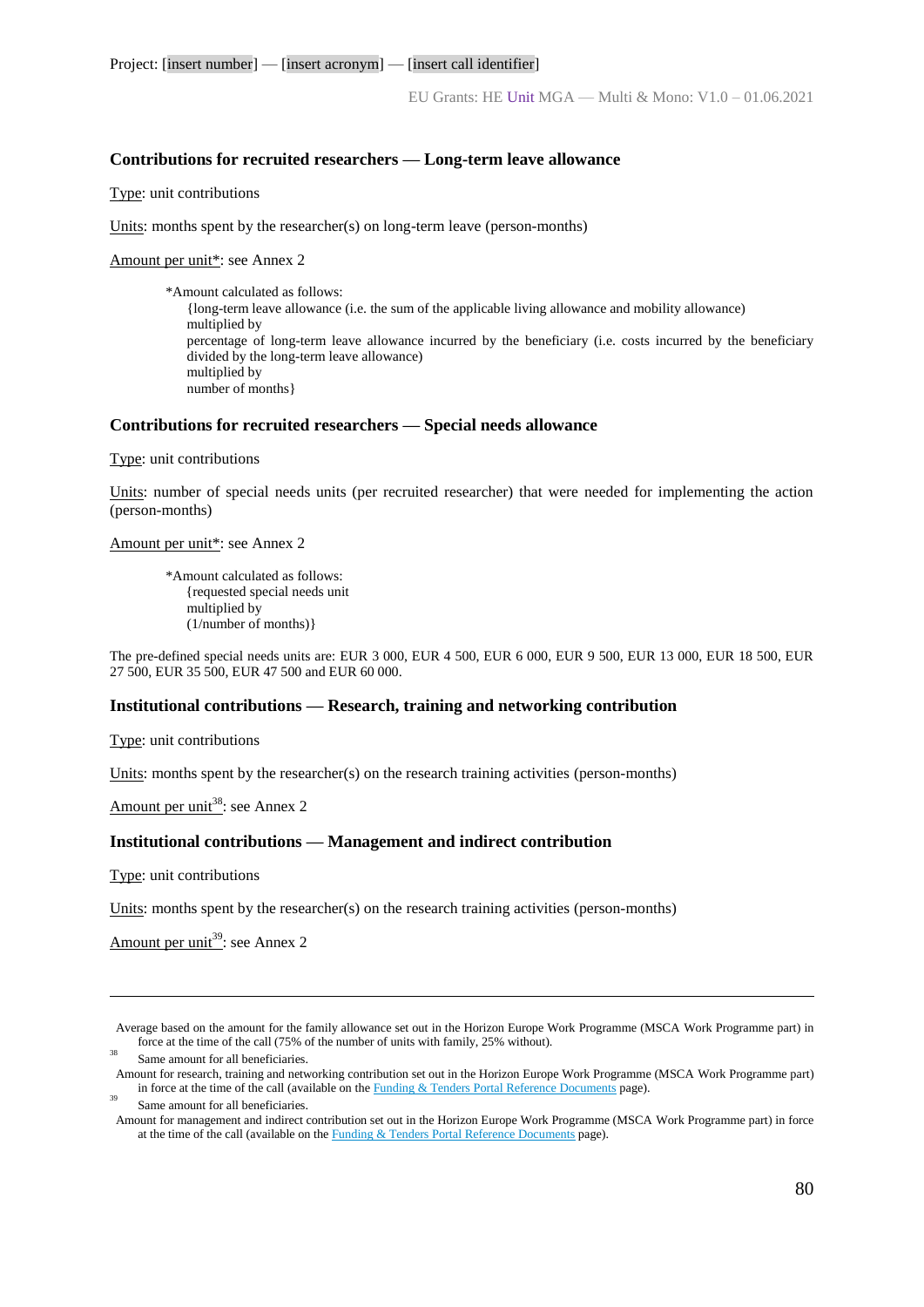# **HE MSCA Staff Exchanges**<sup>40</sup>

#### **Contributions for seconded staff — Top-up allowance**

Type: unit contributions

Units: months spent by the seconded staff member(s) on the research and innovation activities (person-months)

Amount per unit<sup>41</sup>: see Annex 2

#### **Contributions for seconded staff — Special needs allowance**

Type: unit contributions

Units: number of special needs units (per seconded staff member) that were needed for implementing the action (person-months)

Amount per unit\*: see Annex 2

\*Amount calculated as follows: {requested special needs unit multiplied by (1/number of months)}

The pre-defined special needs units are: EUR 3 000, EUR 4 500, EUR 6 000, EUR 9 500, EUR 13 000, EUR 18 500, EUR 27 500, EUR 35 500, EUR 47 500 and EUR 60 000.

#### **Institutional contributions — Research, training and networking contribution**

Type: unit contributions

Units: months spent by the seconded staff member(s) on the research and innovation activities (person-months)

Amount per unit<sup>42</sup>: see Annex 2

#### **Institutional contributions — Management and indirect contribution**

Type: unit contributions

Units: months spent by the seconded staff member(s) on the research and innovation activities (person-months)

Amount per unit<sup>43</sup>: see Annex 2

# **HE MSCA COFUND<sup>44</sup>**

<u>.</u>

Same amount for all beneficiaries. Amount for the top-up allowance set out in the Horizon Europe Work Programme (MSCA Work Programme part) in force at the time of the call (available on th[e Funding & Tenders Portal Reference Documents](https://ec.europa.eu/info/funding-tenders/opportunities/portal/screen/how-to-participate/reference-documents;programCode=HORIZON) page). 42

43 Same amount for all beneficiaries.

<sup>40</sup> [Decision](https://ec.europa.eu/info/funding-tenders/opportunities/docs/2021-2027/horizon/guidance/unit-cost-decision_he-msca_en.pdf) of 16 March 2021 authorising the use of lump sum contributions and unit contributions for Marie Skłodowska-Curie actions under the Horizon Europe Programme. 41

Same amount for all beneficiaries. Amount for research, training and networking contribution set out in the Horizon Europe Work Programme (MSCA Work Programme part) in force at the time of the call (available on th[e Funding & Tenders Portal Reference Documents](https://ec.europa.eu/info/funding-tenders/opportunities/portal/screen/how-to-participate/reference-documents;programCode=HORIZON) page).

Amount for management and indirect contribution set out in the Horizon Europe Work Programme (MSCA Work Programme part) in force at the time of the call (available on the **Funding & Tenders Portal Reference Documents** page).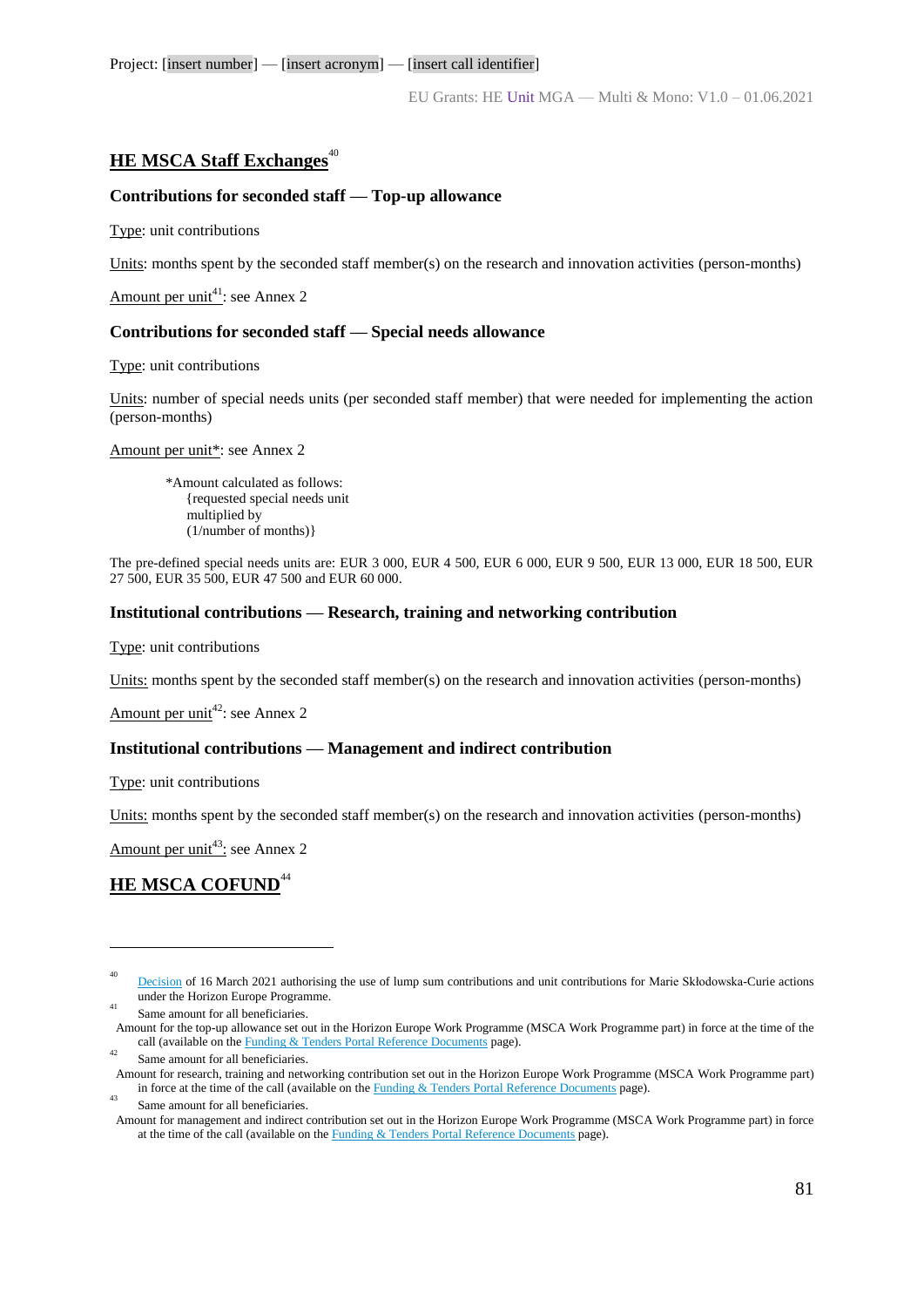EU Grants: HE Unit MGA — Multi & Mono: V1.0 – 01.06.2021

#### **COFUND contributions — COFUND allowance**

Type: unit contributions

Units: months spent by the researchers on the research training activities (person-months)

Amount per unit<sup>45</sup>: see Annex 2

#### **COFUND contributions — Long-term leave allowance**

Type: unit contributions

Units: months spent by the researcher(s) on long-term leave ('person-months')

Amount per unit<sup>\*</sup>: see Annex 2

\*Amount calculated as follows: {long-term leave allowance (i.e. the applicable COFUND allowance) multiplied by percentage of long-term leave allowance incurred by the beneficiary (i.e. costs incurred by the beneficiary divided by the long-term leave allowance) multiplied by number of months}

#### **COFUND contributions — Special needs allowance**

Type: unit contributions

Units: number of special needs units (per recruited researcher) that were needed for implementing the action ('person-months')

Amount per unit<sup>\*</sup>: see Annex 2

\*Amount calculated as follows: {requested special needs unit multiplied by (1/number of months)}

The pre-defined special needs units are: EUR 3 000, EUR 4 500, EUR 6 000, EUR 9 500, EUR 13 000, EUR 18 500, EUR 27 500, EUR 35 500, EUR 47 500 and EUR 60 000.

[Decision](https://ec.europa.eu/info/funding-tenders/opportunities/docs/2021-2027/horizon/guidance/unit-cost-decision_he-msca_en.pdf) of 16 March 2021 authorising the use of lump sum contributions and unit contributions for Marie Skłodowska-Curie actions under the Horizon Europe Programme. 45

1 44

Same amount for all beneficiaries.

Amount for the COFUND allowance set out in the Horizon Europe Work Programme (MSCA Work Programme part) in force at the time of the call (available on th[e Funding & Tenders Portal Reference Documents](https://ec.europa.eu/info/funding-tenders/opportunities/portal/screen/how-to-participate/reference-documents;programCode=HORIZON) page).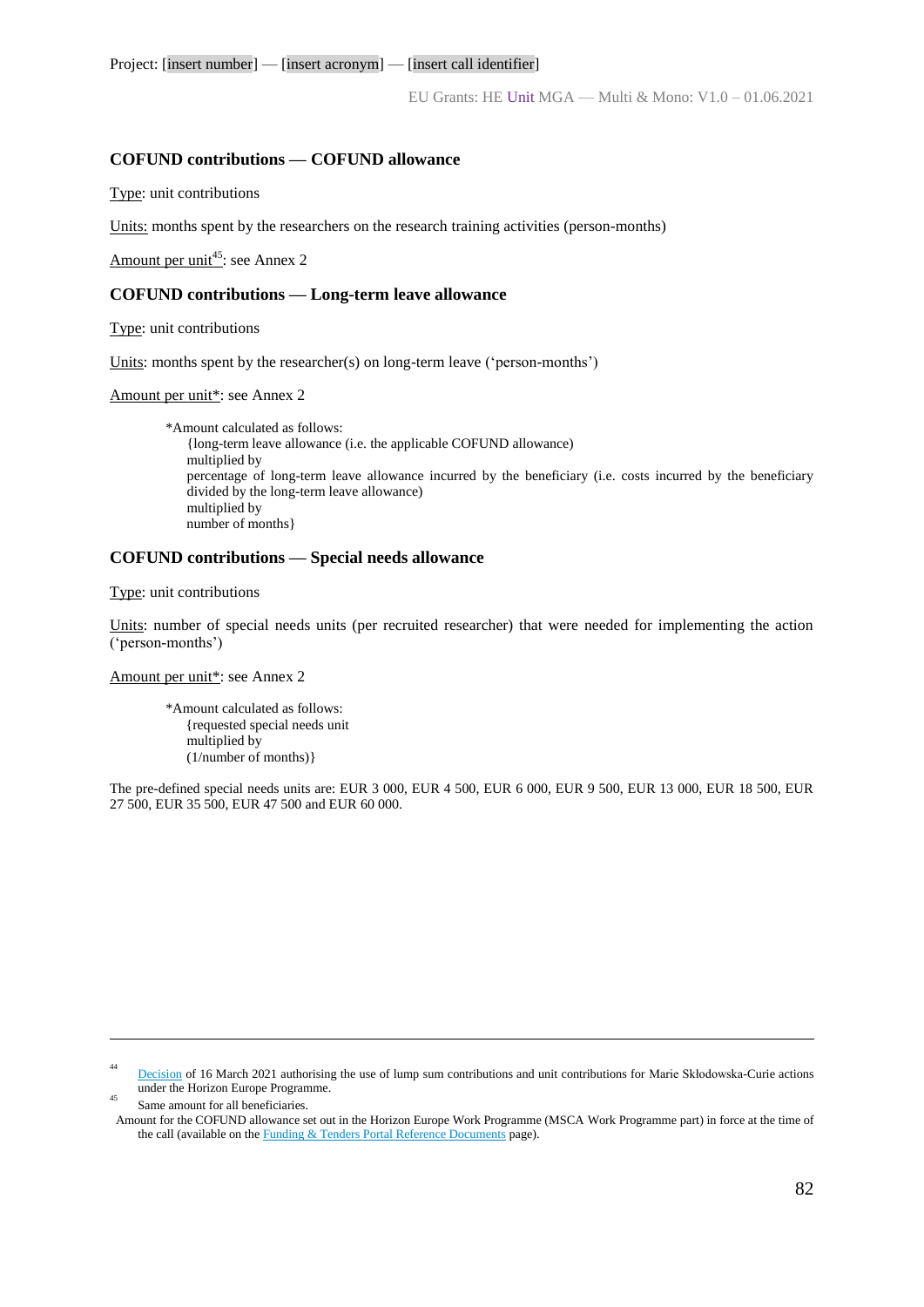# **ANNEX 3**

# **ACCESSION FORM FOR BENEFICIARIES**<sup>46</sup>

<u>.</u>

<sup>46</sup> Template published on [Portal Reference Documents.](https://ec.europa.eu/info/funding-tenders/opportunities/portal/screen/how-to-participate/reference-documents)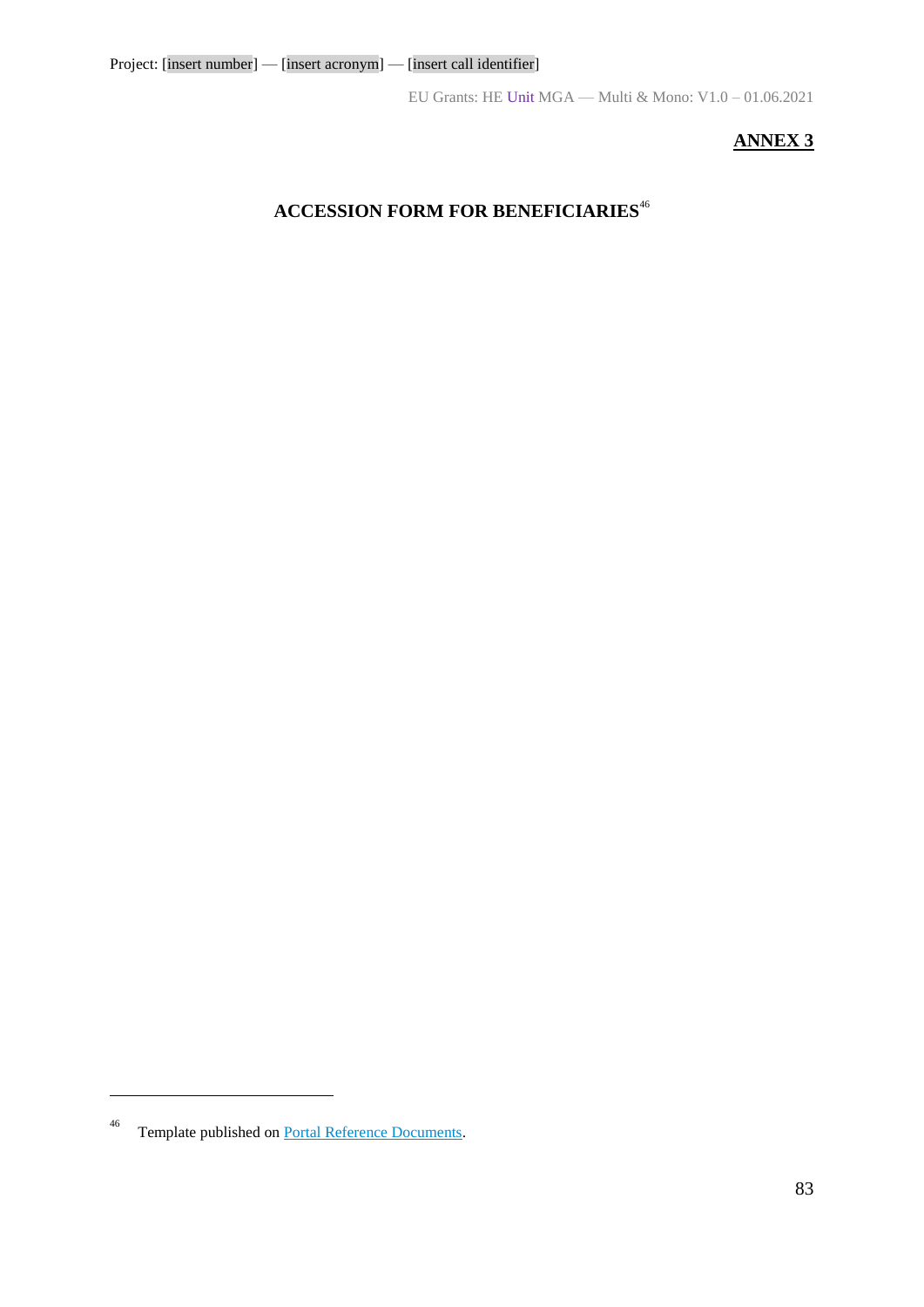*[OPTION if selected for the grant:*

# **ANNEX 3a**

# **DECLARATION ON JOINT AND SEVERAL LIABILITY OF AFFILIATED ENTITIES**<sup>47</sup> *]*

 $\overline{a}$ 

<sup>47</sup> Template published on [Portal Reference Documents.](https://ec.europa.eu/info/funding-tenders/opportunities/portal/screen/how-to-participate/reference-documents)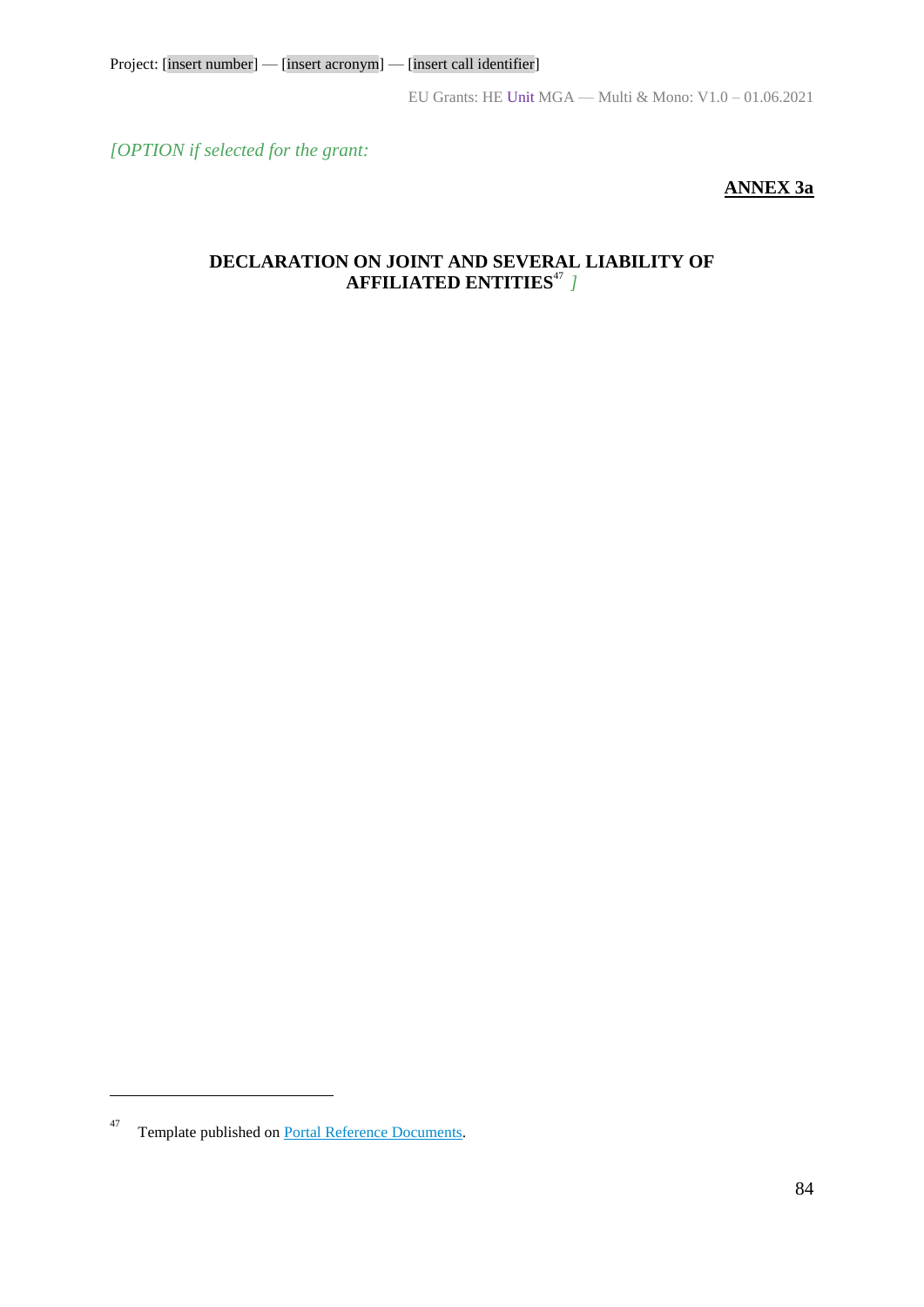# **ANNEX 4**

# **MODEL FOR THE FINANCIAL STATEMENTS**

#### ANNEX 4 HORIZON EUROPE MSCA UNIT MGA  $-$  MULTI + MONO

FINANCIAL STATEMENT FOR [PARTICIPANT NAME] FOR REPORTING PERIOD [NUMBER]

|                                                 | <b>EU</b> contribution                                                                                                                                                                                                                        |                                                   |                                                 |                                                                                                        |                                |                                                         |                                                |                                            |                                  |
|-------------------------------------------------|-----------------------------------------------------------------------------------------------------------------------------------------------------------------------------------------------------------------------------------------------|---------------------------------------------------|-------------------------------------------------|--------------------------------------------------------------------------------------------------------|--------------------------------|---------------------------------------------------------|------------------------------------------------|--------------------------------------------|----------------------------------|
|                                                 | Eligible unit contributions (per budget category)                                                                                                                                                                                             |                                                   |                                                 |                                                                                                        |                                |                                                         |                                                |                                            |                                  |
|                                                 | [OPTION for all MSCA ToA except COFUND: A., Contributions for [recruited researchers] [seconded staff members] [[OPTION for COFUND: A. COFUND<br>[OPTION for all MSCA ToA except COFUND: B. Institutional<br>contributions/<br>contributions/ |                                                   |                                                 |                                                                                                        |                                |                                                         |                                                |                                            |                                  |
|                                                 | [OPTION for DN and PF : A.1 Living<br>allowance)<br>(OPTION for SE: A.1 Top - up<br>allowance)<br>[OPTION for COFUND: A.1 COFUND<br>allowance)                                                                                                | [OPTION for DN and PF: A.2<br>Mobility allowance] | [OPTION for DN and PF: A.3<br>Family allowance) | [OPTION for all MSCA ToA<br>except SE: A.4 Long-term leave   A.5 Special needs allowance<br>allowance) |                                | /B.1 Research, training and<br>networking contribution/ | / B.2 Management and indirect<br>contribution] | Total                                      | <b>Requested EU contribution</b> |
| <b>Forms of funding</b>                         | Unit contribution <sup>+</sup>                                                                                                                                                                                                                | / Unit contribution <sup>1</sup>                  | / Unit contribution <sup>1</sup>                | / Unit contribution <sup>1</sup>                                                                       | Unit contribution <sup>1</sup> | / Unit contribution <sup>1</sup>                        | (Unit contribution <sup>1</sup> )              | $h = a + bH + cH + d + e$<br>$1 + 71 + 81$ |                                  |
|                                                 |                                                                                                                                                                                                                                               | [b]                                               | [<]                                             | ldl                                                                                                    |                                | 11                                                      | g                                              |                                            |                                  |
| XX - [short name beneficiary/affiliated entity] |                                                                                                                                                                                                                                               |                                                   |                                                 |                                                                                                        |                                |                                                         |                                                |                                            |                                  |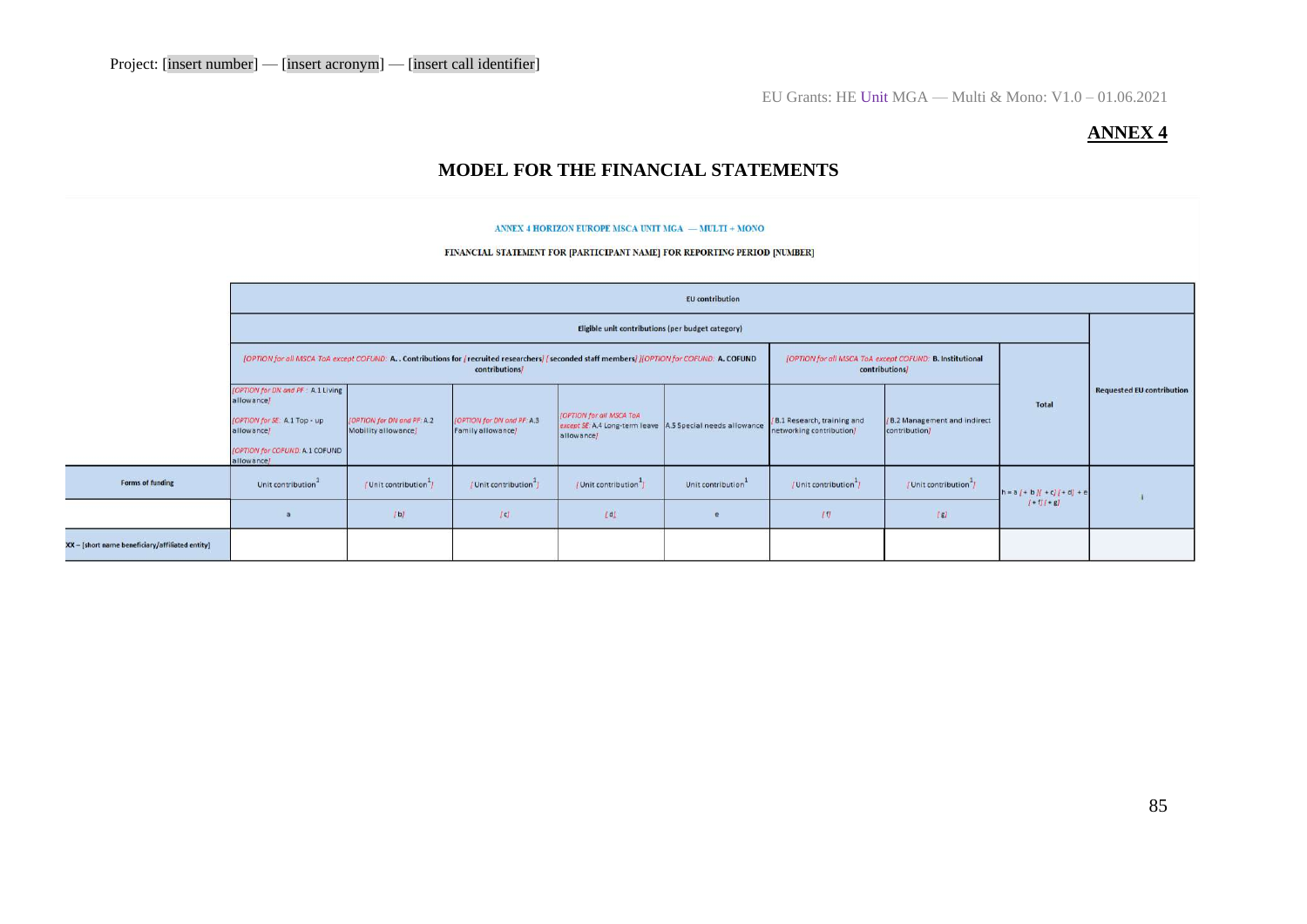EU Grants: HE Unit MGA — Multi & Mono: V1.0 – 01.06.2021

# **ANNEX 5**

# **SPECIFIC RULES**

# **CONFIDENTIALITY AND SECURITY (**— **ARTICLE 13)**

#### **Sensitive information with security recommendation**

Sensitive information with a security recommendation must comply with the additional requirements imposed by the granting authority.

Before starting the action tasks concerned, the beneficiaries must have obtained all approvals or other mandatory documents needed for implementing the task. The documents must be kept on file and be submitted upon request by the coordinator to the granting authority. If they are not in English, they must be submitted together with an English summary.

For requirements restricting disclosure or dissemination, the information must be handled in accordance with the recommendation and may be disclosed or disseminated only after written approval from the granting authority.

#### **EU classified information**

If EU classified information is used or generated by the action, it must be treated in accordance with the security classification guide (SCG) and security aspect letter (SAL) set out in Annex 1 and Decision  $2015/444^{48}$  and its implementing rules — until it is declassified.

Deliverables which contain EU classified information must be submitted according to special procedures agreed with the granting authority.

Action tasks involving EU classified information may be subcontracted only with prior explicit written approval from the granting authority and only to entities established in an EU Member State or in a non-EU country with a security of information agreement with the EU (or an administrative arrangement with the Commission).

EU classified information may not be disclosed to any third party (including participants involved in the action implementation) without prior explicit written approval from the granting authority.

#### **ETHICS (**— **ARTICLE 14)**

#### **Ethics and research integrity**

1

The beneficiaries must carry out the action in compliance with:

<sup>48</sup> Commission Decision 2015/444/EC, Euratom of 13 March 2015 on the security rules for protecting EU classified information (OJ L 72, 17.3.2015, p. 53).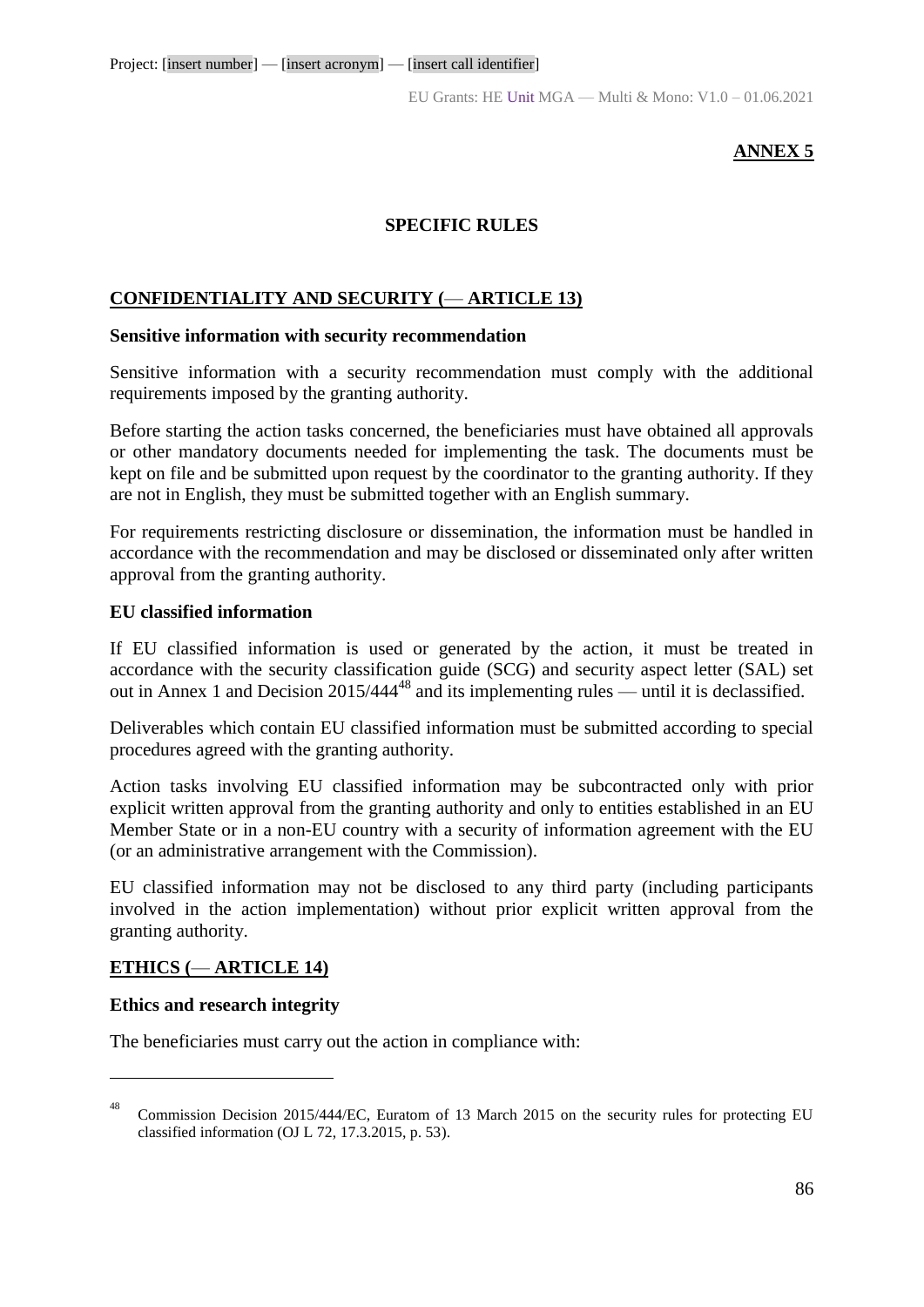- ethical principles (including the highest standards of research integrity)

and

- applicable EU, international and national law, including the EU Charter of Fundamental Rights and the European Convention for the Protection of Human Rights and Fundamental Freedoms and its Supplementary Protocols.

No funding can be granted, within or outside the EU, for activities that are prohibited in all Member States. No funding can be granted in a Member State for an activity which is forbidden in that Member State.

The beneficiaries must pay particular attention to the principle of proportionality, the right to privacy, the right to the protection of personal data, the right to the physical and mental integrity of persons, the right to non-discrimination, the need to ensure protection of the environment and high levels of human health protection.

The beneficiaries must ensure that the activities under the action have an exclusive focus on civil applications.

The beneficiaries must ensure that the activities under the action do not:

- aim at human cloning for reproductive purposes
- intend to modify the genetic heritage of human beings which could make such modifications heritable (with the exception of research relating to cancer treatment of the gonads, which may be financed)
- intend to create human embryos solely for the purpose of research or for the purpose of stem cell procurement, including by means of somatic cell nuclear transfer, or
- lead to the destruction of human embryos (for example, for obtaining stem cells).

Activities involving research on human embryos or human embryonic stem cells may be carried out only if:

- they are set out in Annex 1 or

<u>.</u>

- the coordinator has obtained explicit approval (in writing) from the granting authority.

In addition, the beneficiaries must respect the fundamental principle of research integrity as set out in the European Code of Conduct for Research Integrity<sup>49</sup>.

This implies compliance with the following principles:

- reliability in ensuring the quality of research reflected in the design, the methodology, the analysis and the use of resources

<sup>49</sup> European Code of Conduct for Research Integrity of ALLEA (All European Academies).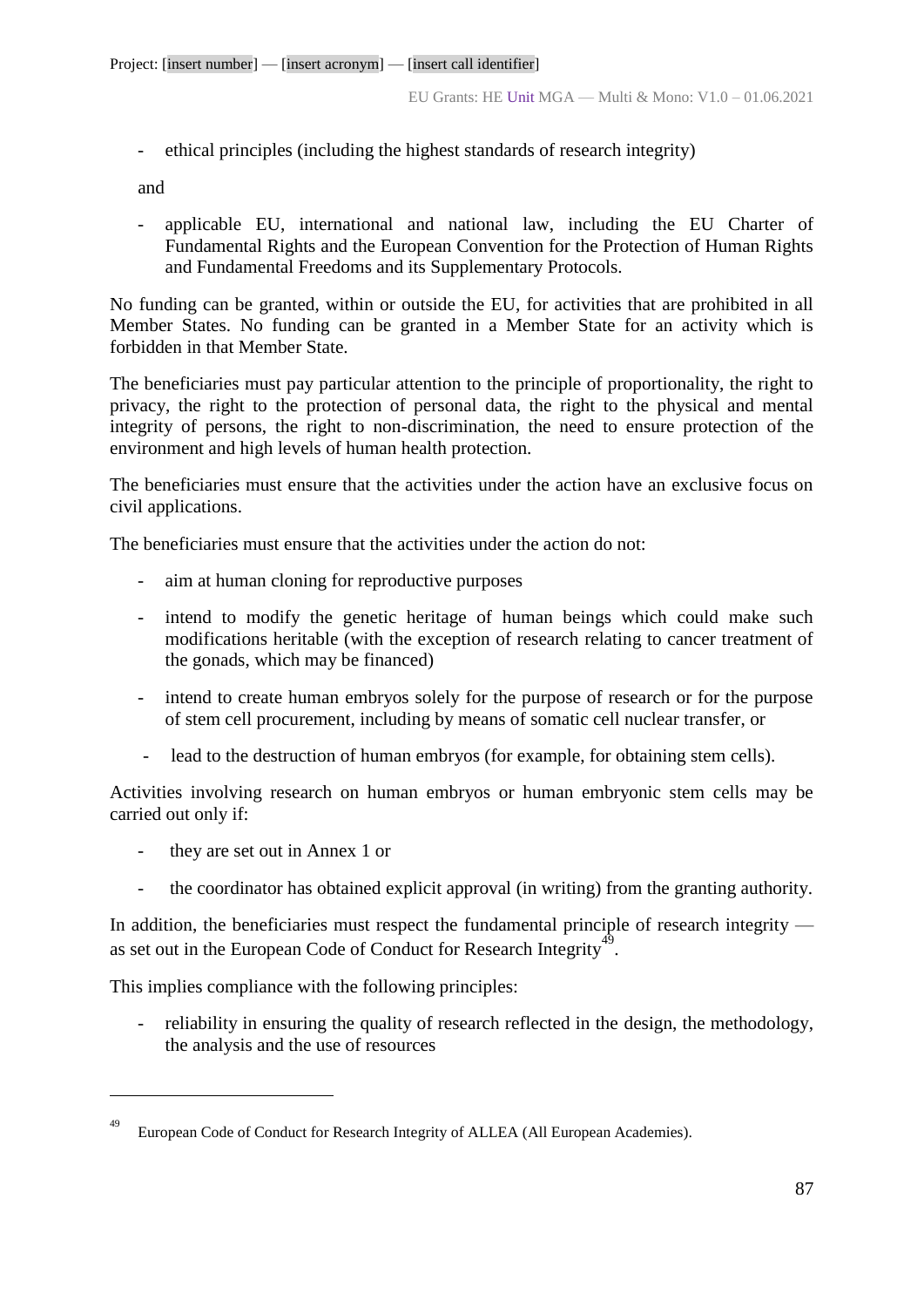- honesty in developing, undertaking, reviewing, reporting and communicating research in a transparent, fair and unbiased way
- respect for colleagues, research participants, society, ecosystems, cultural heritage and the environment
- accountability for the research from idea to publication, for its management and organisation, for training, supervision and mentoring, and for its wider impacts

and means that beneficiaries must ensure that persons carrying out research tasks follow the good research practices including ensuring, where possible, openness, reproducibility and traceability and refrain from the research integrity violations described in the Code.

Activities raising ethical issues must comply with the additional requirements formulated by the ethics panels (including after checks, reviews or audits; see Article 25).

Before starting an action task raising ethical issues, the beneficiaries must have obtained all approvals or other mandatory documents needed for implementing the task, notably from any (national or local) ethics committee or other bodies such as data protection authorities.

The documents must be kept on file and be submitted upon request by the coordinator to the granting authority. If they are not in English, they must be submitted together with an English summary, which shows that the documents cover the action tasks in question and includes the conclusions of the committee or authority concerned (if any).

# **VALUES (**— **ARTICLE 14)**

### **Gender mainstreaming**

The beneficiaries must take all measures to promote equal opportunities between men and women in the implementation of the action and, where applicable, in line with the gender equality plan. They must aim, to the extent possible, for a gender balance at all levels of personnel assigned to the action, including at supervisory and managerial level.

# **INTELLECTUAL PROPERTY RIGHTS (IPR)** — **BACKGROUND AND RESULTS** — **ACCESS RIGHTS AND RIGHTS OF USE (**— **ARTICLE 16)**

# **Definitions**

Access rights — Rights to use results or background.

- Dissemination The public disclosure of the results by appropriate means, other than resulting from protecting or exploiting the results, including by scientific publications in any medium.
- Exploit(ation) The use of results in further research and innovation activities other than those covered by the action concerned, including among other things, commercial exploitation such as developing, creating, manufacturing and marketing a product or process, creating and providing a service, or in standardisation activities.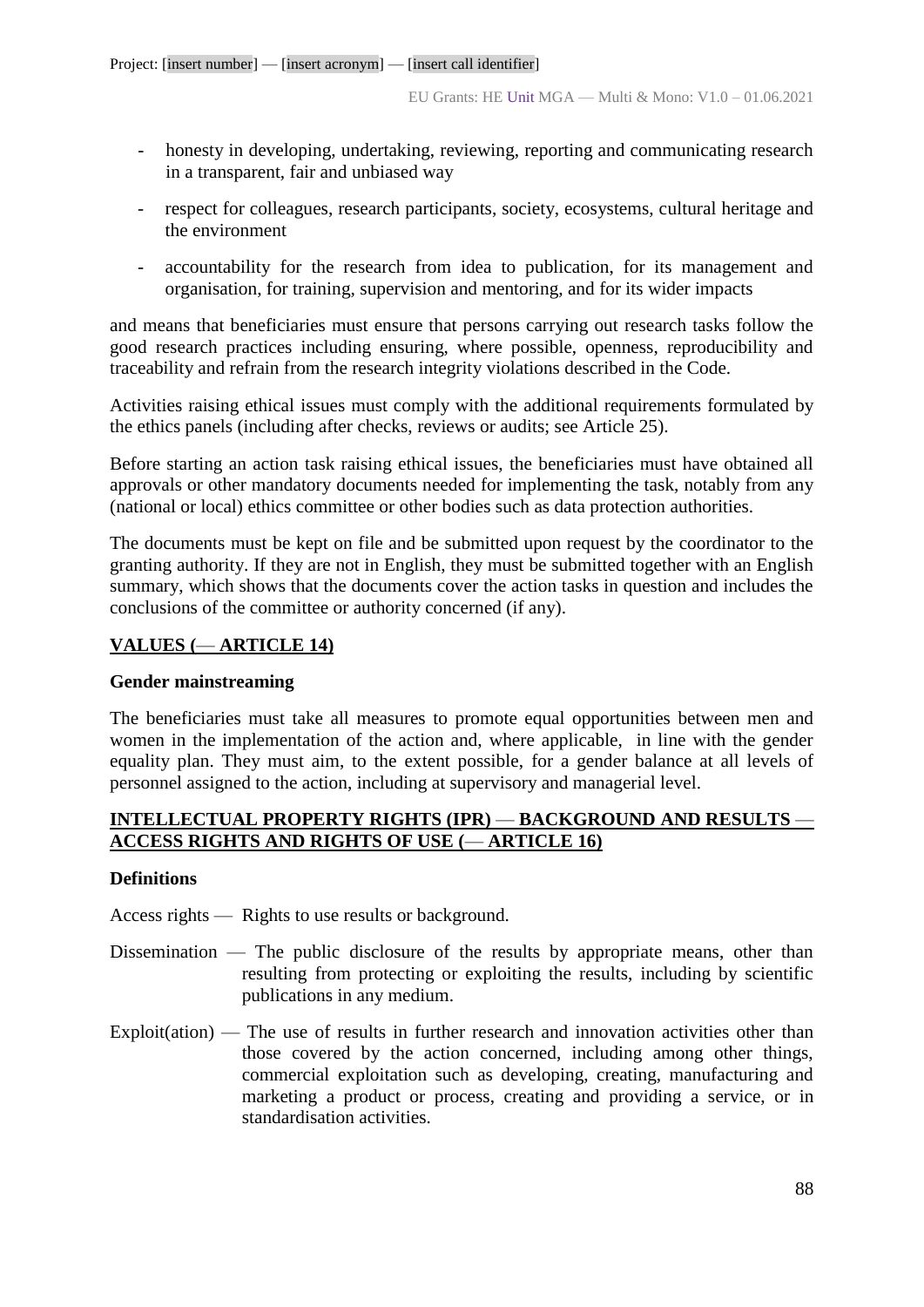- Fair and reasonable conditions Appropriate conditions, including possible financial terms or royalty-free conditions, taking into account the specific circumstances of the request for access, for example the actual or potential value of the results or background to which access is requested and/or the scope, duration or other characteristics of the exploitation envisaged.
- FAIR principles 'findability', 'accessibility', 'interoperability' and 'reusability'.
- Open access Online access to research outputs provided free of charge to the end-user.
- Open science An approach to the scientific process based on open cooperative work, tools and diffusing knowledge.
- Research data management The process within the research lifecycle that includes the organisation, storage, preservation, security, quality assurance, allocation of persistent identifiers (PIDs) and rules and procedures for sharing of data including licensing.
- Research outputs Results to which access can be given in the form of scientific publications, data or other engineered results and processes such as software, algorithms, protocols, models, workflows and electronic notebooks.

#### **Scope of the obligations**

For this section, references to 'beneficiary' or 'beneficiaries' do not include affiliated entities (if any).

### **Agreement on background**

The beneficiaries must identify in a written agreement the background as needed for implementing the action or for exploiting its results.

Where the call conditions restrict control due to strategic interests reasons, background that is subject to control or other restrictions by a country (or entity from a country) which is not one of the eligible countries or target countries set out in the call conditions and that impact the exploitation of the results (i.e. would make the exploitation of the results subject to control or restrictions) must not be used and must be explicitly excluded from it in the agreement on background — unless otherwise agreed with the granting authority.

#### **Ownership of results**

Results are owned by the beneficiaries that generate them.

However, two or more beneficiaries own results jointly if:

- they have jointly generated them and
- it is not possible to:
	- establish the respective contribution of each beneficiary, or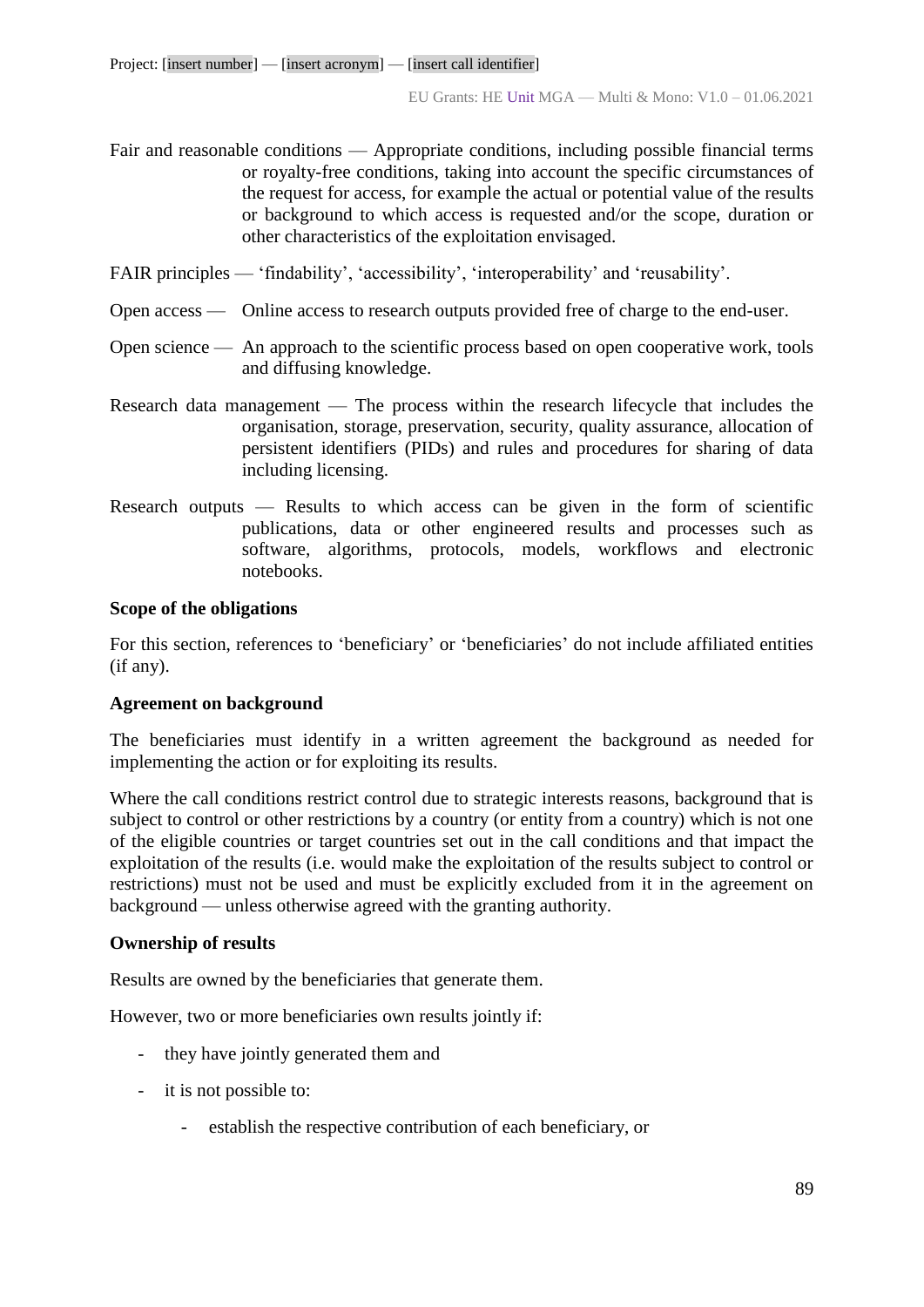- separate them for the purpose of applying for, obtaining or maintaining their protection.

The joint owners must agree — in writing — on the allocation and terms of exercise of their joint ownership ('**joint ownership agreement**'), to ensure compliance with their obligations under this Agreement.

Unless otherwise agreed in the joint ownership agreement or consortium agreement, each joint owner may grant non-exclusive licences to third parties to exploit the jointly-owned results (without any right to sub-license), if the other joint owners are given:

- at least 45 days advance notice and
- fair and reasonable compensation.

The joint owners may agree — in writing — to apply another regime than joint ownership.

If third parties (including employees and other personnel) may claim rights to the results, the beneficiary concerned must ensure that those rights can be exercised in a manner compatible with its obligations under the Agreement.

The beneficiaries must indicate the owner(s) of the results (results ownership list) in the final periodic report.

### **Protection of results**

Beneficiaries which have received funding under the grant must adequately protect their results — for an appropriate period and with appropriate territorial coverage — if protection is possible and justified, taking into account all relevant considerations, including the prospects for commercial exploitation, the legitimate interests of the other beneficiaries and any other legitimate interests.

### **Exploitation of results**

Beneficiaries which have received funding under the grant must — up to four years after the end of the action (see Data Sheet, Point  $1$ ) — use their best efforts to exploit their results directly or to have them exploited indirectly by another entity, in particular through transfer or licensing.

If, despite a beneficiary's best efforts, the results are not exploited within one year after the end of the action, the beneficiaries must (unless otherwise agreed in writing with the granting authority) use the Horizon Results Platform to find interested parties to exploit the results.

If results are incorporated in a standard, the beneficiaries must (unless otherwise agreed with the granting authority or unless it is impossible) ask the standardisation body to include the funding statement (see Article 17) in (information related to) the standard.

### *Additional exploitation obligations*

Where the call conditions impose additional exploitation obligations (including obligations linked to the restriction of participation or control due to strategic assets, interests, autonomy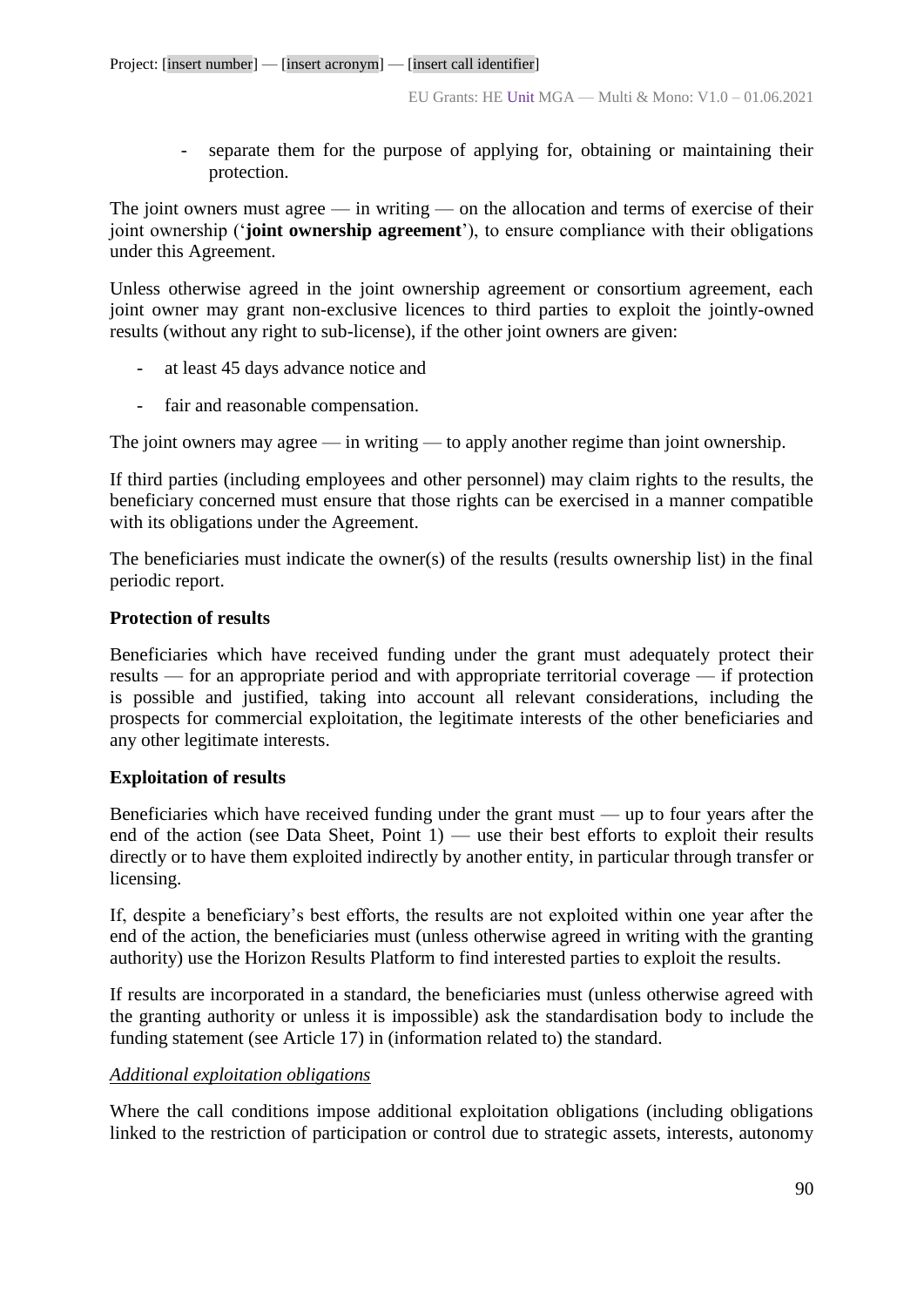or security reasons), the beneficiaries must comply with them — up to four years after the end of the action (see Data Sheet, Point 1).

Where the call conditions impose additional exploitation obligations in case of a public emergency, the beneficiaries must (if requested by the granting authority) grant for a limited period of time specified in the request, non-exclusive licences — under fair and reasonable conditions — to their results to legal entities that need the results to address the public emergency and commit to rapidly and broadly exploit the resulting products and services at fair and reasonable conditions. This provision applies up to four years after the end of the action (see Data Sheet, Point 1).

### *Additional information obligation relating to standards*

Where the call conditions impose additional information obligations relating to possible standardisation, the beneficiaries must — up to four years after the end of the action (see Data Sheet, Point  $1$ ) — inform the granting authority, if the results could reasonably be expected to contribute to European or international standards.

### **Transfer and licensing of results**

### *Transfer of ownership*

The beneficiaries may transfer ownership of their results, provided this does not affect compliance with their obligations under the Agreement.

The beneficiaries must ensure that their obligations under the Agreement regarding their results are passed on to the new owner and that this new owner has the obligation to pass them on in any subsequent transfer.

Moreover, they must inform the other beneficiaries with access rights of the transfer at least 45 days in advance (or less if agreed in writing), unless agreed otherwise in writing for specifically identified third parties including affiliated entities or unless impossible under the applicable law. This notification must include sufficient information on the new owner to enable the beneficiaries concerned to assess the effects on their access rights. The beneficiaries may object within 30 days of receiving notification (or less if agreed in writing), if they can show that the transfer would adversely affect their access rights. In this case, the transfer may not take place until agreement has been reached between the beneficiaries concerned.

### *Granting licences*

The beneficiaries may grant licences to their results (or otherwise give the right to exploit them), including on an exclusive basis, provided this does not affect compliance with their obligations.

Exclusive licences for results may be granted only if all the other beneficiaries concerned have waived their access rights.

### *Granting authority right to object to transfers or licensing* — *Horizon Europe actions*

Where the call conditions in Horizon Europe actions provide for the right to object to transfers or licensing, the granting authority may  $\overline{\phantom{a}}$  up to four years after the end of the action (see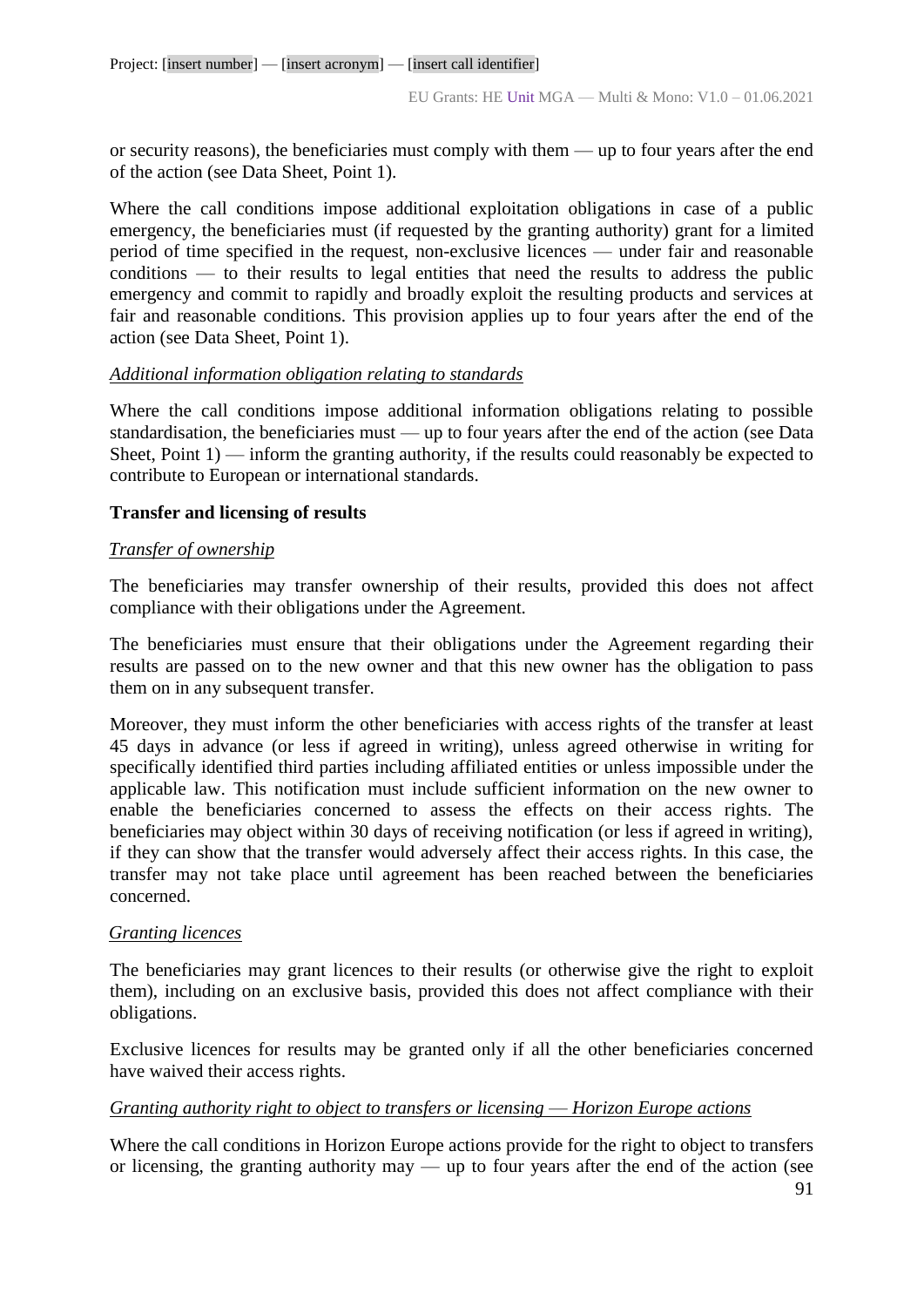Data Sheet, Point 1) — object to a transfer of ownership or the exclusive licensing of results, if:

- the beneficiaries which generated the results have received funding under the grant
- it is to a legal entity established in a non-EU country not associated with Horizon Europe, and
- the granting authority considers that the transfer or licence is not in line with EU interests.

Beneficiaries that intend to transfer ownership or grant an exclusive licence must formally notify the granting authority before the intended transfer or licensing takes place and:

- identify the specific results concerned
- describe in detail the new owner or licensee and the planned or potential exploitation of the results, and
- include a reasoned assessment of the likely impact of the transfer or licence on EU interests, in particular regarding competitiveness as well as consistency with ethical principles and security considerations.

The granting authority may request additional information.

If the granting authority decides to object to a transfer or exclusive licence, it must formally notify the beneficiary concerned within 60 days of receiving notification (or any additional information it has requested).

No transfer or licensing may take place in the following cases:

- pending the granting authority decision, within the period set out above
- if the granting authority objects
- until the conditions are complied with, if the granting authority objection comes with conditions.

A beneficiary may formally notify a request to waive the right to object regarding intended transfers or grants to a specifically identified third party, if measures safeguarding EU interests are in place. If the granting authority agrees, it will formally notify the beneficiary concerned within 60 days of receiving notification (or any additional information requested).

### *Limitations to transfers and licensing due to strategic assets, interests, autonomy or security reasons of the EU and its Member States*

Where the call conditions restrict participation or control due to strategic assets, interests, autonomy or security reasons, the beneficiaries may not transfer ownership of their results or grant licences to third parties which are established in countries which are not eligible countries or target countries set out in the call conditions (or, if applicable, are controlled by such countries or entities from such countries) — unless they have requested and received prior approval by the granting authority.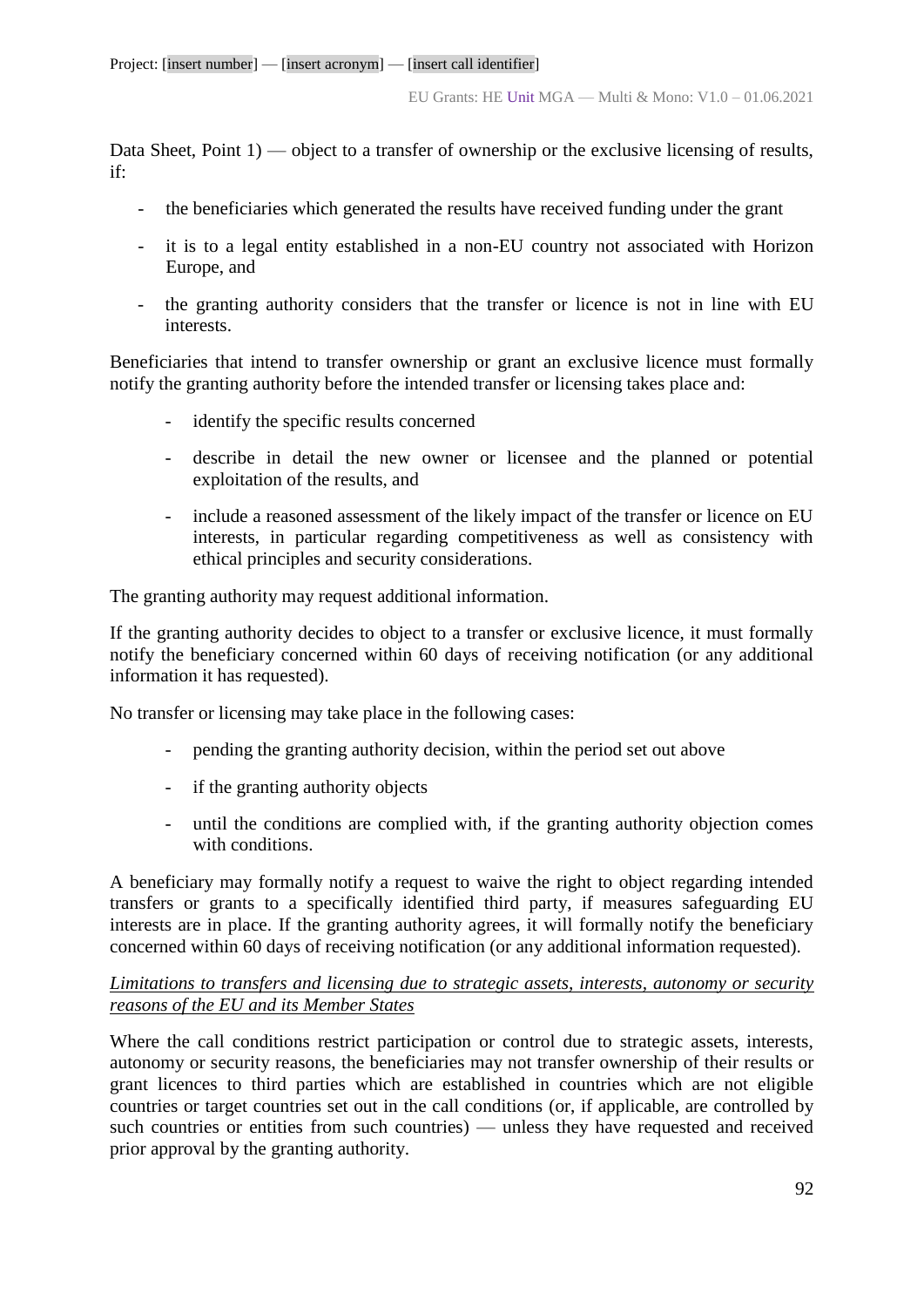The request must:

- identify the specific results concerned
- describe in detail the new owner and the planned or potential exploitation of the results, and
- include a reasoned assessment of the likely impact of the transfer or license on the strategic assets, interests, autonomy or security of the EU and its Member States.

The granting authority may request additional information.

# **Access rights to results and background**

### *Exercise of access rights — Waiving of access rights — No sub-licensing*

Requests to exercise access rights and the waiver of access rights must be in writing.

Unless agreed otherwise in writing with the beneficiary granting access, access rights do not include the right to sub-license.

If a beneficiary is no longer involved in the action, this does not affect its obligations to grant access.

If a beneficiary defaults on its obligations, the beneficiaries may agree that that beneficiary no longer has access rights.

### *Access rights for implementing the action*

The beneficiaries must grant each other access — on a royalty-free basis — to background needed to implement their own tasks under the action, unless the beneficiary that holds the background has — before acceding to the Agreement —:

- informed the other beneficiaries that access to its background is subject to restrictions, or
- agreed with the other beneficiaries that access would not be on a royalty-free basis.

The beneficiaries must grant each other access — on a royalty-free basis — to results needed for implementing their own tasks under the action.

### *Access rights for exploiting the results*

The beneficiaries must grant each other access — under fair and reasonable conditions — to results needed for exploiting their results.

The beneficiaries must grant each other access — under fair and reasonable conditions — to background needed for exploiting their results, unless the beneficiary that holds the background has — before acceding to the Agreement — informed the other beneficiaries that access to its background is subject to restrictions.

Requests for access must be made — unless agreed otherwise in writing — up to one year after the end of the action (see Data Sheet, Point 1).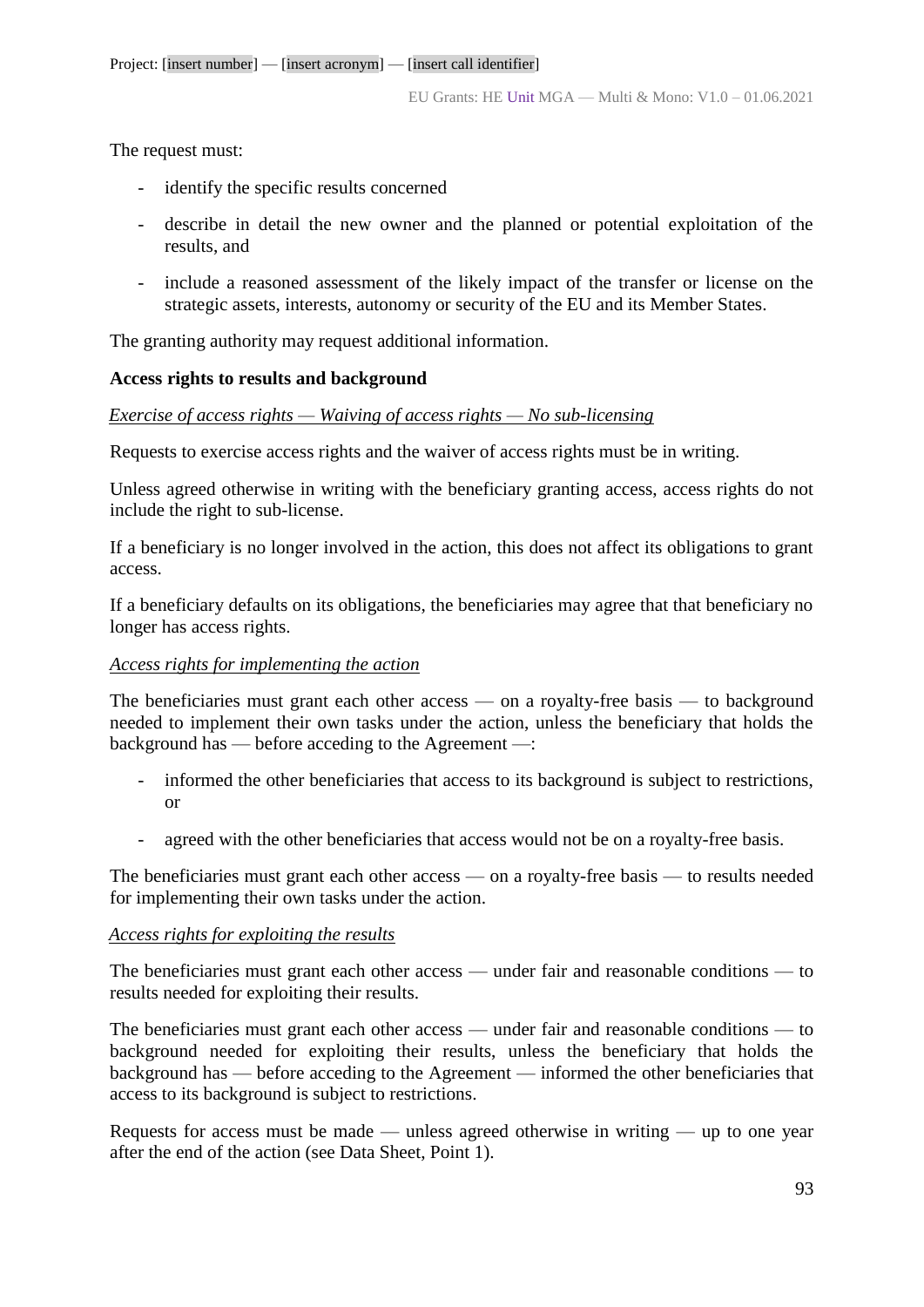### *Access rights for entities under the same control*

Unless agreed otherwise in writing by the beneficiaries, access to results and, subject to the restrictions referred to above (if any), background must also be granted — under fair and reasonable conditions — to entities that:

- are established in an EU Member State or Horizon Europe associated country
- are under the direct or indirect control of another beneficiary, or under the same direct or indirect control as that beneficiary, or directly or indirectly controlling that beneficiary and
- need the access to exploit the results of that beneficiary.

Unless agreed otherwise in writing, such requests for access must be made by the entity directly to the beneficiary concerned.

Requests for access must be made — unless agreed otherwise in writing — up to one year after the end of the action (see Data Sheet, Point 1).

# *Access rights for the granting authority, EU institutions, bodies, offices or agencies and national authorities to results for policy purposes* — *Horizon Europe actions*

In Horizon Europe actions, the beneficiaries which have received funding under the grant must grant access to their results — on a royalty-free basis — to the granting authority, EU institutions, bodies, offices or agencies for developing, implementing and monitoring EU policies or programmes. Such access rights do not extend to beneficiaries' background.

Such access rights are limited to non-commercial and non-competitive use.

For actions under the cluster 'Civil Security for Society', such access rights also extend to national authorities of EU Member States for developing, implementing and monitoring their policies or programmes in this area. In this case, access is subject to a bilateral agreement to define specific conditions ensuring that:

- **-** the access rights will be used only for the intended purpose and
- **-** appropriate confidentiality obligations are in place.

Moreover, the requesting national authority or EU institution, body, office or agency (including the granting authority) must inform all other national authorities of such a request.

### *Additional access rights*

Where the call conditions impose additional access rights, the beneficiaries must comply with them.

# **COMMUNICATION, DISSEMINATION, OPEN SCIENCE AND VISIBILITY (**— **ARTICLE 17)**

### **Dissemination**

### *Dissemination of results*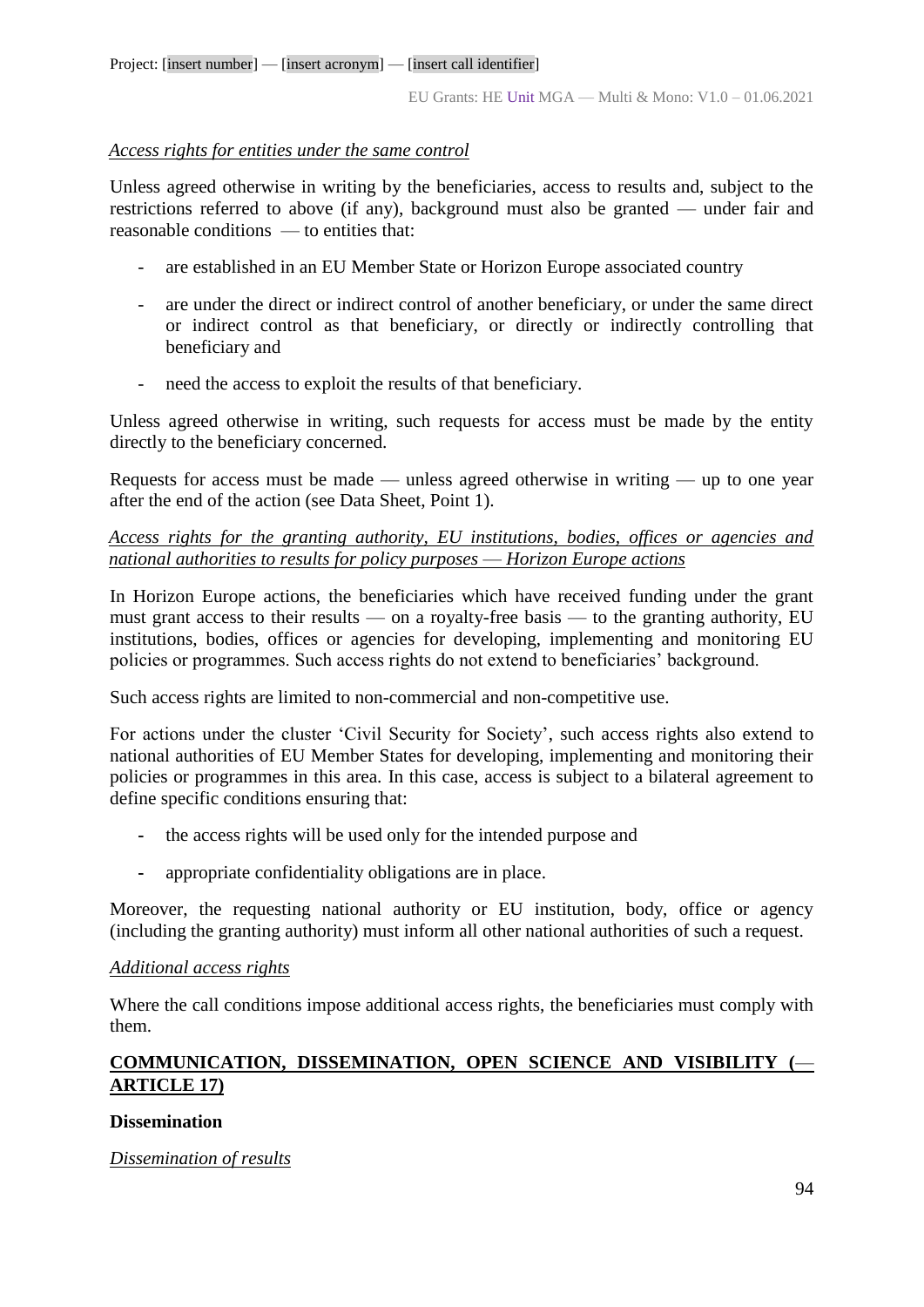The beneficiaries must disseminate their results as soon as feasible, in a publicly available format, subject to any restrictions due to the protection of intellectual property, security rules or legitimate interests.

A beneficiary that intends to disseminate its results must give at least 15 days advance notice to the other beneficiaries (unless agreed otherwise), together with sufficient information on the results it will disseminate.

Any other beneficiary may object within (unless agreed otherwise) 15 days of receiving notification, if it can show that its legitimate interests in relation to the results or background would be significantly harmed. In such cases, the results may not be disseminated unless appropriate steps are taken to safeguard those interests.

# *Additional dissemination obligations*

Where the call conditions impose additional dissemination obligations, the beneficiaries must also comply with those.

# **Open Science**

### *Open science: open access to scientific publications*

The beneficiaries must ensure open access to peer-reviewed scientific publications relating to their results. In particular, they must ensure that:

- at the latest at the time of publication, a machine-readable electronic copy of the published version or the final peer-reviewed manuscript accepted for publication, is deposited in a trusted repository for scientific publications
- immediate open access is provided to the deposited publication via the repository, under the latest available version of the Creative Commons Attribution International Public Licence (CC BY) or a licence with equivalent rights; for monographs and other long-text formats, the licence may exclude commercial uses and derivative works (e.g. CC BY-NC, CC BY-ND) and
- information is given via the repository about any research output or any other tools and instruments needed to validate the conclusions of the scientific publication.

Beneficiaries (or authors) must retain sufficient intellectual property rights to comply with the open access requirements.

Metadata of deposited publications must be open under a Creative Common Public Domain Dedication (CC 0) or equivalent, in line with the FAIR principles (in particular machineactionable) and provide information at least about the following: publication (author(s), title, date of publication, publication venue); Horizon Europe or Euratom funding; grant project name, acronym and number; licensing terms; persistent identifiers for the publication, the authors involved in the action and, if possible, for their organisations and the grant. Where applicable, the metadata must include persistent identifiers for any research output or any other tools and instruments needed to validate the conclusions of the publication.

### *Open science: research data management*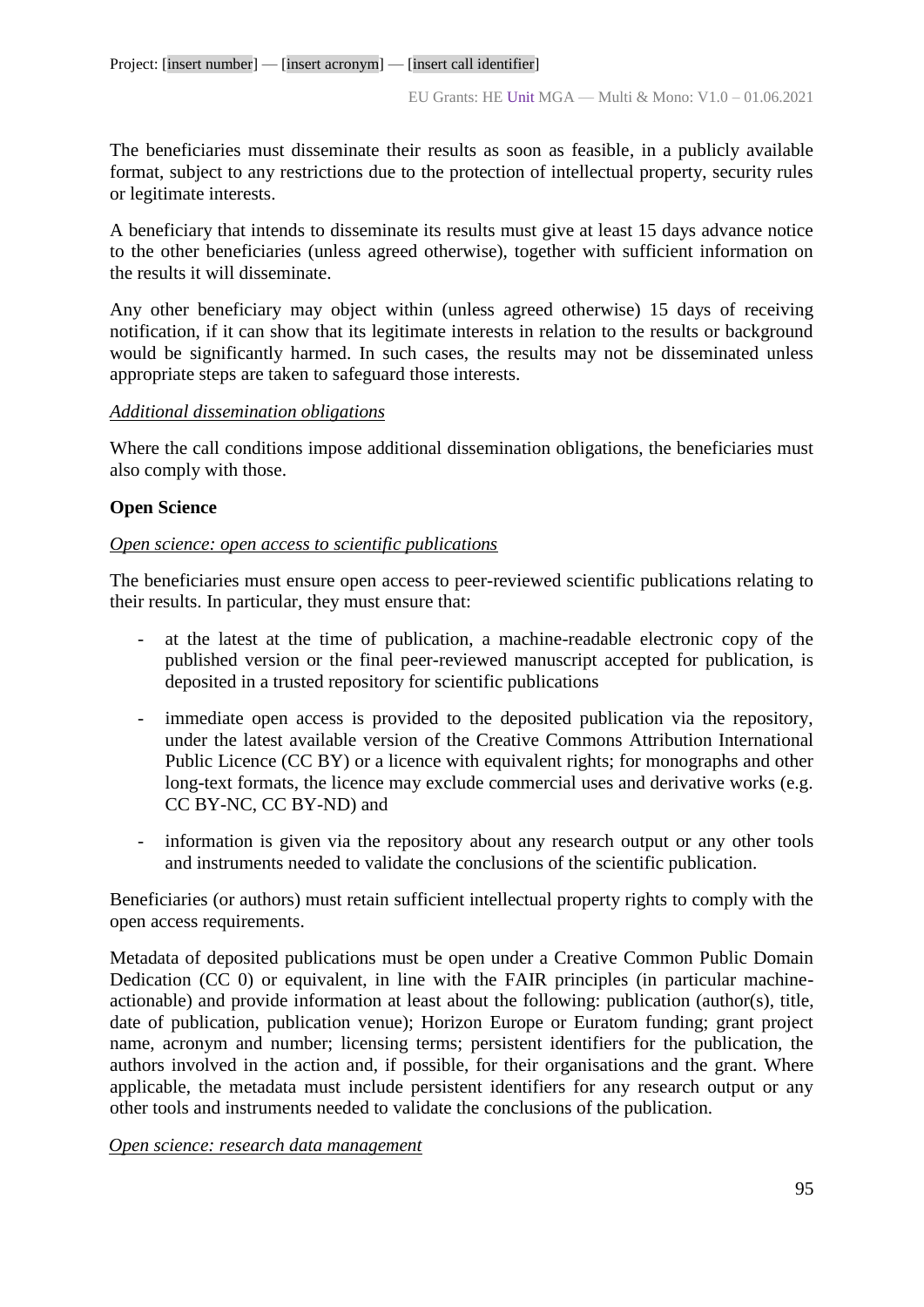The beneficiaries must manage the digital research data generated in the action ('data') responsibly, in line with the FAIR principles and by taking all of the following actions:

- establish a data management plan ('DMP') (and regularly update it)
- as soon as possible and within the deadlines set out in the DMP, deposit the data in a trusted repository; if required in the call conditions, this repository must be federated in the EOSC in compliance with EOSC requirements
- as soon as possible and within the deadlines set out in the DMP, ensure open access via the repository — to the deposited data, under the latest available version of the Creative Commons Attribution International Public License (CC BY) or Creative Commons Public Domain Dedication (CC 0) or a licence with equivalent rights, following the principle 'as open as possible as closed as necessary', unless providing open access would in particular:
	- be against the beneficiary's legitimate interests, including regarding commercial exploitation, or
	- be contrary to any other constraints, in particular the EU competitive interests or the beneficiary's obligations under this Agreement; if open access is not provided (to some or all data), this must be justified in the DMP
- provide information via the repository about any research output or any other tools and instruments needed to re-use or validate the data.

Metadata of deposited data must be open under a Creative Common Public Domain Dedication (CC 0) or equivalent (to the extent legitimate interests or constraints are safeguarded), in line with the FAIR principles (in particular machine-actionable) and provide information at least about the following: datasets (description, date of deposit, author(s), venue and embargo); Horizon Europe or Euratom funding; grant project name, acronym and number; licensing terms; persistent identifiers for the dataset, the authors involved in the action, and, if possible, for their organisations and the grant. Where applicable, the metadata must include persistent identifiers for related publications and other research outputs.

### *Open science: additional practices*

Where the call conditions impose additional obligations regarding open science practices, the beneficiaries must also comply with those.

Where the call conditions impose additional obligations regarding the validation of scientific publications, the beneficiaries must provide (digital or physical) access to data or other results needed for validation of the conclusions of scientific publications, to the extent that their legitimate interests or constraints are safeguarded (and unless they already provided the (open) access at publication).

Where the call conditions impose additional open science obligations in case of a public emergency, the beneficiaries must (if requested by the granting authority) immediately deposit any research output in a repository and provide open access to it under a CC BY licence, a Public Domain Dedication (CC 0) or equivalent. As an exception, if the access would be against the beneficiaries' legitimate interests, the beneficiaries must grant non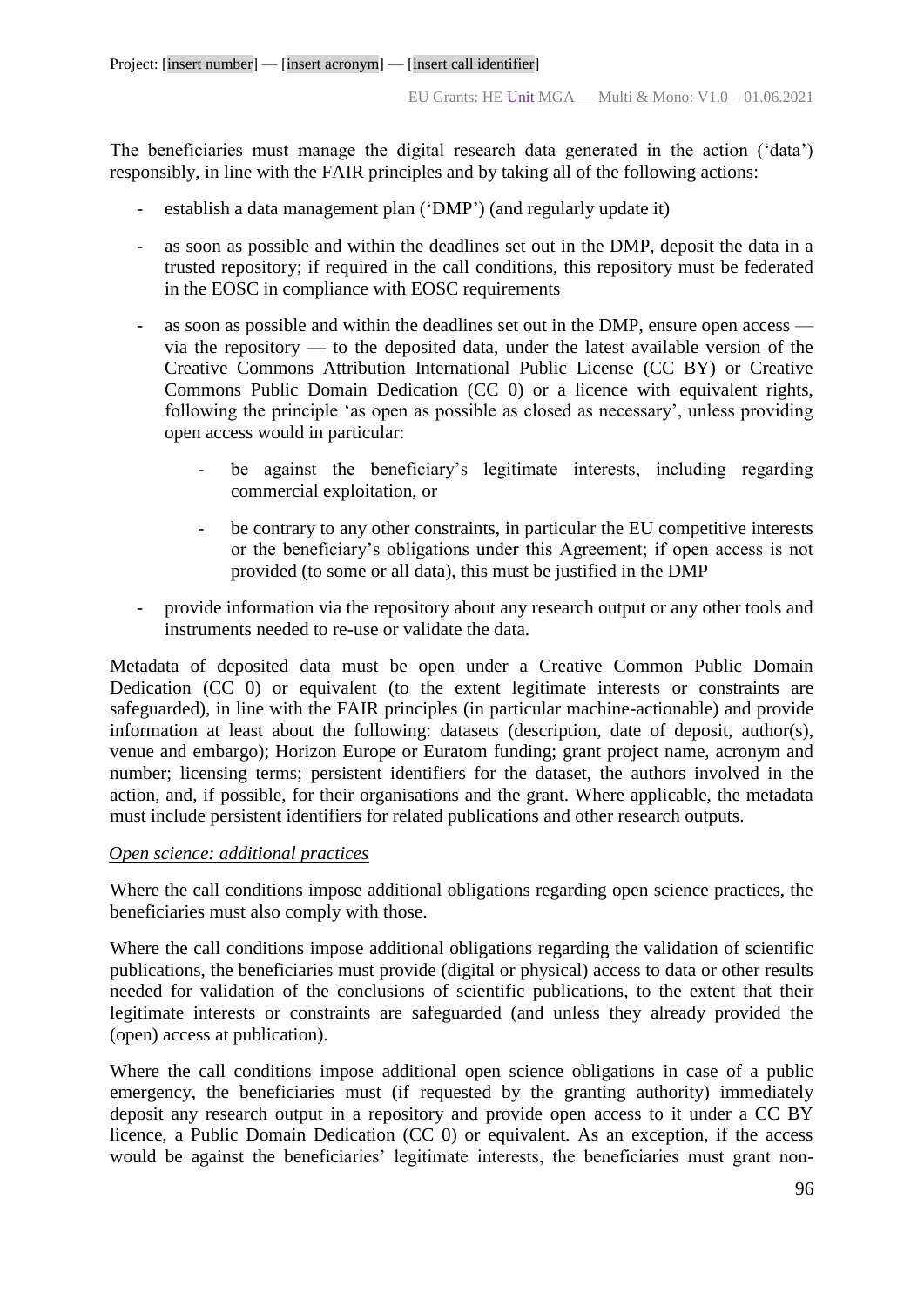exclusive licenses — under fair and reasonable conditions — to legal entities that need the research output to address the public emergency and commit to rapidly and broadly exploit the resulting products and services at fair and reasonable conditions. This provision applies up to four years after the end of the action (see Data Sheet, Point 1).

# **Plan for the exploitation and dissemination of results including communication activities**

Unless excluded by the call conditions, the beneficiaries must provide and regularly update a plan for the exploitation and dissemination of results including communication activities.

# **SPECIFIC RULES FOR CARRYING OUT THE ACTION (**— **ARTICLE 18)**

# **Implementation in case of restrictions due to strategic assets, interests, autonomy or security of the EU and its Member States**

Where the call conditions restrict participation or control due to strategic assets, interests, autonomy or security, the beneficiaries must ensure that none of the entities that participate as affiliated entities, associated partners, subcontractors or recipients of financial support to third parties are established in countries which are not eligible countries or target countries set out in the call conditions (or, if applicable, are controlled by such countries or entities from such countries) — unless otherwise agreed with the granting authority.

The beneficiaries must moreover ensure that any cooperation with entities established in countries which are not eligible countries or target countries set out in the call conditions (or, if applicable, are controlled by such countries or entities from such countries) does not affect the strategic assets, interests, autonomy or security of the EU and its Member States.

### **Specific rules for MSCA actions**

1

When implementing MSCA Doctoral Networks (DN), Postdoctoral Fellowships (PF) and COFUND actions, the beneficiaries must respect the following conditions:

- take all measures to implement the principles set out in the Commission Recommendation on the European Charter for Researchers and the Code of Conduct for the Recruitment of Researchers<sup>50</sup> and ensure that the researchers and all participants involved in the action are aware of them
- ensure that the researchers enjoy at the place of the implementation at least the same standards and working conditions as those applicable to local researchers holding a similar position
- ensure that the employment contract, other direct contract or fixed-amount-fellowship agreement (see Article 6) specifies:
	- the name of the supervisor(s) for the research training activities

<sup>50</sup> Commission Recommendation 2005/251/EC of 11 March 2005 on the European Charter for Researchers and on a Code of Conduct for the Recruitment of Researchers (OJ L 75, 22.3.2005, p. 67).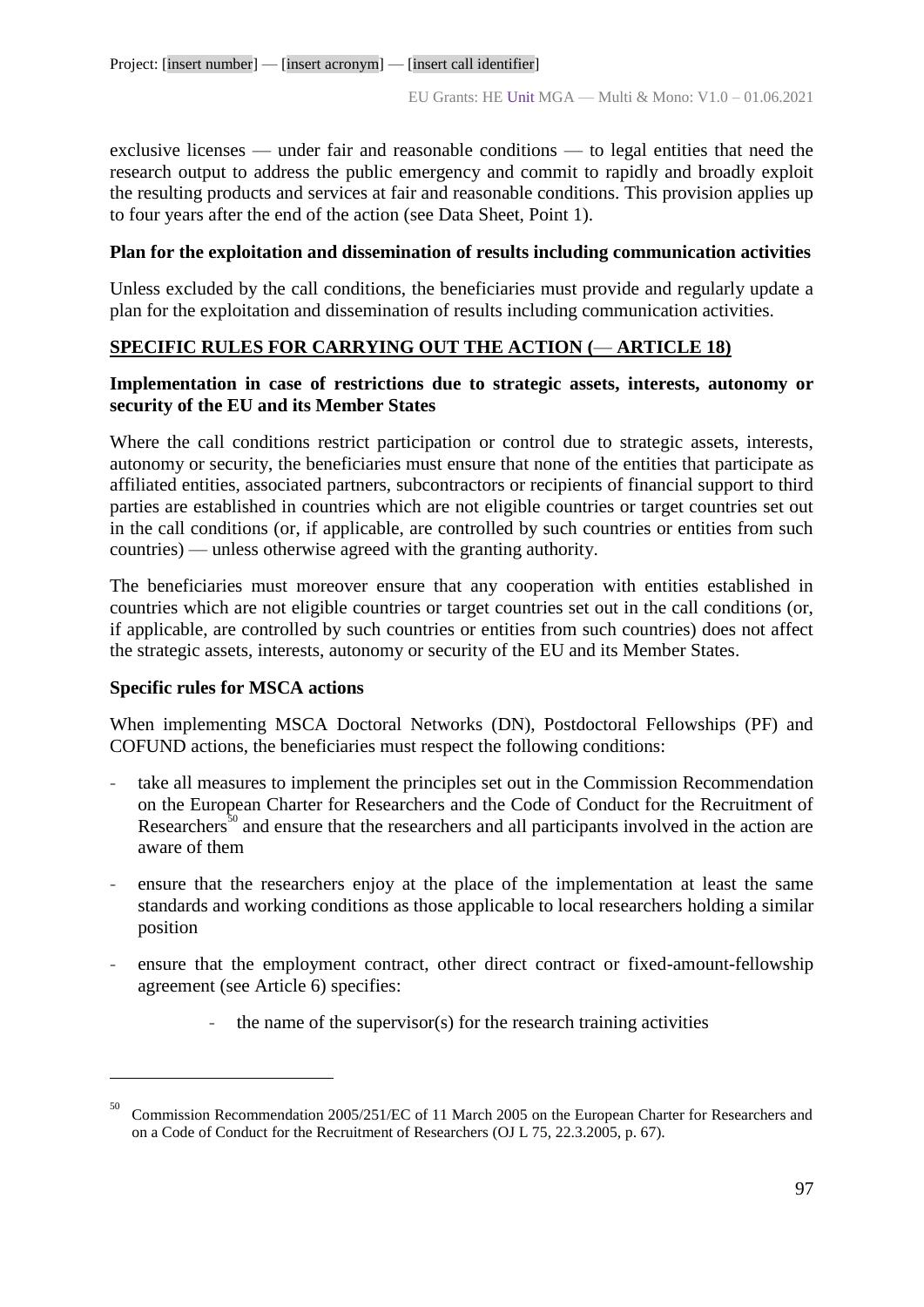- the starting date and duration of the research training activities
- the monthly support for the researcher under this Agreement (in euro and, if relevant, in the currency in which the remuneration is paid)
- the obligation of the researcher to work exclusively for the action, unless part-time for professional reasons is allowed and has been approved (and for MSCA-DN and MSCA-PF: not to receive, for activities carried out in the frame of the action, other incomes than those received from the beneficiary or other entities mentioned in Annex 1)
- the working pattern of the researcher
- the arrangements related to the intellectual property rights (during implementation of the action and afterwards), in particular full access — on a royalty-free basis — for the researcher to background and results needed for their activities under the action
- the obligation of the researcher to inform as soon as possible about events or circumstances likely to affect the implementation of the action or the compliance with requirements under the Agreement (see Article 19)
- the obligation of the researcher to maintain confidentiality (see Article 13)
- the obligation of the researcher to ensure the visibility of EU funding in communications or publications and in applications for the protection of results (see Articles 17)
- where set out in the call conditions, the obligation of the researcher to carry out a mandatory return period of 12 months
- assist the researchers in the administrative procedures related to the recruitment
- inform the researchers about:
	- the description, conditions, location and timetable for the implementation of the research training activities
	- the rights and obligations toward the researchers under this Agreement
	- the obligation of the researchers to complete and submit  $-$  at the end of the research training activities — the evaluation questionnaire and — two years later — follow-up questionnaire provided by the granting authority
- ensure full access on a royalty-free basis for the researchers to background and results needed for their activities under the action
- ensure that the researchers do not have to bear any costs for the implementation of the action as described in Annex 1
- provide training and the necessary means for implementing the action (or ensure that such training and means are provided by other participants in the action)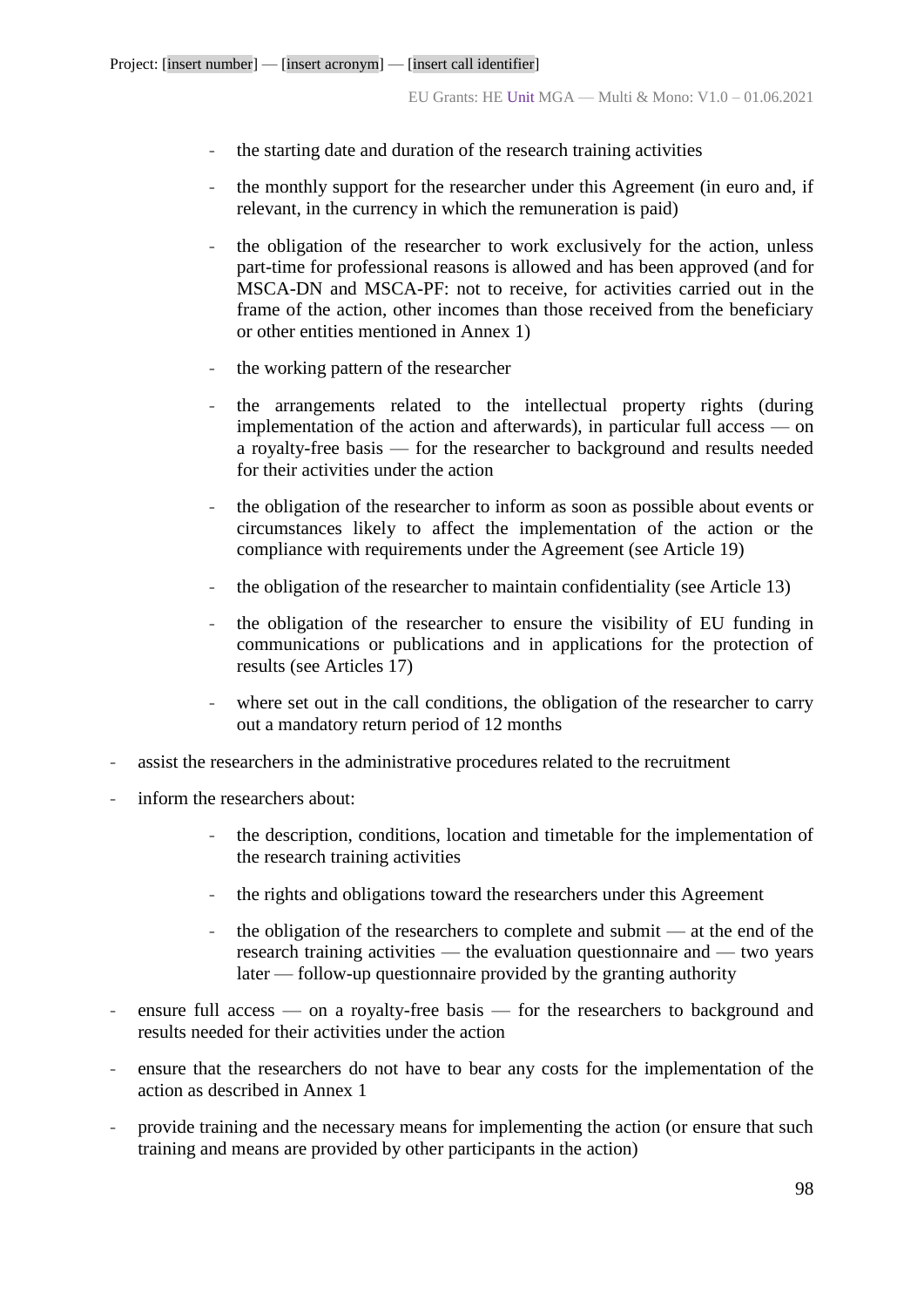- ensure that the researchers are adequately supervised and receive appropriate career guidance
- ensure that personalised career development plans are established, support their implementation and update in view of the needs of the researchers
- ensure an appropriate exposure to the non-academic sector (if applicable)
- respect the maximum limit for secondments set out in the call conditions
- respect the conditions for the outgoing and return phases set out in the call conditions (if any)
- ensure that the researchers are informed that they are 'Marie Skłodowska-Curie fellows'
- for MSCA-DN and MSCA-COFUND:
	- advertise and publish vacancies internationally, including on the web-sites requested by the granting authority, indicating the gross salary (not including employer's social contributions) to be offered to the researcher
	- recruit the researchers, following an open, transparent, merit-based, impartial and equitable recruitment procedure (for postdoctoral programmes in MSCA-COFUND: with regular selection rounds and international peer review), on the basis of:
		- their scientific skills and the relevance of their research experience
		- the impact of the proposed training on the researcher's career
		- a fair gender representation (by promoting genuine equal access opportunities throughout the recruitment process)

The selection committees must bring together diverse expertise, have an adequate gender balance and include members from different countries and with relevant experience to assess the candidates.

- ensure that no conflict of interest exists in or arises from the recruitment
- for MSCA-DN and MSCA-PF:
	- ensure that the researchers do not receive, for activities carried out in the frame of the action, other incomes than those received from the beneficiaries (or other entities mentioned in Annex 1)
	- host the researchers at their premises (or at the premises of other participants in the action)
- for MSCA-COFUND where doctoral or post-doctoral programmes are implemented as financial support to third parties through implementing partners:
	- ensure that the implementing partners comply with the same standards and procedures for implementing the research training activities, including the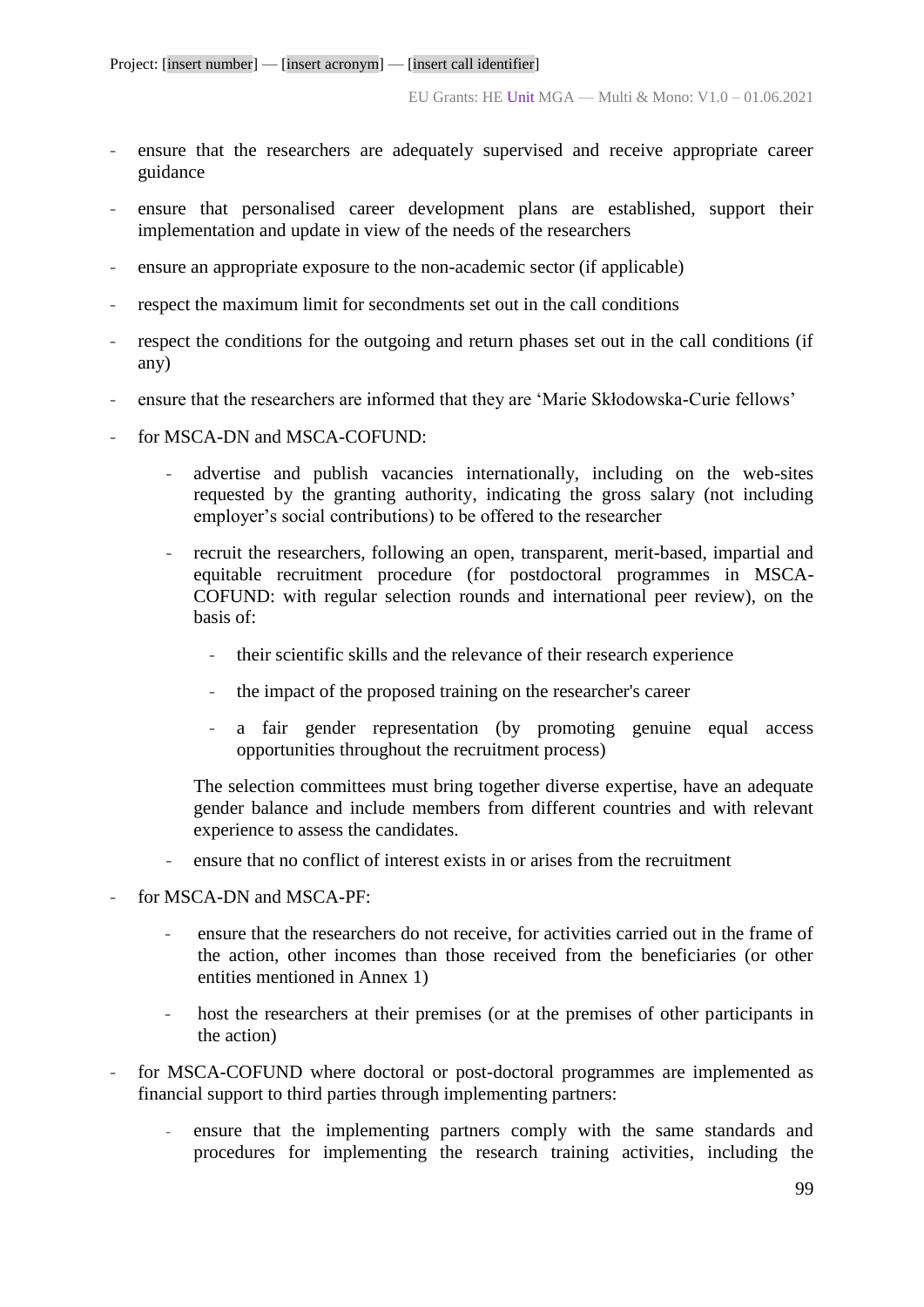recruitment and working conditions for researchers, the specific rules for MSCA-COFUND actions and the specific rules on ethics and research integrity set out in Annex 5

- implement effective monitoring and oversight arrangements towards the implementing partners, covering all aspects relating to the action
- ensure effective and reliable reporting by the implementing partners, covering the activities implemented, information on indicators, as well as the legality and regularity of the expenditure claimed
- ensure that the implementing partners provide that the bodies mentioned in Article 25 (e.g. granting authority, OLAF, Court of Auditors (ECA), etc.) can exercise their rights also towards the final recipients.

When implementing Horizon Europe MSCA Staff Exchanges (MSCA-SE), the beneficiaries must respect the following conditions:

- take all measures to implement the principles set out in the Commission Recommendation on the European Charter for Researchers and the Code of Conduct for the Recruitment of Researchers<sup>51</sup> and ensure that the seconded staff and all participants involved in the action are aware of them
	- ensure that the seconded staff enjoys at the place of the implementation at least the same standards and working conditions as those applicable to local staff holding a similar position
	- assist the seconded staff with the administrative procedures related to their secondment
	- inform the seconded staff about:

1

- the description, conditions, location and timetable for the implementation of the secondment
- the rights and obligations of the beneficiary toward the seconded staff under this Agreement
- the obligation of the seconded staff to complete and submit  $-$  at the end of the secondment — the evaluation questionnaire and — two years later — the followup questionnaire provided by the granting authority
- the arrangements related to the intellectual property rights between the beneficiary and the seconded staff (during the secondment and afterwards), in particular full access — on a royalty-free basis — for the staff to background and results needed for their activities under the action

<sup>51</sup> Commission Recommendation 2005/251/EC of 11 March 2005 on the European Charter for Researchers and on a Code of Conduct for the Recruitment of Researchers (OJ L 75, 22.3.2005, p. 67).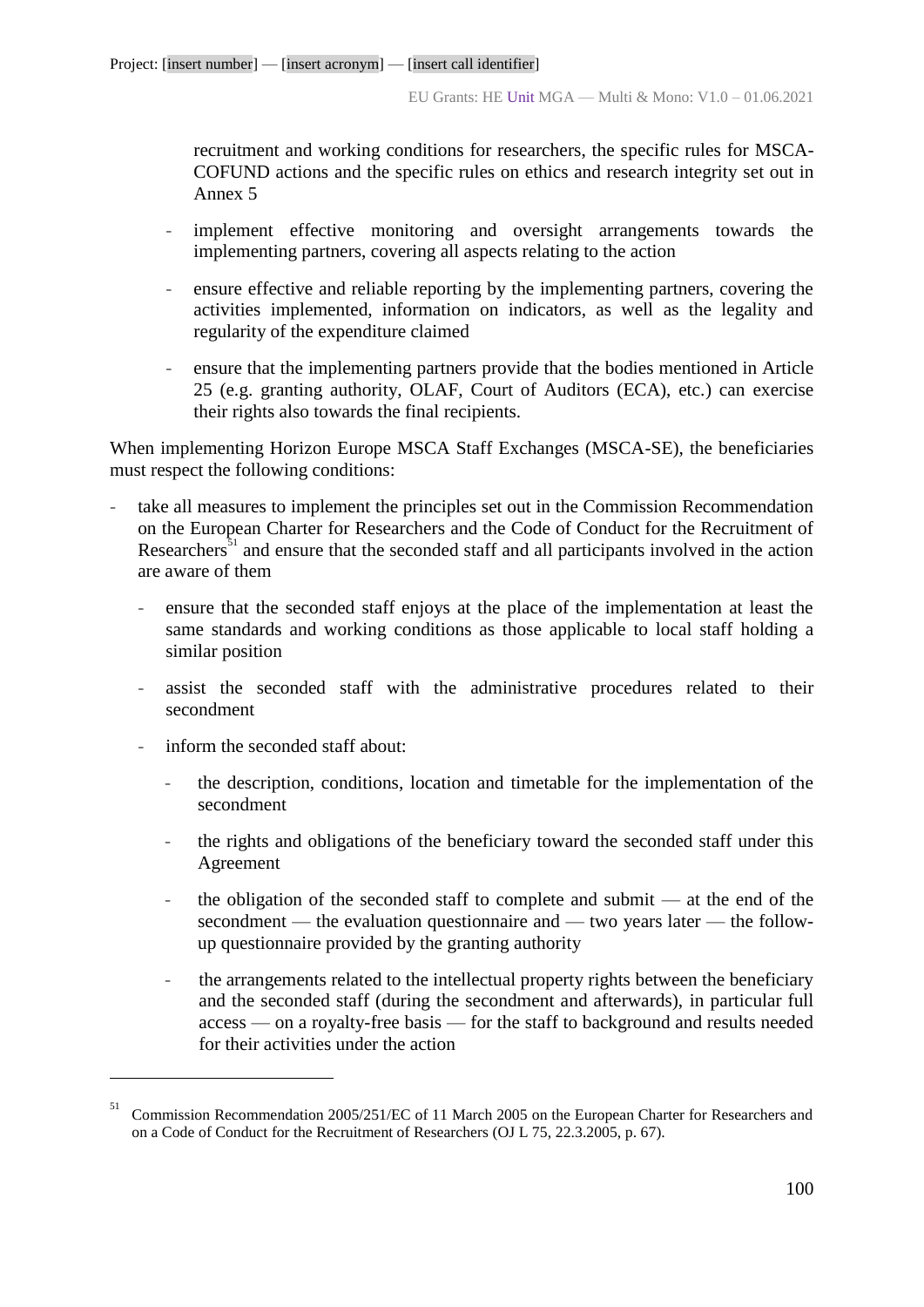- the obligation of the seconded staff to maintain confidentiality (see Article 13)
- the obligation of the seconded staff to ensure the visibility of EU funding in communications or publications and in applications for the protection of results (see Article 17)
- ensure that the seconded staff do not have to bear any costs for the implementation of the action as described in Annex 1
- provide training and the necessary means for implementing the action (or ensure that such training and means are provided by other participants in the action)
- ensure that the seconded staff are adequately mentored
- ensure that the rights and obligations of the seconded staff remain unchanged during the secondment
- ensure full access on a royalty-free basis for the staff to background and results needed for their activities under the action
- if appropriate, ensure that seconded staff are reintegrated after the secondment
- ensure that the seconded staff are covered by an adequate medical insurance scheme
- ensure that the seconded staff have the relevant expertise for the action
- use the top-up allowance (see Article 6) to contribute to the subsistence, accommodation and travel of the seconded staff.

#### **Specific rules for ERA Fellowship actions**

1

When implementing ERA Fellowships, the beneficiaries must respect the following conditions:

- take all measures to implement the principles set out in the Commission Recommendation on the European Charter for Researchers and the Code of Conduct for the Recruitment of Researchers<sup>52</sup> and ensure that the researchers and all participants involved in the action are aware of them
- ensure that the researchers enjoy at the place of the implementation at least the same standards and working conditions as those applicable to local researchers holding a similar position
- ensure that the employment contract, other direct contract or fixed-amount-fellowship agreement (see Article 6) specifies:
	- the name of the supervisor $(s)$  for the research training activities

<sup>52</sup> Commission Recommendation 2005/251/EC of 11 March 2005 on the European Charter for Researchers and on a Code of Conduct for the Recruitment of Researchers (OJ L 75, 22.3.2005, p. 67).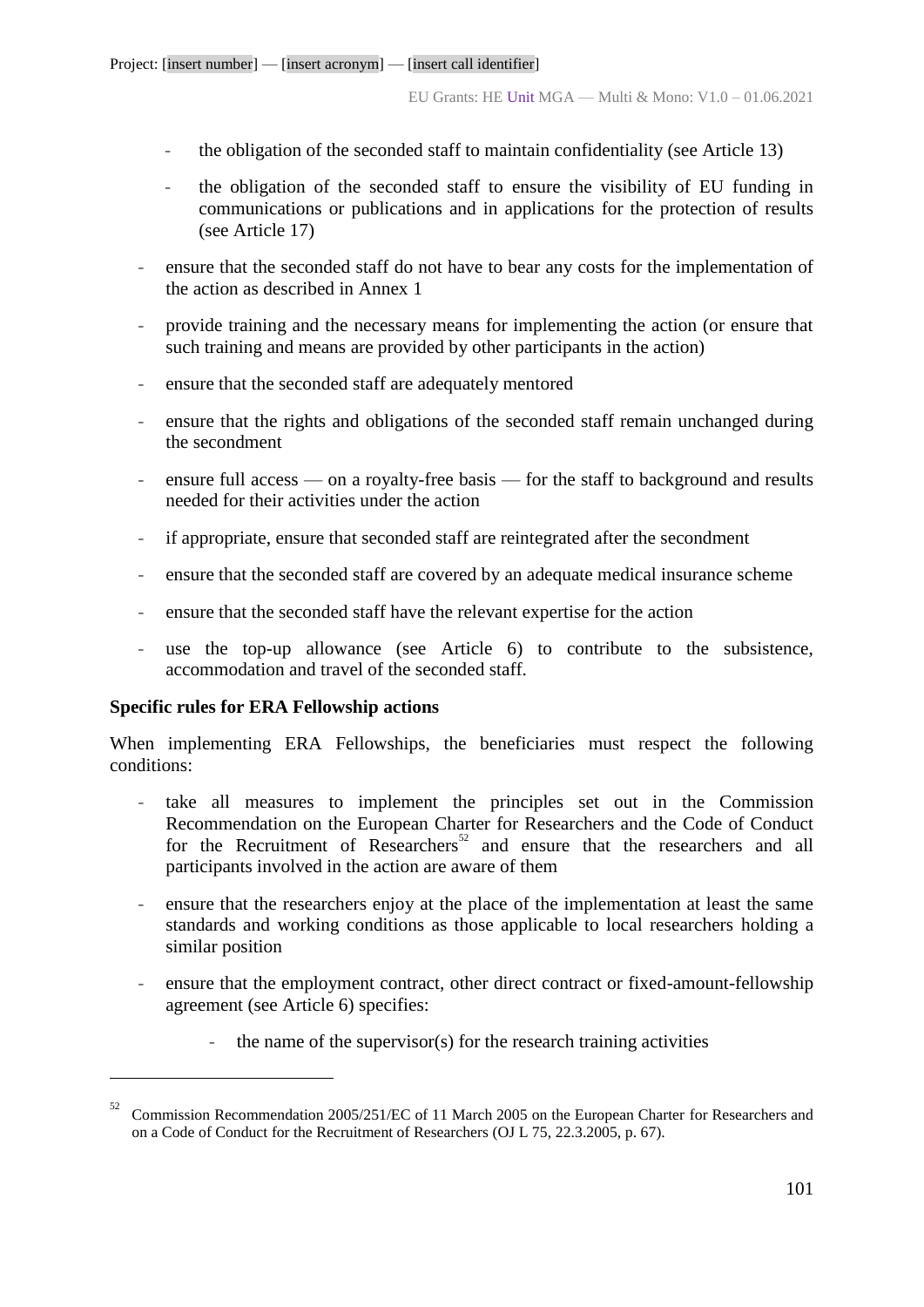- the starting date and duration of the research training activities
- the monthly support for the researcher under this Agreement (in euro and, if relevant, in the currency in which the remuneration is paid)
- the obligation of the researcher to work exclusively for the action, unless part-time for professional reasons is allowed and has been approved (and not to receive, for activities carried out in the frame of the action, other incomes than those received from the beneficiary or other entities mentioned in Annex 1)
- the working pattern of the researcher
- the arrangements related to the intellectual property rights (during implementation of the action and afterwards), in particular full access — on a royalty-free basis — for the researcher to background and results needed for their activities under the action
- the obligation of the researcher to inform as soon as possible about events or circumstances likely to affect the implementation of the action or the compliance with requirements under the Agreement (see Article 19)
- the obligation of the researcher to maintain confidentiality (see Article 13)
- the obligation of the researcher to ensure the visibility of EU funding in communications or publications and in applications for the protection of results (see Articles 17)
- where set out in the call conditions, the obligation of the researcher to carry out a mandatory return period of 12 months
- assist the researchers in the administrative procedures related to the recruitment
- inform the researchers about:
	- the description, conditions, location and timetable for the implementation of the research training activities
	- the rights and obligations toward the researchers under this Agreement
	- the obligation of the researchers to complete and submit  $-$  at the end of the research training activities — the evaluation questionnaire and — two years later — follow-up questionnaire provided by the granting authority
- ensure full access on a royalty-free basis for the researchers to background and results needed for their activities under the action
- ensure that the researchers do not have to bear any costs for the implementation of the action as described in Annex 1
- provide training and the necessary means for implementing the action (or ensure that such training and means are provided by other participants in the action)